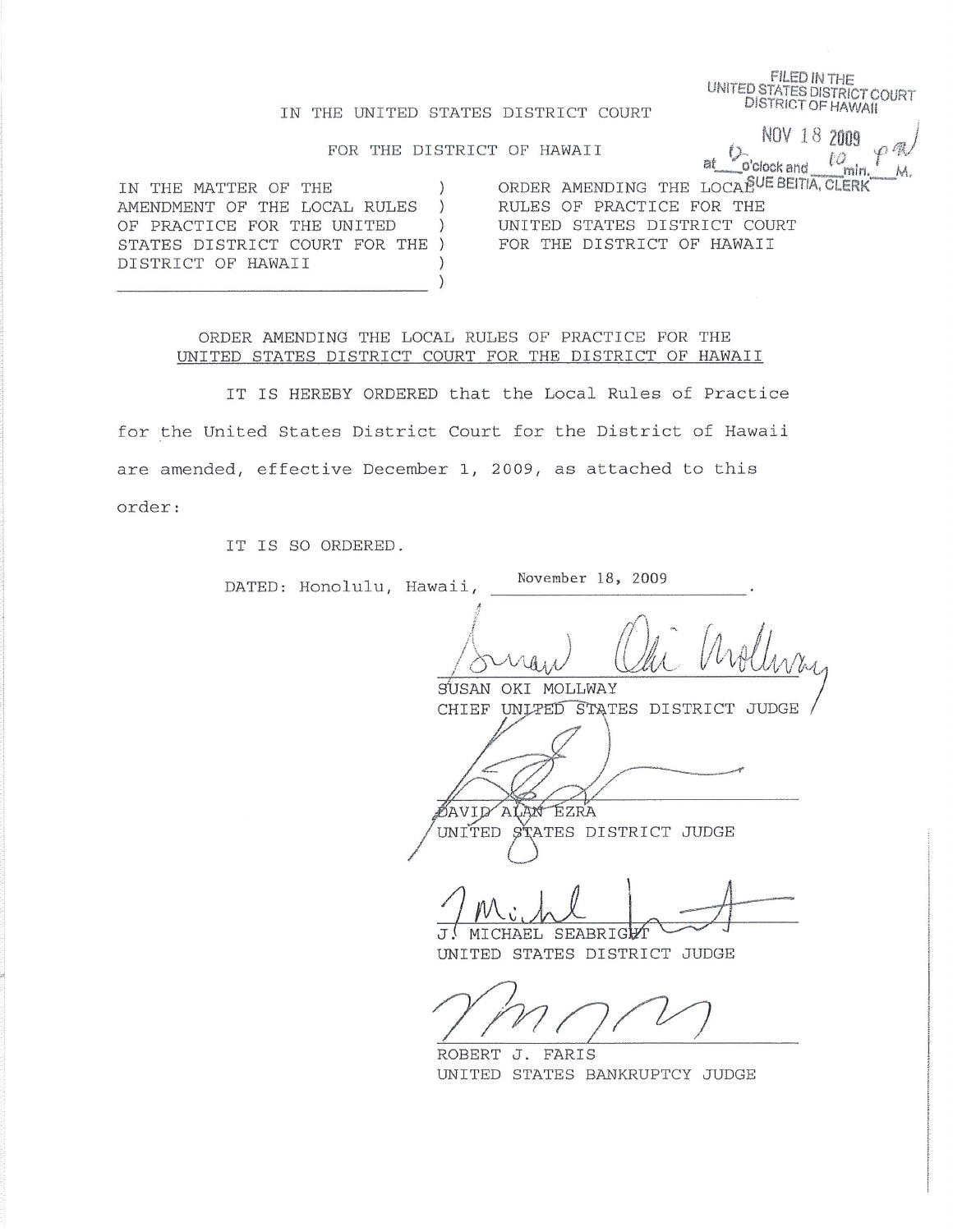# **TABLE OF CONTENTS**

| CHAPTER I | - GENERAL AND CIVIL RULES.                       | 1            |
|-----------|--------------------------------------------------|--------------|
| LR1.1.    |                                                  | $\mathbf{1}$ |
| LR1.2.    | Effective Date; Transitional Provision.          | $\mathbf 1$  |
| LR1.3.    | Scope of the Rules; Construction.                | $\mathbf 1$  |
| LR1.4.    |                                                  | $\mathbf 1$  |
| LR3.1.    |                                                  | 3            |
| LR4.1.    | Service of Process.                              | 3            |
| LR5.1.    | Depositions: Original Transcripts.               | 3            |
| LR5.2.    | Identification of Original Filings.              | 4            |
| LR5.3.    | Electronic Filing.                               | 4            |
| LR5.4.    | Electronic Service.                              | 4            |
| LR5.5.    | Service of Hard Copies of Papers and Documents.  | 4            |
| LR5.6.    | Proof of Service.                                | 5            |
| LR6.1.    | Computation of Time.                             | 5            |
| LR6.2.    | Extensions, Enlargements, or Shortening of       |              |
|           | Time, and Other Ex Parte Requests.               | 6            |
| (a)       | Stipulations Extending or Enlarging Time.        | 6            |
| (b)       | Applications for Extension or Enlargement        |              |
|           |                                                  | 6            |
| (c)       | Ex Parte Applications.                           | 6            |
| (d)       | Extension to Respond to Third-Party Claims.      | 7            |
| (e)       | Orders Shortening Time.                          | 7            |
| LR7.1.    | Motions; Format.                                 | 7            |
| LR7.2.    | Motions; Notice, Hearing, Motion,                |              |
|           | and Supporting Papers.                           | 7            |
| LR7.3.    | Motions; Deadline for Hearings on                |              |
|           | Dispositive Motions.                             | 8            |
| LR7.4.    | Motions; Opposition and Reply.                   | 8            |
| LR7.5.    | Motions, Petitions, and Appeals;                 |              |
|           | Length of Briefs and Memoranda.                  | 9            |
| LR7.6.    | Motions; Affidavits and Declarations; Citations. | 10           |
| LR7.7.    | Extra Copies.                                    | 10           |
| LR7.8.    | Motions; Uncited Authorities.                    | 11           |
| LR7.9.    | Motions; Counter Motions; Joinders.              | 12           |
| LR10.1    | Applicability of Rule on the Format              |              |
|           | of Papers; Effect of Non-compliance.             | 13           |
| LR10.2.   | Form of Papers; TRO Motions;                     |              |
|           | Class Actions; Fax Rules.                        | 13           |
| (a)       | Form of Papers.                                  | 13           |
| (b)       | Identification of Person Filing a Document.      | 13           |
| (c)       | Caption, Case Numbers, and Title.                | 14           |
| (d)       | Exhibits, Declarations and Affidavits.           | 14           |
| (e)       | Signatures on Declarations and Affidavits.       | 15           |
| (f)       | In camera submissions.                           | 15           |
| (g)       | Application for Temporary Restraining            |              |
|           | Order or Preliminary Injunction.                 | 15           |
| (h)       | Class Actions.                                   | 15           |
| (i)       | Three-Judge Court.                               | 15           |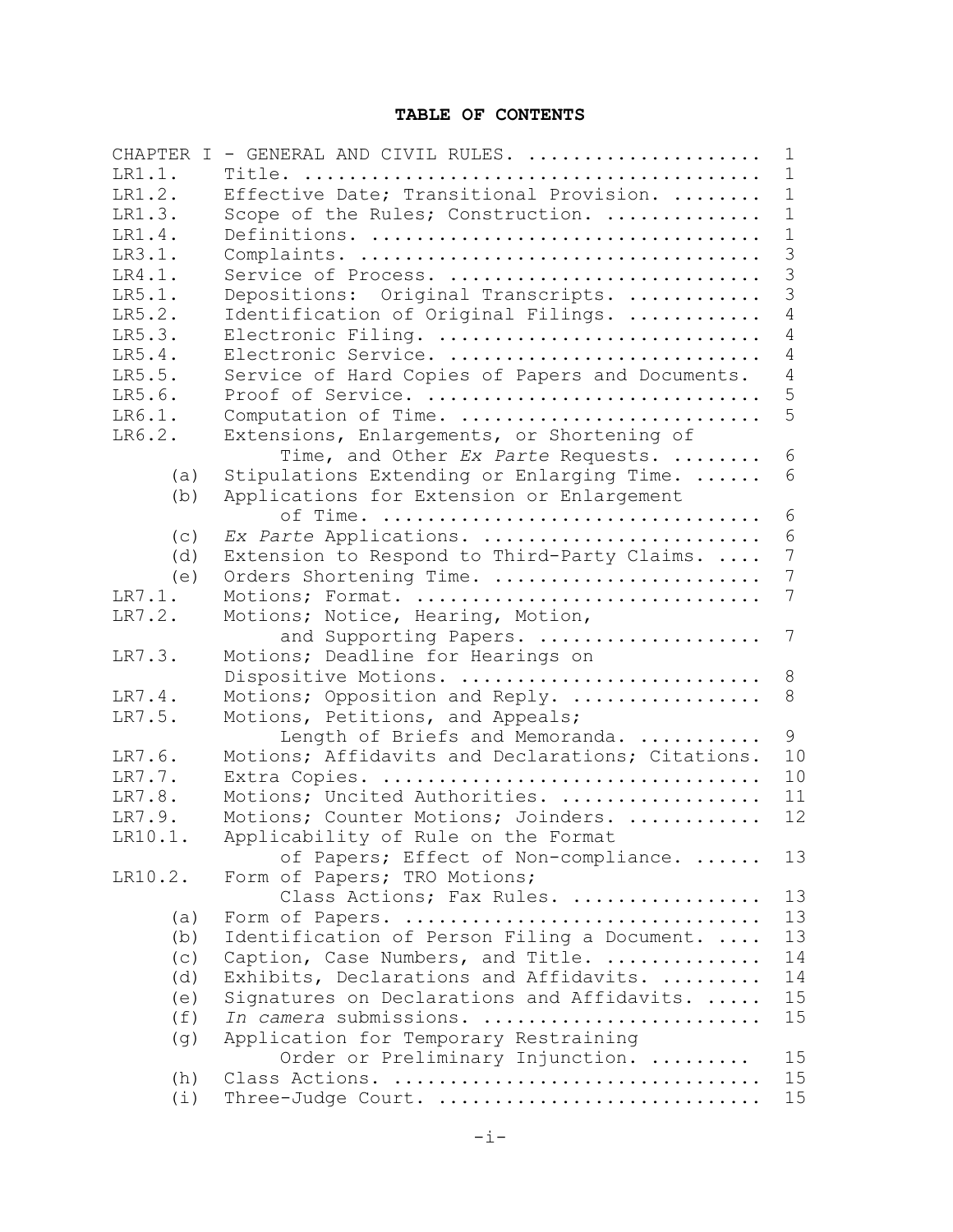| 16<br>(k)<br>16<br>LR10.3.<br>Amended Pleadings.<br>16<br>LR10.4.<br>Form of Stipulations.<br>Sanctions and Penalties for Non-compliance<br>LR11.1.<br>16<br>With the Rules.<br>17<br>LR12.1<br>Motions to Dismiss.<br>17<br>Counsel's Duty of Diligence.<br>LR16.1.<br>17<br>LR16.2.<br>Scheduling Conference.<br>19<br>LR16.3.<br>Scheduling Conference Order.<br>19<br>Pretrial Conference.<br>LR16.4.<br>LR16.5.<br>19<br>Settlement Conferences.<br>19<br>(a)<br>Settlement Conferences Before Magistrate Judges.<br>20<br>(b)<br>Confidential Settlement Conference<br>(1)<br>20<br>Statement.<br>Required Attendance At The Settlement<br>(2)<br>20<br>Conference.<br>21<br>Sanctions.<br>(3)<br>Contents of Pretrial Statement.<br>LR16.6.<br>21<br>21<br>(a)<br>Jurisdiction and Venue.<br>21<br>(b)<br>21<br>Substance of Action.<br>(c)<br>21<br>Undisputed Facts.<br>(d)<br>21<br>Disputed Factual Issues.<br>(e)<br>22<br>Relief Prayed.<br>(f)<br>22<br>(g)<br>22<br>(h)<br>Previous Motions.<br>22<br>Witnesses to be Called.<br>(i)<br>22<br>Exhibits, Schedules, and Summaries.<br>$(\dagger)$<br>22<br>Further Discovery or Motions.<br>(k)<br>22<br>Stipulations.<br>(1)<br>Amendments, Dismissals.<br>22<br>(m)<br>22<br>Settlement Discussion.<br>(n)<br>22<br>Agreed Statement.<br>(0)<br>22<br>Bifurcation, Separate Trial of Issues.<br>(p)<br>23<br>Reference to Master or Magistrate Judge.<br>(q)<br>23<br>Appointment and Limitation of Experts.<br>(r)<br>23<br>(s)<br>Estimate of Trial Time.<br>23<br>(t)<br>Claims of Privilege or Work Product.<br>23<br>(u)<br>23<br>Miscellaneous.<br>(v)<br>Pretrial Conference Agenda.<br>23<br>LR16.7.<br>24<br>LR16.8.<br>Pretrial Order. | (i)     | Thickness of Pleadings and Papers. | 16 |
|------------------------------------------------------------------------------------------------------------------------------------------------------------------------------------------------------------------------------------------------------------------------------------------------------------------------------------------------------------------------------------------------------------------------------------------------------------------------------------------------------------------------------------------------------------------------------------------------------------------------------------------------------------------------------------------------------------------------------------------------------------------------------------------------------------------------------------------------------------------------------------------------------------------------------------------------------------------------------------------------------------------------------------------------------------------------------------------------------------------------------------------------------------------------------------------------------------------------------------------------------------------------------------------------------------------------------------------------------------------------------------------------------------------------------------------------------------------------------------------------------------------------------------------------------------------------------------------------------------------------------------------------------------------------------------------------------------------|---------|------------------------------------|----|
|                                                                                                                                                                                                                                                                                                                                                                                                                                                                                                                                                                                                                                                                                                                                                                                                                                                                                                                                                                                                                                                                                                                                                                                                                                                                                                                                                                                                                                                                                                                                                                                                                                                                                                                  |         |                                    |    |
|                                                                                                                                                                                                                                                                                                                                                                                                                                                                                                                                                                                                                                                                                                                                                                                                                                                                                                                                                                                                                                                                                                                                                                                                                                                                                                                                                                                                                                                                                                                                                                                                                                                                                                                  |         |                                    |    |
|                                                                                                                                                                                                                                                                                                                                                                                                                                                                                                                                                                                                                                                                                                                                                                                                                                                                                                                                                                                                                                                                                                                                                                                                                                                                                                                                                                                                                                                                                                                                                                                                                                                                                                                  |         |                                    |    |
|                                                                                                                                                                                                                                                                                                                                                                                                                                                                                                                                                                                                                                                                                                                                                                                                                                                                                                                                                                                                                                                                                                                                                                                                                                                                                                                                                                                                                                                                                                                                                                                                                                                                                                                  |         |                                    |    |
|                                                                                                                                                                                                                                                                                                                                                                                                                                                                                                                                                                                                                                                                                                                                                                                                                                                                                                                                                                                                                                                                                                                                                                                                                                                                                                                                                                                                                                                                                                                                                                                                                                                                                                                  |         |                                    |    |
|                                                                                                                                                                                                                                                                                                                                                                                                                                                                                                                                                                                                                                                                                                                                                                                                                                                                                                                                                                                                                                                                                                                                                                                                                                                                                                                                                                                                                                                                                                                                                                                                                                                                                                                  |         |                                    |    |
|                                                                                                                                                                                                                                                                                                                                                                                                                                                                                                                                                                                                                                                                                                                                                                                                                                                                                                                                                                                                                                                                                                                                                                                                                                                                                                                                                                                                                                                                                                                                                                                                                                                                                                                  |         |                                    |    |
|                                                                                                                                                                                                                                                                                                                                                                                                                                                                                                                                                                                                                                                                                                                                                                                                                                                                                                                                                                                                                                                                                                                                                                                                                                                                                                                                                                                                                                                                                                                                                                                                                                                                                                                  |         |                                    |    |
|                                                                                                                                                                                                                                                                                                                                                                                                                                                                                                                                                                                                                                                                                                                                                                                                                                                                                                                                                                                                                                                                                                                                                                                                                                                                                                                                                                                                                                                                                                                                                                                                                                                                                                                  |         |                                    |    |
|                                                                                                                                                                                                                                                                                                                                                                                                                                                                                                                                                                                                                                                                                                                                                                                                                                                                                                                                                                                                                                                                                                                                                                                                                                                                                                                                                                                                                                                                                                                                                                                                                                                                                                                  |         |                                    |    |
|                                                                                                                                                                                                                                                                                                                                                                                                                                                                                                                                                                                                                                                                                                                                                                                                                                                                                                                                                                                                                                                                                                                                                                                                                                                                                                                                                                                                                                                                                                                                                                                                                                                                                                                  |         |                                    |    |
|                                                                                                                                                                                                                                                                                                                                                                                                                                                                                                                                                                                                                                                                                                                                                                                                                                                                                                                                                                                                                                                                                                                                                                                                                                                                                                                                                                                                                                                                                                                                                                                                                                                                                                                  |         |                                    |    |
|                                                                                                                                                                                                                                                                                                                                                                                                                                                                                                                                                                                                                                                                                                                                                                                                                                                                                                                                                                                                                                                                                                                                                                                                                                                                                                                                                                                                                                                                                                                                                                                                                                                                                                                  |         |                                    |    |
|                                                                                                                                                                                                                                                                                                                                                                                                                                                                                                                                                                                                                                                                                                                                                                                                                                                                                                                                                                                                                                                                                                                                                                                                                                                                                                                                                                                                                                                                                                                                                                                                                                                                                                                  |         |                                    |    |
|                                                                                                                                                                                                                                                                                                                                                                                                                                                                                                                                                                                                                                                                                                                                                                                                                                                                                                                                                                                                                                                                                                                                                                                                                                                                                                                                                                                                                                                                                                                                                                                                                                                                                                                  |         |                                    |    |
|                                                                                                                                                                                                                                                                                                                                                                                                                                                                                                                                                                                                                                                                                                                                                                                                                                                                                                                                                                                                                                                                                                                                                                                                                                                                                                                                                                                                                                                                                                                                                                                                                                                                                                                  |         |                                    |    |
|                                                                                                                                                                                                                                                                                                                                                                                                                                                                                                                                                                                                                                                                                                                                                                                                                                                                                                                                                                                                                                                                                                                                                                                                                                                                                                                                                                                                                                                                                                                                                                                                                                                                                                                  |         |                                    |    |
|                                                                                                                                                                                                                                                                                                                                                                                                                                                                                                                                                                                                                                                                                                                                                                                                                                                                                                                                                                                                                                                                                                                                                                                                                                                                                                                                                                                                                                                                                                                                                                                                                                                                                                                  |         |                                    |    |
|                                                                                                                                                                                                                                                                                                                                                                                                                                                                                                                                                                                                                                                                                                                                                                                                                                                                                                                                                                                                                                                                                                                                                                                                                                                                                                                                                                                                                                                                                                                                                                                                                                                                                                                  |         |                                    |    |
|                                                                                                                                                                                                                                                                                                                                                                                                                                                                                                                                                                                                                                                                                                                                                                                                                                                                                                                                                                                                                                                                                                                                                                                                                                                                                                                                                                                                                                                                                                                                                                                                                                                                                                                  |         |                                    |    |
|                                                                                                                                                                                                                                                                                                                                                                                                                                                                                                                                                                                                                                                                                                                                                                                                                                                                                                                                                                                                                                                                                                                                                                                                                                                                                                                                                                                                                                                                                                                                                                                                                                                                                                                  |         |                                    |    |
|                                                                                                                                                                                                                                                                                                                                                                                                                                                                                                                                                                                                                                                                                                                                                                                                                                                                                                                                                                                                                                                                                                                                                                                                                                                                                                                                                                                                                                                                                                                                                                                                                                                                                                                  |         |                                    |    |
|                                                                                                                                                                                                                                                                                                                                                                                                                                                                                                                                                                                                                                                                                                                                                                                                                                                                                                                                                                                                                                                                                                                                                                                                                                                                                                                                                                                                                                                                                                                                                                                                                                                                                                                  |         |                                    |    |
|                                                                                                                                                                                                                                                                                                                                                                                                                                                                                                                                                                                                                                                                                                                                                                                                                                                                                                                                                                                                                                                                                                                                                                                                                                                                                                                                                                                                                                                                                                                                                                                                                                                                                                                  |         |                                    |    |
|                                                                                                                                                                                                                                                                                                                                                                                                                                                                                                                                                                                                                                                                                                                                                                                                                                                                                                                                                                                                                                                                                                                                                                                                                                                                                                                                                                                                                                                                                                                                                                                                                                                                                                                  |         |                                    |    |
|                                                                                                                                                                                                                                                                                                                                                                                                                                                                                                                                                                                                                                                                                                                                                                                                                                                                                                                                                                                                                                                                                                                                                                                                                                                                                                                                                                                                                                                                                                                                                                                                                                                                                                                  |         |                                    |    |
|                                                                                                                                                                                                                                                                                                                                                                                                                                                                                                                                                                                                                                                                                                                                                                                                                                                                                                                                                                                                                                                                                                                                                                                                                                                                                                                                                                                                                                                                                                                                                                                                                                                                                                                  |         |                                    |    |
|                                                                                                                                                                                                                                                                                                                                                                                                                                                                                                                                                                                                                                                                                                                                                                                                                                                                                                                                                                                                                                                                                                                                                                                                                                                                                                                                                                                                                                                                                                                                                                                                                                                                                                                  |         |                                    |    |
|                                                                                                                                                                                                                                                                                                                                                                                                                                                                                                                                                                                                                                                                                                                                                                                                                                                                                                                                                                                                                                                                                                                                                                                                                                                                                                                                                                                                                                                                                                                                                                                                                                                                                                                  |         |                                    |    |
|                                                                                                                                                                                                                                                                                                                                                                                                                                                                                                                                                                                                                                                                                                                                                                                                                                                                                                                                                                                                                                                                                                                                                                                                                                                                                                                                                                                                                                                                                                                                                                                                                                                                                                                  |         |                                    |    |
|                                                                                                                                                                                                                                                                                                                                                                                                                                                                                                                                                                                                                                                                                                                                                                                                                                                                                                                                                                                                                                                                                                                                                                                                                                                                                                                                                                                                                                                                                                                                                                                                                                                                                                                  |         |                                    |    |
|                                                                                                                                                                                                                                                                                                                                                                                                                                                                                                                                                                                                                                                                                                                                                                                                                                                                                                                                                                                                                                                                                                                                                                                                                                                                                                                                                                                                                                                                                                                                                                                                                                                                                                                  |         |                                    |    |
|                                                                                                                                                                                                                                                                                                                                                                                                                                                                                                                                                                                                                                                                                                                                                                                                                                                                                                                                                                                                                                                                                                                                                                                                                                                                                                                                                                                                                                                                                                                                                                                                                                                                                                                  |         |                                    |    |
|                                                                                                                                                                                                                                                                                                                                                                                                                                                                                                                                                                                                                                                                                                                                                                                                                                                                                                                                                                                                                                                                                                                                                                                                                                                                                                                                                                                                                                                                                                                                                                                                                                                                                                                  |         |                                    |    |
|                                                                                                                                                                                                                                                                                                                                                                                                                                                                                                                                                                                                                                                                                                                                                                                                                                                                                                                                                                                                                                                                                                                                                                                                                                                                                                                                                                                                                                                                                                                                                                                                                                                                                                                  |         |                                    |    |
|                                                                                                                                                                                                                                                                                                                                                                                                                                                                                                                                                                                                                                                                                                                                                                                                                                                                                                                                                                                                                                                                                                                                                                                                                                                                                                                                                                                                                                                                                                                                                                                                                                                                                                                  |         |                                    |    |
|                                                                                                                                                                                                                                                                                                                                                                                                                                                                                                                                                                                                                                                                                                                                                                                                                                                                                                                                                                                                                                                                                                                                                                                                                                                                                                                                                                                                                                                                                                                                                                                                                                                                                                                  |         |                                    |    |
|                                                                                                                                                                                                                                                                                                                                                                                                                                                                                                                                                                                                                                                                                                                                                                                                                                                                                                                                                                                                                                                                                                                                                                                                                                                                                                                                                                                                                                                                                                                                                                                                                                                                                                                  |         |                                    |    |
|                                                                                                                                                                                                                                                                                                                                                                                                                                                                                                                                                                                                                                                                                                                                                                                                                                                                                                                                                                                                                                                                                                                                                                                                                                                                                                                                                                                                                                                                                                                                                                                                                                                                                                                  |         |                                    |    |
|                                                                                                                                                                                                                                                                                                                                                                                                                                                                                                                                                                                                                                                                                                                                                                                                                                                                                                                                                                                                                                                                                                                                                                                                                                                                                                                                                                                                                                                                                                                                                                                                                                                                                                                  |         |                                    |    |
|                                                                                                                                                                                                                                                                                                                                                                                                                                                                                                                                                                                                                                                                                                                                                                                                                                                                                                                                                                                                                                                                                                                                                                                                                                                                                                                                                                                                                                                                                                                                                                                                                                                                                                                  |         |                                    |    |
|                                                                                                                                                                                                                                                                                                                                                                                                                                                                                                                                                                                                                                                                                                                                                                                                                                                                                                                                                                                                                                                                                                                                                                                                                                                                                                                                                                                                                                                                                                                                                                                                                                                                                                                  |         |                                    |    |
|                                                                                                                                                                                                                                                                                                                                                                                                                                                                                                                                                                                                                                                                                                                                                                                                                                                                                                                                                                                                                                                                                                                                                                                                                                                                                                                                                                                                                                                                                                                                                                                                                                                                                                                  | LR16.9. | Objections to Proposed Testimony   |    |
| and Exhibits; Motions in Limine.<br>24                                                                                                                                                                                                                                                                                                                                                                                                                                                                                                                                                                                                                                                                                                                                                                                                                                                                                                                                                                                                                                                                                                                                                                                                                                                                                                                                                                                                                                                                                                                                                                                                                                                                           |         |                                    |    |
| 25<br>Status Conference.<br>LR16.10.                                                                                                                                                                                                                                                                                                                                                                                                                                                                                                                                                                                                                                                                                                                                                                                                                                                                                                                                                                                                                                                                                                                                                                                                                                                                                                                                                                                                                                                                                                                                                                                                                                                                             |         |                                    |    |
| 25<br>LR17.1.<br>Actions Involving Minors or Incompetents.                                                                                                                                                                                                                                                                                                                                                                                                                                                                                                                                                                                                                                                                                                                                                                                                                                                                                                                                                                                                                                                                                                                                                                                                                                                                                                                                                                                                                                                                                                                                                                                                                                                       |         |                                    |    |
| 25<br>LR26.1.<br>Conference of Parties.                                                                                                                                                                                                                                                                                                                                                                                                                                                                                                                                                                                                                                                                                                                                                                                                                                                                                                                                                                                                                                                                                                                                                                                                                                                                                                                                                                                                                                                                                                                                                                                                                                                                          |         |                                    |    |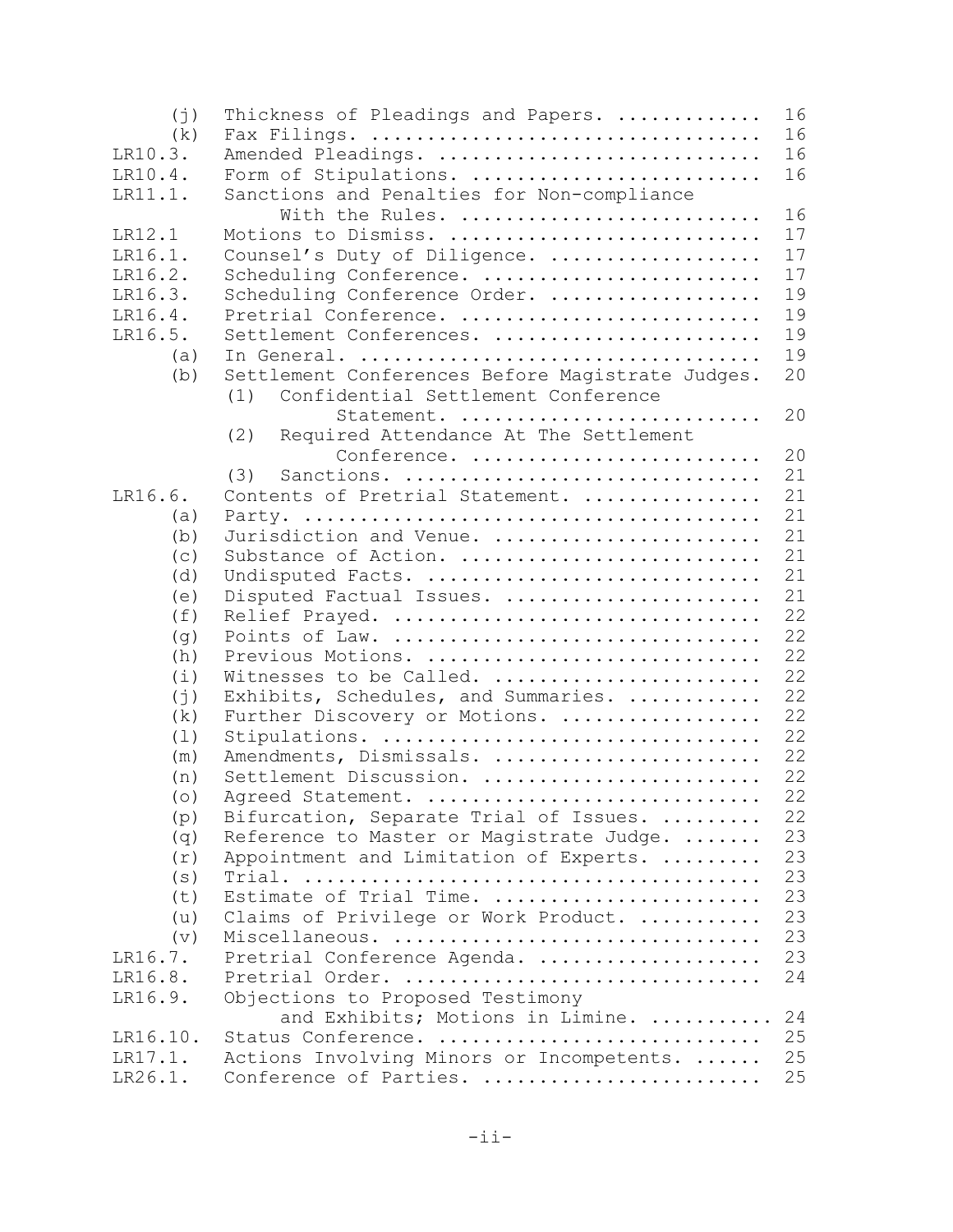| LR26.2.   | Written Responses to Discovery Requests.      | 26 |
|-----------|-----------------------------------------------|----|
| LR33.1.   | Special Discovery in Civil RICO Actions.      | 26 |
| LR37.1.   | Abuse of or Failure to Make                   |    |
|           | Discovery; Sanctions.                         | 29 |
| (a)       |                                               | 29 |
| (b)       | Certificate of Compliance.                    | 29 |
| (c)       | Expedited Discovery Assistance.               | 30 |
| LR40.1.   | Assignment of Civil Cases.                    | 30 |
| LR40.2.   | Assignment of Similar Cases.                  | 31 |
| LR40.2.1. | Consent to Trial by Magistrate Judge.         | 31 |
| LR40.3.   | Trial Setting and Readiness Procedure.        | 31 |
| LR40.4.   | Motions to Continue Trial.                    | 32 |
| LR40.5.   | Notice to the Court of Calendar Conflicts.    | 32 |
| LR40.6.   | Scheduling Conflicts.                         | 32 |
| LR41.1.   | Voluntary Dismissal of Actions.               | 32 |
| LR48.1.   | Civil Juries.                                 | 33 |
| LR51.1.   | Jury Instructions.                            | 33 |
| LR52.1.   | Settlement of Findings of Fact                |    |
|           | and Conclusions of Law.                       | 34 |
| LR53.1.   | Magistrate Judges; Special Master References. | 35 |
| LR53.2.   | Magistrate Judges; Special Master Orders,     |    |
|           | Reports, and Recommendations -                |    |
|           | 28 U.S.C. $\frac{1}{5}$ 636(b)(2).            | 35 |
| LR53.3.   | Special Master Appointment.                   | 35 |
| (a)       | Appointment of Special Master.                | 35 |
| (b)       | Powers and Duties.                            | 36 |
| (c)       | Time and Place.                               | 36 |
| (d)       | Other Special Master Appointments.            | 36 |
| (e)       | Register of Volunteer Attorneys.              | 36 |
|           | Selection Procedure.<br>(1)                   | 36 |
|           | Minimum Qualifications.<br>(2)                | 36 |
| (f)       | Criteria for Designations.                    | 36 |
| LR53.4.   | Settlement Masters Program.                   | 37 |
| LR54.1.   | Jury Cost Assessment.                         | 37 |
| LR54.2.   | Taxation of Costs.                            | 37 |
| (a)       |                                               | 37 |
| (b)       | Time For Filing.                              | 37 |
| (c)       |                                               | 38 |
| (d)       |                                               | 38 |
| (e)       |                                               | 38 |
| (f)       |                                               | 38 |
| LR54.3.   | Motions For Attorneys' Fees And               |    |
|           | Related Non-taxable Expenses.                 | 39 |
| (a)       | Time For Filing.                              | 39 |
| (b)       | Statement of Consultation.                    | 39 |
| (c)       |                                               | 40 |
| (d)       | Memorandum in Support.                        | 40 |
|           | Itemization of Work Performed.<br>(1)         | 40 |
|           | (2)<br>Description of Services Rendered.      | 41 |
|           | (3)<br>Description of Expenses Incurred.      | 41 |
|           |                                               |    |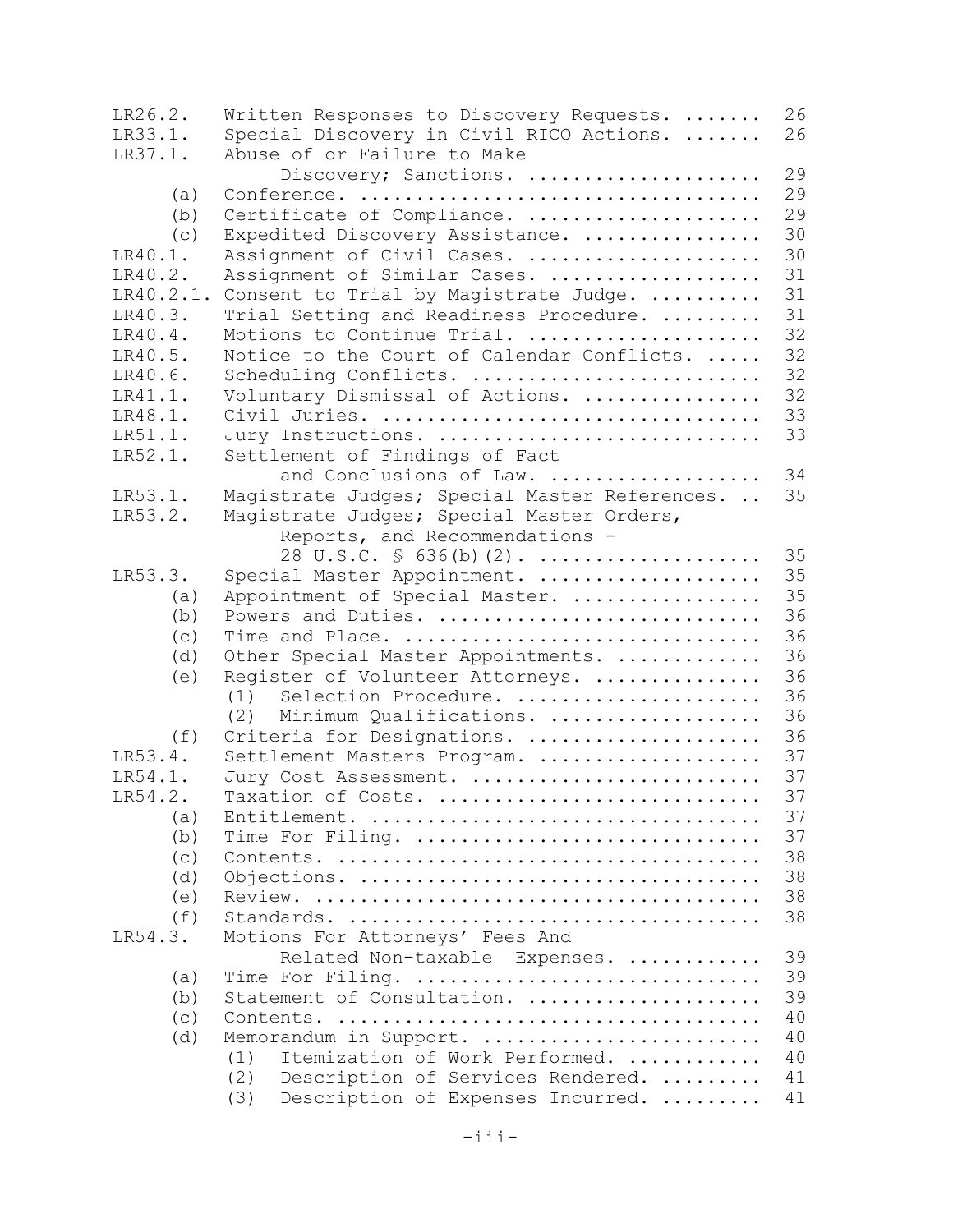| (e)         | Affidavit of Counsel.                            | 41 |
|-------------|--------------------------------------------------|----|
| (f)         | Responsive and Reply Memoranda.                  | 42 |
| (g)         | Court's Discretion to Deny With Prejudice.       | 42 |
| (h)         | Referral to Magistrate judge.                    | 42 |
| LR56.1.     | Motions for Summary Judgment.                    | 42 |
| (a)         | Motion Requirements.                             | 42 |
| (b)         | Opposition Requirements.                         | 43 |
| (c)         | Focus of the Concise Statement.                  | 43 |
| (d)         |                                                  | 43 |
| (e)         |                                                  | 43 |
| (f)         | Scope of Judicial Review.                        | 43 |
| (g)         | Admission of Material Facts.                     | 44 |
| (h)         | Affidavits and declarations.                     | 44 |
| (i)         | Summary Judgment to Nonmoving Party.             | 44 |
| $(\dagger)$ | Filing and Service Deadlines.                    | 44 |
| LR58.1.     | Entry of Judgments and Orders.                   | 44 |
| LR58.2.     | Settlement of Judgments; Orders by the Court.    | 45 |
| LR60.1.     | Motions for Reconsideration.                     | 46 |
| LR65.1.     | When a Bond or Security is Required.             | 46 |
| LR65.2.     | Qualifications of Surety.                        | 46 |
| LR66.1.     | Receiverships.                                   | 46 |
| (a)         |                                                  | 47 |
| (b)         |                                                  | 47 |
| (c)         | Compensation of Receivers, Commissioners,        |    |
|             | Attorneys, and Others.                           | 47 |
| (d)         | Administration of Estates.                       | 47 |
| LR72.1.     | Magistrate Judges; Jurisdiction                  |    |
|             | Under 28 U.S.C. § 636(a).                        | 47 |
| LR72.2.     | Procedures Before the Magistrate Judge.          | 48 |
| LR72.3.     | Magistrate Judges; Determination of              |    |
|             | Non-Dispositive Pretrial Matters -               |    |
|             | 28 U.S.C. $\frac{1}{5}$ 636(b)(1)(A).            | 48 |
| LR72.4.     | Magistrate Judges; Determination of              |    |
|             | Case-Dispositive Pretrial Matters -              |    |
|             | 28 U.S.C. $\frac{1}{5}$ 636(b)(1)(B).            | 48 |
| LR72.5.     | Magistrate Judges; Prisoner Cases                |    |
|             | Under 28 U.S.C. SS 2254 and 2255.                | 49 |
| LR72.6.     | Magistrate Judges; Prisoner Cases Under          |    |
|             | 42 U.S.C. § 1983 and 28 U.S.C. § 2241.           | 49 |
| LR72.7.     | Magistrate Judges; Civil Cases.                  | 50 |
| LR72.8.     | Magistrate Judges; Authority of                  |    |
|             |                                                  | 50 |
| LR72.9      | U.S. District Judges.                            |    |
|             | Post-Trial or Post-Judgment                      |    |
|             | Motion For Sanctions.                            | 50 |
| LR73.1.     | Magistrate Judges; Conduct of Trials and         |    |
|             | Disposition of Civil Cases Upon Consent          |    |
|             | of the Parties - 28 U.S.C. $\frac{1}{5}$ 636(c). | 50 |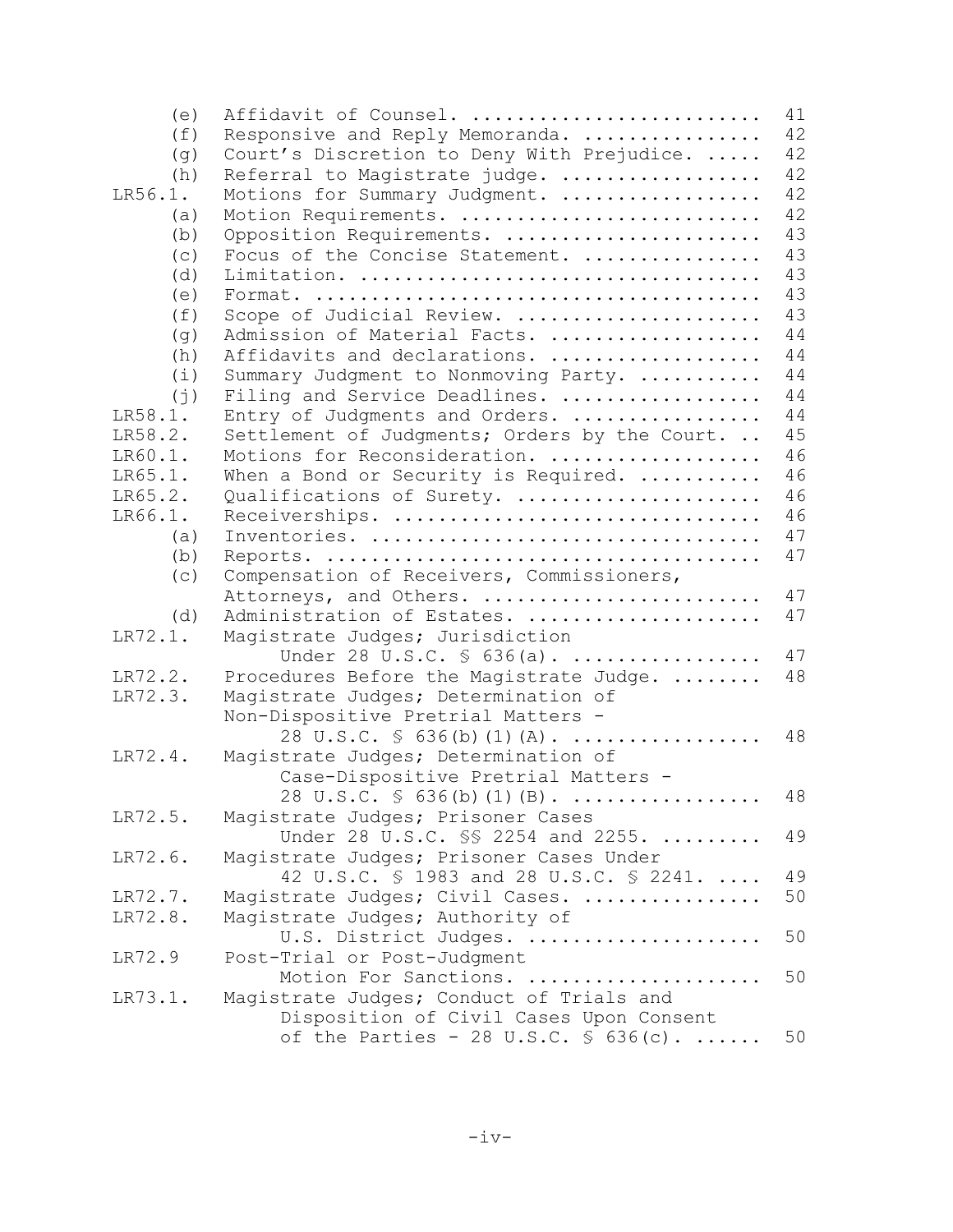| LR73.2. | Magistrate Judges; Special Provisions<br>for the Disposition of Civil Cases<br>by a Magistrate Judge on Consent |          |
|---------|-----------------------------------------------------------------------------------------------------------------|----------|
|         | of the Parties - 28 U.S.C. $\frac{1}{5}$ 636(c)(2).                                                             | 52<br>52 |
| (a)     | Execution of Consent.                                                                                           | 52       |
| (b)     |                                                                                                                 |          |
| LR73.3. | Magistrate Judges; Appeal from Judgments                                                                        |          |
|         | in Civil Cases Disposed of on Consent                                                                           |          |
|         | of the Parties - 28 U.S.C. $\frac{1}{5}$ 636(c).                                                                | 52       |
| LR74.1. | Magistrate Judges; Appeal of                                                                                    |          |
|         | Non-Dispositive Matters -<br>28 U.S.C. $\frac{1}{5}$ 636(b)(1)(A).                                              | 52       |
| LR74.2. |                                                                                                                 |          |
|         | Magistrate Judges;<br>Review of Recommendations for Disposition                                                 |          |
|         | $-28$ U.S.C. $\frac{1}{5}$ 636(b)(1)(B).                                                                        | 53       |
| LR74.3. | Magistrate Judges;                                                                                              |          |
|         | Appeals from Other Orders                                                                                       |          |
|         | of a Magistrate Judge.                                                                                          | 54       |
| LR77.1. | Sessions of the Court.                                                                                          | 54       |
| LR77.2. | Clerk's Office; Location and Hours.                                                                             | 54       |
| LR77.3. | Court Library; Operation and Use.                                                                               | 55       |
| LR79.1. | Clerk's Office - Removal of Records and Files. .                                                                | 55       |
| LR79.2. | Clerk's Office - Receipt for Removal.                                                                           | 55       |
| LR79.3. | Clerk's Office - Removal of Records                                                                             |          |
|         | and Files - Court Officers.                                                                                     | 55       |
| LR79.4. | Clerk's Office - Disposition of Exhibits -                                                                      |          |
|         | Civil Cases and Administrative Appeals.                                                                         | 55       |
| LR79.5. | Clerk's Office - Removal of Contraband.                                                                         | 56       |
| LR83.1. | Attorneys; Admission to the Bar of this Court;                                                                  |          |
|         | Mandatory Notices for All Parties                                                                               |          |
|         | Concerning Changes of Address.                                                                                  | 56       |
| (a)     | Admission to Practice.                                                                                          | 56       |
| (b)     | Eligibility for Membership.                                                                                     | 56       |
| (c)     | Procedure for Admission.                                                                                        | 56       |
| (d)     | Attorneys for the United States,                                                                                |          |
|         | Students at an Accredited School of Law.                                                                        | 56       |
| (e)     |                                                                                                                 | 57       |
| (f)     | Notice of Change of Status.                                                                                     | 58       |
| (g)     | Reinstatement.                                                                                                  | 58       |
| (h)     | Changes in Address.                                                                                             | 59       |
| LR83.2. | Attorneys; Practice in this Court.                                                                              | 59       |
| LR83.3. | Attorneys; Standard of Professional Conduct.                                                                    | 59       |
| LR83.4. | Attorneys; Discipline.                                                                                          | 60       |
| LR83.5. | Attorneys; Sanctions for Unauthorized Practice.                                                                 | 61       |
| LR83.6. | Attorneys; Appearances, Substitutions                                                                           |          |
|         | and Withdrawal of Attorneys.                                                                                    | 61       |
| (a)     |                                                                                                                 | 61       |
| (b)     | Substitution and Withdrawal.                                                                                    | 61       |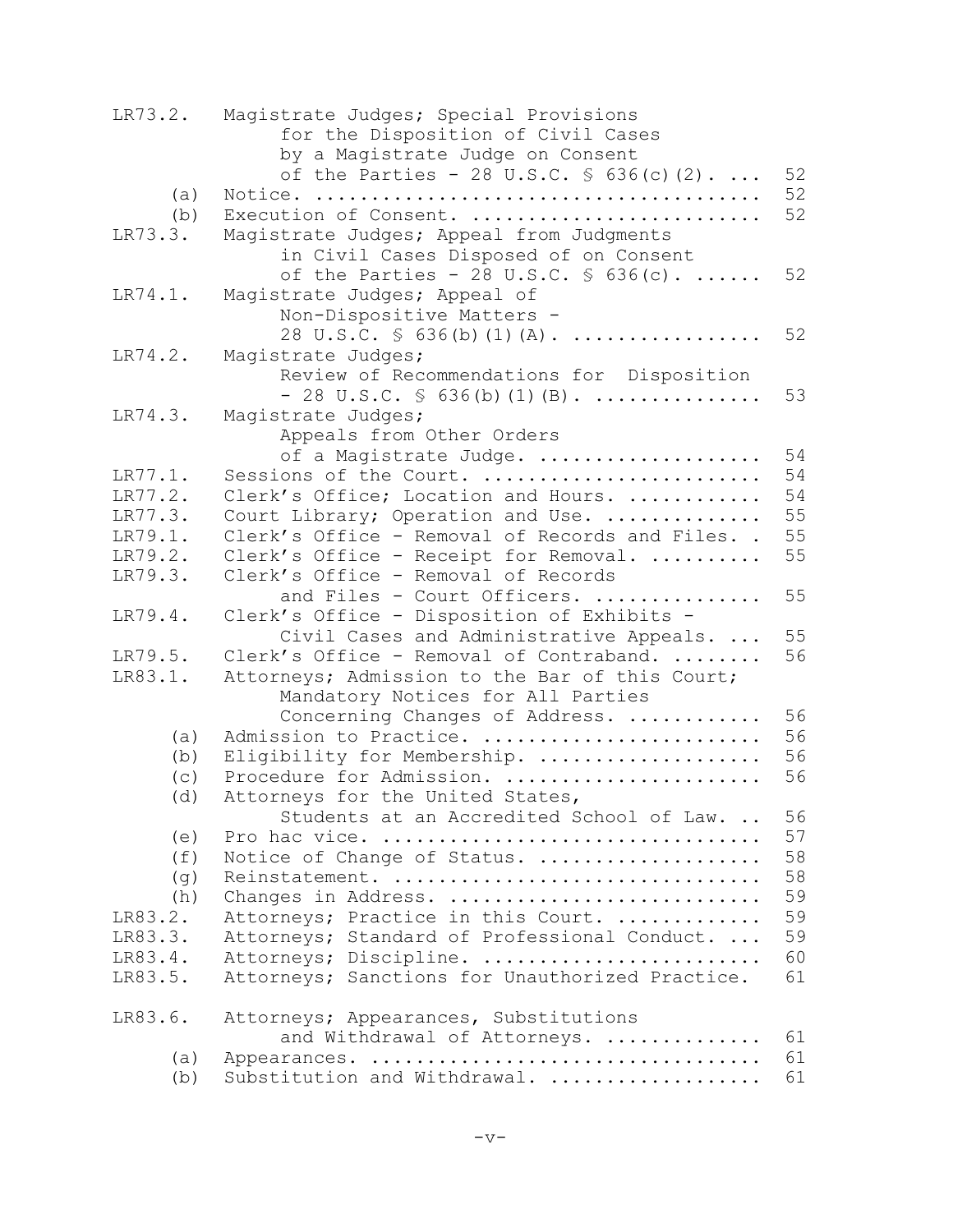| LR83.7.  | Attorneys; Supervised Student Practice of Law. .  | 62 |
|----------|---------------------------------------------------|----|
| (a)      | Definitions used in LR83.7.                       | 62 |
| (b)      | Activities of Law Student Interns.                | 62 |
| (c)      | Qualification Procedures for Law Student Interns. | 63 |
| (d)      | Duration of Law Student Intern Authorization      |    |
|          | and Compensation Limitations.                     | 63 |
| (e)      | Other Law Student Intern Activities.              | 64 |
| (f)      | Supervision of Law Student Practice.              | 64 |
| (g)      | Law Students Employed by the United States        |    |
|          | Attorney and the Federal Public Defender. .       | 65 |
| (h)      | Miscellaneous.                                    | 65 |
| LR83.8.  | Broadcasting, Televising, Recording, or           |    |
|          | Photographing Judicial and Grand                  |    |
|          | Jury Proceedings.                                 | 65 |
| LR83.9.  |                                                   | 66 |
| LR83.10. |                                                   | 66 |
| LR83.11. | Business Entities.                                | 66 |
|          |                                                   |    |
| LR83.12. | Sealing of Information Filed With the Court.      | 66 |
| LR83.13. | Pro Se Litigants.                                 | 68 |
| LR88.1.  |                                                   | 68 |
| (a)      | Purposes and Scope.                               | 68 |
| (b)      | Duty To Consider ADR.                             | 69 |
| (c)      | Program Administration.                           | 69 |
|          | Mediation Judge.<br>(1)                           | 69 |
|          | Appointment.<br>(A)                               | 69 |
|          | Duties.<br>(B)                                    | 69 |
|          | Mediation Committee.<br>(2)                       | 69 |
| (d)      | Submission To Mediation Under This Rule.          | 69 |
|          | By Stipulation.<br>(1)                            | 69 |
|          | By Court Order.<br>(2)                            | 69 |
| (e)      | Mediator Panel.                                   | 70 |
| (f)      | Mediation Procedure.                              | 70 |
|          | Attendance At Mediation.                          | 70 |
| (g)      |                                                   | 70 |
| (h)      | Mediator's Report Upon Completion.                |    |
| (i)      | Compensation Of Mediators.                        | 71 |
| (j)      | Immunity Of Mediators.                            | 71 |
| (k)      | Confidentiality.                                  | 71 |
| (1)      | Disclosure By Mediator.                           | 71 |
| (m)      | Objections For Cause.                             | 71 |
| (n)      | Protection Against Unfair Financial Burdens.      | 72 |
| LR99.    | Local Rules Re: Prisoner Actions.                 | 72 |
|          | LR99.7.10. Complaints and Petitions Filed by      |    |
|          | Incarcerated Individuals.                         | 72 |
| (a)      | Petitions, Complaints, and/or Applications.       | 72 |
| (b)      |                                                   | 72 |
| (c)      | General Rules.                                    | 73 |
| (d)      | In Forma Pauperis.                                | 73 |
| (e)      | Motions for Extension of Time.                    | 73 |
| (f)      |                                                   | 73 |
|          |                                                   |    |
| (g)      | Ex Parte Communications.                          | 74 |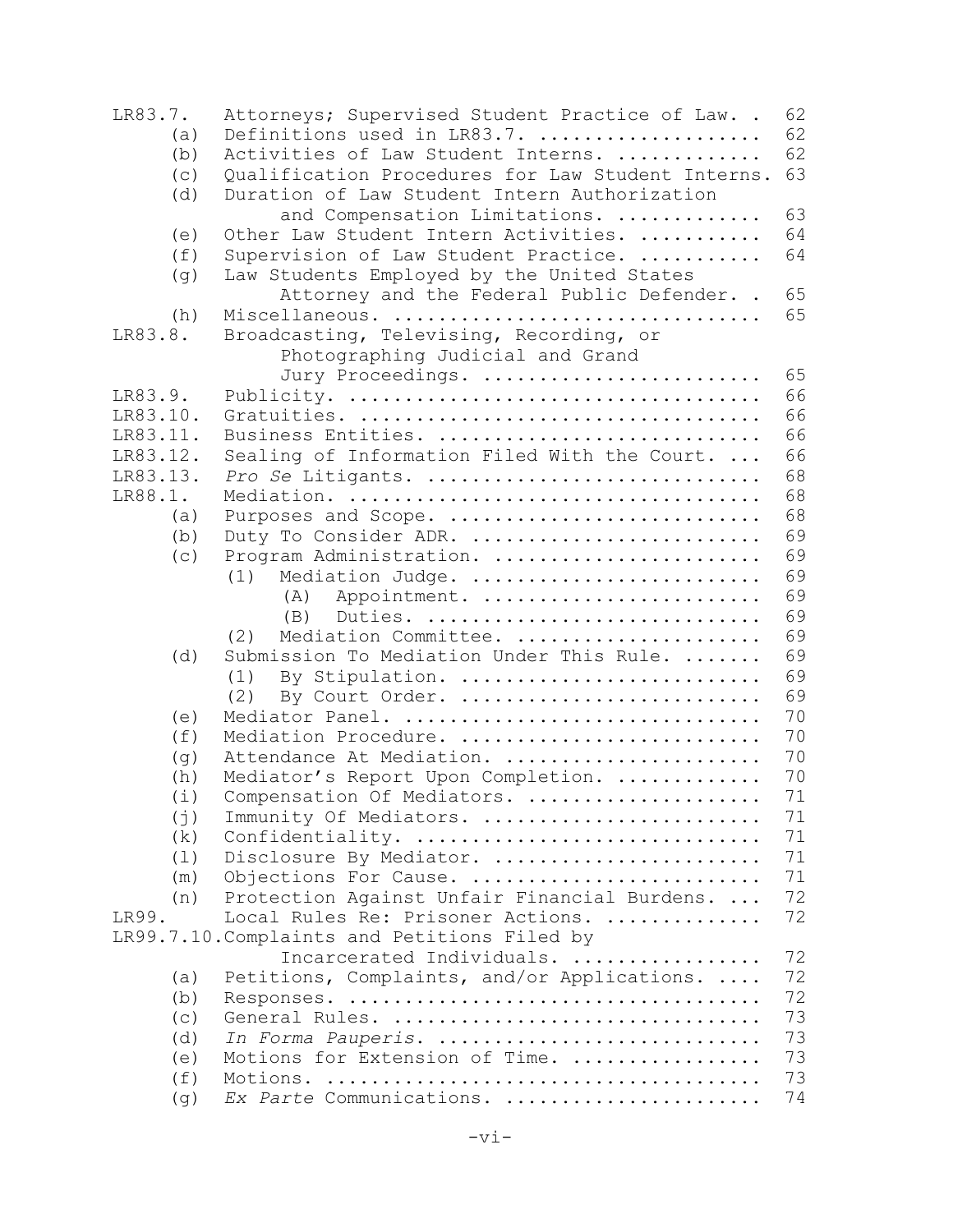| (h)                       | Communications When Represented By an Attorney.            | 74       |
|---------------------------|------------------------------------------------------------|----------|
| LR99.12.                  | Dismissal for Want of Prosecution.                         | 74       |
| LR99.16.1.                | Hearings and Status Conferences.                           | 74       |
| LR99.16.2.                | Pretrial Scheduling Orders in                              |          |
|                           | Prisoner Actions.                                          | 74       |
| LR99.56.2.                | Notice to Pro Se Prisoner Litigants                        |          |
|                           | Re Motions for Summary Judgment.                           | 75       |
|                           |                                                            |          |
|                           | PREAPPROVED NOTICE TO PRO SE PRISONERS                     |          |
|                           | FILED PURSUANT TO LR99.56.2.                               | 77       |
|                           |                                                            |          |
| LR100.1.1.                | Electronic Filing                                          | 79       |
| LR100.2.1.                | Mandatory Electronic Filing and                            |          |
|                           | Effective Date                                             | 79       |
| LR100.2.2.                | Exceptions to Mandatory Electronic Filing                  | 79       |
| LR100.2.3.                | Electronic Recording of Documents in                       |          |
|                           | Paper Form                                                 | 80       |
| LR100.2.4.                | Courtesy Copies                                            | 80       |
| LR100.2.5.                | Exhibits                                                   | 80       |
| LR100.3.1.                | Transmission to CM/ECF System.                             | 81       |
| LR100.3.2.                | Official Record.                                           | 81       |
| LR100.3.3.                | Time of Filing.                                            | 81       |
| LR100.4.1.                | Eligibility.                                               | 82       |
| LR100.4.2.                | Registration.                                              | 82       |
| LR100.4.3.                | Login and Password.                                        | 82       |
| LR100.4.4.                | Use of Login and Password.                                 | 82       |
| LR100.4.5.                | Pro Hac Vice                                               | 83       |
| LR100.4.6.                | Suspension or Deactivation of CM/ECF                       |          |
|                           |                                                            | 83       |
| LR100.5.1.                | ECF User's Signature.                                      | 83       |
| LR100.5.2.                | Third Party Signatures.                                    | 83       |
| LR100.5.3.                | Retention of Documents with                                |          |
|                           | Third Party Signatures                                     | 83       |
| LR100.6.1.                | Service of Documents by Electronic Means                   | 83       |
| LR100.6.2.                | Conventional Service of Electronically                     |          |
|                           | Filed Documents.                                           | 84       |
| LR100.6.3.                | Certificate of Service.                                    | 84       |
| LR100.7.1.                | Orders and Judgments.                                      | 84       |
| LR100.7.2.                | Docket Orders.                                             | 85       |
| LR100.7.3.                |                                                            | 85       |
| LR100.7.4.                | Notice of Entry of Orders.                                 | 85       |
| LR100.8.1.                | Summons.<br>Proposed Orders.                               | 85       |
| LR100.8.2.                |                                                            |          |
|                           | E-mailing of Proposed Orders                               | 85       |
|                           | and Stipulations.<br>E-mail addresses for order and        |          |
| LR100.8.3.                |                                                            |          |
|                           | stipulation submission to Chambers.<br>Technical Failures. | 86<br>86 |
| LR100.9.1.<br>LR100.10.1. | Personal Identifiers.                                      | 86       |
| LR100.10.2.               |                                                            | 87       |
|                           | Redaction/Reference List.                                  | 87       |
| LR100.10.3.               | Responsibility of Counsel.                                 |          |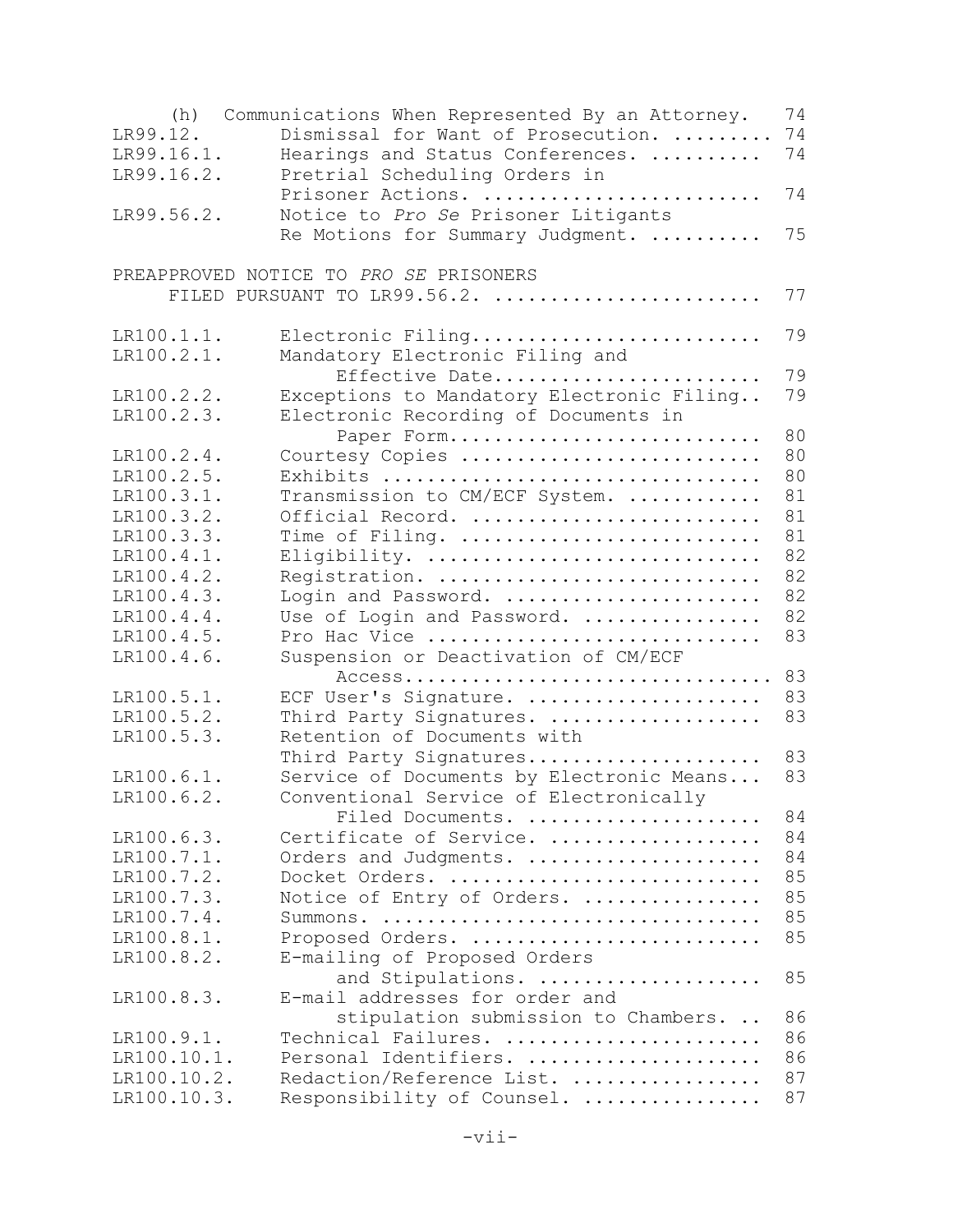| LR100.11.1. |  | Hyperlinks. |  |  |
|-------------|--|-------------|--|--|
|-------------|--|-------------|--|--|

# **RULES PERTAINING TO CASES UNDER TITLE 11, UNITED STATES CODE**

| (a) Scope of Rules.<br>Effective Date.<br>(b)<br>$LR1070.1(a)$ .<br>General Reference.<br>$LR1070.1(b)$ .<br>Pending District Court Proceedings.<br>$LR1070.1(c)$ .<br>Removed and Transferred Proceedings.<br>$LR1070.1(d)$ .<br>Authorization of Bankruptcy Appellate | 89<br>89<br>89<br>89<br>89      |
|-------------------------------------------------------------------------------------------------------------------------------------------------------------------------------------------------------------------------------------------------------------------------|---------------------------------|
|                                                                                                                                                                                                                                                                         |                                 |
|                                                                                                                                                                                                                                                                         |                                 |
|                                                                                                                                                                                                                                                                         |                                 |
|                                                                                                                                                                                                                                                                         |                                 |
|                                                                                                                                                                                                                                                                         |                                 |
|                                                                                                                                                                                                                                                                         |                                 |
| Panel to Hear and Determine Appeals                                                                                                                                                                                                                                     | 90                              |
| $LR1070.1(e)$ .<br>Authorization for Bankruptcy Court                                                                                                                                                                                                                   |                                 |
| to Make Local Bankruptcy Rules.                                                                                                                                                                                                                                         | 90                              |
| LR8005.1.<br>Processing of Bankruptcy Appeals.                                                                                                                                                                                                                          | 90                              |
| Completion of Record - Bankruptcy Appeal<br>LR8007.1.                                                                                                                                                                                                                   | 90                              |
| LR8007.2.<br>Transmission of Record -                                                                                                                                                                                                                                   |                                 |
| Bankruptcy Appeal to District Court                                                                                                                                                                                                                                     | 91                              |
| LR8009.1.<br>Requirement for Appendix to                                                                                                                                                                                                                                |                                 |
|                                                                                                                                                                                                                                                                         | Bankruptcy Appellate Brief.  91 |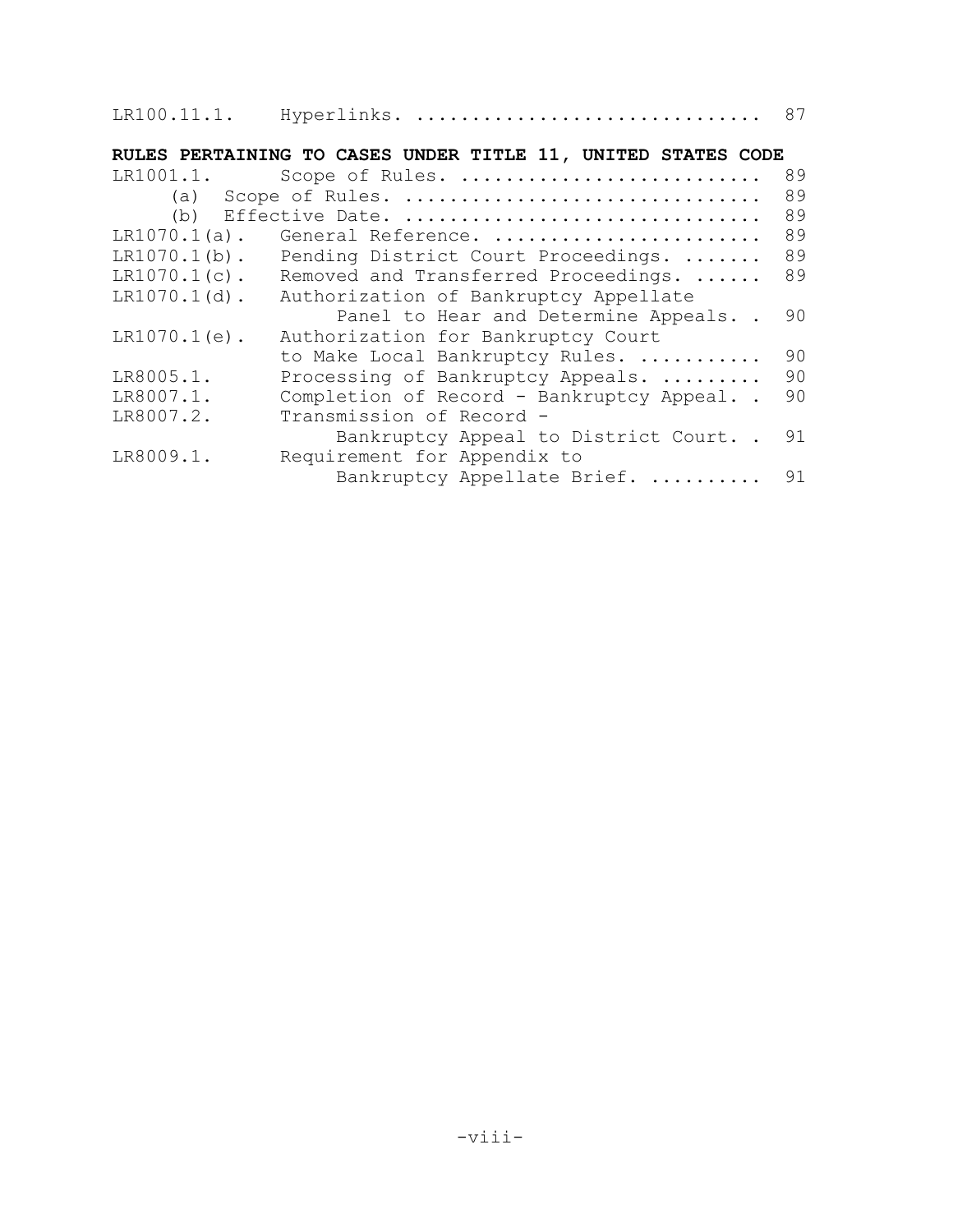# **CHAPTER I - GENERAL AND CIVIL RULES**

### **LR1.1. Title.**

These are the Local Rules of Practice for the United States District Court for the District of Hawaii. They should be cited as "LR (a) we do not "CrimLR (as  $\cdot$  "

# **LR1.2. Effective Date; Transitional Provision.**

These rules govern all actions and proceedings pending on or commenced after December 1, 2009. When justice requires, a judge may order that an action or proceeding pending before the court prior to that date be governed by the prior practice of the court.

#### **LR1.3. Scope of the Rules; Construction.**

These rules supplement the Federal Rules of Civil Procedure and the Federal Rules of Criminal Procedure, and shall be construed, administered, and employed by the court and parties so as to be consistent with those rules and to promote the just, efficient, and economical determination of every action and proceeding. If any local rule is or becomes in conflict with a federal statutory provision or a federal rule, the federal statutory provision or federal rule shall govern and apply. For example, if a local rule provides a party with a ten-day period to take certain actions consistent with a current federal rule, and the federal rule is subsequently changed to provide a fourteen-day period, the fourteen-day period shall apply. The provisions of the General and Civil Rules shall apply to all actions and proceedings, including criminal, admiralty, and actions and proceedings before magistrate judges, except if inconsistent with rules or provisions of law specifically applicable thereto or varied by order of one or more judges with respect to one or more cases assigned to that judge or judges. All parties, including those proceeding *pro se*, are obligated to follow these local rules. From time to time, this court may post proposed changes and/or changes to these local rules on the court's website, www.hid.uscourts.gov.

### **LR1.4. Definitions.**

The following definitions apply to these rules:

(a) Unless otherwise defined by these rules, the term "days" shall mean calendar days.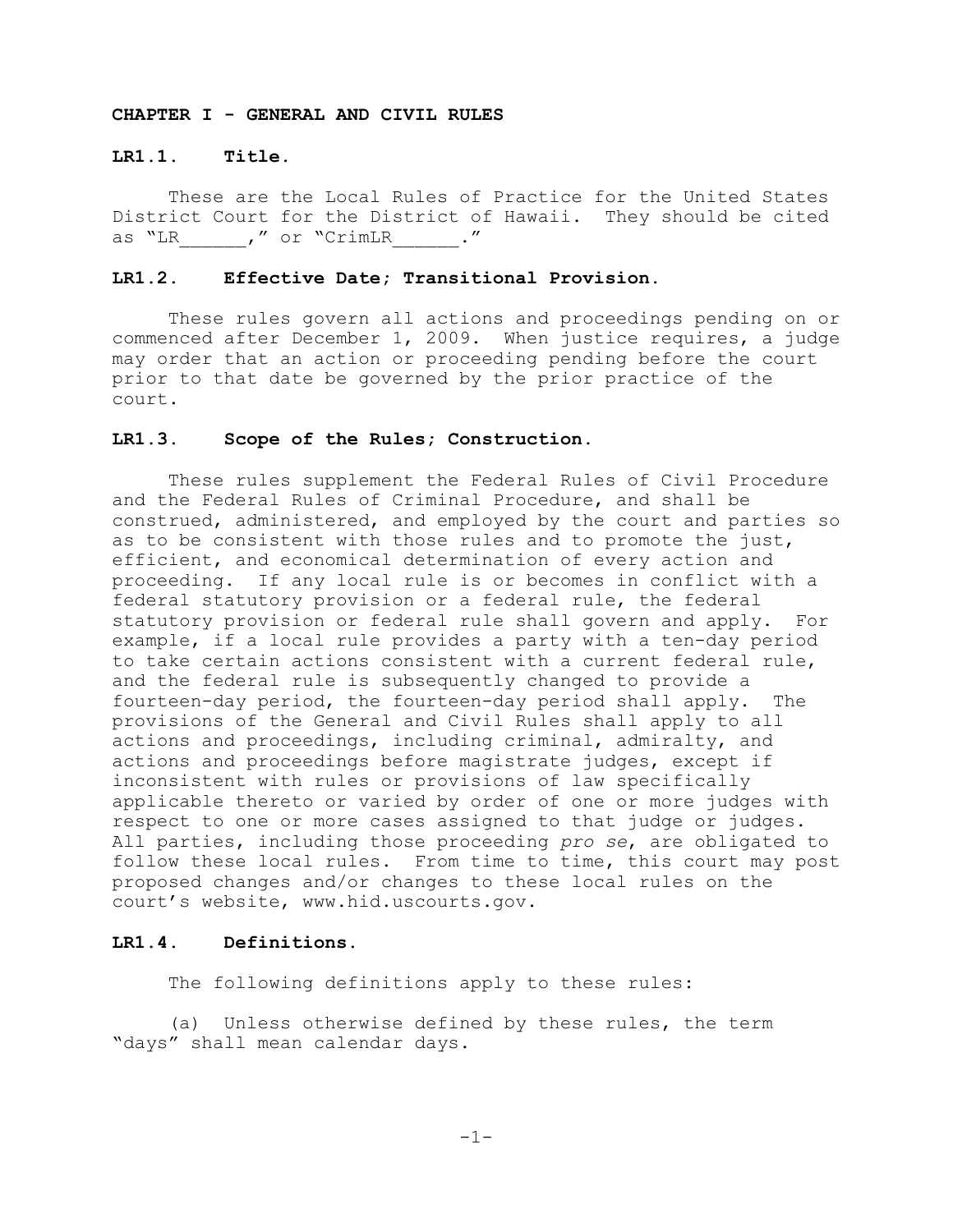(b) The term "brief" includes statements in support of or in opposition to appeals from administrative agencies, magistrate judges, and bankruptcy judges.

(c) The word "clerk" means Clerk, United States District Court, District of Hawaii.

(d) "CM/ECF" means "Case Management/Electronic Case Files," and refers to the electronic case management and filing system developed by the Administrative Office of the United States Courts and implemented by this court in the District of Hawaii. Any references in these rules to an electronic filing system mean the court's CM/ECF system.

(e) The word "court" refers to the United States District Court for the District of Hawaii, and not to any particular judge of the court.

(f) "ECF User" means an individual authorized to file documents in the CM/ECF system through the Internet with a court-issued ECF login and password. An ECF User (Registered Participant) may file documents at http://ecf.hid.uscourts.gov.

(g) "Electronic Filing" means the electronic transmission of a document in PDF form for uploading and storing in the court's CM/ECF system.

(h) "Electronic Recording" refers to the act of scanning a paper document submitted to the court, creating an electronic image of the document, and uploading it for storing in the court's CM/ECF system.

(i) "Electronic Signature" refers to the signature of an attorney using his or her assigned ECF login and password.

(j) The word "judge" refers to any United States district judge or to a part-time or full-time United States magistrate judge to whom an action or proceeding has been assigned exercising jurisdiction with respect to a particular action or proceeding in the court.

(k) "Notice of Electronic Filing" or "NEF" refers to the notice generated automatically upon the filing of a document in CM/ECF and transmitted by email to parties in a case who are ECF Users. The notice includes a link to an image of the document that was filed.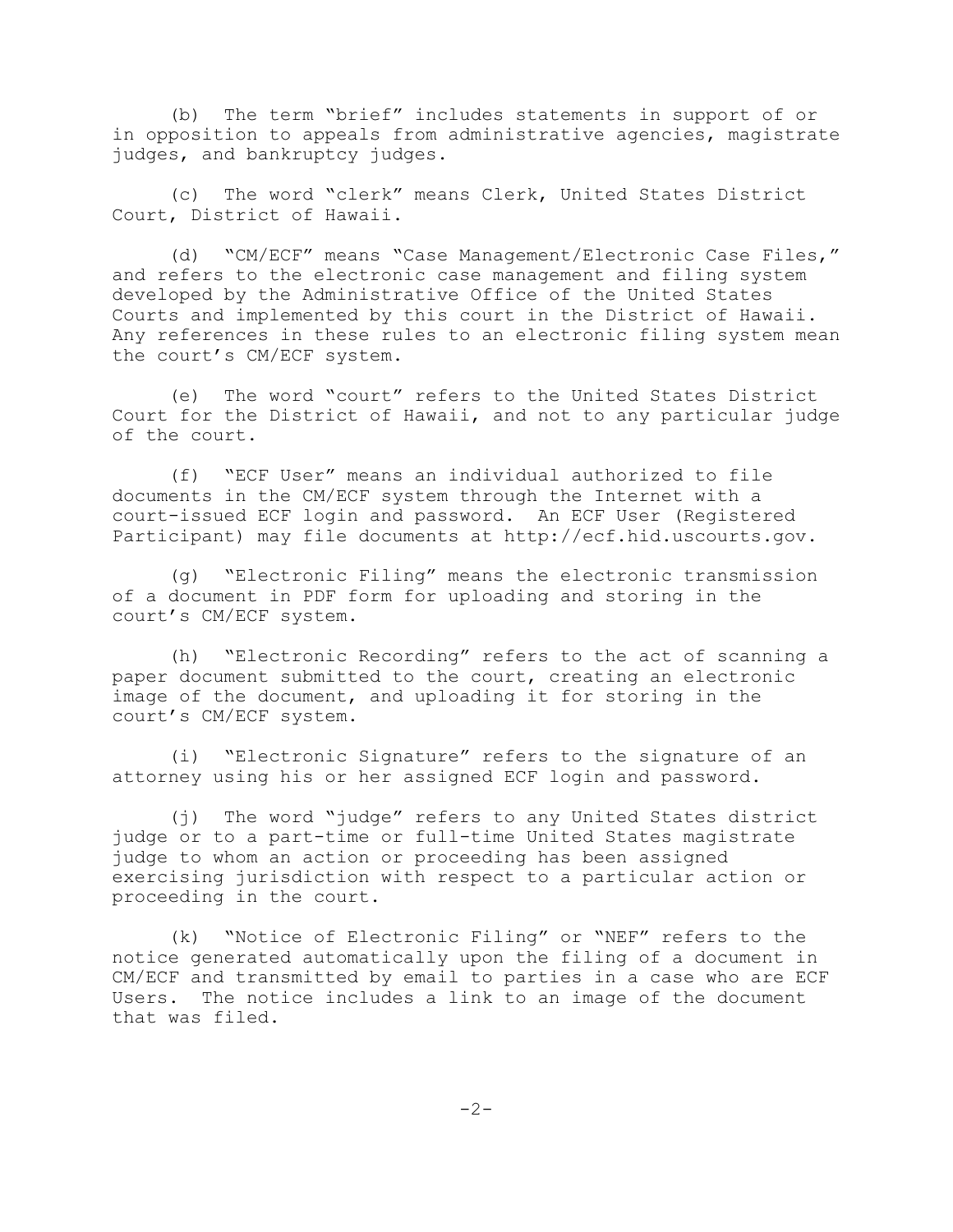(l) "PACER" means "Public Access to Court Electronic Records" and refers to the Federal Judiciary's centralized registration, billing, and technical support center for electronic access to federal courts. The viewing of documents in the PACER system is subject to fees approved by the Judicial Conference and requires a PACER login and password. Further information is available at http://pacer.psc.uscourts.gov.

(m) "PDF" means "Portable Document Format." Only PDF files may be uploaded to the CM/ECF system. A document created in a word processing application may be saved or converted to a PDF. A paper document may be scanned and its image saved as a PDF.

(n) "United States magistrate judge" and "magistrate judge" shall mean both full-time and part-time United States magistrate judges.

#### **LR3.1. Complaints.**

A civil action is commenced by filing a complaint with the court. This complaint must be submitted in hard-copy form, and an appropriately filled-out Civil Cover Sheet, JS 44, must be submitted to the court at the same time. When a complaint pertains to patent or trademark law, an appropriately filled-out Report on the Filing or Determination of an Action Regarding a Patent or Trademark must be submitted to the court at the time the complaint is filed.

Pursuant to Fed. R. Civ. P. 7.1, a non-government party must file disclosure statements with its first appearance, pleading, petition, motion, response, or other request addressed to the court.

## **LR4.1. Service of Process.**

The Sheriff of the State of Hawaii and the Sheriff's deputies and anyone else included in Fed. R. Civ. P. 4(c) are authorized to serve civil process.

### **LR5.1. Depositions: Original Transcripts.**

Counsel responsible for the preservation and storage of the original transcript, tape, or other means of preservation of any deposition shall produce the original transcript, tape, or other means of preservation of such deposition if needed for court proceedings by any party when filing or using the same in court proceedings or, as ordered by the court as provided in Fed. R.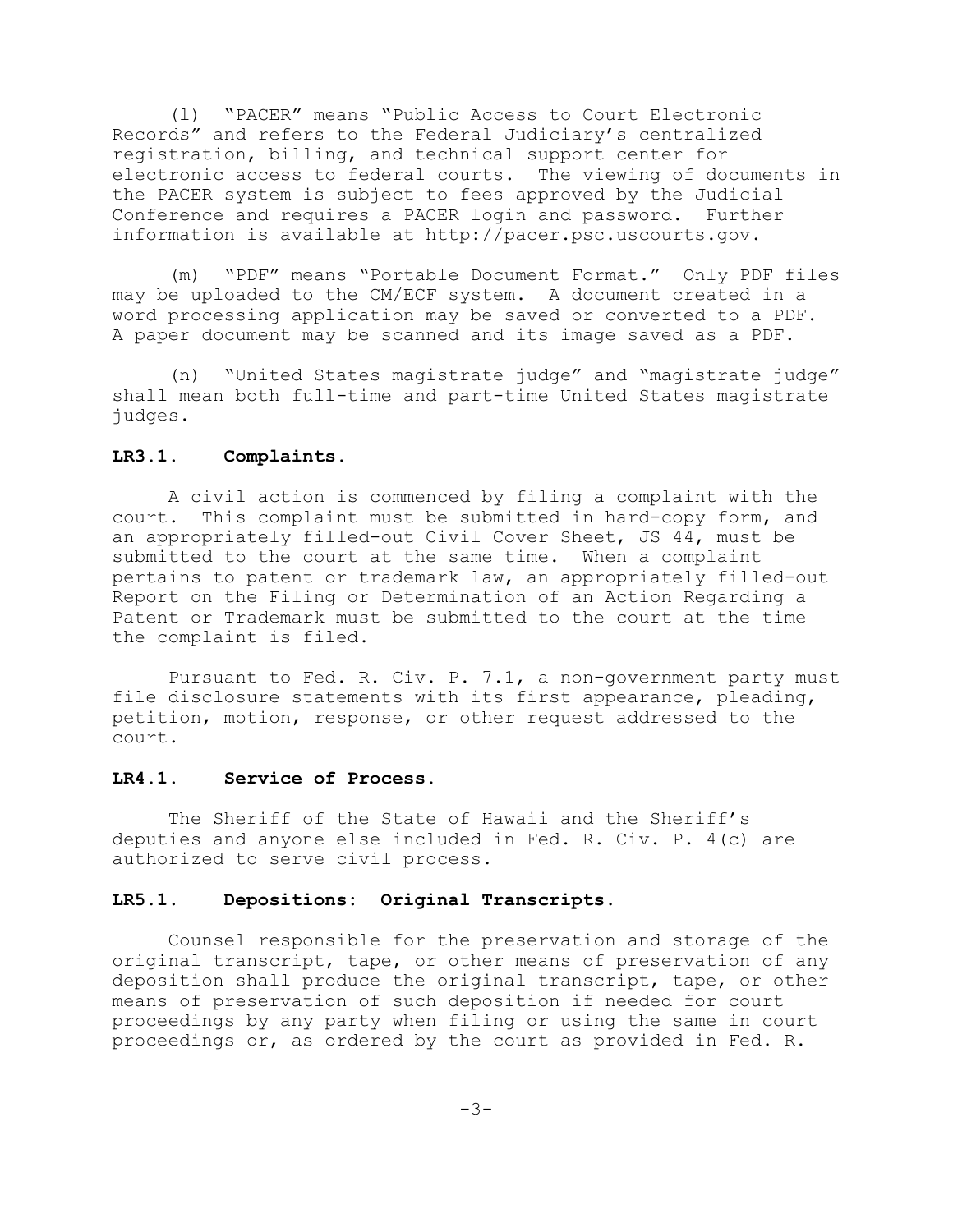Civ. P. 5(d), shall file only copies of the portion(s) thereof that are germane.

# **LR5.2. Identification of Original Filings.**

The original of any document submitted for filing and any non-Electronic Filing shall be clearly stamped or marked "ORIGINAL" on the first page of the document. For purposes of this rule, "document" includes any papers (*e.g.*, motion, memorandum, declaration, exhibits, certificate of service) fastened together; only the first page in such a group of papers must be stamped to comply with this rule.

# **LR5.3. Electronic Filing.**

Pursuant to Fed. R. Civ. P. 5(d)(3), papers may be filed, signed, and/or verified by electronic means consistent with (a) these rules; (b) technical standards, if any, that the Judicial Conference of the United States establishes; and (c) any administrative procedure adopted by a general order of this court. A paper filed by electronic means in compliance with this rule is equivalent to a written paper for purposes of applying the Federal Rules of Civil Procedure and the Local Rules.

### **LR5.4. Electronic Service.**

Pursuant to Fed. R. Civ. P. 5(b)(2)(E), a party may serve pleadings and other papers, other than service of process, through the court's transmission facilities in accordance with these rules and any administrative procedure adopted by a general order of this court. Receipt of the Notice of Electronic Filing generated by the court's CM/ECF system shall constitute the equivalent of service of the pleading or other paper on a person or party who has consented in writing to electronic service and who has waived the right to personal service or service by firstclass mail.

#### **LR5.5. Service of Hard Copies of Papers and Documents.**

Unless otherwise ordered by the court or agreed to by the parties, any party serving:

(a) A hard copy of a motion (regardless of when a response is due or when a hearing will be held); or

(b) A hard copy of any other paper or document that must be served on other parties pursuant to Fed. R. Civ. P. 5 and/or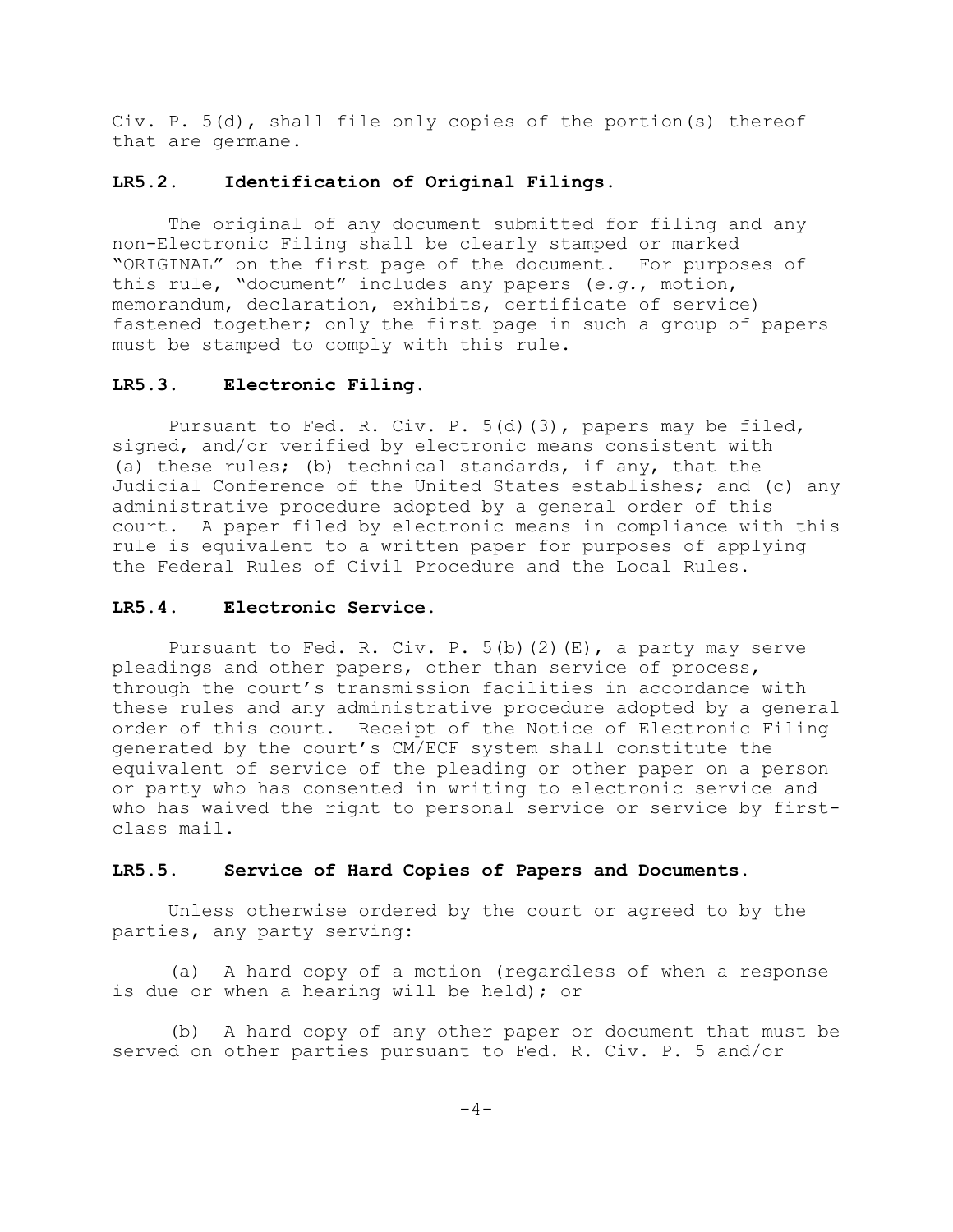these local rules, and for which (1) a response is due in twentyone (21) days or less, or (2) a hearing or conference will be held in twenty-one (21) days or less, must serve the motion, paper, or document on the other parties on the day of filing and comply with Fed. R. Civ. P. 5 (*e.g.*, (1) by mailing a copy of the paper or document to all parties with a postmark of the filing day; (2) by hand-delivering a copy of the paper or document to all parties on the filing day; or (3) by making arrangements acceptable to the other parties for same-day service of the paper or document (email, fax, *etc.*)). This rule applies even if the filing occurs after normal business hours and is not satisfied by placing a document in a mailbox on the filing day after mail pick-up from that mailbox for that day has been completed, unless the parties have agreed to such service.

#### **LR5.6. Proof of Service.**

Proof of service of all papers required or permitted to be served, other than those for which a particular method of proof is prescribed in the Federal Rules of Civil Procedure, shall be filed or mailed for filing with the court within one day of such service. The proof shall show the day and manner of service and may be (a) by written acknowledgment of service, (b) by certificate of the person who mailed or otherwise effected service, (c) by CM/ECF electronic service, or (d) by any other proof satisfactory to the court.

# **LR6.1. Computation of Time.**

Unless otherwise specified in these rules, time periods prescribed or allowed shall be computed in accordance with Fed. R. Civ. P. 6 and other applicable court rules. The term "days" shall be defined as set forth in LR1.4 and, unless otherwise defined in these rules, shall mean calendar days.

Whenever these rules require papers or documents to be filed "not more than" or "not less than" a designated period after or before a specified event, then the "last day of the period," for purposes of Rule 6(a) of the Federal Rules of Civil Procedure, shall be a business day that is "not more than" or "not less than" a specified period. A "business day" is a day that is not a Saturday, Sunday, legal holiday, or other day on which the clerk's office is closed to the public for in-person business. Because the "last day of the period" is always a business day, the provision in Rule 6 of the Federal Rules of Civil Procedure governing the calculation of periods that end on Saturday, Sunday, or a legal holiday is inapplicable to time periods set forth in these rules as "not more than" or "not less than" a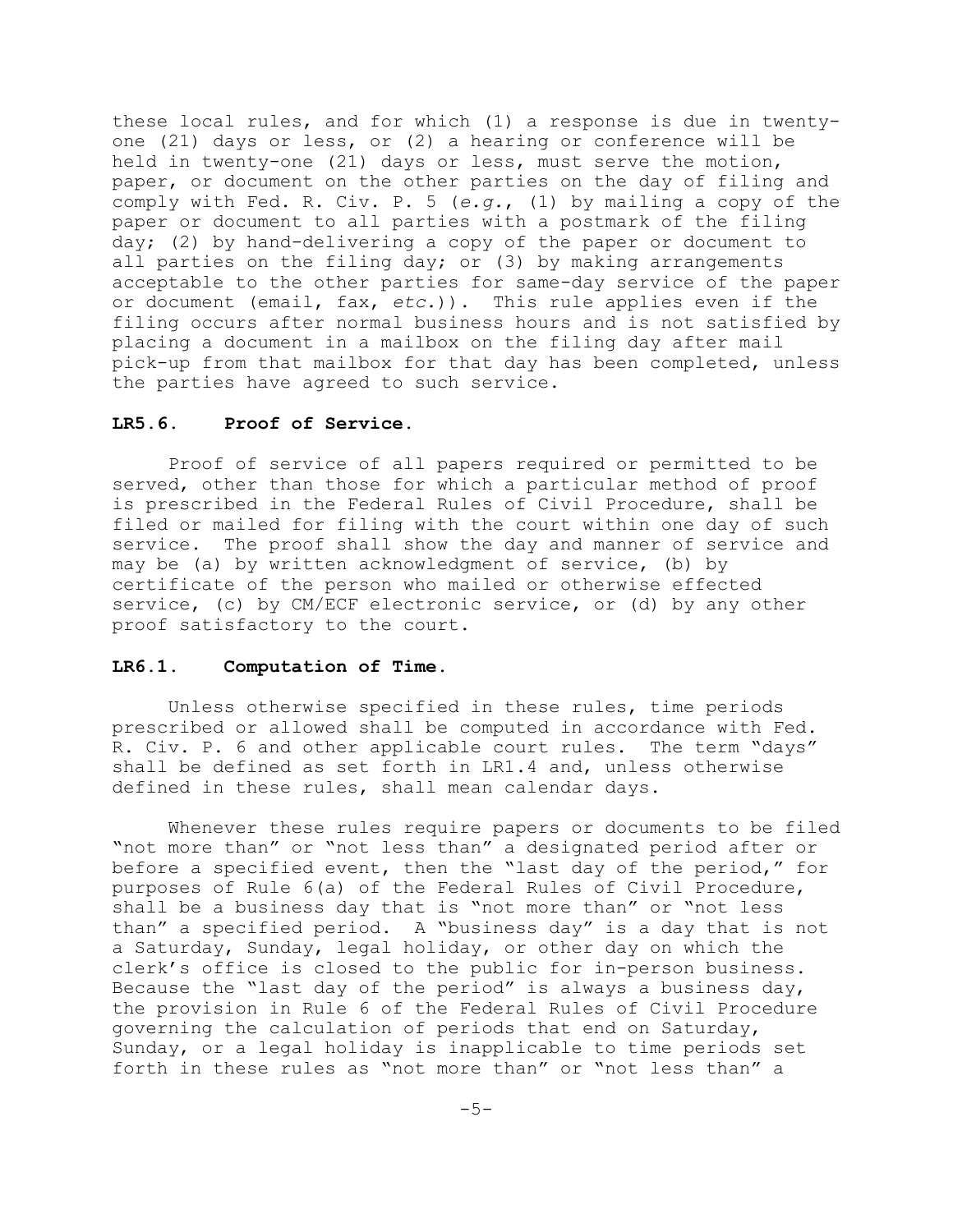designated period after or before a specified event. This local rule is applicable to papers and documents filed electronically and in hard-copy form. For example, if a filing is required not less than 14 days before a hearing and the fourteenth day before the hearing is a Saturday, the filing is due on Friday, 15 days before the hearing, assuming that the Friday is a business day.

Whenever these rules refer to a number of "weeks," that reference is merely to aid the parties and the court in counting the appropriate number of days. References made in these local rules to "weeks" shall not alter the "days" deadlines. For example, if these local rules refer to a period of "91 days (13 weeks)," calculation of the deadline shall be made using "91 days." The reference to "13 weeks" is merely to aid the parties in determining how long "91 days" is.

Rule 6(a)(4) of the Federal Rules of Civil Procedure defines "last day." This local rule alters Rule 6(a)(4), as allowed by that rule. In addition to the local rule regarding "not more than" or "not less than," Rule 6(a)(4)(B) is modified as follows: with respect to papers and documents filed in hard copy with this court, the "last day" ends at 11:59 p.m. Hawaii time so long as service of the paper or document complies with LR5.5.

# **LR6.2. Extensions, Enlargements, or Shortening of Time, and Other** *Ex Parte* **Requests.**

**(a) Stipulations Extending or Enlarging Time.** All stipulations extending or enlarging time shall indicate on the face sheet the sequential number of such extensions or enlargements; *e.g.*, "Second Stipulation Extending Time." No stipulation to extend any briefing deadline while retaining an existing hearing date shall be submitted unless the extension has been previously discussed with the judge whose period of review of the brief may be shortened as a result.

**(b) Applications for Extension or Enlargement of Time.** All applications for extension or enlargement of time made by motion shall state (1) the total amount of time previously obtained by extensions or enlargements of time, and (2) the reason for the particular extension or enlargement requested.

**(c)** *Ex Parte* **Applications.** Any *ex parte* application must include a declaration that either (1) states why a stipulation or duly noticed motion could not be submitted or (2) sets forth the positions of other parties with respect to the request. The parties shall not submit a stipulation enlarging the time for the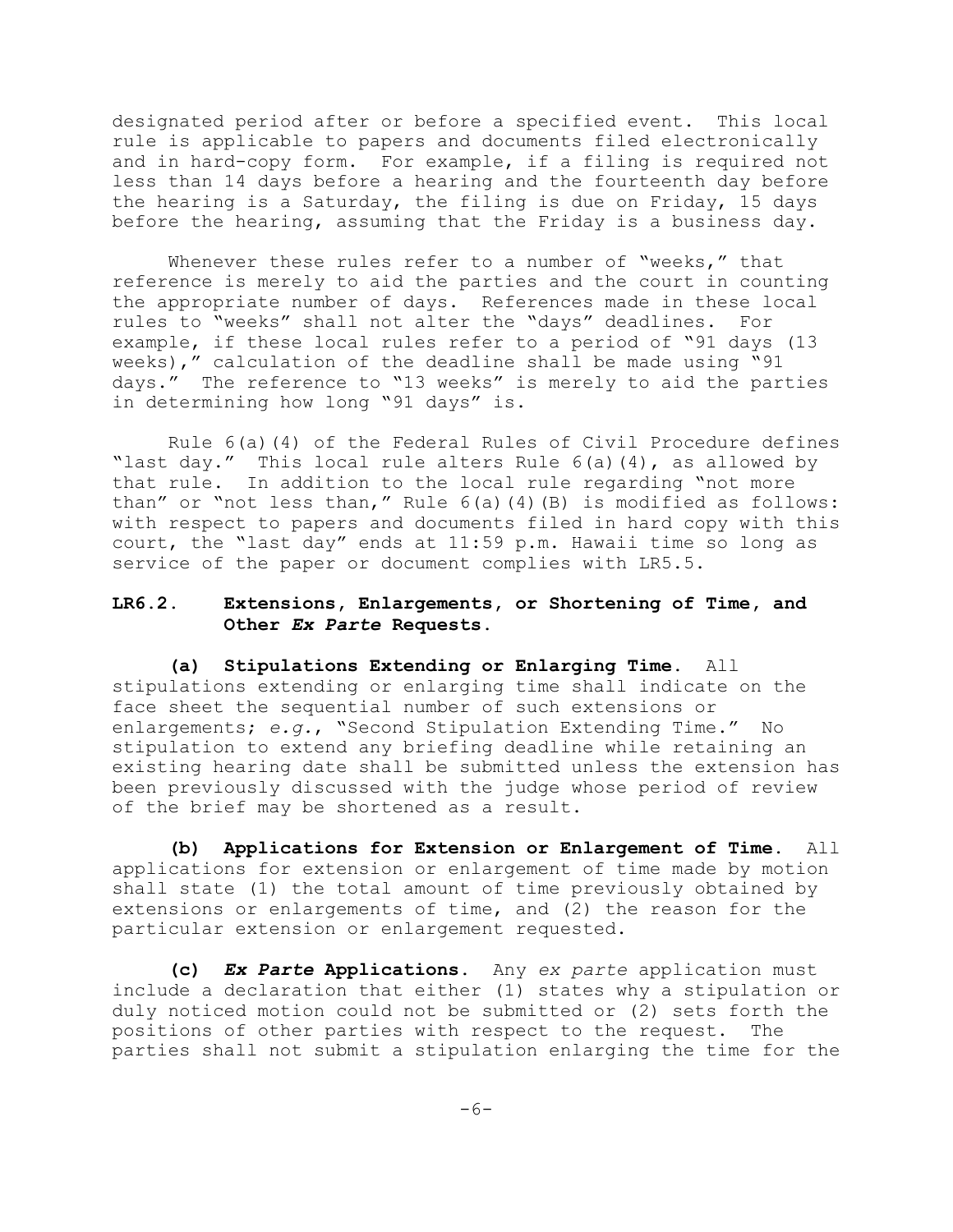filing of their briefs without first having raised the proposed stipulation with the court.

**(d) Extension to Respond to Third-Party Claims.** Whenever a defendant causes a summons and complaint to be served pursuant to Fed. R. Civ. P. 14 on a person not a party to the action, no extension of time shall be granted to such person except on stipulation of all parties, or motion duly noticed.

**(e) Orders Shortening Time.** Applications for orders shortening the time permitted or required for filing any paper or pleading or complying with any requirement under the Federal Rules of Civil Procedure shall be supported by a certificate stating the reasons therefor. When the application is made *ex parte*, the certificate shall state the position of other parties with respect to the application and reason that a stipulation could not be obtained, or the reason that notice could not be given.

#### **LR7.1. Motions; Format.**

All subsequently filed documents related to a motion shall bear below the title of the document (a) the date and time of the hearing, when known, (b) the name of the presiding judge, (c) the trial date, if known, and (d) the docket number of the document to which it relates (*i.e.*, an opposition memorandum shall indicate the CM/ECF document number of the relevant motion).

# **LR7.2. Motions; Notice, Hearing, Motion, and Supporting Papers.**

(a) Except as otherwise provided by this rule, all motions shall be entered on the motion calendar of the assigned judge for hearing not less than thirty-five (35) days (five weeks) after service.

(b) The above period may be shortened by order of court upon the submission of an *ex parte* application. Such an application must be accompanied by an affidavit or declaration setting forth the reasons necessitating shortened time and complying with LR6.2. The court may also shorten the above period *sua sponte* for good cause.

(c) The above period shall not apply to the following motions: those designated as non-hearing motions under Subsections (d) and (e) of this rule; applications for a temporary restraining order; motions for protective order;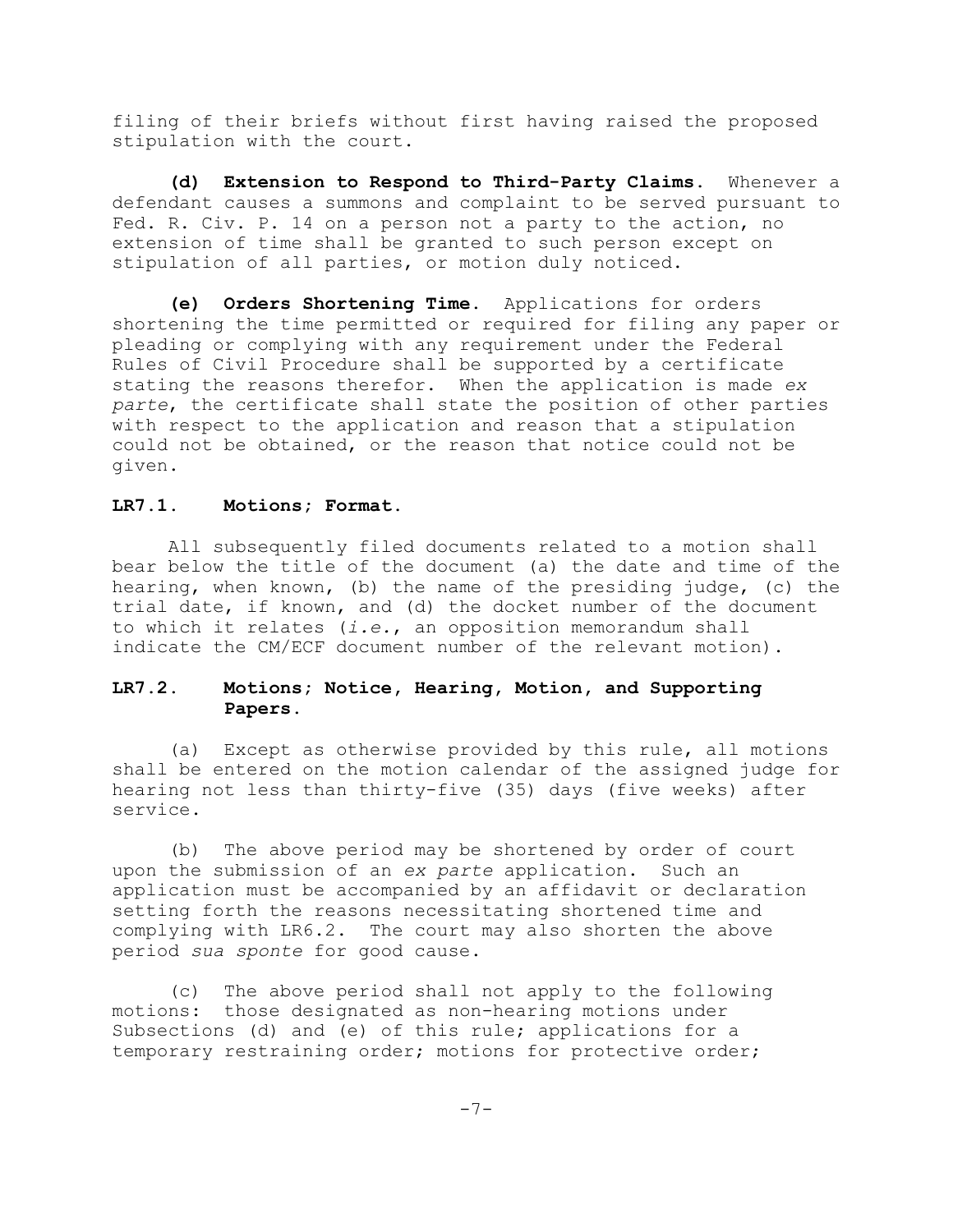motions for withdrawal of counsel; motions for an extension or shortening of time; motions made during the course of a trial or hearing.

(d) Unless specifically required, the court, in its discretion, may decide all matters, including motions, petitions, and appeals, without a hearing.

(e) The following motions shall be non-hearing motions to be decided on submissions: motions to alter, amend, reconsider, set aside or vacate a judgment or order; motions for judgment as a matter of law or for a new trial; motions for clarification of a judgment or order; motions for relief from judgment; motions to proceed *in forma pauperis*; motions for appointment of counsel; motions for certification of finality under Fed. R. Civ. P. 54; appeals from a magistrate judge's decision or order; and objections to a magistrate judge's report and recommendation. The court, in its discretion, may set any of the foregoing motions for hearing *sua sponte*, or upon application by a party. The court, in its sole discretion, may set any other motion as a non-hearing motion with briefing due in accordance with LR7.4 or as the court directs.

(f) All motions shall be accompanied, when appropriate, by affidavits or declarations sufficient to support material factual assertions and by a memorandum of law.

#### **LR7.3. Motions; Deadline for Hearings on Dispositive Motions.**

Unless otherwise ordered by the court, all dispositive motions shall be heard no later than thirty-five (35) days (five weeks) prior to the scheduled trial date.

#### **LR7.4. Motions; Opposition and Reply.**

An opposition to a motion set for hearing shall be served and filed not less than twenty-one (21) days prior to the date of hearing. An opposition to a non-hearing motion shall be served and filed not more than fourteen (14) days after service of the motion. When appropriate, the opposition shall include affidavits or declarations and a memorandum of law. A party not opposing a motion shall instead file a statement of no opposition or no position within the time provided above.

Any reply in support of a motion set for hearing shall be served and filed by the moving party not less than fourteen (14) days prior to the date of hearing. Any reply in support of a non-hearing motion shall be served and filed by the moving party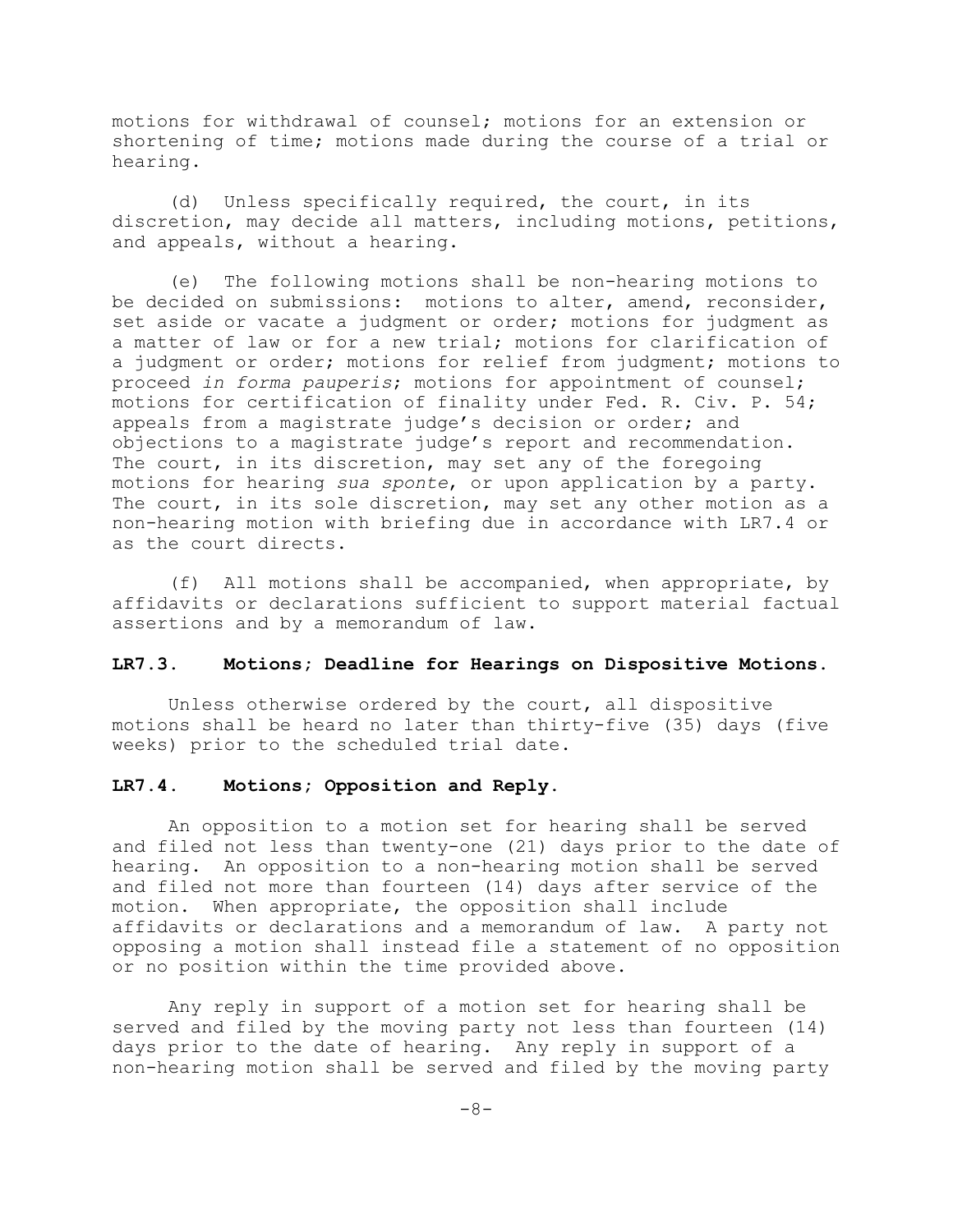not more than fourteen (14) days after service of the opposition. A reply must respond only to arguments raised in the opposition. Any argument raised for the first time in the reply shall be disregarded.

Any opposition or reply that is untimely filed may be disregarded by the court or stricken from the record.

No further or supplemental briefing shall be submitted without leave of court.

If any action is settled while a motion is pending, the parties shall immediately contact the judge who is scheduled to decide the motion. If an action is settled but the parties do not complete the settlement documents before an opposition to a motion is due, the party who would have filed an opposition shall submit a statement to the court that the case has been settled in lieu of filing an opposition to the motion.

# **LR7.5. Motions, Petitions, and Appeals; Length of Briefs and Memoranda.**

(a) Unless the court orders otherwise, a brief or memorandum in support of or in opposition to any motion, petition, or appeal, including one filed by a *pro se* party, shall not exceed thirty (30) pages in length, unless it complies with  $LR7.5(b)$  and  $(e)$ .

(b) A brief or memorandum in support of or in opposition to a motion, petition, or appeal may exceed the page limitation in LR7.5(a) if it contains no more than 9,000 words.

(c) A reply brief or reply memorandum, including one filed by a *pro se* party, shall not exceed fifteen (15) pages in length, unless it contains no more than half of the words specified for a brief or memorandum in support of or in opposition to a motion and also complies with LR7.5(e).

(d) Headings, footnotes, and quotations count toward the word limitation. The case caption, table of contents, table of authorities, exhibits, declarations, certificates of counsel, and certificates of service do not count toward the page or word limitation. In any matter in which a moving party uses a form prepared by the court (*e.g.*, § 2254 and § 2255 petitions, *etc.*), the pages of the form or of responses to the form's questions shall not count against any space limit set forth in these rules.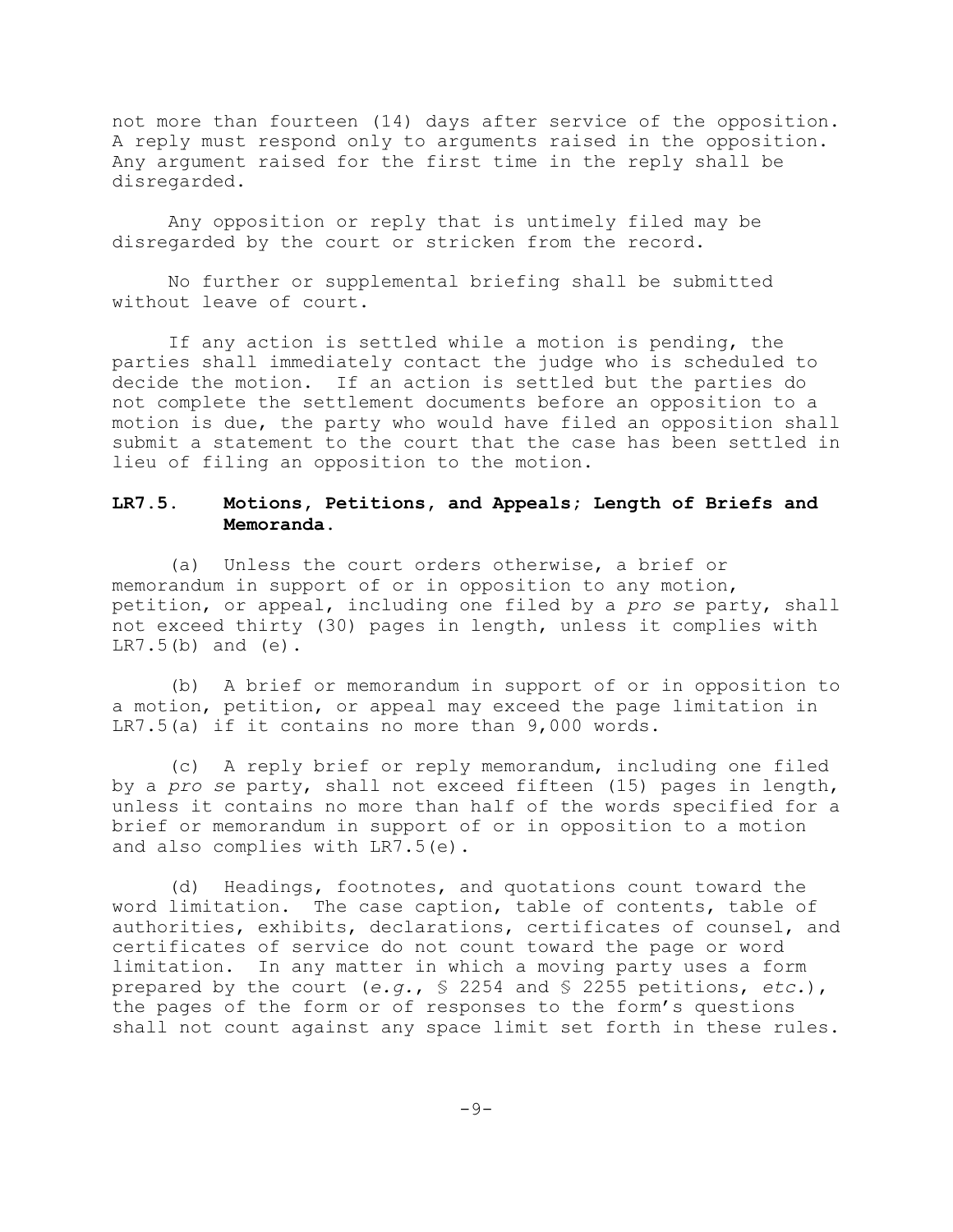(e) A brief or memorandum submitted under LR7.5(b), a reply brief or memorandum submitted under the word limitation in  $LR7.5(c)$ , or a concise statement submitted under the word limitation permitted in LR56.1(d) must include a certificate by the attorney or a *pro se* party that the document complies with the applicable word limitation. This certificate shall state the font and the font size used in a typed or computer-generated document, and the number of words contained in the document, whether typed, computer-generated, or handwritten. The person preparing the certificate may rely on the word count of the wordprocessing system used to produce the document. The certificate must state the number of words in the document**.**

(f) Briefs and memoranda exceeding fifteen (15) pages shall have a table of contents and a table of authorities cited.

# **LR7.6. Motions; Affidavits and Declarations; Citations.**

Factual contentions made in support of or in opposition to any motion shall be supported by affidavits or declarations, when appropriate under the applicable rules. Affidavits and declarations shall contain only facts, shall conform to the requirements of Fed. R. Civ. P. 56(e) and 28 U.S.C. § 1746, and shall avoid conclusions and argument. Any statement made upon information or belief shall specify the basis therefor. Affidavits and declarations not in compliance with this rule may be disregarded by the court.

If citation is made to an authority that is not easily available through Westlaw, Lexis/Nexis, or a comparably accessible service, two (2) courtesy copies of the authority shall be submitted to the court concurrently with the document containing the citation.

Citations shall be made to the applicable United States Code provision(s), rather than only to the section(s) of a named act or code, although reference may be made to both. For example, a citation should not be made only to section 402(b) of the Clean Water Act; citation shall be made also or instead to 33 U.S.C.  $$1342(b)$ .

### **LR7.7. Extra Copies.**

Two courtesy copies are required of the following: complaints and amended complaints; any document pertaining to a request for court action, including motions, appeals, and petitions, and any opposition to and reply in support thereof, as well as concise statements, exhibits, declarations, and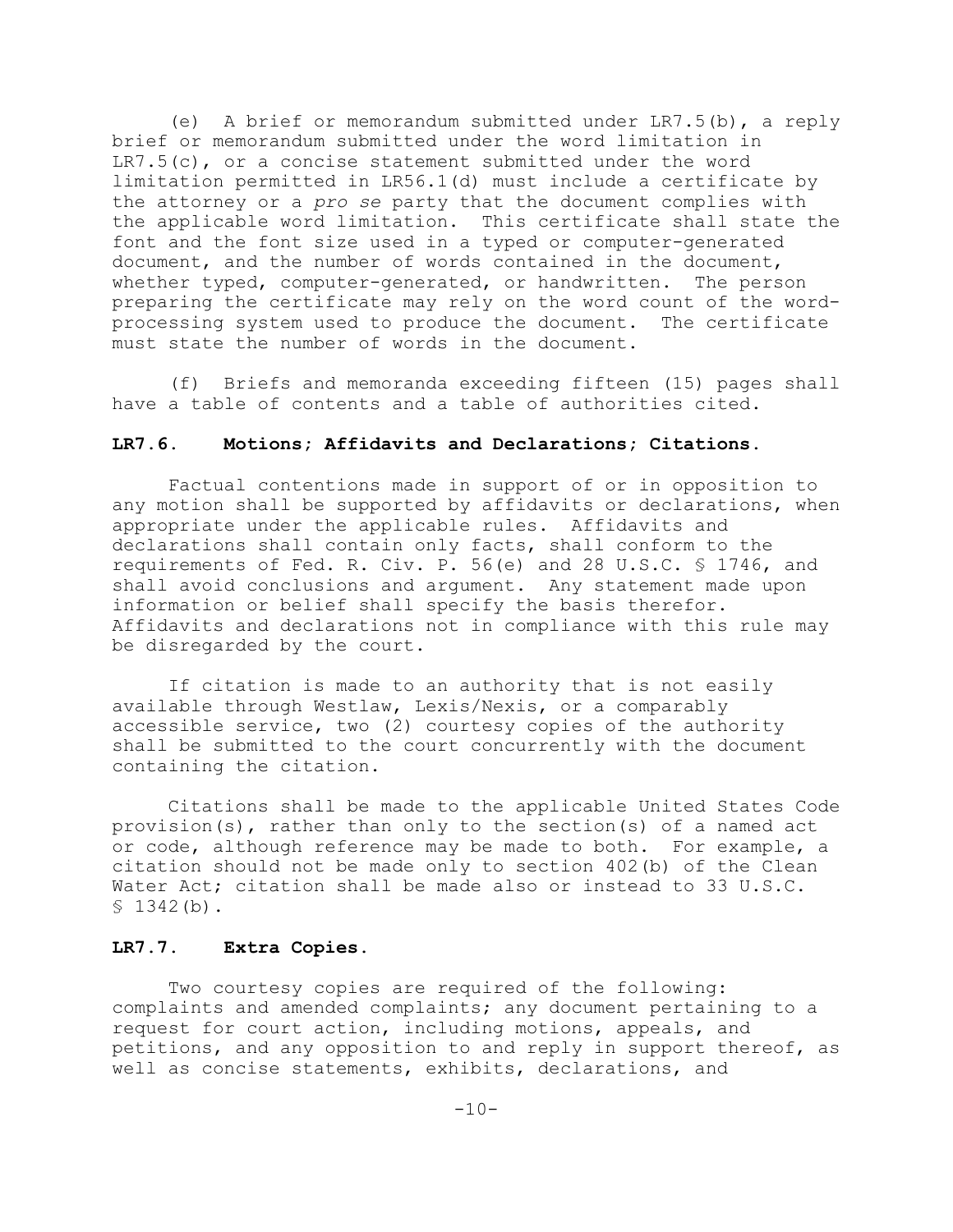affidavits in any way related to the request for court action; Scheduling Conference Statements; Final Pretrial Conference Statements; Settlement Conference Statements; trial briefs; and discovery briefs. All courtesy copies shall contain an indication as to which judge should receive the copies. Courtesy copies must comply with all Local Rule requirements, including the tabbing of exhibits and declarations or affidavits. If a document has been filed electronically, a courtesy copy should be a printout of the filed document, showing the header containing the filing information. To verify electronic filing, a copy of the Notice of Electronic Filing (NEF) must be attached after the last page of each courtesy copy. If a document is filed in hard copy, the courtesy copies must be submitted at the time the original document is filed. Courtesy copies of electronically filed documents that are submitted from out-of-state shall be deemed to comply with this local rule when mailed no later than the business day after filing using "overnight" or "next day" priority. Courtesy copies of electronically filed documents may be mailed to the clerk's office in the normal course if they are mailed from anywhere in Hawaii no later than the business day following the date the document was filed. If a document concerns an imminent or expedited proceeding, courtesy copies shall be delivered as soon as possible after filing. Courtesy copies of the following need not be delivered to the court: answers, appearances of counsel, certificates of service, entries of default, routine discovery (including designations and namings of witnesses, disclosures, answers to interrogatories and document requests, requests for admissions, expert reports, *etc.*), returns of service.

In a consolidated proceeding, the original pleading and a copy of each pleading for each numbered case shall be filed (in addition to delivery of two copies for the judge's use, as required above).

### **LR7.8. Motions; Uncited Authorities.**

A party who intends to rely at a hearing on authorities not included in either the brief or memorandum of law or in a letter submitted at least four (4) days before a hearing should provide to the court and opposing counsel copies of the authorities at the earliest possible time prior to the hearing. These copies of the uncited authorities shall have relevant portions highlighted. In addition to providing copies of the uncited authorities, the party may file a document listing the uncited authorities, and including a short parenthetical describing the proposition of law for which each authority is being cited, as well as pinpoint citations, but no further analysis or argument.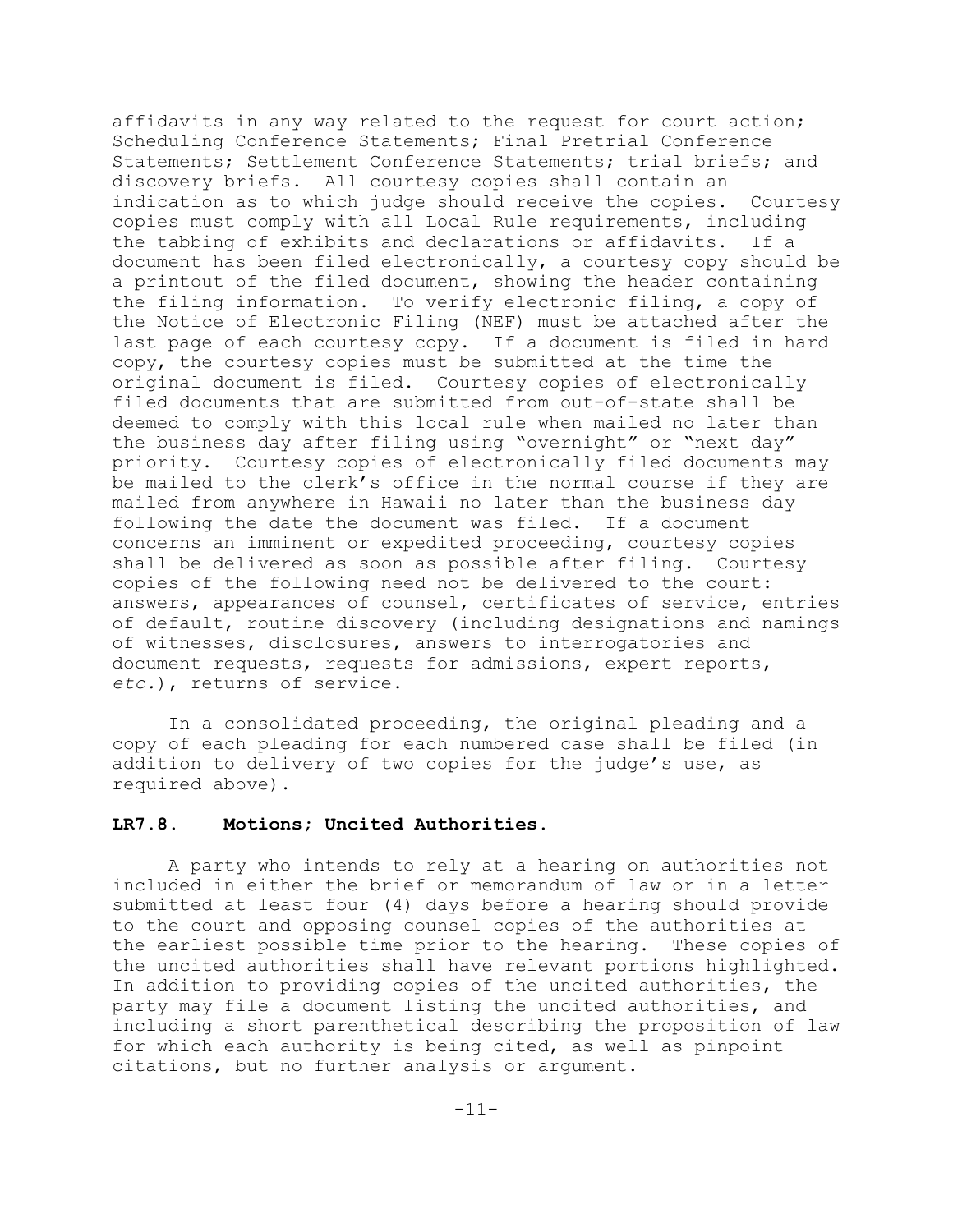#### **LR7.9. Motions; Counter Motions; Joinders.**

Any motion raising the same subject matter as an original motion may be filed by the responding party together with the party's opposition and may be noticed for hearing on the same date as the original motion, provided that the motions would otherwise be heard by the same judge. A party's memorandum in support of the counter motion must be combined into one document with the party's memorandum in opposition to the original motion and may not exceed the page or word limit for an opposition absent leave of court. The opposition to the counter motion shall be served and filed together with any reply in support of the original motion in accordance with LR7.4. A party's opposition to the counter motion must be combined into one document with that party's reply in support of the original motion and may not exceed the page limit for a reply absent leave of court. The movant on a counter motion shall file and serve any reply as follows: if the matter is scheduled for a hearing, not less than seven (7) days before the scheduled hearing; if the matter is scheduled as a non-hearing motion, not more than seven (7) days after service of the opposition to the counter motion.

Except with leave of court based on good cause, any substantive joinder in a motion or opposition must be filed and served within seven (7) days of the filing of the motion or opposition joined in. "Substantive joinder" means a joinder based on a memorandum supplementing the motion or opposition joined in. If a party seeks the same relief sought by the movant for himself, herself, or itself, the joinder shall clearly state that it seeks such relief so that it is clear that the joinder does not simply seek relief for the original movant. A joinder of simple agreement may be filed at any time. A separate opposition or reply complying with LR7.5 may be filed in response to a substantive joinder in a motion or opposition, respectively. No substantive joinder in a reply may be filed; a party that has joined in a motion may file its own reply (as opposed to a joinder in the movant's reply) by the reply deadline only if the opposition has addressed matters unique to that joining party. Joinders in motions must specifically identify the pending motion by docket number to which the joinder applies. This paragraph applies only to joinders relating to motions, not other proceedings, and does not preclude the filing of an independent motion that does not seek to be included in a pre-existing hearing schedule, or the filing of a motion to consolidate matters for hearing.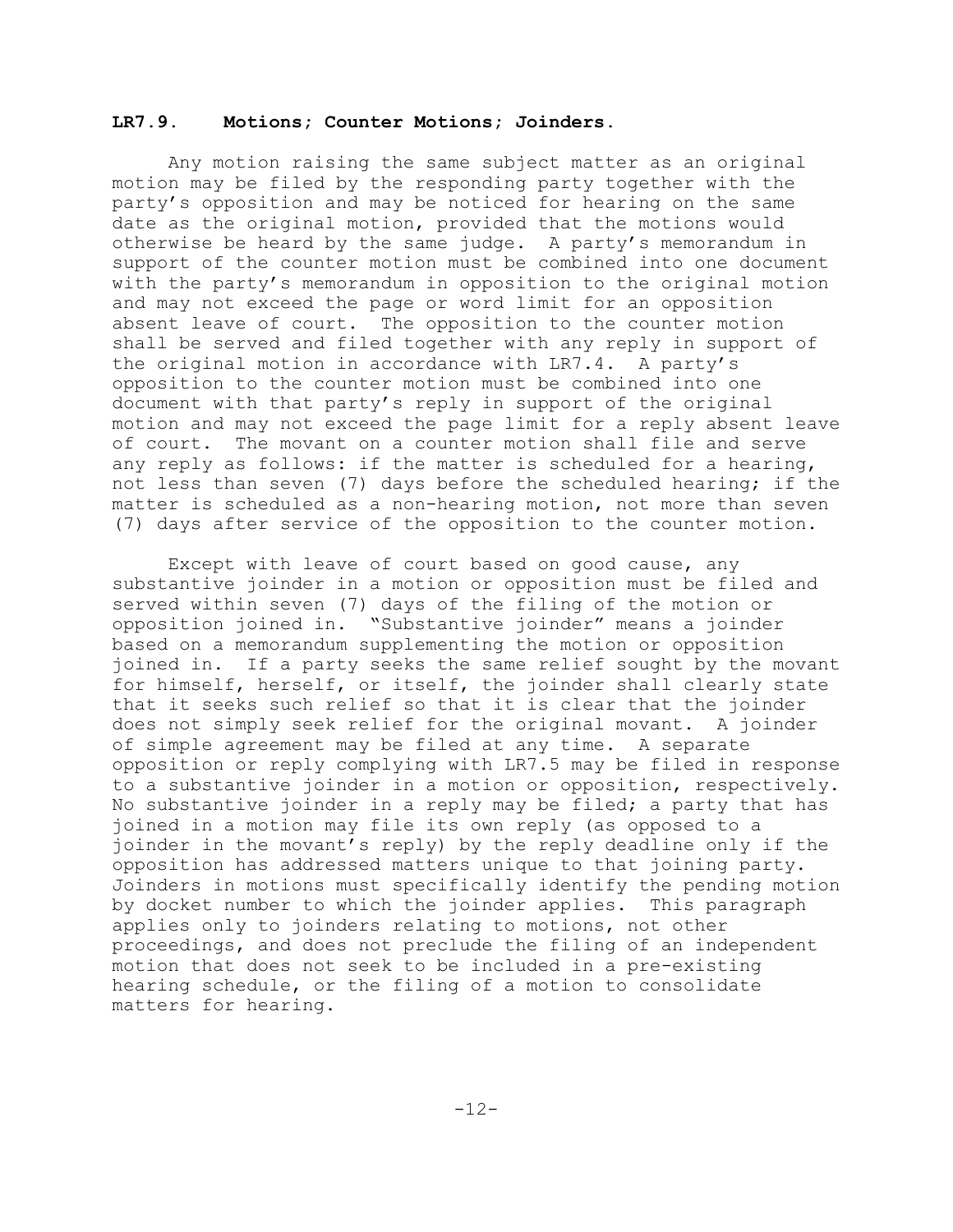Unless otherwise ordered by the court, whenever an underlying motion is withdrawn, any joinders are also treated as withdrawn.

# **LR10.1. Applicability of Rule on the Format of Papers; Effect of Non-compliance.**

The rule on the format of papers applies in all civil actions and proceedings, unless otherwise provided by rule governing the particular action or proceedings, and in criminal proceedings to the extent that the provisions of the rule are pertinent. In the event of a failure to comply with the rule, the clerk may require the prompt refiling of the paper in proper form or may bring the failure to comply to the attention of the filing party and the judge.

# **LR10.2. Form of Papers; TRO Motions; Class Actions; Fax Rules.**

**(a) Form of Papers.** All documents presented for filing shall be on white opaque paper of good quality, eight and onehalf inches by eleven inches in size, with one inch margins, and shall be flat, unfolded (except when necessary for the presentation of exhibits), without back or cover, and shall comply with all other applicable provisions of these rules. Any original hard copy of a document shall be bound with a clip (not a staple). Unless a document cannot be stapled, courtesy copies shall be bound with a single staple in the upper, left-hand corner, not with metal prongs. All typewriting, including footnotes, shall be in either (1) a proportionally spaced face that is 14-point or larger and that includes serifs (*e.g.*, 14 point Times New Roman, CG Times, Charter BT, or Georgia), except that sans-serif type (*e.g.*, 14-point Arial, CG Omega, or Univers) may be used in headings and captions, or (2) a monospaced face that contains not more than 10½ characters per inch (*e.g.*, 12 point Courier or Courier New). All typewriting must be in a plain, Roman style, except that italics, underlining, or boldface may be used for emphasis. Matter shall be presented by typewriting, printing, or other clearly legible reproduction process, and shall appear on one side of each sheet only. If handwritten, all matters must be legible. All papers shall be double-spaced except for the identification of counsel, title of the case, footnotes, quotations, and exhibits. If the court determines that a matter does not comply with this rule, the matter may be stricken by motion or *sua sponte*.

**(b) Identification of Person Filing a Document.** The name, Hawaii bar identification number, address, telephone number,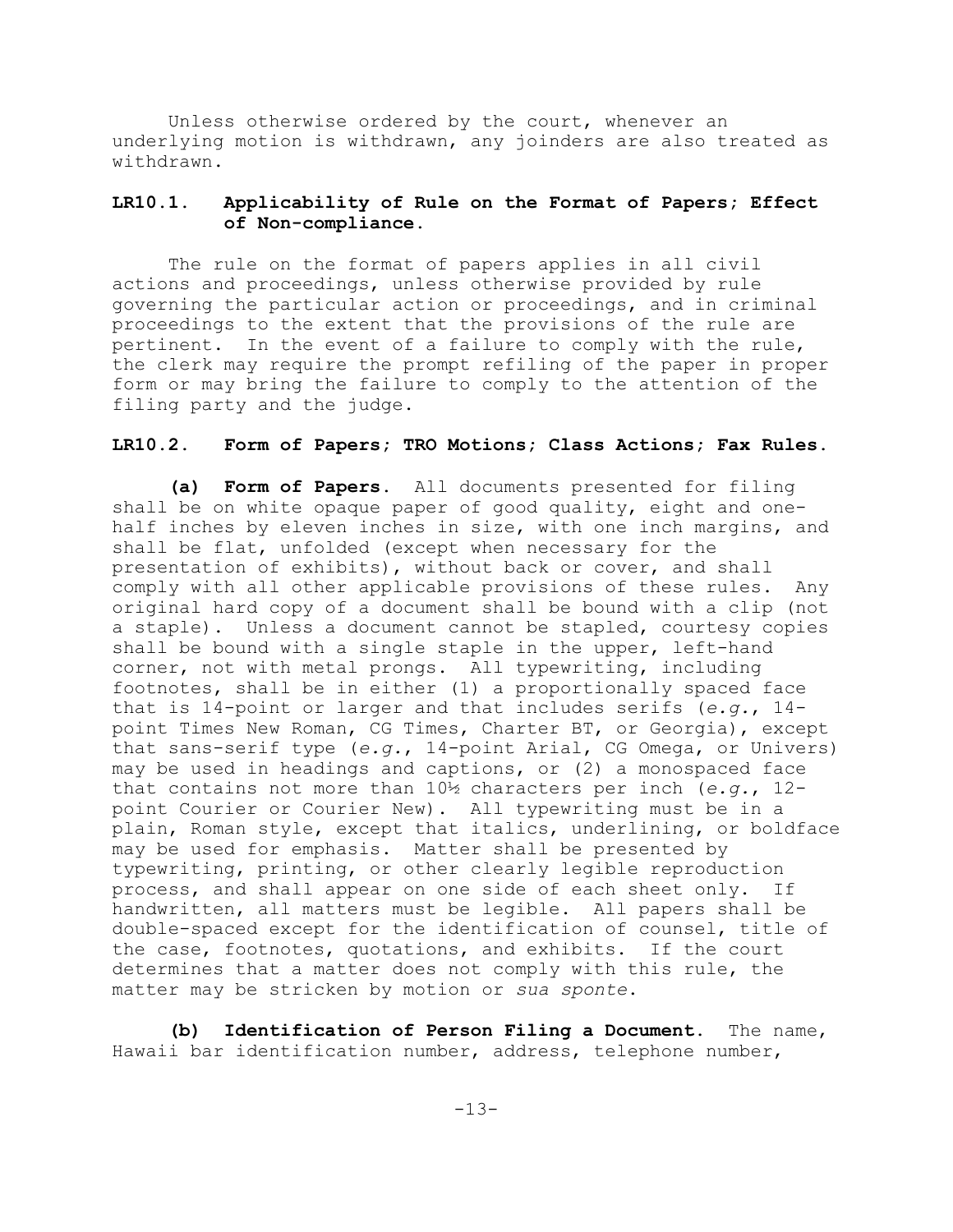facsimile number, and e-mail address of counsel (or, if *pro se*, of the party), and the specific identification of each party represented by name and interest in the litigation (*e.g.*, plaintiff, defendant, *etc.*) shall appear in the upper left-hand corner of the first page of each paper presented for filing, except that in multi-party actions or proceedings, reference may be made to the signature page for the complete list of parties represented.

**(c) Caption, Case Numbers, and Title.** Following the identification of the person filing the document there shall appear: (1) the title of the court; (2) the title of the action or proceeding; (3) the file number of the action or proceeding, whether it is civil or criminal, followed by the initials of the judge(s) to whom it is currently assigned; (4) a title describing the paper; and (5) any other matter required by these rules. If the case is a consolidated case, the words "Consolidated Case" shall appear on the first page of the document. In all documents not submitted through the court's CM/ECF system, the case number shall also appear in the lower right-hand corner of each page, including exhibit pages but excluding initiating documents and any page already including a case caption. This requirement that each page include the case number may be satisfied by handwriting the case number, typing it in, Bate-stamping the case number, photocopying or printing text onto pages that include a preprinted case number, or using any similar method.

**(d) Exhibits, Declarations and Affidavits.** Original documents and courtesy copies of exhibits, declarations, and/or affidavits shall have appropriately labeled tabs. All exhibits attached to papers shall show the exhibit number or letter at the bottom of the first page of the exhibit. Exhibits, declarations, and/or affidavits shall not contain cover sheets in lieu of tabs.

To the extent possible, parties should refrain from submitting multiple copies of the same exhibit.

Exhibits need not be typewritten and may be copies, but must be clearly legible and not unnecessarily voluminous. Unless otherwise authorized by the court or necessary for the presentation of exhibits, all exhibits shall be printed on one side only and shall be on white opaque paper of good quality, eight and one-half inches by eleven inches. Counsel are required to reduce oversized exhibits to eight and one-half inches by eleven inches unless such reduction would destroy legibility or authenticity. An oversized exhibit that cannot be reduced shall be filed separately with a captioned cover sheet, identifying the exhibit and the document(s) to which it relates. Such oversized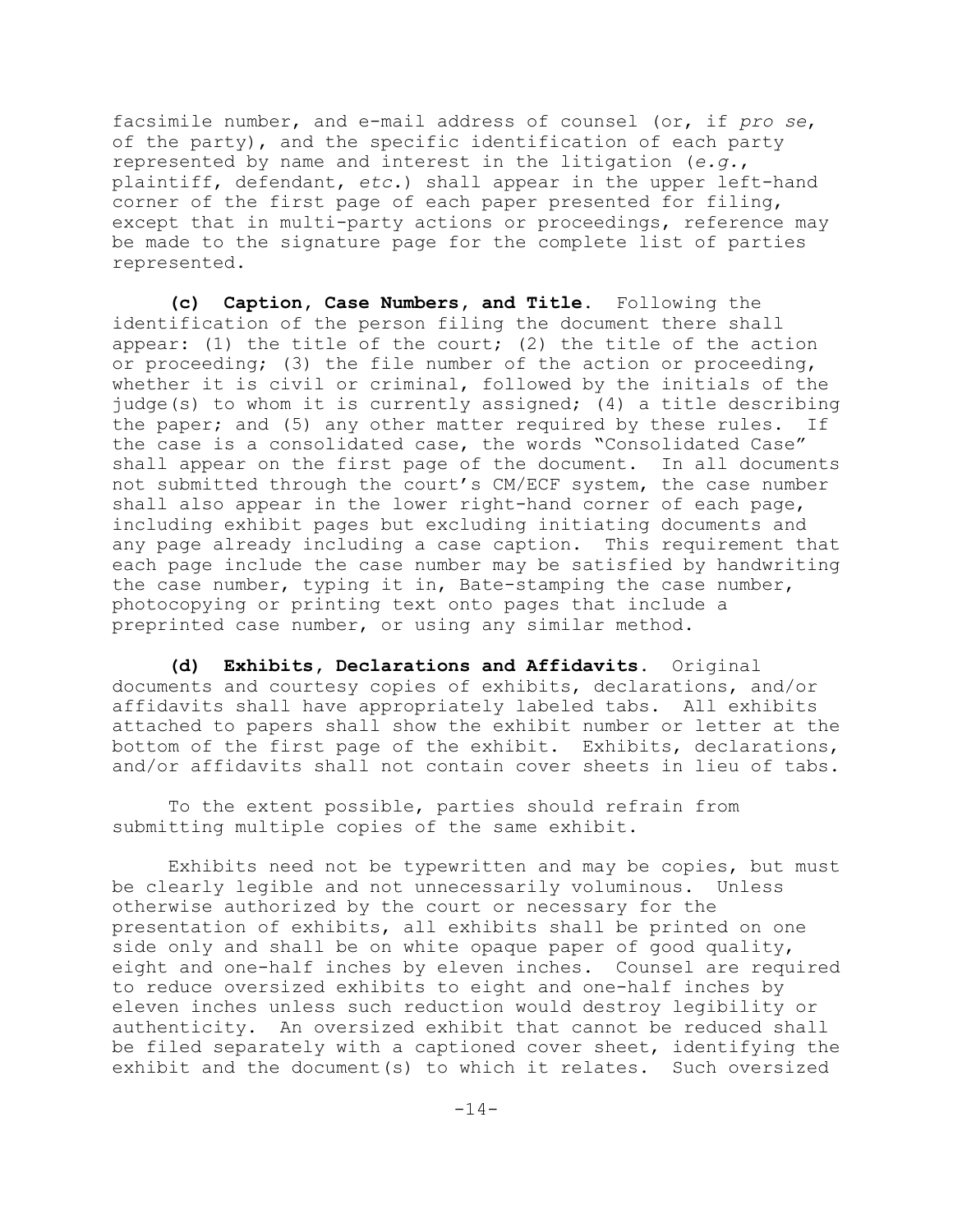exhibits may, at the discretion of the clerk, be kept out of the electronic docket, but will be retained by the court.

**(e) Signatures on Declarations and Affidavits.** When it is impracticable to submit an original signature on a declaration or an affidavit along with a filing, a party and/or attorney may submit his or her declaration or affidavit with a fax signature. The party and/or attorney must maintain the declaration or affidavit with the original signature. A registered user of the court's CM/ECF system may submit his or her own declaration using "/s/ John or Jane Lawyer." Use of "/s/ John or Jane Lawyer" by a registered user of the court's CM/ECF system or use of a fax signature by anyone shall constitute the person's signature for all purposes, including Fed. R. Civ. P. 11 and 28 U.S.C. § 1746.

**(f)** *In camera* **submissions.** Papers submitted for *in camera* inspection shall have a captioned cover sheet that indicates the document is being submitted *in camera* and shall include an envelope large enough for the *in camera* papers to be sealed without being folded.

**(g) Application for Temporary Restraining Order or Preliminary Injunction**. An application for a temporary restraining order or preliminary injunction shall be made in a document separate from the complaint. To assist the court in assigning a matter to a judge who is available to handle a motion for temporary restraining order promptly, a party must file a complaint and a motion for temporary restraining order contemporaneously if the party knows at the time of preparing a complaint that a motion for temporary restraining order will be filed within twenty-eight (28) days of when the complaint is filed. Any non-contemporaneous motion for temporary restraining order filed by a plaintiff within twenty-eight (28) days after the date the complaint is filed shall include a statement as to why the motion was not filed contemporaneously with the complaint. Courtesy copies of all motions for temporary restraining orders shall be delivered to the court as soon as possible.

**(h) Class Actions**. In any action sought to be maintained as a class action, the complaint, and any counterclaim or cross-claim, shall bear below the title of the pleading the legend "Class Action."

**(i) Three-Judge Court**. If any party contends that a hearing before a three-judge court is required, the words "Three-Judge Court" shall be typed below the case number on the first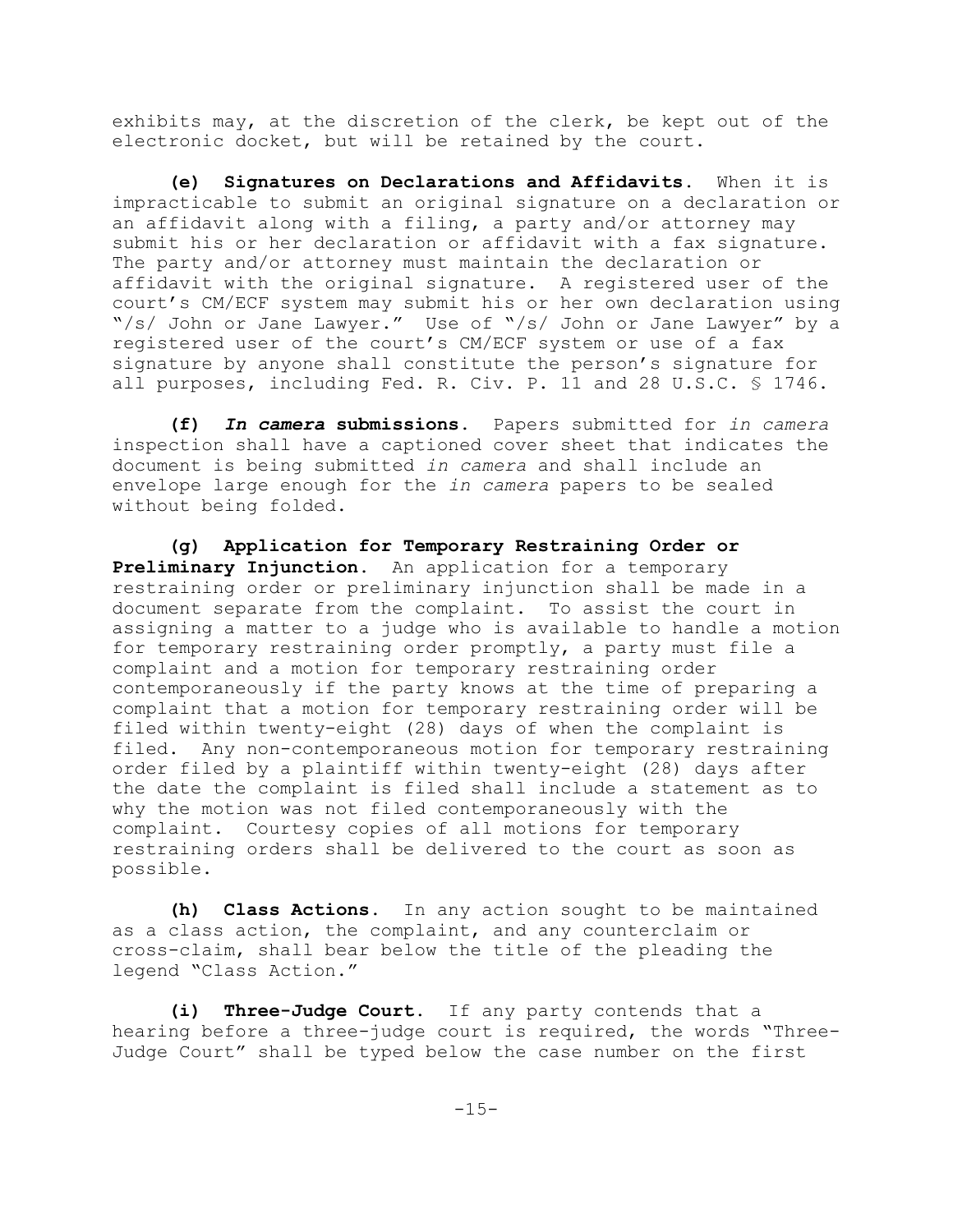page of the complaint, answer, or other pleading making such allegation. The clerk shall forthwith notify the assigned judge of such filing. In addition to the original filed, six copies of all papers, including briefs, shall be lodged with the clerk.

**(j) Thickness of Pleadings and Papers.** In the event a party desires to file a pleading or paper by depositing it in the court's after-hours box, the pleading or paper may be separated into two or more appropriately bound and identified parts (for example, "1 of 3," "2 of 3," and "3 of 3") so that it will fit into the opening of the box.

**(k) Fax Filings.** No document may be filed by faxing to the clerk's office unless the filing party has first obtained leave to do so from the judge to whom the filing is addressed, or, if no judge has been assigned to a matter, from the clerk. Leave will be granted only for good cause.

### **LR10.3. Amended Pleadings.**

Any party filing or moving to file an amended complaint, counterclaim, third-party complaint, or answer or reply thereto shall reproduce the entire pleading as amended and may not incorporate any part of a prior pleading by reference, except with leave of court.

### **LR10.4. Form of Stipulations.**

A stipulation requiring approval of the court shall contain the words "APPROVED AND SO ORDERED," and a designated signature line for the judge. The caption and title of the document must appear on the signature page. Stipulations must comply with LR6.2, if applicable. Proposed stipulations may be sent by email to the appropriate "orders box" via the email addresses in LR100.9.3.

# **LR11.1. Sanctions and Penalties for Non-compliance With the Rules.**

Failure of counsel or of a party to comply with any provision of these rules is a ground for imposition of sanctions, including a fine, dismissal, or other appropriate sanction. Sanctions may be imposed by the court *sua sponte* consistent with applicable law.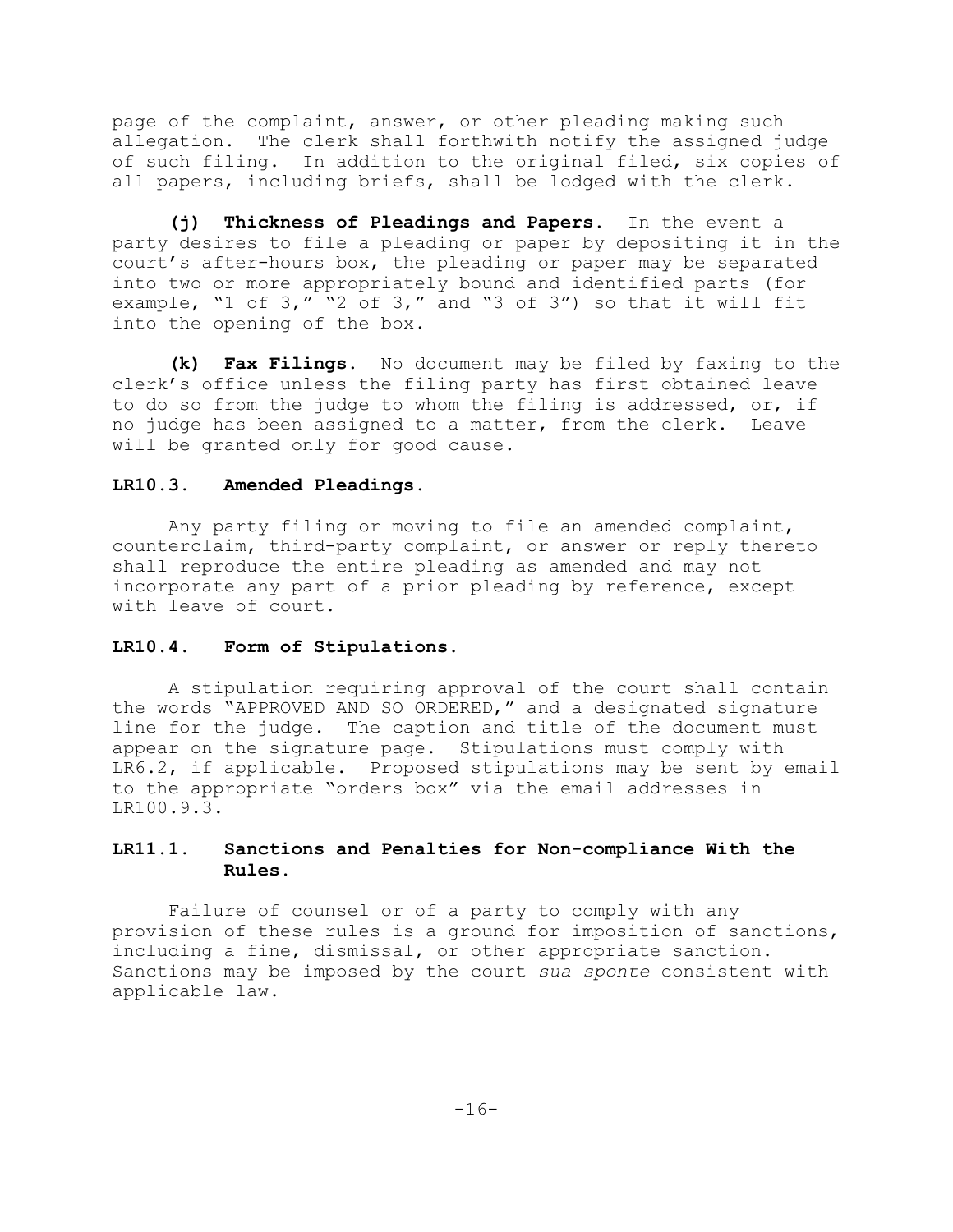### **LR12.1 Motions to Dismiss.**

Whenever a party files a motion to dismiss, that party shall, when submitting two courtesy copies of the motion to dismiss to the court, also submit to the court two courtesy copies of the complaint or petition it seeks to have dismissed, either attached to the motion to dismiss or submitted separately.

#### **LR16.1. Counsel's Duty of Diligence.**

All counsel and all parties proceeding *pro se* shall proceed with diligence to take all steps necessary to bring an action to readiness for pretrial and trial.

# **LR16.2. Scheduling Conference.**

(a) The court shall issue a scheduling order within the earlier of ninety (90) days after any defendant has been served with the complaint or sixty (60) days after any defendant has appeared, unless the court finds good cause for the delay. All parties receiving notice of the scheduling conference shall attend in person or by counsel and shall be prepared to discuss the following subjects:

- (1) Service of process on parties not yet served;
- (2) Jurisdiction and venue;

(3) Anticipated motions, and deadlines as to the filing and hearing of motions;

(4) Appropriateness and timing of motions for dismissal or for summary judgment under Fed. R. Civ. P. 12 or 56;

(5) Deadlines to join other parties and to amend pleadings;

(6) Anticipated or remaining discovery, including discovery cut-off;

(7) The control and scheduling of discovery, including orders affecting disclosures and discovery pursuant to Fed. R. Civ. P. 26 and 29 through 37 and LR26.1;

(8) Further proceedings, including setting dates for pretrial and trial, and compliance with LR16.6, 16.8 and 16.9;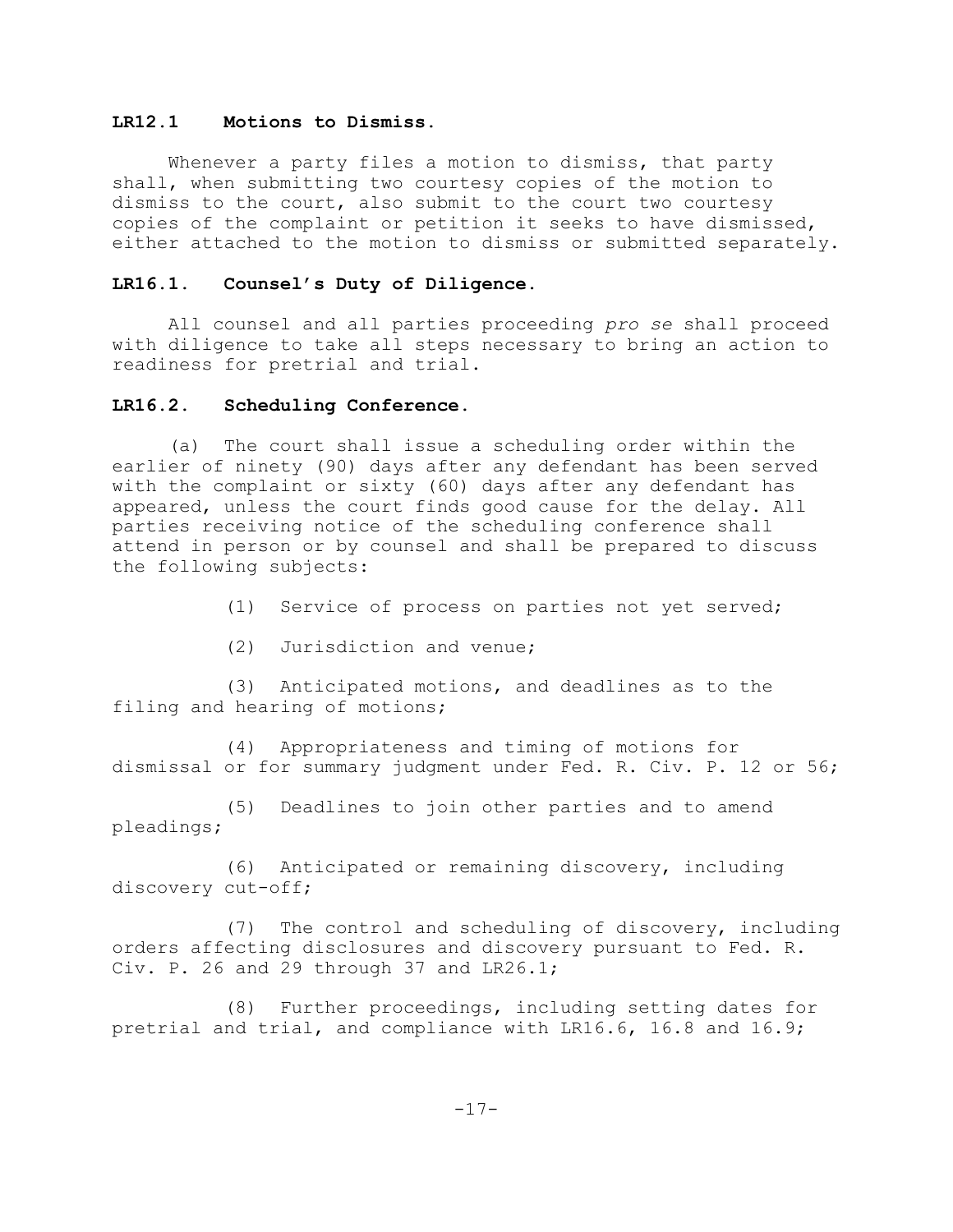(9) Appropriateness of special procedures such as consolidation of actions for discovery or pretrial, reference to a master or magistrate judge or to the Judicial Panel on Multidistrict Litigation, alternative dispute procedures, or application of the Manual for Complex Litigation;

(10) Modification of the standard pretrial procedures specified by this rule on account of the relative simplicity or complexity of the action or proceeding;

(11) Prospects for settlement, including participation in the court's mediation program or any other alternative dispute resolution process;

(12) Any other matters that may be conducive to the just, efficient, and economical determination of the action or proceeding, including the definition or limitation of issues, or any of the other matters specified in Fed. R. Civ. P. 16(c);

(b) Each party shall file with the court and serve on all parties a Scheduling Conference Statement no later than seven (7) days prior to the scheduling conference. The Scheduling Conference Statement shall include the following:

(1) A short statement of the nature of the case;

(2) A statement of jurisdiction with cited authority for jurisdiction and a short description of the facts conferring venue;

(3) Whether jury trial has been demanded;

(4) A statement addressing the appropriateness, extent, and timing of disclosures pursuant to Fed. R. Civ. P. 26 and LR26.1 that are not covered by the report(s) filed pursuant to Fed. R. Civ. P. 26(f);

(5) A list of discovery completed, discovery in progress, motions pending, and hearing dates;

(6) A statement addressing the appropriateness of any of the special procedures or other matters specified in Fed. R. Civ. P. 16(c) and LR16.2 that are not covered by the joint report filed pursuant to Fed. R. Civ. P. 26(f);

(7) A statement identifying any related case, including pending cases as well cases that have been adjudicated or have otherwise been terminated, in any state or federal court;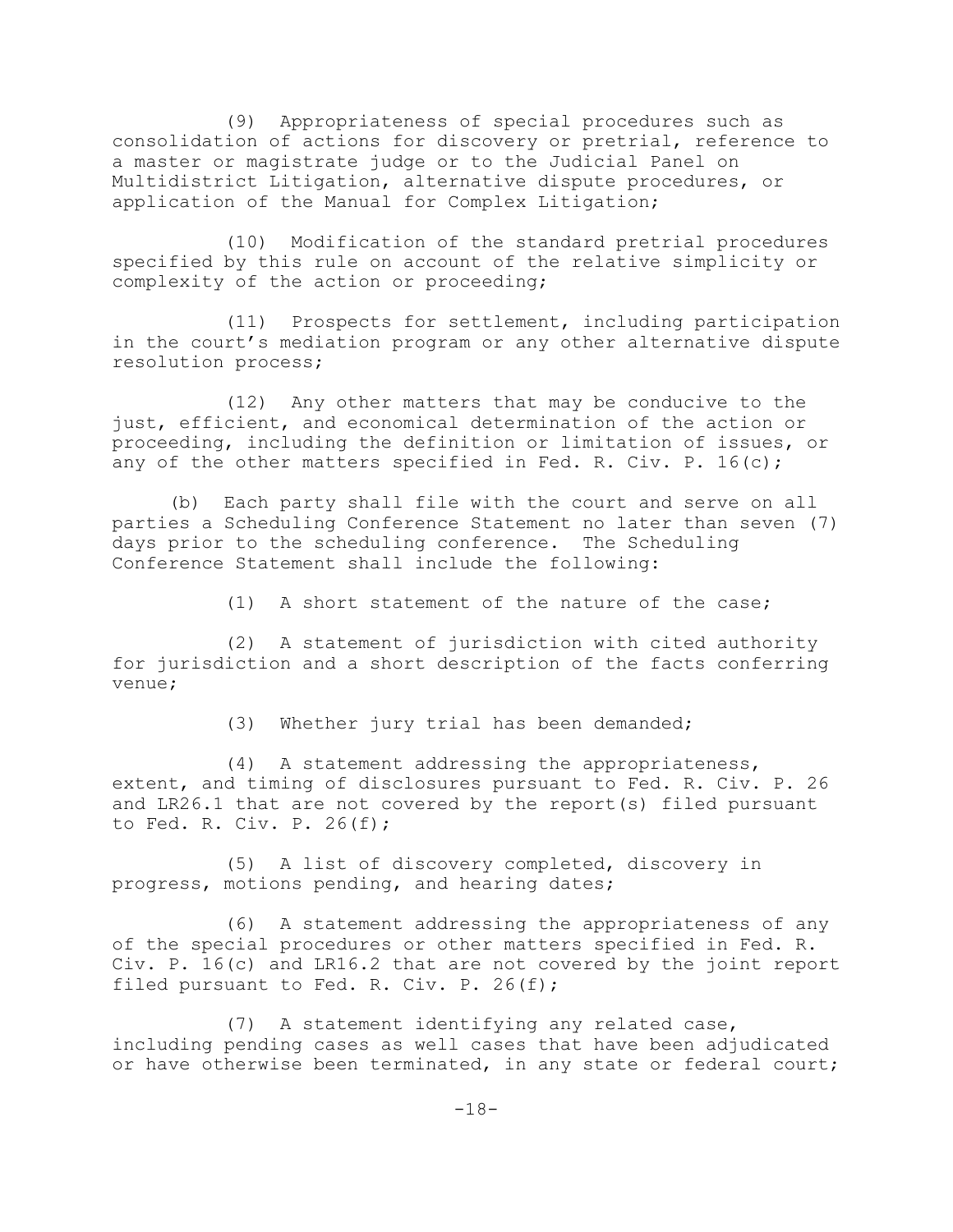(8) Additional matters at the option of counsel.

(c) Continuances of scheduling conferences shall be governed by LR40.4, unless otherwise ordered.

# **LR16.3. Scheduling Conference Order.**

At the conclusion of the scheduling conference, the judge shall enter an order governing disclosures under Fed. R. Civ. P. 26(a) and LR26.1, the extent of discovery to be permitted, the discovery completion date, deadlines for motions to be filed and heard, deadlines to join other parties, and deadlines to amend pleadings. Unless otherwise ordered, all discovery must be completed no later than thirty-five (35) days (five weeks) prior to the scheduled trial date. The order may include other matters that the judge deems appropriate, including:(1)provisions for the disclosure, discovery or preservation of electronically stored information; (2)agreements reached by the parties for asserting claims of privilege or of protection as trial-preparation materials after information is produced, including agreements reached under Federal Rule of Evidence 502; (3) a directive that prior to moving for an order relating to discovery, the movant must request a conference with the court; (4)provisions for the initiation of pretrial proceedings and trial settings; and (5)reference of the case to the court mediation program or other ADR process pursuant to LR88.1.

### **LR16.4. Pretrial Conference.**

One pretrial conference shall be held in any action or proceeding. The judge may order additional pretrial conferences *sua sponte* or upon the request of any party. Multiple pretrial conferences shall not be scheduled routinely. If any party requests a pretrial conference, a copy of the request shall be served on all other parties. Counsel having authority to bind his or her client regarding all matters identified by the court for discussion at the pretrial conference and all reasonably related matters shall appear at each pretrial conference.

### **LR16.5. Settlement Conferences.**

**(a) In General.** In each civil action, a mandatory settlement conference shall be scheduled before the assigned magistrate judge or such other judicial officer as the court may direct. Such conference may be held before the assigned judge, except that, in a non-jury case, the written stipulation of counsel shall be necessary if the judge trying the case conducts the settlement conference. The judge conducting the settlement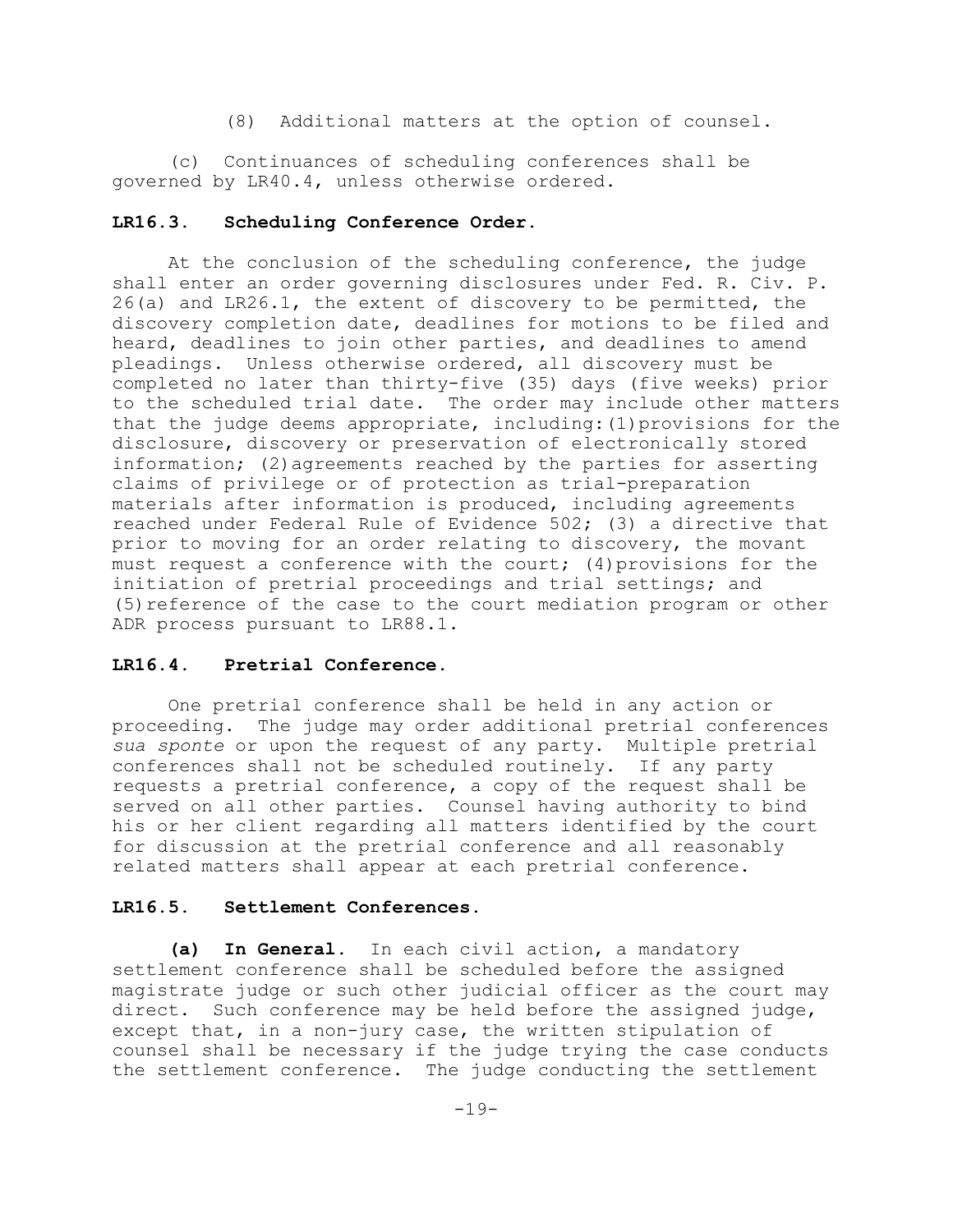conference may require the parties or representatives of a party other than counsel who have authority to negotiate and enter into a binding settlement to be present at the settlement conference.

# **(b) Settlement Conferences Before Magistrate Judges.**

**(1) Confidential Settlement Conference Statement.** At least seven (7) days before the settlement conference, each party shall deliver directly to the presiding magistrate judge a Confidential Settlement Conference Statement, which should not be filed or served on the other parties. The Confidential Settlement Conference Statements shall be kept under seal and separate from the files maintained by the clerk accessible to the public. The Confidential Settlement Conference Statement will not be made a part of the record, and information of a confidential nature contained in the statement will not be disclosed to other parties without express authority from the party submitting the statement.

The Confidential Settlement Conference Statement shall indicate the date of the settlement conference and shall include the following:

(A) A brief statement of the case;

(B) A brief statement of the claims and defenses, *e.g.*, statutory and other grounds upon which claims are founded, a forthright evaluation of the parties' likelihood of prevailing on the claims and defenses, and a description of the major issues in dispute, including damages;

(C) A summary of the proceedings to date, including a statement as to the status of discovery;

(D) An estimate of the time to be expended for further discovery, pretrial proceedings, and trial;

(E) A brief statement of present demands and offers and the history of past settlement discussions, offers, and demands; and

(F) A brief statement of the party's position on settlement.

**(2) Required Attendance At The Settlement Conference.** Unless otherwise permitted in advance by the court, lead trial counsel and all parties appearing *pro se* shall appear at the settlement conference with full authority to negotiate and to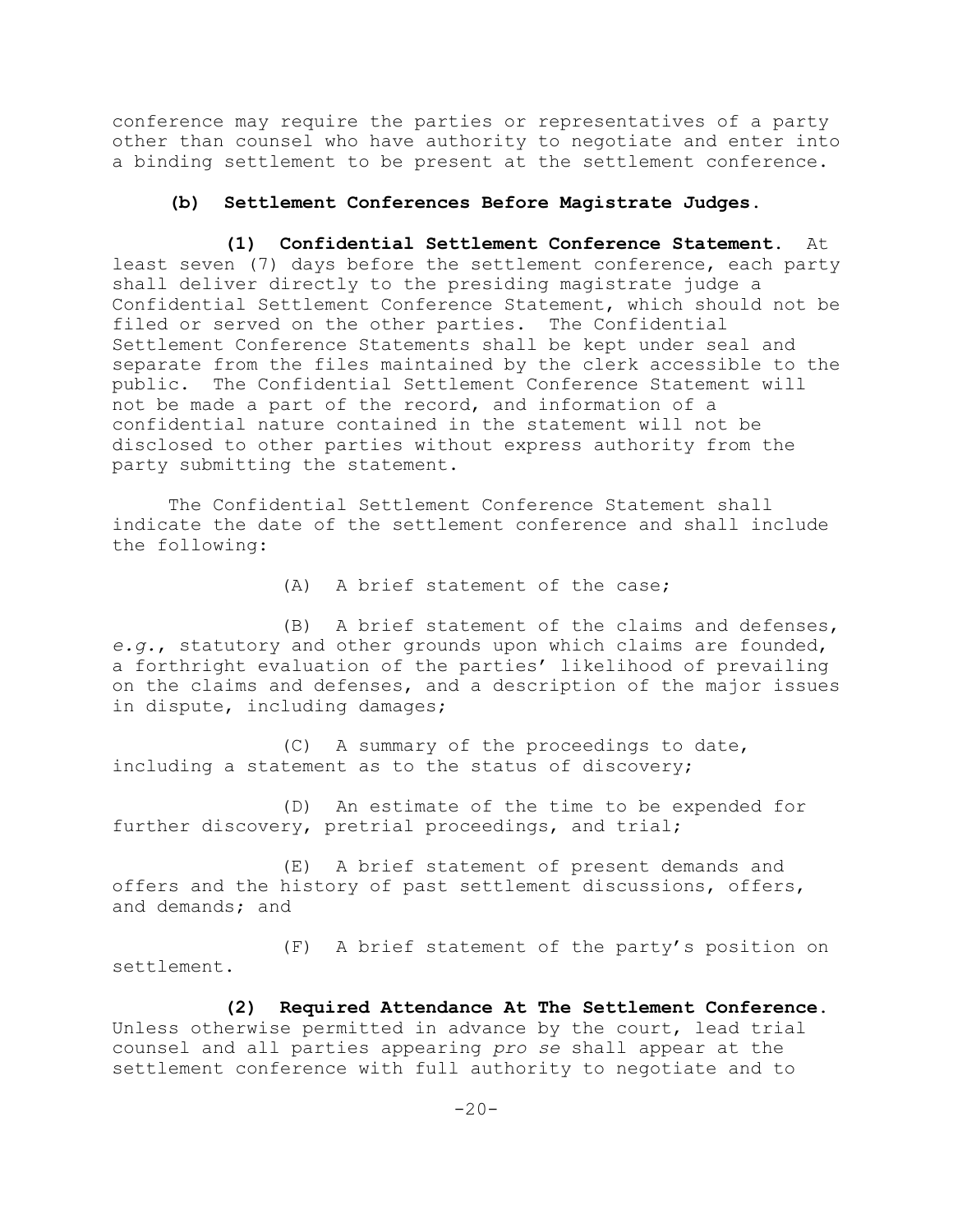settle the case on any terms at the conference. Unless otherwise ordered by the court, parties may be present at the settlement conference. If not physically present, a party shall be available by telephone to its counsel during the settlement conference. The parties must be immediately available throughout the conference until excused regardless of time zone difference. Any other special arrangements desired in cases in which settlement authority rests with a governing body shall be proposed to the court in advance of the settlement conference.

**(3) Sanctions.** If any trial attorney, party, or person with authority fails to attend the conference or to be available by telephone, sanctions, including the fees and costs expended by the other parties in preparing for and attending the conference, may be assessed by the court. Failure to timely deliver a Confidential Settlement Conference Statement may also result in sanctions.

### **LR16.6. Contents of Pretrial Statement.**

At the time to be set by a scheduling conference order under LR16.3, or by stipulation of the parties approved by the assigned judge, the parties shall serve and file separate pretrial statements (copies to be lodged concurrently with the district judge's courtroom manager), which shall follow the form and contain the captions and information specified in this rule:

**(a) Party.** The name of the party or parties on whose behalf the statement is filed.

**(b) Jurisdiction and Venue.** The statutory basis of federal jurisdiction and venue, and a statement as to whether any party disputes jurisdiction or venue.

**(c) Substance of Action.** A brief description of the substance of the claims and defenses presented.

**(d) Undisputed Facts.** A plain and concise statement of all material facts not reasonably disputable. Counsel are expected to make a good faith effort to stipulate to all facts not reasonably disputable for incorporation into the trial record without the necessity of supporting testimony or exhibits.

**(e) Disputed Factual Issues.** A plain and concise statement of all disputed factual issues.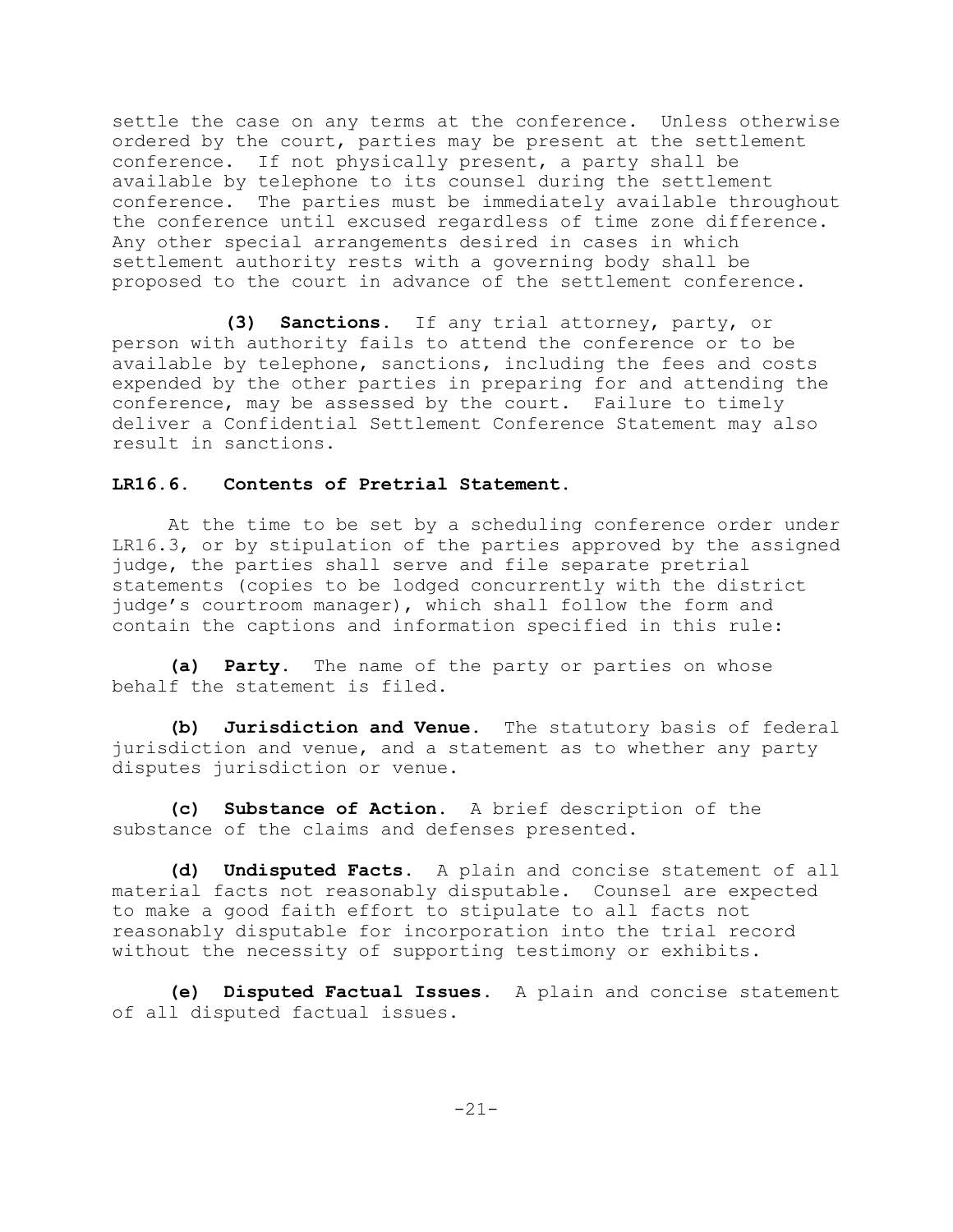**(f) Relief Prayed.** A detailed statement of the relief claimed, including a particularized itemization of all elements of damages claimed.

**(g) Points of Law.** A concise statement of each disputed point of law with respect to liability and relief, with reference to statutes and decisions relied upon. Extended legal argument is not to be included in the pretrial statement.

**(h) Previous Motions.** A list of all previous motions made in the action or proceeding and the disposition thereof.

**(i) Witnesses to be Called.** A list of all witnesses likely to be called at trial, except for impeachment or rebuttal, together with a brief statement following each name describing the substance of the testimony to be given.

**(j) Exhibits, Schedules, and Summaries.** A list of all documents and other items to be offered as exhibits at the trial, except for impeachment or rebuttal, with a brief statement following each, describing its substance or purpose and the identity of the sponsoring witness.

**(k) Further Discovery or Motions.** A statement of all remaining discovery or motions.

**(l) Stipulations.** A statement of stipulations requested or proposed for pretrial or trial purposes.

**(m) Amendments, Dismissals.** A statement of requested or proposed amendments to pleadings or dismissals of parties, claims, or defenses.

**(n) Settlement Discussion.** A statement summarizing the status of settlement negotiations and/or participation in any alternative dispute resolution process, indicating whether further participation or negotiations are likely to be productive.

**(o) Agreed Statement.** A statement as to whether presentation of the action or proceeding, in whole or in part, upon an agreed statement of facts is feasible and desired.

**(p) Bifurcation, Separate Trial of Issues.** A statement as to whether bifurcation or a separate trial of specific issues is feasible and desired.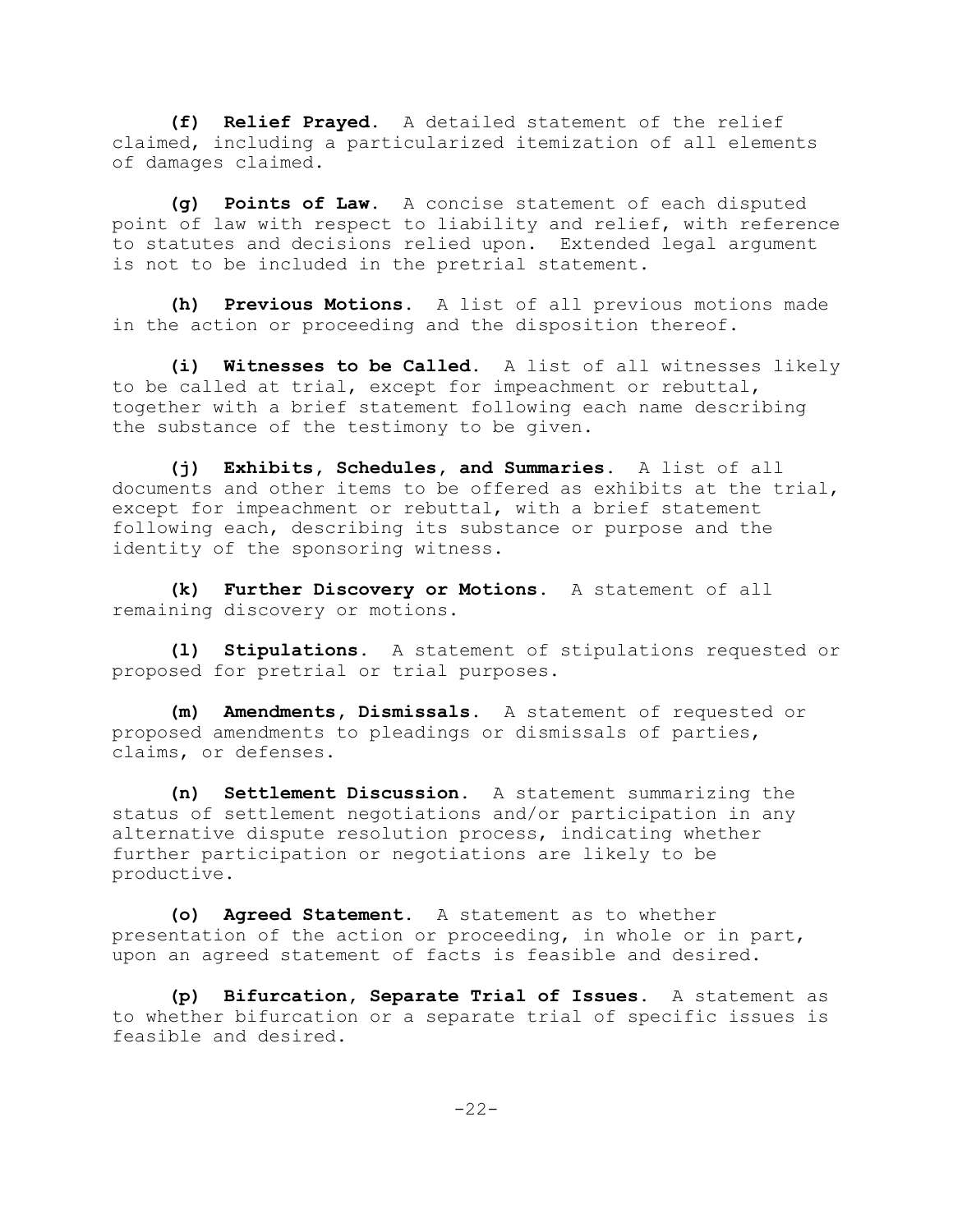**(q) Reference to Master or Magistrate Judge.** A statement as to whether reference of all or a part of the action or proceeding to a master or magistrate judge is feasible and agreeable.

**(r) Appointment and Limitation of Experts.** A statement as to whether appointment by the court of an impartial expert witness, and whether limitation on the number of expert witnesses, is feasible and desired.

**(s) Trial.** A statement of the scheduled or, if not scheduled, requested trial date, and, if trial is to be by jury, a statement that a timely request for a jury trial is on file in the action.

**(t) Estimate of Trial Time.** An estimate of the number of court days expected to be required for the presentation of each party's case. Counsel must make a good faith effort to reduce the time required for trial by all means reasonably feasible, including stipulations, agreed statements of facts, expedited means of presenting testimony and exhibits, and the avoidance of cumulative proof.

**(u) Claims of Privilege or Work Product.** A statement indicating whether any matter otherwise required to be stated by this rule is claimed to be covered by the work product doctrine or any privilege. Upon such indication, such matters may be omitted subject to further order at the pretrial conference.

**(v) Miscellaneous.** Any other subjects relevant to the trial of the action or proceeding, or material to its just, efficient, and economical determination.

# **LR16.7. Pretrial Conference Agenda.**

A pretrial conference shall be held on the date and at the time scheduled. The agenda for the pretrial conference shall consist of matters covered by Fed. R. Civ. P. 16 and LR16.6, and any other matter germane to the trial of the action or proceeding. Each party (other than a *pro se* party) shall be represented at the pretrial conference by counsel having authority with respect to all matters on the agenda, including settlement of the action or proceeding.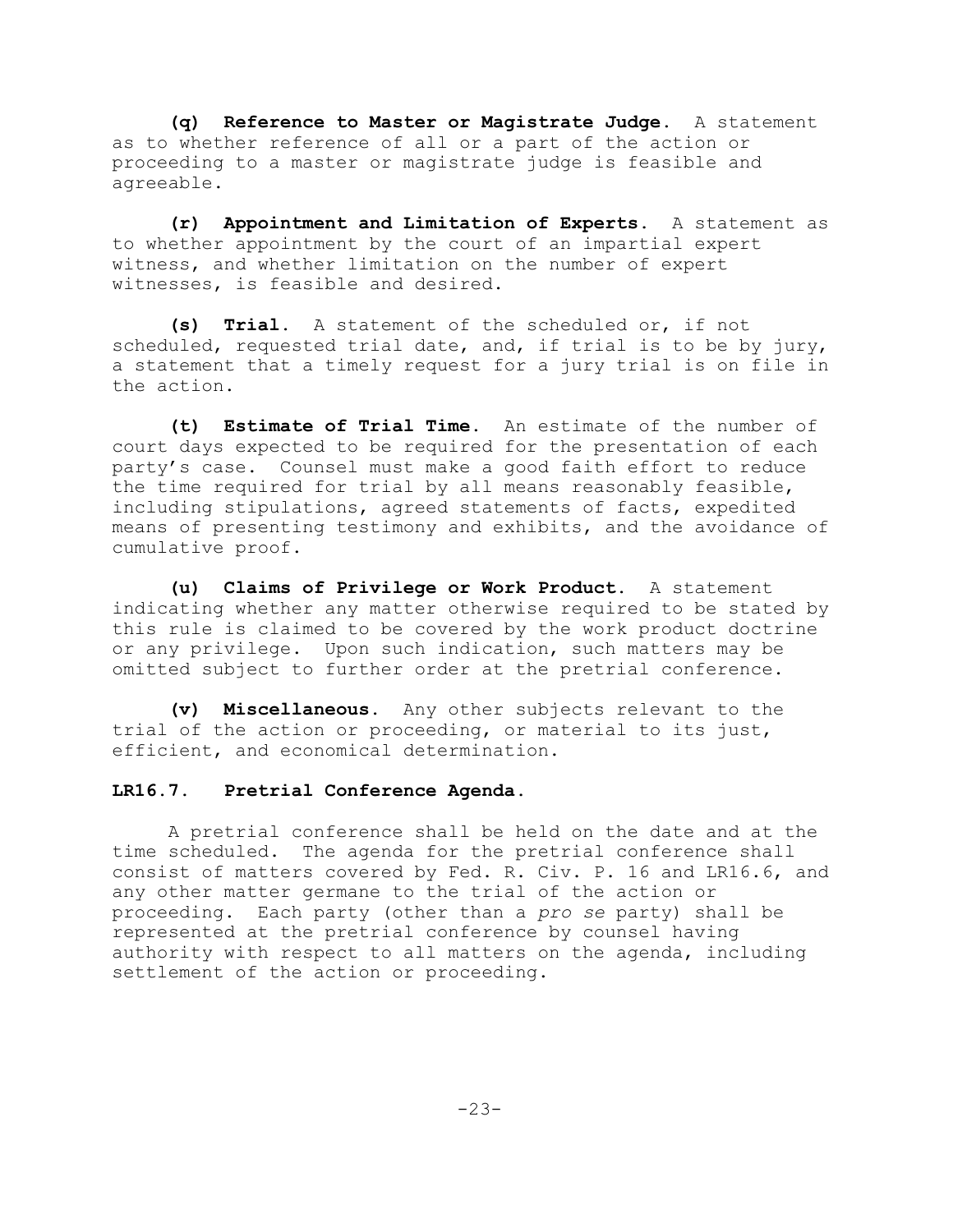### **LR16.8. Pretrial Order.**

The judge may make such pretrial order or orders at or following the pretrial conference as may be appropriate, and such order shall control the subsequent course of the action or proceeding as provided in Fed. R. Civ. P. 16. Unless otherwise ordered, each party shall complete the following not less than seven (7) days prior to the day on which the trial is scheduled to commence:

(a) Serve and file briefs on all significant disputed issues of law, including foreseeable procedural and evidentiary issues, setting forth briefly the party's position and the supporting arguments and authorities, with a copy to be given concurrently to the judge's courtroom manager;

(b) In jury cases, serve and file proposed voir dire questions and forms of verdict at least seven (7) days prior to jury selection;

(c) In non-jury cases, serve and file proposed findings of fact and conclusions of law, with a copy to be given concurrently to the judge's courtroom manager;

(d) Serve and file statements designating excerpts from depositions (specifying the witness and page and line references), from interrogatory answers, and from responses to requests for admission to be offered at the trial other than for impeachment or rebuttal, with a copy to be given concurrently to the judge's courtroom manager;

(e) Exchange copies or, when appropriate, make available for inspection all exhibits to be offered and all schedules, summaries, diagrams, and charts to be used at the trial other than for impeachment or rebuttal. Unless otherwise ordered, each proposed exhibit shall be premarked for identification in a manner clearly distinguishing plaintiff's from defendant's exhibits. Upon request, a party shall make the original or the underlying documents of any exhibit available for inspection and copying.

# **LR16.9. Objections to Proposed Testimony and Exhibits; Motions in Limine.**

(a) Promptly after receipt of the statements and exhibits pursuant to LR16.8, any party objecting to any proposed testimony or exhibit shall advise the opposing party of such objection.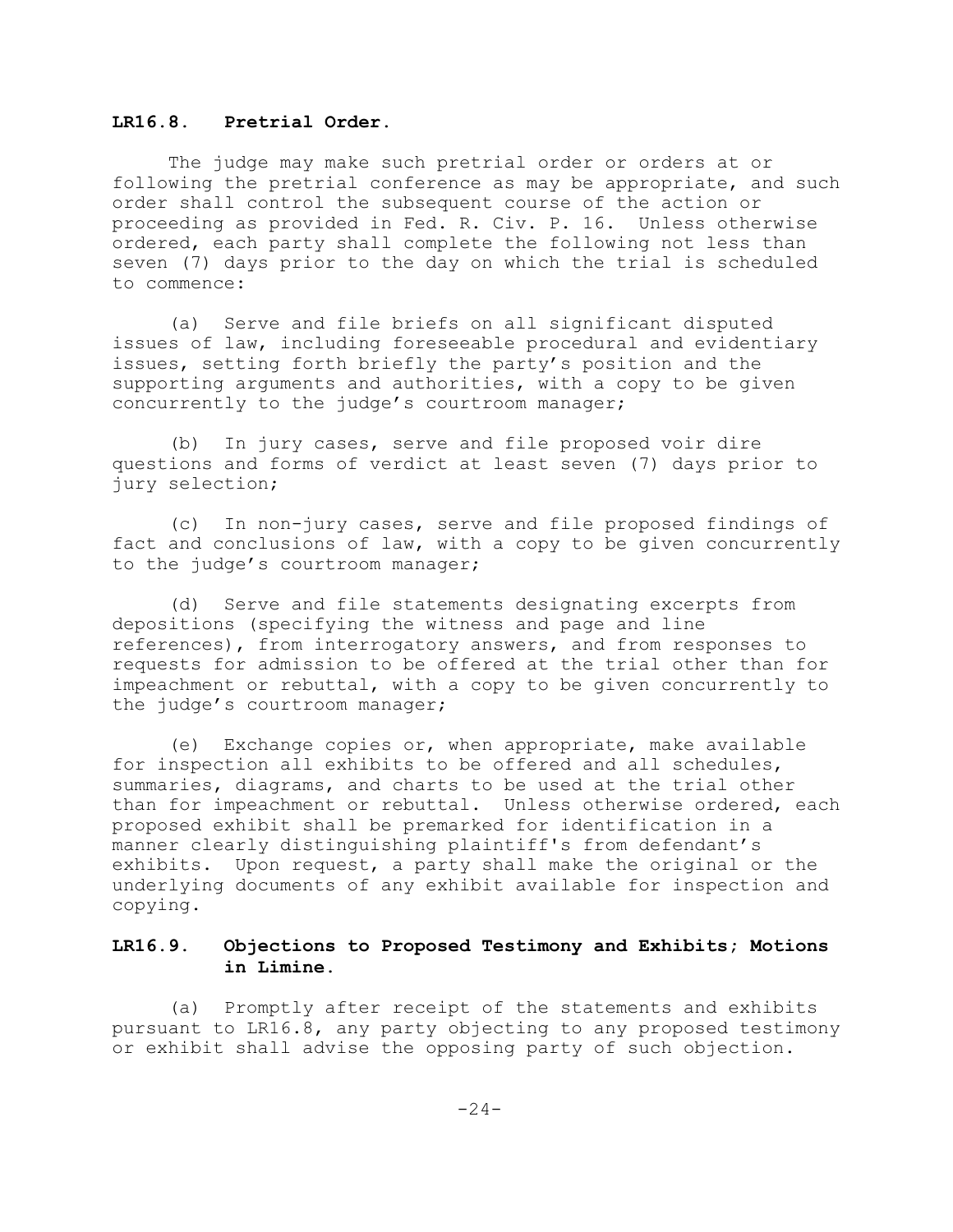The parties shall confer with respect to any objections in advance of trial and attempt to resolve them.

(b) Motions in limine shall be filed and served not less than fourteen (14) days prior to the date of trial, unless leave of court is obtained shortening the time for filing. Any opposition to any motion in limine shall be filed and served not less than seven (7) days prior to the date of trial, unless leave of court is obtained shortening the time for filing.

(c) The caption to a motion in limine or opposition to a motion in limine should reflect the general subject matter of the motion in limine, rather than merely stating, for example, "Motion in Limine No. 1." Thus, the title of a motion in limine might be, for example, "Motion in Limine No. 1 re Exclusion of Evidence of Prior Bad Acts."

#### **LR16.10. Status Conference.**

Status conferences may from time to time be scheduled in any action or proceeding. Such conferences may be requested by any party and shall be called only as necessary to facilitate the progress of the case and shall not be held as a matter of routine. No paper need be filed.

### **LR17.1. Actions Involving Minors or Incompetents.**

Except as otherwise permitted by statute or federal rule, no action by or on behalf of a minor or incompetent shall be dismissed, discontinued, or terminated without the approval of the court. When required by state law, court approval shall also be obtained from the appropriate state court having jurisdiction over such matters for any settlement or other disposition of litigation involving a minor or incompetent.

#### **LR26.1. Conference of Parties.**

(a) Unless otherwise ordered by the court in a particular case, the conference must be held no later than twenty-one (21) days before any scheduling conference set by the court under Fed. R. Civ. P. 16(b).

(b) Unless otherwise agreed by the parties or ordered by the court, the plaintiff(s) shall prepare and file the report required by this rule no later than fourteen (14) days after the conference. The defendant(s) may file within seven (7) days a supplemental report if there are any objections to the report filed by the plaintiff(s).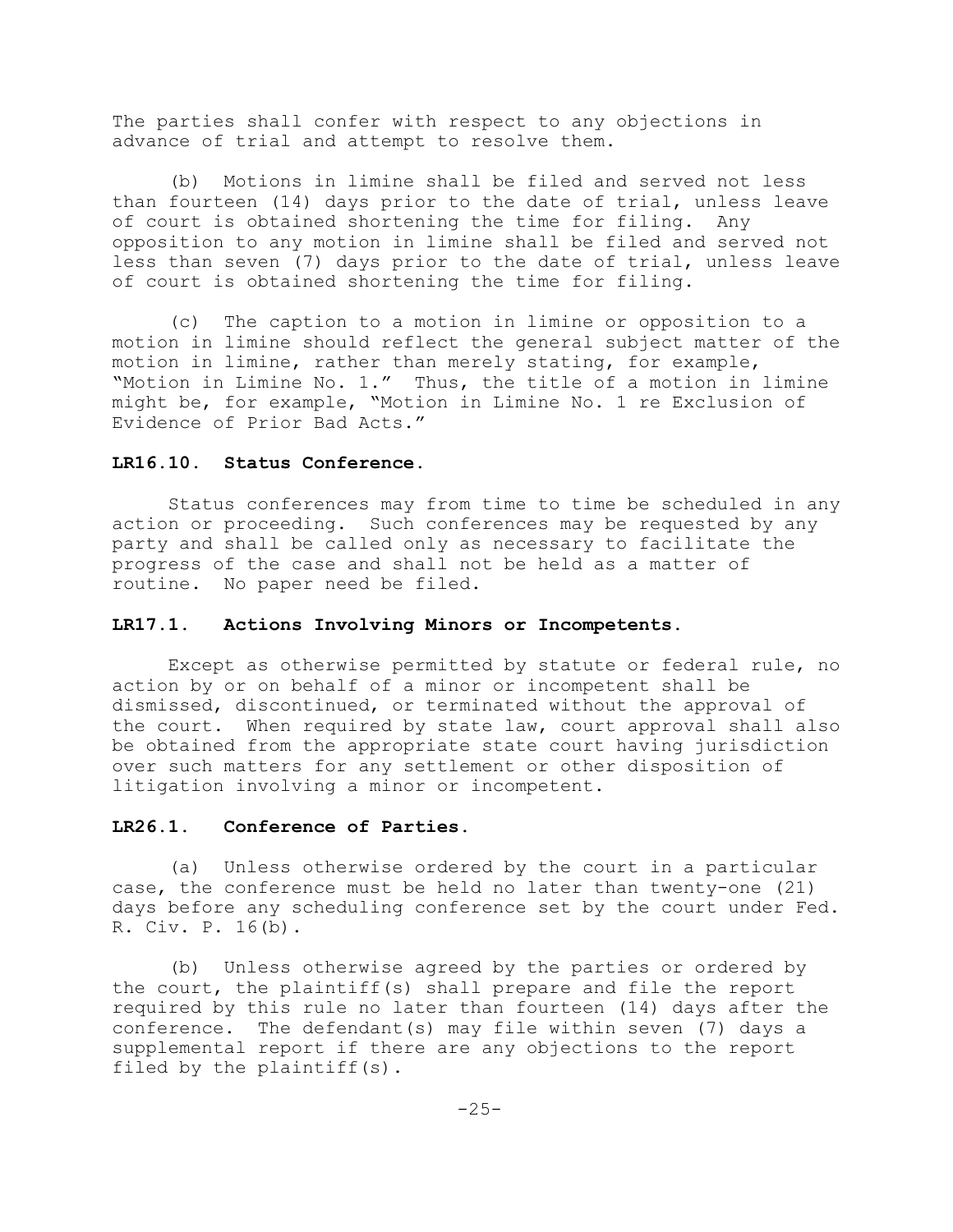(c) In connection with their discussion pursuant to Fed. R. Civ. P. 26(f) of the possibilities for a prompt settlement or resolution of the case, the parties at the conference shall confer about alternative dispute resolution options, including, without limitation, the option of participation in the court's mediation program. The report format (as illustrated by Form 52) should therefore include the following information under "Other Matters":

#### [Other Matters]

The parties have discussed alternative dispute resolution options, including, without limitation, the option of participation in the court's mediation program. The [parties] [plaintiff] [defendant] are prepared to consider this matter further and discuss options at the Scheduling Conference.

### **LR26.2. Written Responses to Discovery Requests.**

(a) Discovery requests served pursuant to Fed. R. Civ. P. 33, 34, and 36 shall be in a form providing sufficient space to respond following each request.

(b) Responses to discovery requests pursuant to Fed. R. Civ. P. 33, 34, and 36 shall set forth the interrogatory or request in full before the response. Each objection shall be followed by a statement of the reasons therefor.

(c) In a motion to compel discovery, only the pertinent interrogatories, requests for production, or requests for admissions, and answers or objections shall be set forth.

(d) Whenever a claim of privilege is made in response to any discovery request pursuant to Fed. R. Civ. P. 33, 34, or 36, the materials or information claimed to be privileged shall be identified with reasons stated for the particular privilege claimed. No generalized claim of privilege shall be allowed.

### **LR33.1. Special Discovery in Civil RICO Actions.**

In connection with any case arising out of the Racketeer Influenced and Corrupt Organizations Act (RICO), codified at 18 U.S.C. §§ 1961-68, any party defending against such a claim may move for an order requiring the RICO claimant to file and serve a RICO discovery statement with the information listed below, as well as any additional discovery that the court may order. If ordered, the RICO discovery statement shall not count against any limit on interrogatories or other form of discovery.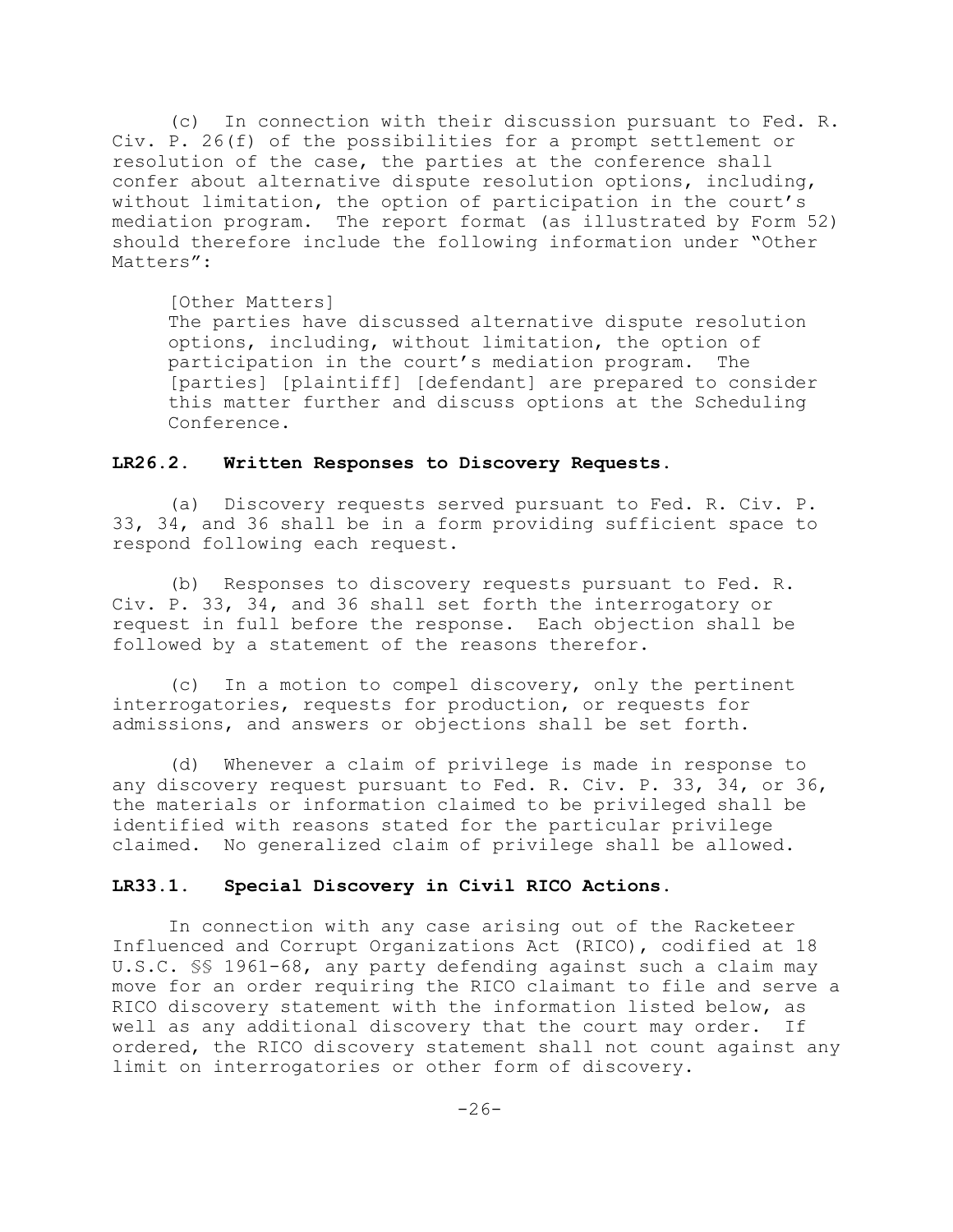(a) State whether the alleged unlawful conduct is in violation of 18 U.S.C.  $\frac{1}{5}$  1962(a), (b), (c), and/or (d).

(b) List the defendants and state the alleged misconduct and basis of liability of each defendant.

(c) List alleged wrongdoers, other than the defendants listed above, and state the alleged misconduct of each wrongdoer.

(d) List the alleged victims and state how each victim was allegedly injured.

(e) Describe in detail the pattern of racketeering activities or collection of unlawful debts alleged for each RICO claim. The description of the pattern of racketeering shall include the following information:

(1) List the alleged predicate acts and the specific statutes that were allegedly violated;

(2) Provide the date of each predicate act, the participants in each predicate act, and a description of the facts constituting each predicate act;

(3) If the RICO claim is based on the predicate offenses of wire fraud, mail fraud, or fraud in the sale of securities, state the circumstances constituting fraud or mistake with particularity. Identify the time, place, and substance of the alleged misrepresentations, and the identity of persons to whom and by whom the alleged misrepresentations were made;

(4) State whether there has been a criminal conviction for violation of any predicate act;

(5) State whether civil litigation has resulted in a judgment with regard to any predicate act;

(6) Describe how the predicate act forms a "pattern of racketeering activity"; and

(7) State whether the alleged predicate acts relate to each other as part of a common plan. If so, describe the alleged relationship and common plan in detail.

(f) Describe in detail the alleged "enterprise" for each RICO claim. A description of the enterprise shall state the names of the individuals, partnerships, corporations, associations, or other legal entities that allegedly constitute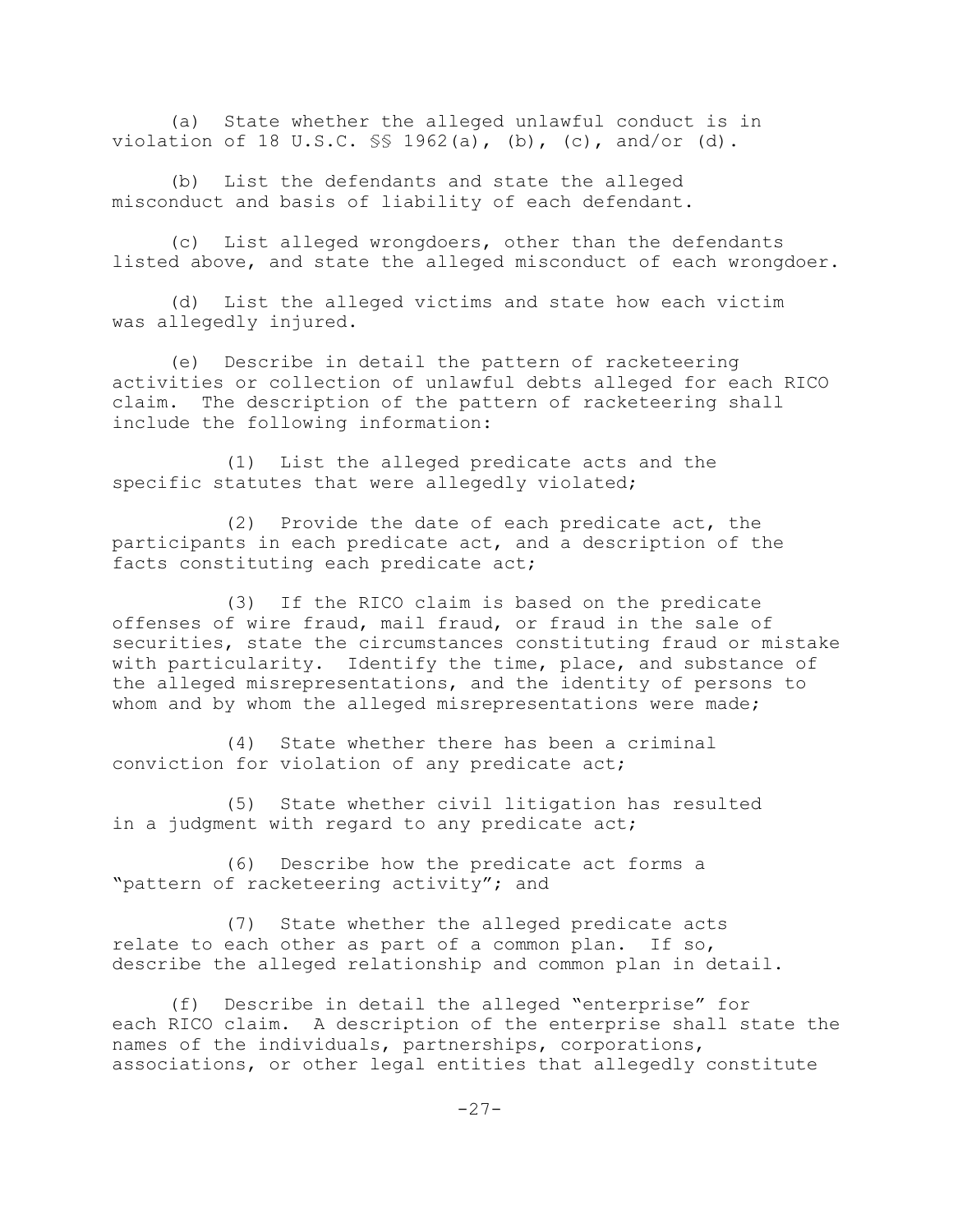the enterprise; describe the structure, purpose, function, and course of conduct of the enterprise; state whether any defendants are employees, officers, or directors of the alleged enterprise; state whether any defendants are associated with the alleged enterprise; state whether the defendants are individuals or entities separate from the alleged enterprise or the defendants are the enterprise itself, or members of the enterprise; and, if any defendants are alleged to be the enterprise itself, or members of the enterprise, explain whether such defendants are perpetrators, passive instruments, or victims of the alleged racketeering activity.

(g) State and describe in detail whether the pattern of racketeering activity and the enterprise are separate or have merged into one entity.

(h) Describe the alleged relationship between the activities of the enterprise and the pattern of racketeering activity. Discuss how the racketeering activity differs from the usual daily activities of the enterprise, if at all.

(i) Describe what benefits, if any, the alleged enterprise receives from the alleged pattern of racketeering.

(j) Describe the effect of the activities of the enterprise on interstate or foreign commerce.

(k) If the complaint alleges a violation of 18 U.S.C. § 1962(a), state who received the income derived from the pattern of racketeering activity or through the collection of unlawful debt and describe the use or investment of such income.

(l) If the complaint alleges a violation of 18 U.S.C. § 1962(b), describe in detail the acquisition or maintenance of any interest in or control of the alleged enterprise.

(m) If the complaint alleges a violation of 18 U.S.C. § 1962(c), state who is employed by or associated with the alleged enterprise, and state whether the same entity is both the liable "person" and the "enterprise" under § 1962(c).

(n) If the complaint alleges a violation of 18 U.S.C. § 1962(d), describe in detail the facts showing the existence of the alleged conspiracy.

(o) Describe the alleged injury to business or property.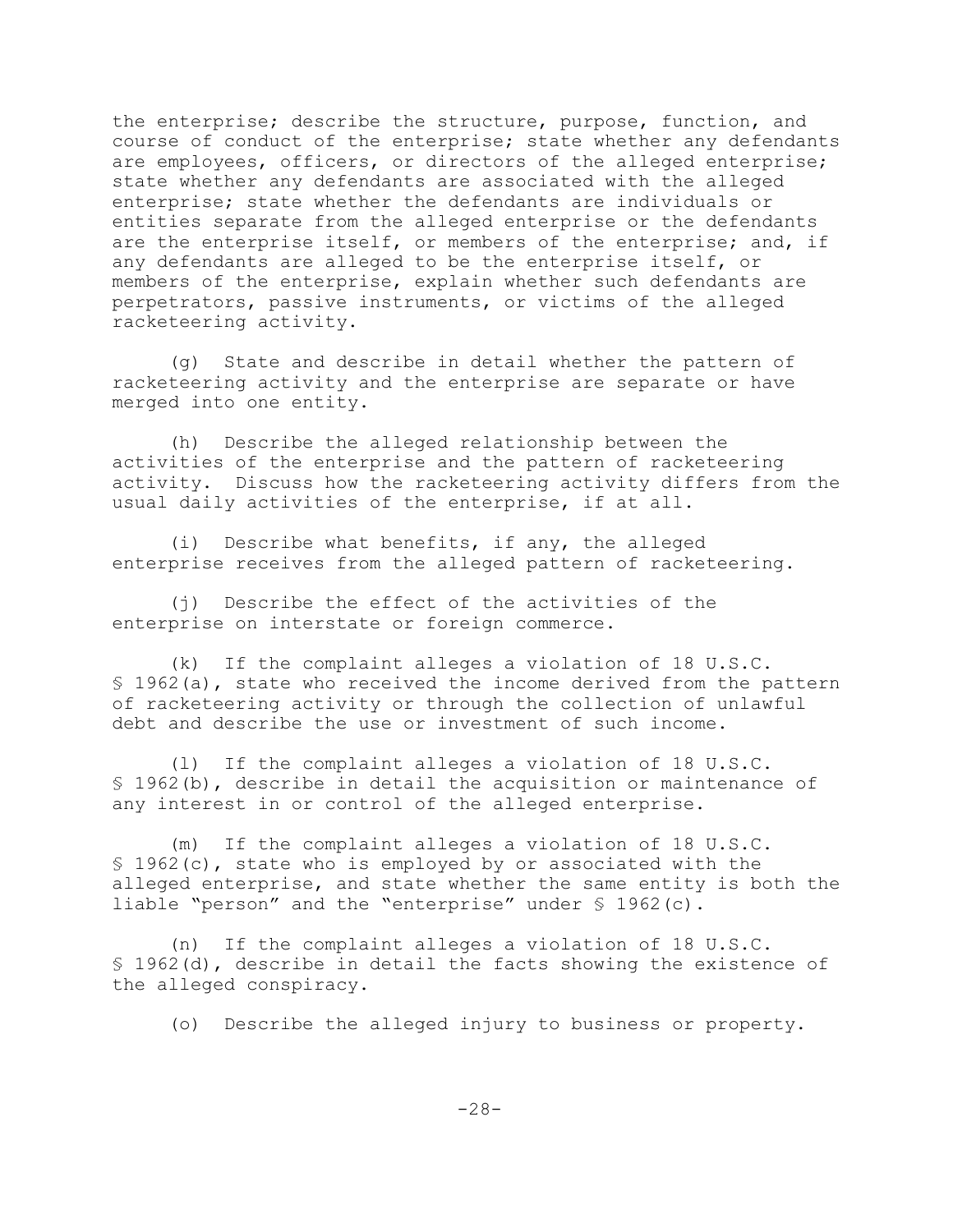(p) Describe the direct causal relationship between the alleged injury and the violation of the RICO statute.

(q) List the damages sustained by reason of the violation of § 1962, indicating the amount for which each defendant is allegedly liable.

(r) List all other federal causes of action, if any, and provide the relevant statute numbers.

(s) List all pendent state claims, if any.

(t) Provide any additional information helpful to the court in processing the RICO claims.

(u) If a claimant cannot presently provide certain information requested above due to lack of discovery, set forth with specificity:

(1) The fact(s) presently unknown but that the claimant believes can be proven;

(2) The nature of discovery planned to develop such facts;

(3) From whom discovery will be taken; and

(4) When discovery will commence and/or be completed.

### **LR37.1. Abuse of or Failure to Make Discovery; Sanctions.**

**(a) Conference Required**. The court will not entertain any motion pursuant to Fed. R. Civ. P. 26 through 37, including any request for expedited discovery assistance pursuant to  $LR37.1(c)$ , unless counsel have previously conferred, either in person or by telephone, concerning all disputed issues (including the requirement that discovery be proportional to the needs of the case), in a good faith effort to limit the disputed issues and, if possible, eliminate the necessity for a motion or expedited discovery assistance.

The court may also direct that before moving for an order relating to discovery, the movant must request a conference with the court pursuant to Fed. R. Civ. P.  $16(b)$  (3)(B)(v) and LR16.3

**(b) Certificate of Compliance.** When filing any motion with respect to Fed. R. Civ. P. 26 through 37, or a letter brief in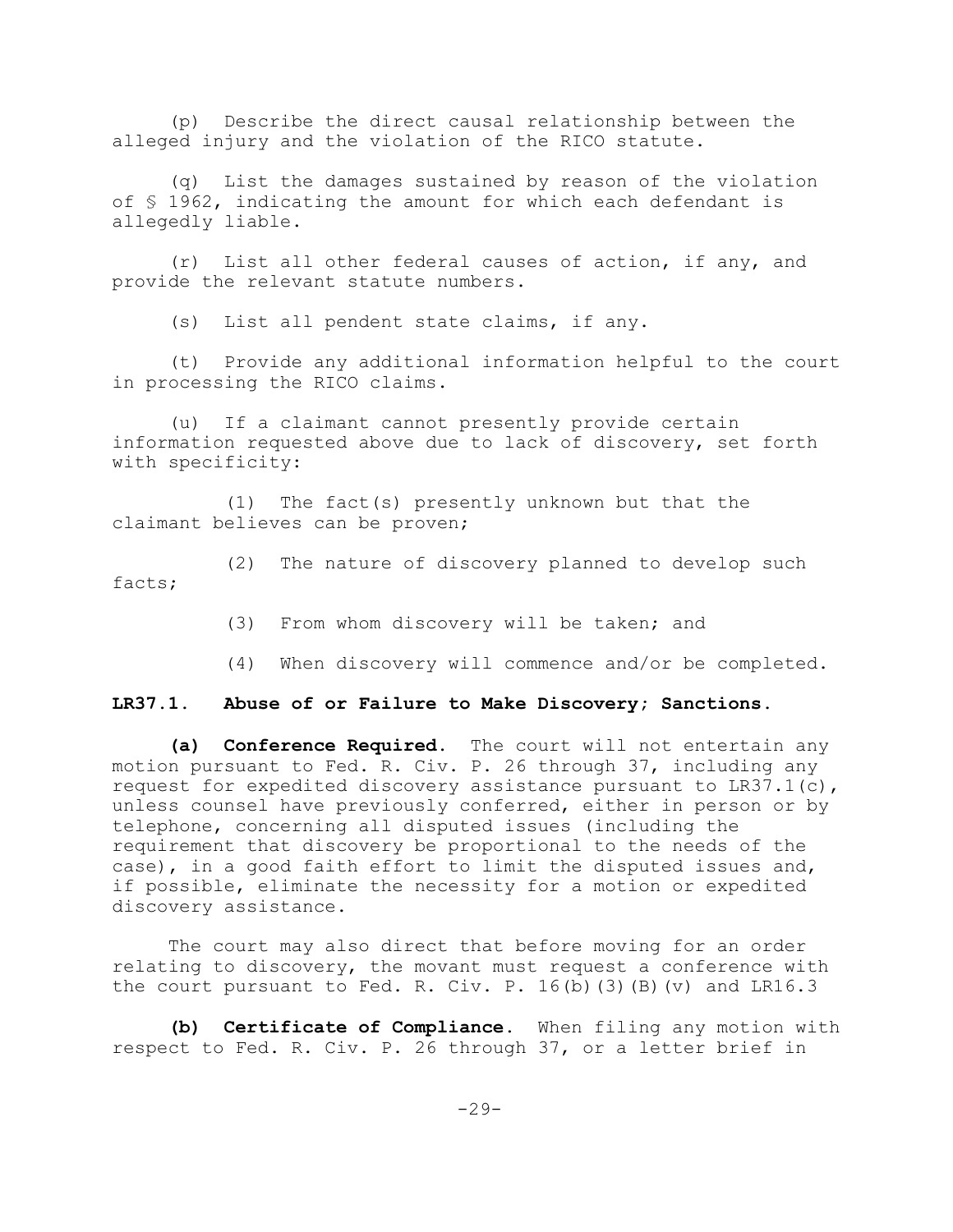accordance with LR37.1(c), counsel for the moving party shall certify compliance with this rule.

## **(c) Expedited Discovery Assistance.**

(1) Counsel may seek resolution of disputed discovery issues expeditiously and economically. This expedited procedure is intended to afford a swift but full opportunity for the parties to present their positions through abbreviated, simultaneous briefing and, when appropriate, a conference. Counsel desiring such assistance shall contact opposing counsel to arrange a mutually agreeable deadline for the submission of letter briefs. Should counsel be unable to agree upon a deadline, counsel may contact the courtroom manager of the assigned magistrate judge, who will assign a deadline for letter briefs. Counsel who obtains a deadline from the courtroom manager shall notify opposing counsel of the assigned deadline.

(2) Letter briefs by all parties shall be submitted to chambers and served on opposing counsel by the deadline. The letter brief shall contain all relevant information, including: confirmation of the deadline for submission of letter briefs; dates of discovery cut-off and trial; and a discussion of the dispute. If a party opposes the use of this expedited procedure, such opposition should be included in the letter brief. Unless otherwise ordered by the court, the letter briefs shall be five pages or less, inclusive of all exhibits.

(3) Upon receipt of the letter briefs, the magistrate judge shall determine a procedure for resolving the dispute. Should a conference be required, the courtroom manager of the assigned magistrate judge shall schedule such a conference and shall specify whether counsel must attend in person or by telephone.

(4) Any discovery order issued by a magistrate judge pursuant to such expedited procedure may be appealed to the assigned district judge, unless the case has been assigned on consent of the parties to the magistrate judge to act as the trial judge in the case.

# **LR40.1. Assignment of Civil Cases.**

Cases will be assigned as determined by the court, in most cases by random draw.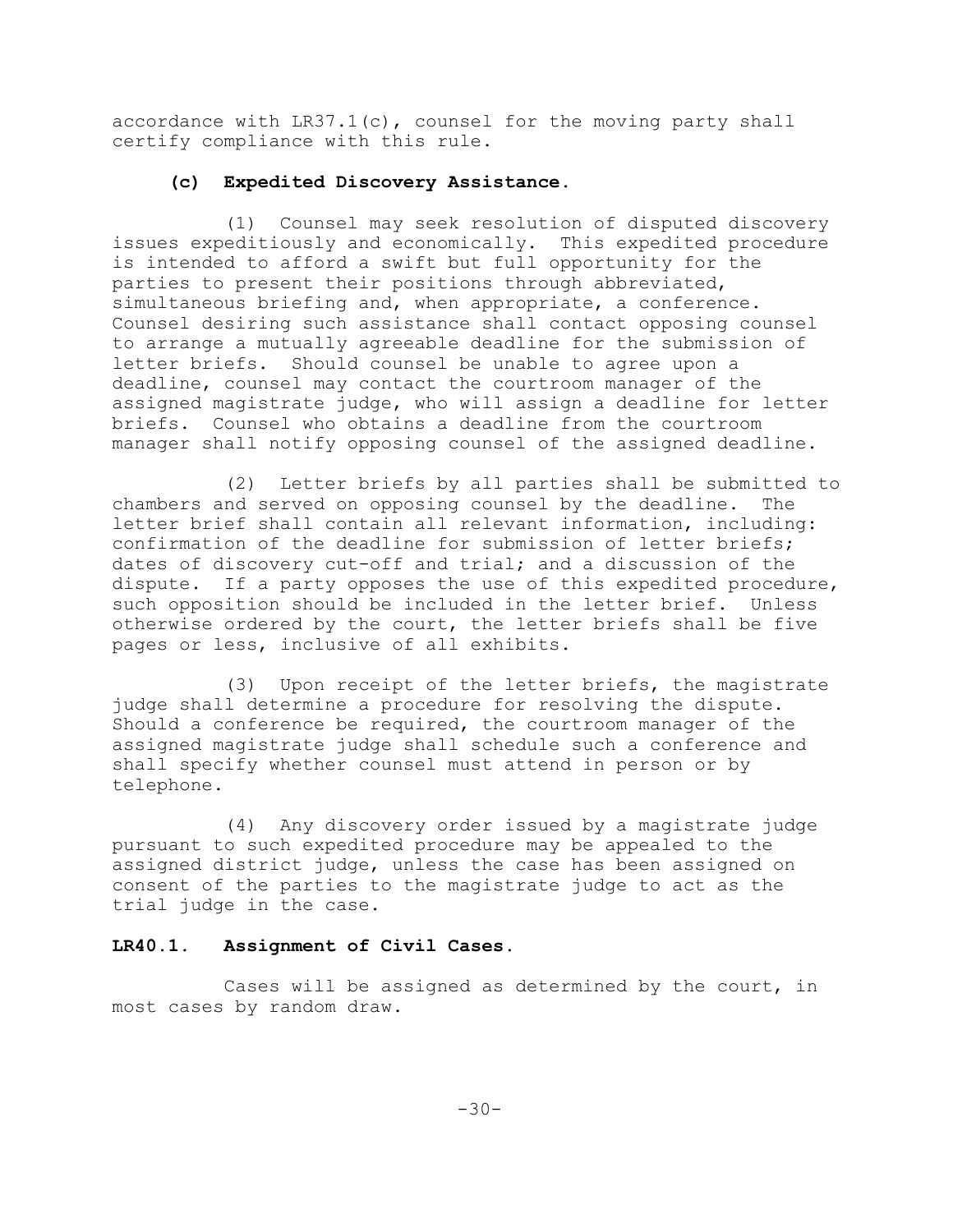#### **LR40.2. Assignment of Similar Cases.**

Whenever it shall appear that civil actions or proceedings involve the same or substantially identical transactions, happenings, or events, or the same or substantially the same parties or property or subject matter, or the same or substantially identical questions of law, or for any other reason said cases could be more expeditiously handled if they were all heard by the same judge, then the chief district judge or any other district judge appointed by the chief district judge in charge of the assignment of cases may assign such cases to the same judge. Each party appearing in any such action may also request by appropriate motion that said cases be assigned or reassigned to the same judge. Filing of a related-case notice may result in the direct assignment of a case to the judge presiding over the pending related case.

#### **LR40.2.1. Consent to Trial by Magistrate Judge.**

Unless otherwise ordered, all consents to trial by a magistrate judge shall be filed as soon as practicable, preferably before a district judge has ruled on a dispositive motion in the case.

#### **LR40.3. Trial Setting and Readiness Procedure.**

All civil and criminal trials shall be considered placed on a two-week readiness calendar. The week in which a case is set for trial shall be considered that case's primary week. The week prior to the week a case is set for trial shall be considered that case's standby week. As the calendar moves forward, cases will rotate from standby to primary week status, with the succeeding week's cases moving into standby status. Cases not tried during their primary or standby week shall be reset for trial at the earliest available date in accordance with present court practice.

The court will consider all cases set on either the primary or standby calendar to be ready for trial, and any such case may be called for trial on one day's notice without further order of the court. Failure of a party to be ready to proceed to trial on any case set on the two-week readiness calendar may subject that party to sanctions as provided in LR11.1, which sanctions may include entry of adverse judgment or dismissal.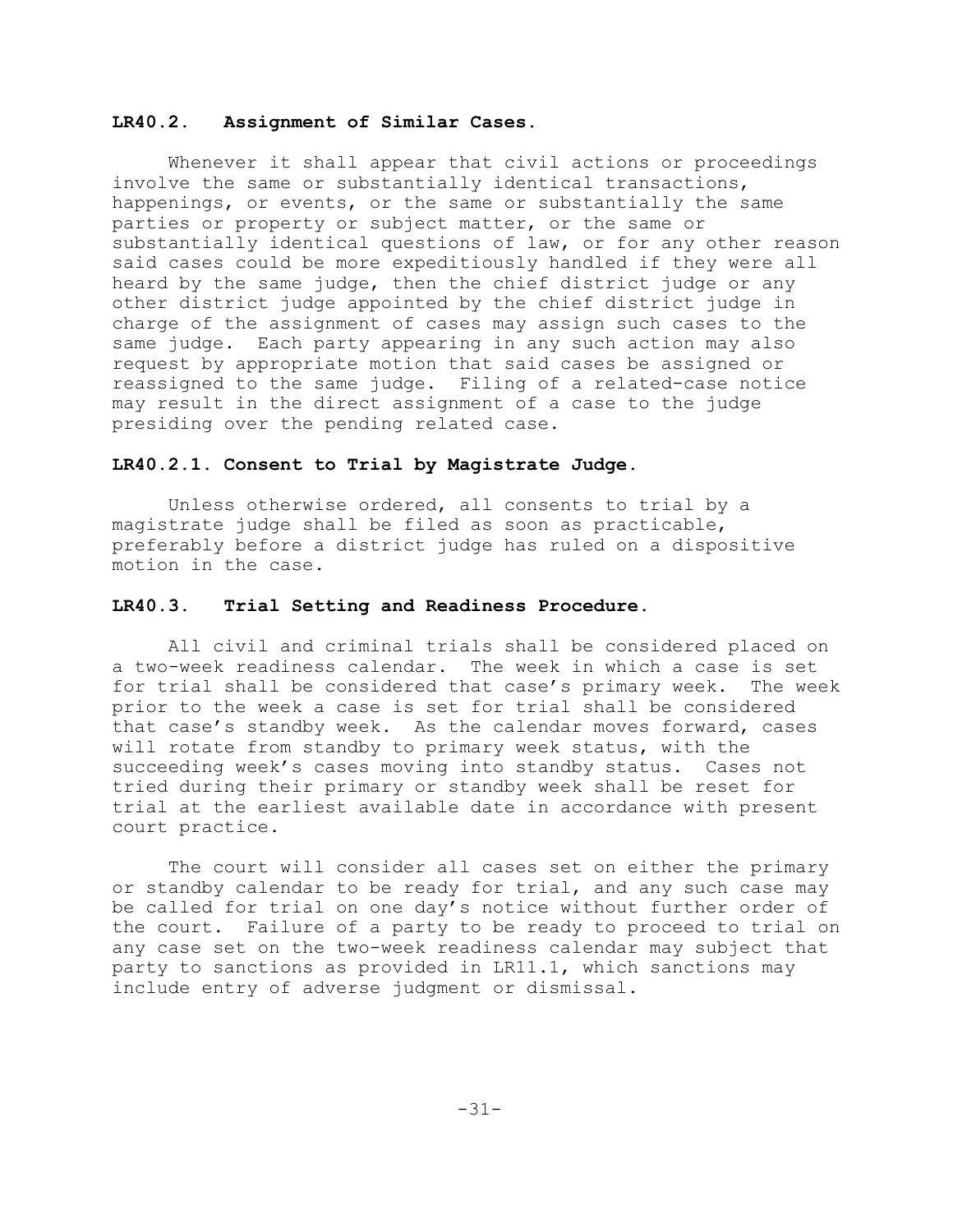### **LR40.4. Motions to Continue Trial.**

Any motion to continue trial heard within thirty-five (35) days (five weeks) of the scheduled trial date shall be decided by the trial judge, unless the motion is designated by a district judge to a magistrate judge. All other motions to continue trial shall be decided by the assigned magistrate judge. Any motion to continue trial shall indicate that the client-party has consented to the continuance. Consent may be demonstrated by the clientparty's signature on a motion to continue trial or by the personal appearance in court of the client-party.

#### **LR40.5. Notice to the Court of Calendar Conflicts.**

Upon learning of a scheduling conflict between the United States District Court for the District of Hawaii and the Hawaii State Courts, counsel shall within forty-eight (48) hours notify the judges involved in order that they may confer and resolve the conflict.

## **LR40.6. Scheduling Conflicts.**

Upon being advised of a scheduling conflict, the judges involved shall, if necessary, confer personally or by telephone in an effort to resolve the conflict. While neither the United States District Court nor the Hawaii State Courts have priority in scheduling, the following factors, which are not all-inclusive, may be considered in resolving the conflict:

(a) Criminal cases versus civil cases and attendant Speedy Trial problems;

- (b) Out-of-town witnesses, parties, or counsel;
- (c) Age of cases;
- (d) Which matter was set first;

(e) Any other factor that weighs in favor of one case over the other.

#### **LR41.1. Voluntary Dismissal of Actions.**

Any stipulation filed pursuant to Fed. R. Civ. P. 41(a)(1)(A)(ii) shall be submitted to the trial judge for that judge to sign as "APPROVED AS TO FORM."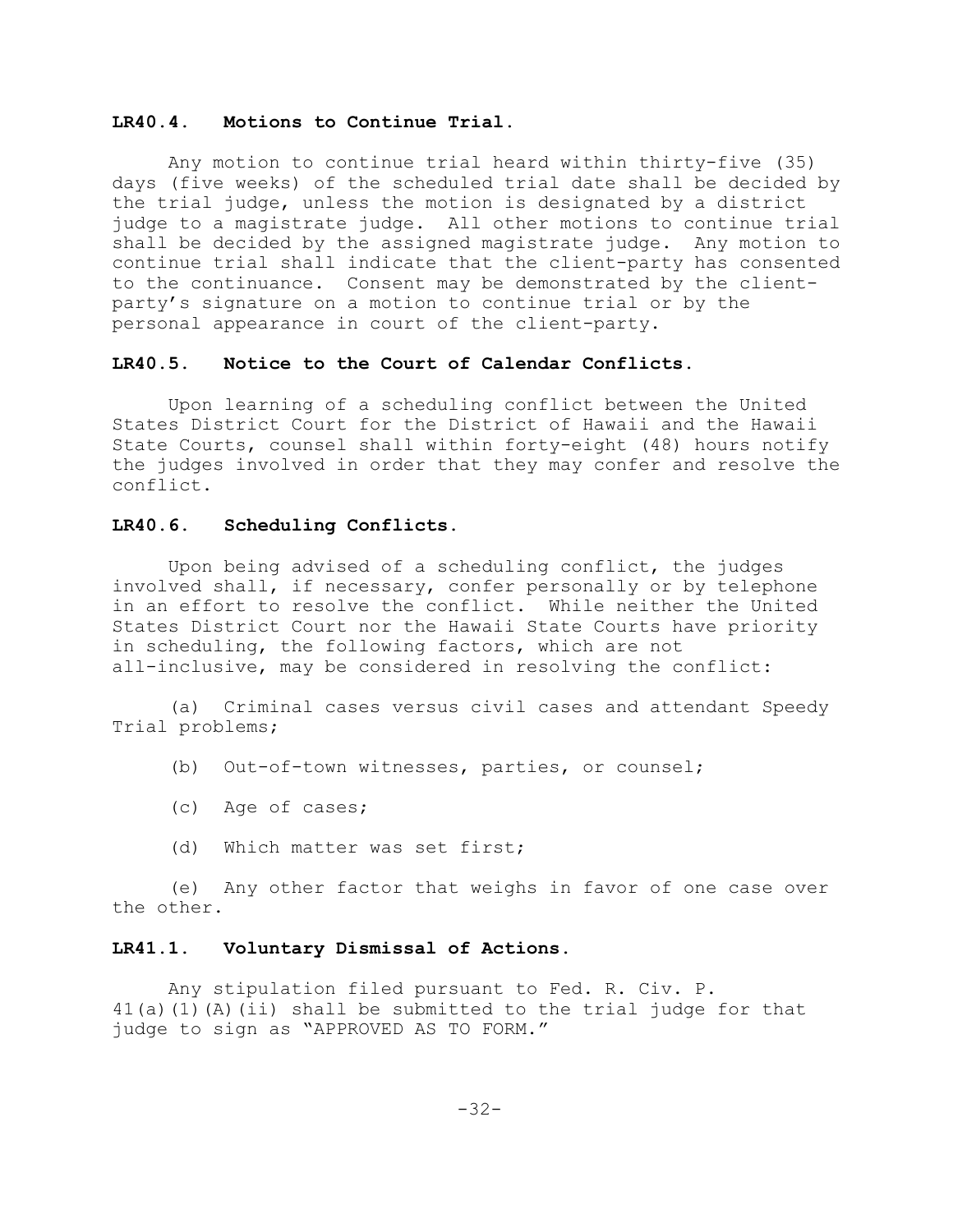## **LR48.1. Civil Juries.**

In all civil actions in which a party is entitled to a jury trial, the jury shall be composed as mandated by Fed. R. Civ. P. 48, as amended.

# **LR51.1. Jury Instructions.**

Unless otherwise ordered, all proposed jury instructions are required to be filed and served at least fourteen (14) days before the trial begins, except for a limited number of instructions whose need could not have been foreseen. Jury instructions are to be submitted in the following format:

(a) The parties are required to jointly submit one set of agreed upon proposed instructions. To this end, the parties are required to serve their proposed instructions upon each other no later than twenty-one (21) days prior to trial. The parties must then meet, confer in good faith, and submit one complete set of agreed on instructions.

(b) If the parties cannot agree on one complete set of instructions, they are required to submit one set of those instructions that have been agreed on. Each party should in addition submit a supplemental set of proposed instructions not agreed on.

(c) It is not enough for the parties to merely agree on the general instructions, and then each submit their own set of proposed substantive instructions. The parties are expected to meet, confer in good faith, and agree on the substantive instructions for the case.

(d) These jointly proposed instructions and proposed supplemental instructions must be filed fourteen (14) days prior to trial. Each party should then file, seven (7) days before trial, its objections to the instructions proposed by the other party. All objections shall be in writing and shall set forth the proposed instruction in its entirety. The objection shall then specifically set forth each objectionable material in the proposed instruction. The objection shall contain citation to authority explaining why the instruction is improper and a concise statement of argument concerning the instruction. When applicable, the objecting party shall submit an alternative instruction covering the subject or principle of law.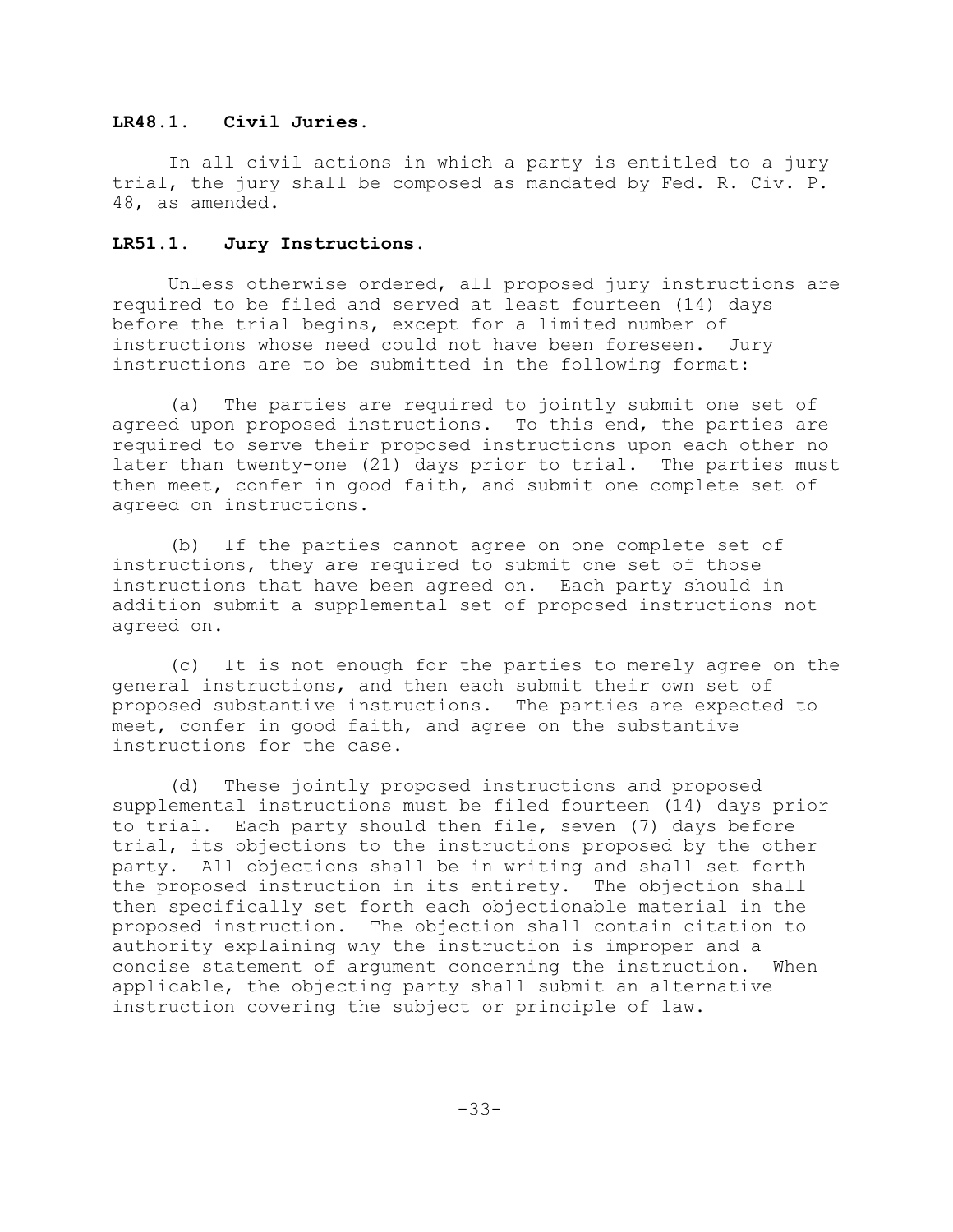(e) The parties are required to submit to the court the proposed joint set of instructions and proposed supplemental instructions:

(1) A copy indicating the number of each proposed instruction and the authority supporting the instruction shall be filed with the court and two (2) courtesy copies shall be provided for the judge; and

(2) A virus-free electronic copy of the proposed instructions, as directed by the judge or the judge's staff (via email, flash drive, 3½ inch disk, CD-R, *etc.*) shall be provided to the judge. Unless otherwise stated, the court prefers that the electronic copy of the proposed instructions be in WordPerfect format.

(f) Not later than the first day of trial, each party may submit a concise argument supporting the appropriateness of that party's proposed instructions to which another party has objected.

(g) All instructions should be short, concise, understandable, and neutral statements of law. Argumentative instructions are improper, will not be given, and should not be submitted.

(h) Parties should note, in jointly agreeing on instructions, that a judge may have designated a set of standard instructions, and otherwise generally prefers Ninth Circuit Model Jury Instructions over Devitt and Blackmar.

(i) Parties should also note that any modifications of instructions from statutory authority, BAJI, or Devitt and Blackmar (or any other form instructions) must specifically state the modification made to the original form instruction and the authority supporting the modification.

(j) Failure to comply with any of the above instructions may subject the non-complying party and/or its attorneys to sanctions in accordance with LR11.1.

# **LR52.1. Settlement of Findings of Fact and Conclusions of Law.**

Except as otherwise ordered by the judge, within seven (7) days after the announcement of the decision of the court awarding judgment in any action tried on the facts without a jury, including actions in which a jury may have been called and may have acted only in an advisory capacity under Fed. R. Civ. P.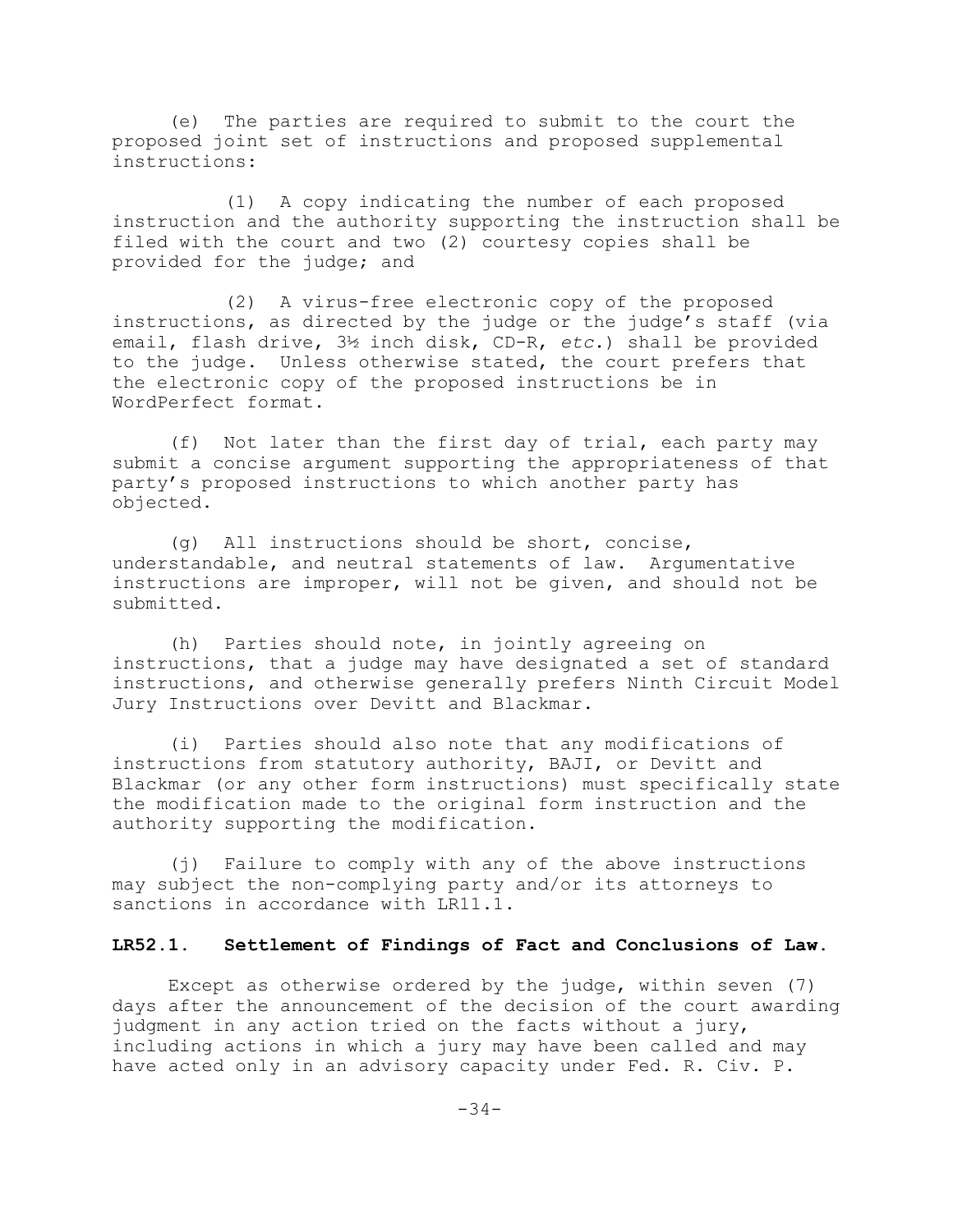39(c), the prevailing party shall prepare a draft of the findings of fact and conclusions of law required by Fed. R. Civ. P. 52(a) and serve a copy on each party who has appeared in the action and mail or deliver two copies to the judge. Before the court issues a ruling, parties may be required by the court to submit proposed findings of fact and conclusions of law supporting their respective positions. Any party receiving another party's proposed draft of findings of fact and conclusions of law shall, within seven (7) days thereafter, serve on all other parties and mail or deliver to the judge two copies of a statement of any objections he or she may have to the proposed draft, the reasons therefor, and a substitute proposed draft of the findings of fact and conclusions of law. The judge shall thereafter take such action as is necessary under the circumstances.

#### **LR53.1. Magistrate Judges; Special Master References.**

A magistrate judge may be designated by a district judge to serve as a special master in appropriate civil cases in accordance with 28 U.S.C.  $\frac{1}{5}$  636(b)(2) and Fed. R. Civ. P. 53. With the consent of the parties, a magistrate judge may be designated by a district judge to serve as special master in any civil case, notwithstanding the limitations of Fed. R. Civ. P. 53(b).

# **LR53.2. Magistrate Judges; Special Master Orders, Reports, and Recommendations - 28 U.S.C. § 636(b)(2)**.

Any party may seek review of, or action on, the special master's order, report, and/or recommendation filed by a magistrate judge in accordance with the provisions of Fed. R. Civ. P.  $53(f)$ . Pursuant to Rule  $53(f)(2)$ , a party may file objections to--or a motion to adopt or modify--the special master's order, report, or recommendations no later than twentyone (21) days after a copy is served, unless the court sets a different time. Any response to such objections or motion to adopt or modify shall be filed no later than fourteen (14) days after the filing date of the objections or motion to adopt or modify, unless the court sets a different time.

#### **LR53.3. Special Master Appointment.**

**(a) Appointment of Special Master.** If all of the parties to an action stipulate in writing to the reference of the action to a special master, and if the special master and the court consent to the assignment, an order of reference shall be entered. If the parties cannot agree on the selection of a special master but stipulate in writing that there be a reference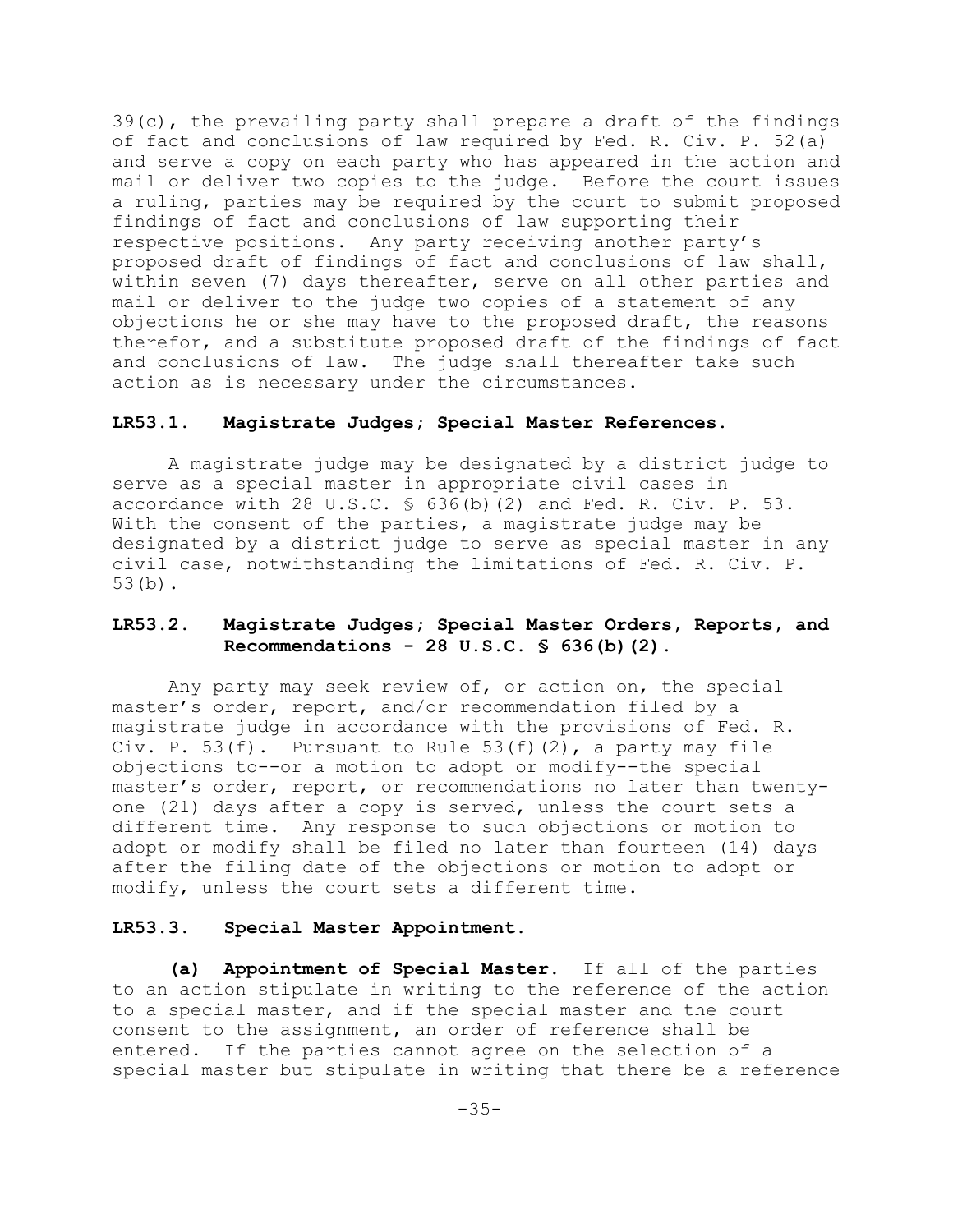to a special master, the court shall promptly designate a special master from the register and shall send notice of that designation to the special master and to all attorneys of record in the action.

**(b) Powers and Duties.** The powers and duties of the special master and the effect of his or her report shall be as set forth in Fed. R. Civ. P. 53 except as the same may be modified or limited by agreement of the parties and incorporated in the order of reference.

**(c) Time and Place.** The special master shall fix a time and place of hearing, and all adjourned hearings, that is reasonably convenient for the parties and shall give them written notice of the initial hearing.

**(d) Other Special Master Appointments**. This rule shall not limit the authority of the court to appoint compensated special masters to supervise discovery or for other purposes, under the provisions of Fed. R. Civ. P. 53. However, when the court orders the appointment of a compensated special master, the parties shall have the right to select the master by agreement, provided they do so within the time frame set by the court. If no agreement is reached, the court may select the master.

### **(e) Register of Volunteer Attorneys**.

**(1) Selection Procedure**. The judges of the district shall establish and maintain a register of qualified attorneys who have volunteered to serve, without compensation, as special masters in civil cases in this court in order to facilitate disposition of civil actions. The attorneys so registered shall be selected by the judges of the district from lists of qualified attorneys at law, who are members of the bar of this court.

**(2) Minimum Qualifications**. In order to qualify for service as a special master under this rule, an attorney shall have the following minimum qualifications: (1) have been a member of the bar of a Federal District Court for at least seven (7) years; (2) be a member of the Bar of the United States District Court for the District of Hawaii; and (3) have had, or have, a substantial portion of his or her practice in Federal Court.

**(f) Criteria for Designations**. In designating a special master, the judge shall take into consideration the nature of the action and the nature of the practice of the attorneys on the register. When feasible, the judge shall designate an attorney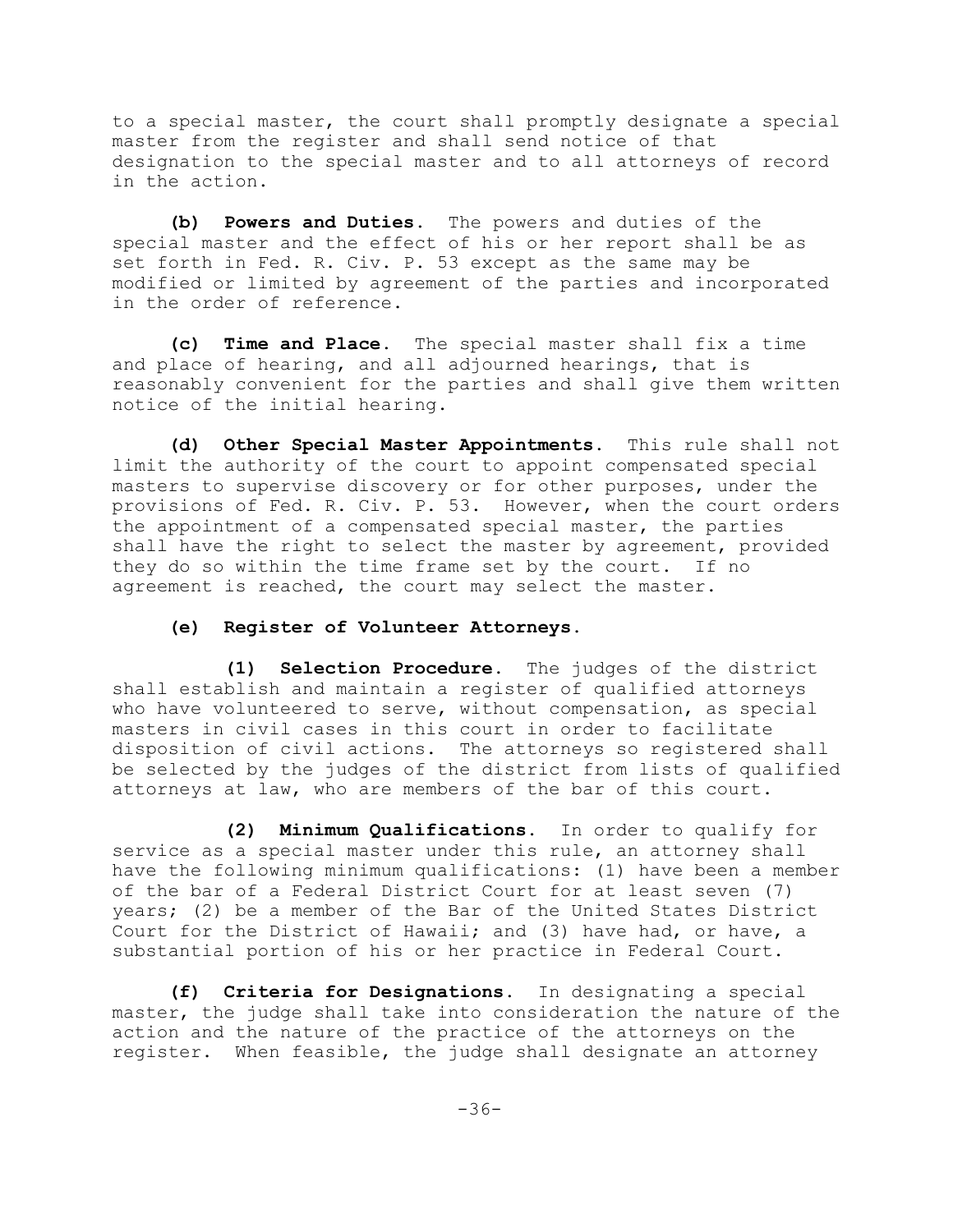who has had substantial experience in the type of action in which the attorney is to act as special master.

#### **LR53.4. Settlement Masters Program.**

When settlement would be facilitated by the use of a settlement master, the court may designate a settlement master from a list of retired and/or experienced litigators appointed to serve on a pro bono basis. The settlement master is authorized to conduct settlement discussions, require the parties to attend a settlement conference conducted by the settlement master and require the parties to exchange position statements concerning settlement and/or provide confidential position statements concerning settlement to the settlement master. The settlement master shall report to the court on the prospects for and progress toward settlement.

#### **LR54.1. Jury Cost Assessment.**

When a civil case set for jury trial is settled or otherwise disposed of, notice of such agreement or disposition shall be filed in the clerk's office at least one (1) full business day before the date on which the case is set; otherwise juror costs, including service fees, mileage, and per diem, shall be assessed equally against the parties and their counsel or otherwise assessed as directed by the court, except for good cause shown. When a continuance of a case is applied for on the day set for trial and granted by the court, the payment of juror costs by the party applying for the continuance may be one of the conditions of the continuance, unless the continuance was not due to any fault of the moving party.

#### **LR54.2. Taxation of Costs.**

**(a) Entitlement.** Costs shall be taxed as provided in Fed. R. Civ. P. 54(d)(1). The party entitled to costs shall be the prevailing party in whose favor judgment is entered, or shall be the party who prevails in connection with a motion listed in LR54.2(b). Unless otherwise ordered, the court will not determine the party entitled to costs in an action terminated by settlement; the parties must reach agreement regarding entitlement to taxation of costs, or bear their own costs.

**(b) Time For Filing.** Unless otherwise ordered by the court, a Bill of Costs shall be filed and served within fourteen (14) days of the entry of judgment, the entry of an order denying a motion filed under Fed. R. Civ. P. 50(b), 52(b), or 59, or an order remanding to state court any removed action. Non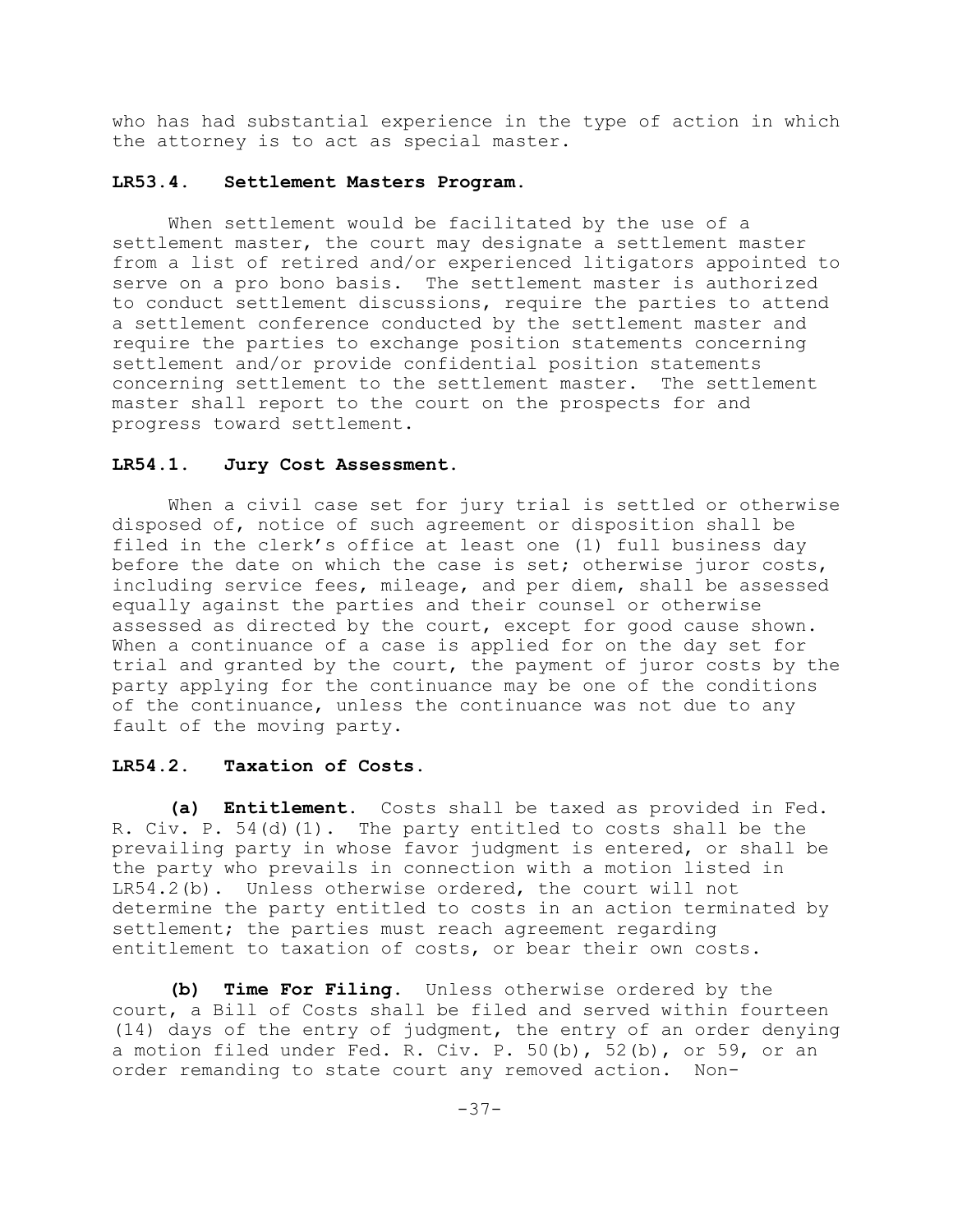compliance with this time limit shall be deemed a waiver of costs.

**(c) Contents.** The Bill of Costs must state separately and specifically each item of taxable costs claimed. It must be supported by a memorandum setting forth the grounds and authorities supporting the request and an affidavit that the costs claimed are correctly stated, were necessarily incurred, and are allowable by law. The affidavit must also contain a representation that counsel met and conferred in an effort to resolve any disputes about the claimed costs, and the prevailing party shall state the results of such a conference, or that the prevailing party made a good faith effort to arrange such a conference, setting forth the reasons the conference was not held. Parties may use the Bill of Costs Form AO 133, which is available from the clerk's office and the court's website. Any vouchers, bills, or other documents supporting the costs being requested shall be attached as exhibits.

**(d) Objections.** Within seven (7) days after a Bill of Costs is served, the party against whom costs are claimed must file and serve any specific objections, succinctly setting forth the grounds and authorities for each objection. Upon the timely filing of any objections, the clerk will refer both the Bill of Costs and objections to the court for a determination of taxable costs. If no such memorandum is filed within the required time, the movant shall notify the clerk that no objections have been filed. When no timely objection has been filed, the clerk may tax all of the requested costs on fourteen (14) days' notice.

**(e) Review.** Taxation of costs may be reviewed by the court upon motion filed and served within seven (7) days after taxation by the clerk, in accordance with Fed. R. Civ. P.  $54(d)(1)$ .

**(f) Standards.** Costs are taxed in conformity with 28 U.S.C. §§ 1821, 1920-1925, and other applicable statutes, with the following clarifications:

(1) Fees for the service of process and service of subpoenas by someone other than the marshal are allowable, to the extent they are reasonably required and actually incurred.

(2) The cost of a stenographic and/or video original and one copy of any deposition transcript necessarily obtained for use in the case is allowable. A deposition need not be introduced in evidence or used at trial, so long as, at the time it was taken, it could reasonably be expected that the deposition would be used for trial preparation, rather than mere discovery.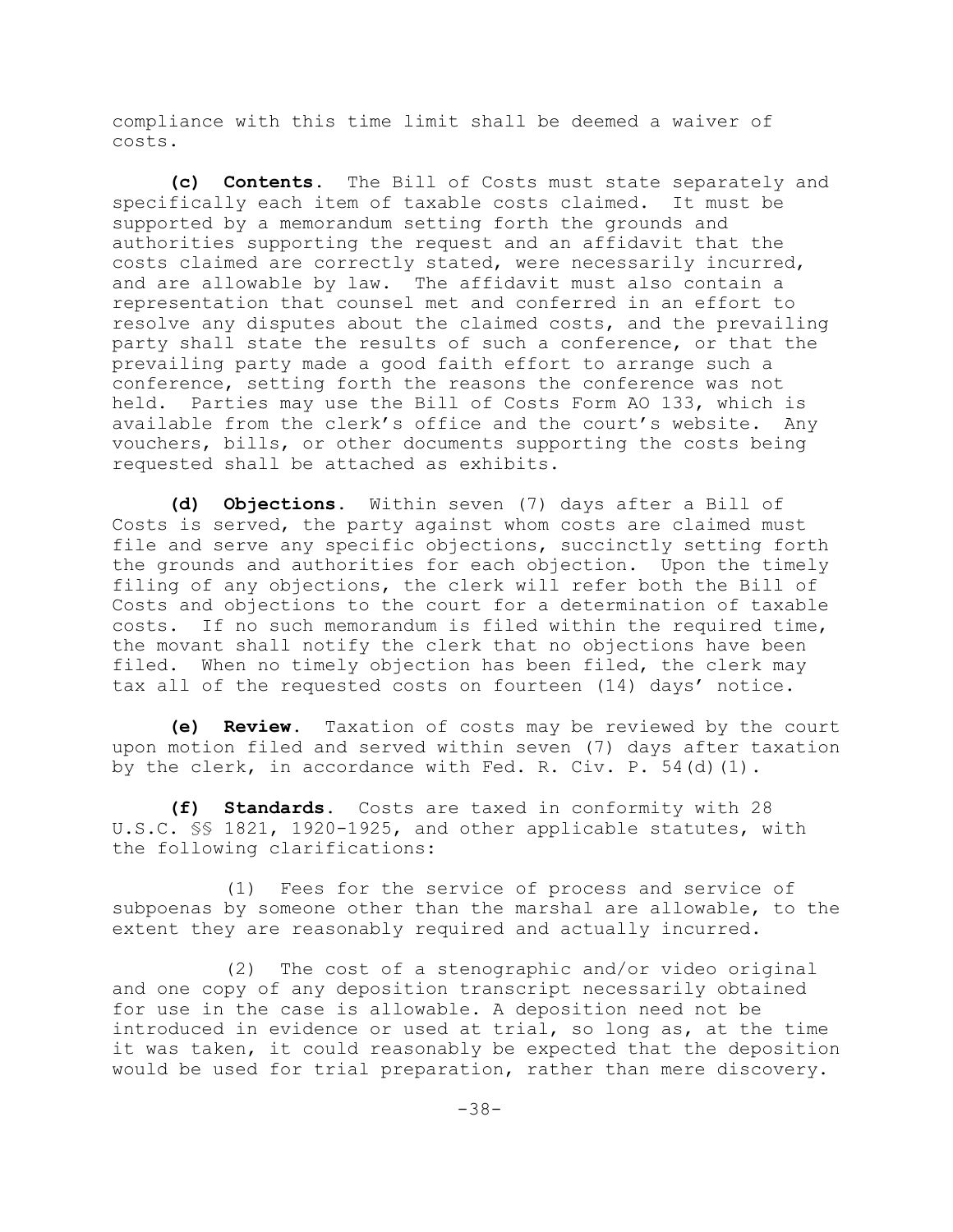The expenses of counsel for attending depositions are not allowable.

(3) Per diem, subsistence, and mileage payments for witnesses are allowable to the extent reasonably necessary and provided for by 28 U.S.C. § 1821. Unless otherwise provided by law, fees for expert witnesses are not taxable in an amount greater than that statutorily allowable for ordinary witnesses.

(4) The cost of copies necessarily obtained for use in the case is taxable provided the party seeking recovery submits an affidavit describing the documents copied, the number of pages copied, the cost per page, and the use of or intended purpose for the items copied. As of the effective date of these rules, the practice of this court is to allow taxation of copies at \$.15 per page or the actual cost charged by commercial copiers, provided such charges are reasonable. The cost of copies obtained for the use and/or convenience of the party seeking recovery and its counsel is not taxable.

(5) Electronic or computer research costs are not taxable.

(6) Fees paid to the clerk of the state court prior to removal are taxable in this court, unless the removed case is remanded back to state court.

# **LR54.3. Motions For Attorneys' Fees And Related Non-taxable Expenses.**

**(a) Time For Filing.** Unless otherwise provided by statute or ordered by the court, a motion for an award of attorneys' fees and related non-taxable expenses must be filed and served within fourteen (14) days of entry of judgment. Filing an appeal from the judgment does not extend the time for filing a motion.

**(b) Statement of Consultation.** The court will not consider a motion for attorneys' fees and related non-taxable expenses until moving counsel advises the court in writing that, after consultation, or good faith efforts to consult, the parties are unable to reach an agreement with regard to the fee award or that the moving counsel has made a good faith effort, but has been unable, to arrange such a conference. The statement of consultation shall set forth the date of the consultation, the names of the participating attorneys, and the specific results achieved, or shall describe the efforts made to arrange such conference and explain the reasons why such conference did not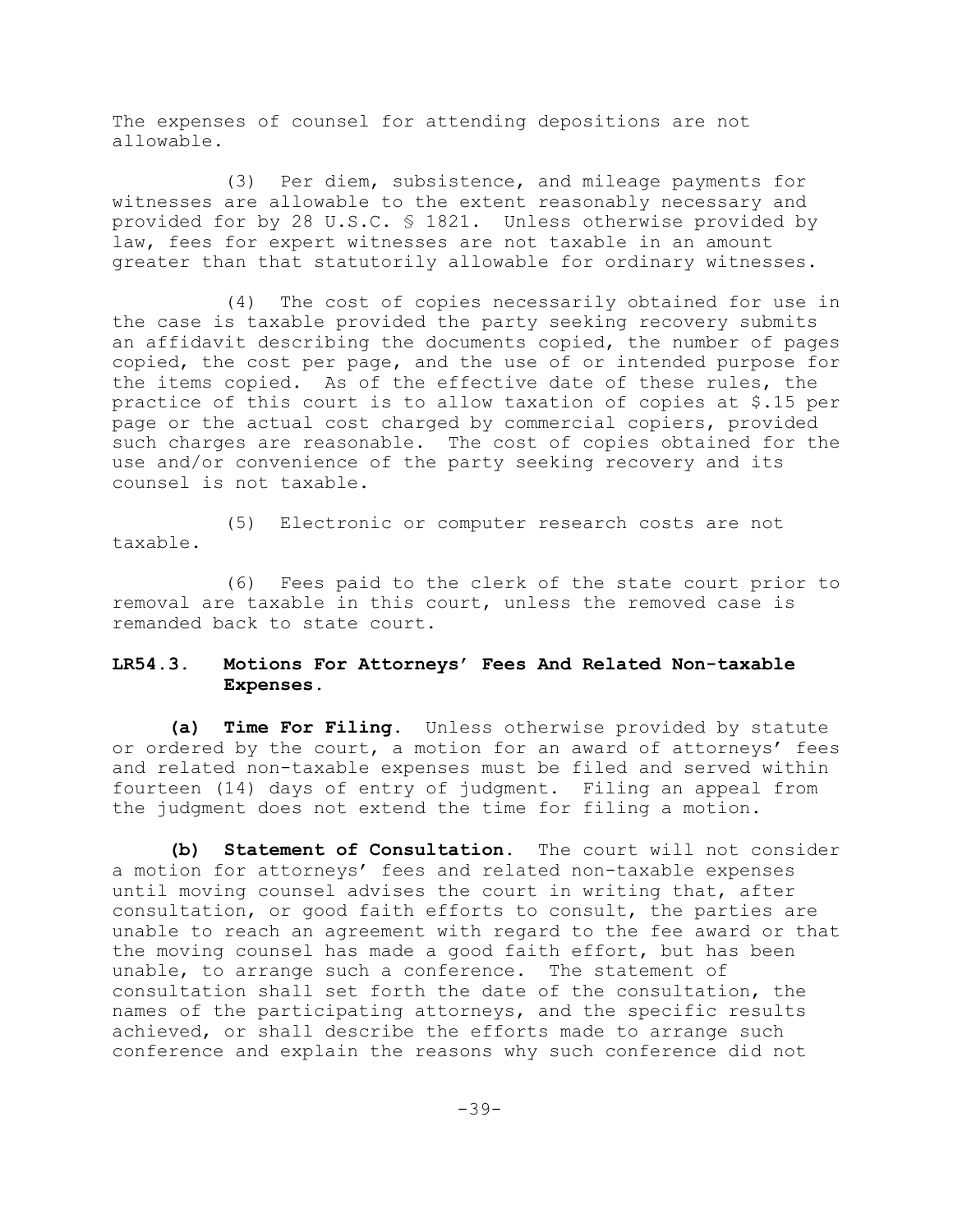occur. The moving party shall initiate this consultation after filing a motion for attorneys' fees and related non-taxable expenses. The statement of consultation shall be filed and served by the moving party within fourteen (14) days after the filing of the motion. If the parties reach an agreement, they may file an appropriate stipulation and request for an order.

**(c) Contents.** A motion for attorneys' fees and related non-taxable expenses shall specify the applicable judgment and statutory or contractual authority entitling the moving party to the requested award and the amount of attorneys' fees and related non-taxable expenses sought. In addition, the moving party shall file a memorandum in support and an affidavit of counsel.

**(d) Memorandum in Support.** The memorandum in support shall set forth the nature of the case; the claims as to which the moving party prevailed; the claims as to which the moving party did not prevail; the applicable authority entitling the moving party to the requested award; a description of the work performed by each attorney and paralegal, broken down by hours or fractions thereof expended on each task; the attorney's customary fee for like work; the customary fee for like work prevailing in the attorney's community; any additional factors required by case law; a listing, in sufficient detail to enable the court to rule on the reasonableness of the request, of any expenditures for which reimbursement is sought; any additional factors that are required by case law; and any additional factors the moving party wishes to bring to the court's attention.

**(1) Itemization of Work Performed.** Descriptions of work performed shall be organized by litigation phase<sup>1</sup> as follows:

(A) Case development, background investigation, and case administration (includes initial investigations, file

 $1$ In general, preparation time should be reported under the category to which it relates. For example, time spent preparing for a court hearing should be recorded under the category "court hearings." Factual investigation should also be listed under the specific category to which it relates. For example, time spent with a witness to obtain an affidavit for a summary judgment motion or opposition should be indicated under the category "motions practice." Similarly, a telephone conversation or a meeting with a client held for the purpose of preparing interrogatory answers should be included under the category "interrogatories, document production, and other written discovery."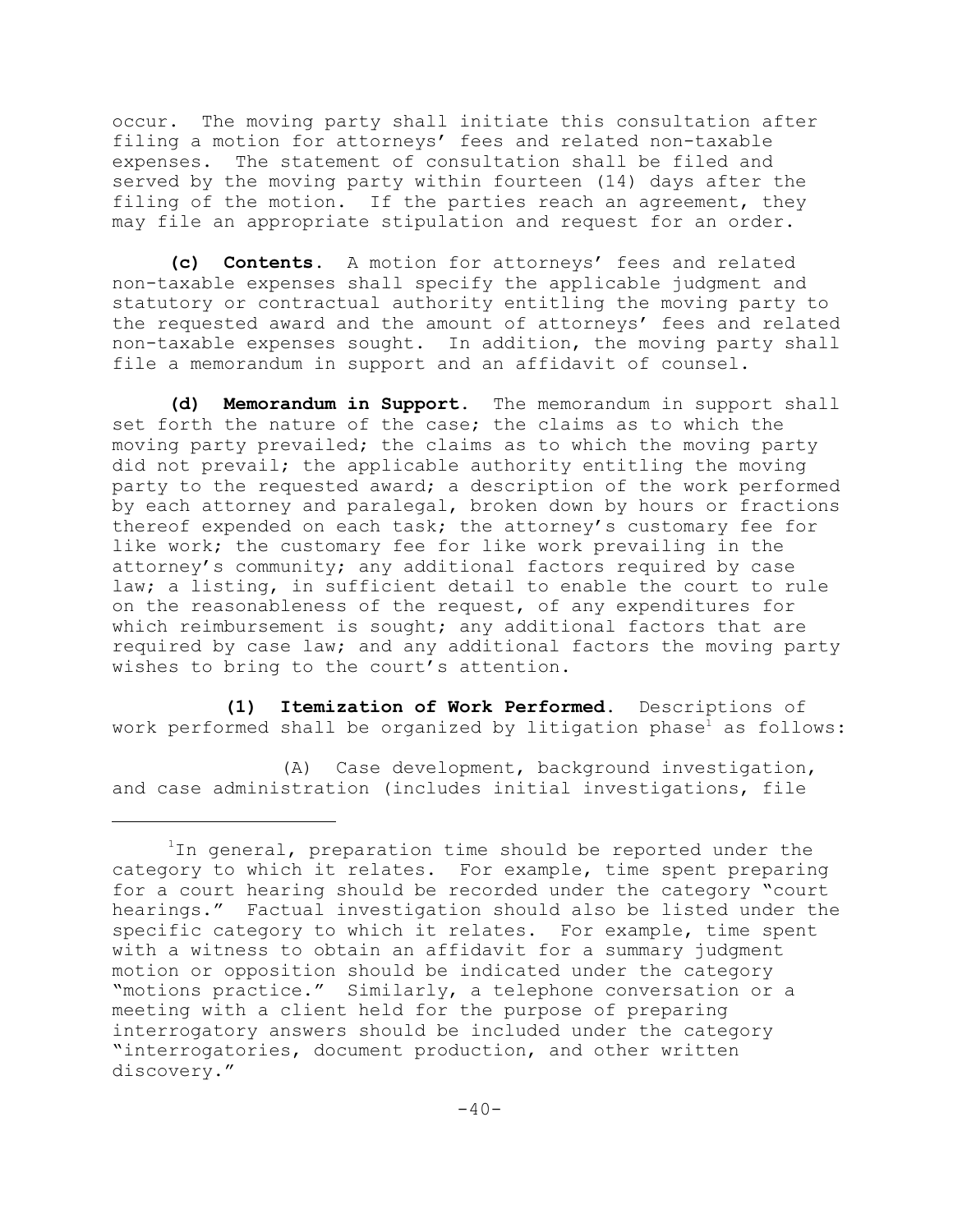setup, preparation of budgets, and routine communications with client, co-counsel, opposing counsel, and the court);

(B) Pleadings;

(C) Interrogatories, document production, and other written discovery;

- (D) Depositions;
- (E) Motions practice;
- (F) Attending court hearings;
- (G) Trial preparation and attending trial; and
- (H) Post-trial motions.

**(2) Description of Services Rendered.** The party seeking an award of fees must describe adequately the services rendered, so that the reasonableness of the requested fees can be evaluated. In describing such services, counsel should be sensitive to matters giving rise to attorney-client privilege and attorney work product doctrine, but must nevertheless furnish an adequate non-privileged description of the services in question. If the time descriptions are incomplete, or if such descriptions fail to describe adequately the services rendered, the court may reduce the award accordingly. For example, time entries for telephone conferences must include an identification of all participants and the reason for the call; entries for legal research must include an identification of the specific issue researched and, if possible, should identify the pleading or document for which the research was necessary; entries describing the preparation of pleadings and other papers must include an identification of the pleading or other document prepared and the activities associated with such preparation.

**(3) Description of Expenses Incurred.** In addition to identifying each requested non-taxable expense, the moving party shall set forth the applicable authority entitling the moving party to such expense and should attach copies of invoices and receipts, if possible.

**(e) Affidavit of Counsel.** The affidavit of counsel shall include:

(1) A brief description of the relevant qualifications, experience, and case-related contributions of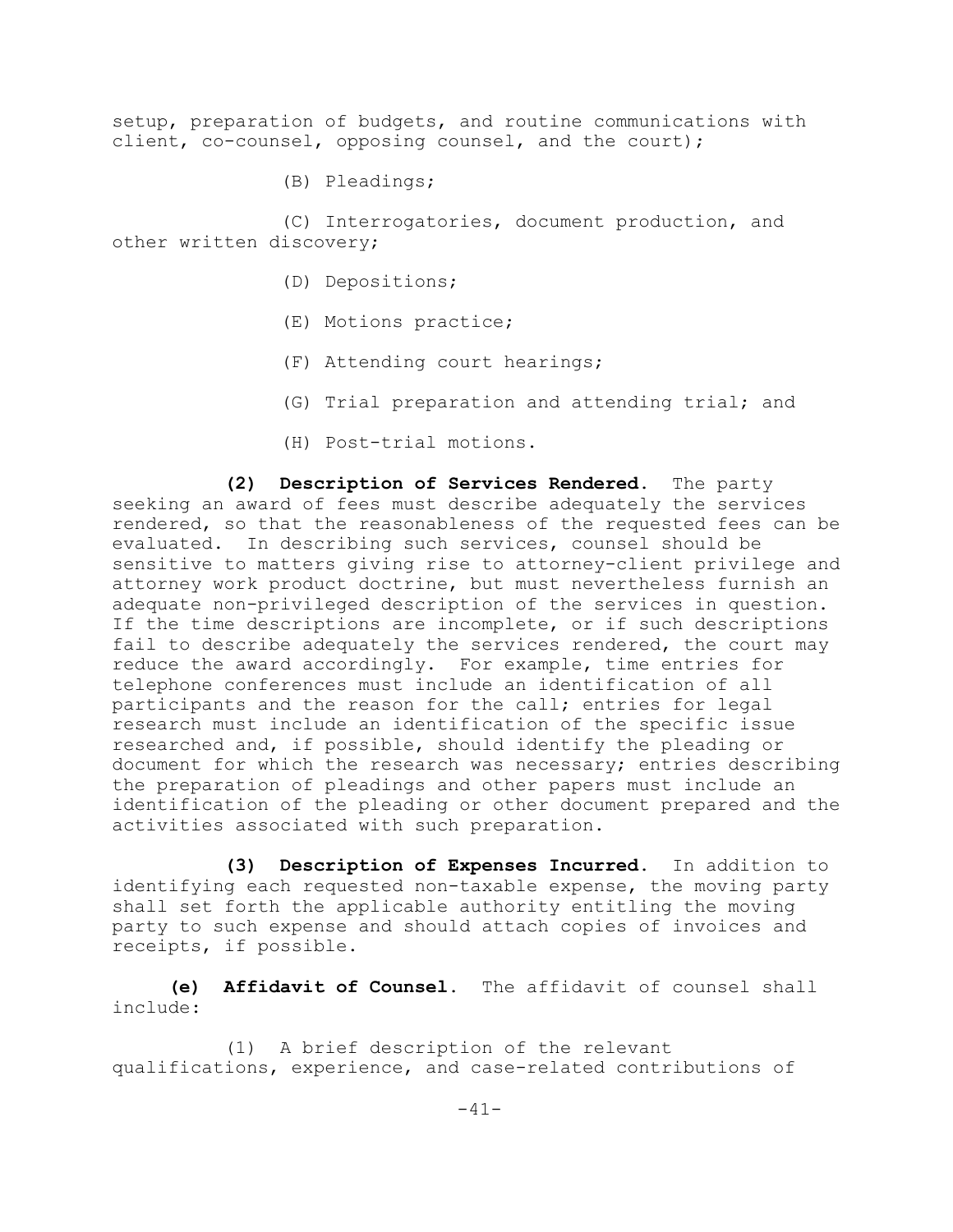each attorney and paralegal for whom fees are claimed, as well as any other factors relevant to establishing the reasonableness of the requested rates;

(2) A statement that the affiant has reviewed and approved the time and charges set forth in the itemization of work performed and that the time spent and expenses incurred were reasonable and necessary under the circumstances; and

(3) A statement identifying all adjustments, if any, made in the course of exercising "billing judgment."

**(f) Responsive and Reply Memoranda.** Unless otherwise ordered by the court, any opposing party may file and serve a responsive memorandum within fourteen (14) days after service of the statement of consultation. The responsive memorandum in opposition to a motion for attorneys' fees and related nontaxable expenses shall identify with specificity all disputed issues of law and fact, each disputed time entry, and each disputed expense item. The moving party, unless otherwise ordered by the court, may file and serve a reply memorandum within fourteen (14) days after service of the responsive memorandum. Thereafter, unless otherwise ordered by the court, the motion and supporting and opposing memoranda will be taken under advisement and a ruling will be issued without a hearing.

**(g) Court's Discretion to Deny With Prejudice.** Failure to follow these rules regarding motions for attorneys' fees and/or related non-taxable expenses on more than one occasion in a case may, in the court's sole discretion, result in the denial of such motions with prejudice.

**(h) Referral to Magistrate judge.** Unless otherwise ordered, a post-verdict or post-judgment motion for an award of attorneys' fees and related non-taxable expenses shall automatically be referred to the magistrate judge assigned to the case pursuant to Fed. R. Civ. P. 54(d).

### **LR56.1. Motions for Summary Judgment.**

**(a) Motion Requirements.** A motion for summary judgment shall be accompanied by a supporting memorandum and a separate concise statement detailing each material fact as to which the moving party contends that there are no genuine issues to be tried that are essential for the court's determination of the summary judgment motion (not the entire case). The motion shall be heard on the schedule set forth in LR7.2, as permitted by Fed. R. Civ. P. 56.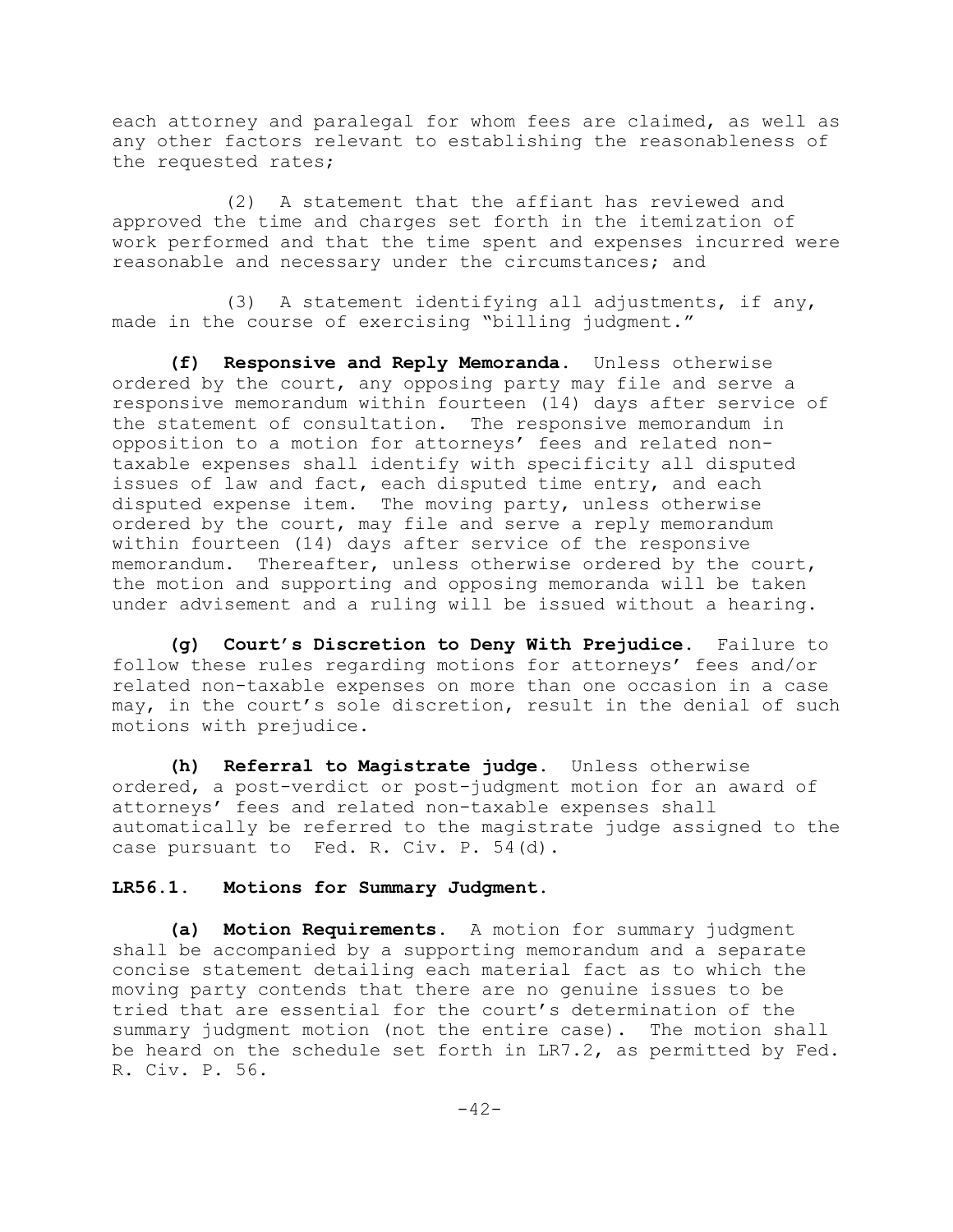**(b) Opposition Requirements.** Any party who opposes the motion shall file and serve with his or her opposing papers a separate document containing a single concise statement that admits or disputes the facts set forth in the moving party's concise statement, as well as sets forth all material facts as to which it is contended there exists a genuine issue necessary to be litigated.

**(c) Focus of the Concise Statement.** When preparing the separate concise statement, a party shall reference only the material facts that are absolutely necessary for the court to determine the limited issues presented in the motion for summary judgment (and no others), and each reference shall contain a citation to a particular affidavit, deposition, or other document that supports the party's interpretation of the material fact. Documents referenced in the concise statement may, but need not, be filed in their entirety if a party concludes that the full context would be helpful to the court (*e.g.*, a deposition miniscript with an index stating what pages may contain key words may often be useful). The concise statement shall particularly identify the page and portion of the page of the document referenced. The document referred to shall have relevant portions highlighted or otherwise emphasized. The parties may extract and highlight the relevant portions of each referenced document, but shall ensure that enough of a document is attached to put the matter in context. If a party determines that an entire deposition transcript should be submitted, the party should consider whether a miniscript would be preferable to a full-size transcript. If an entire miniscript is submitted, the index of terms appearing in the transcript must be included, if it exists. When multiple pages from a single document are submitted, the pages shall be grouped in a single exhibit.

**(d) Limitation.** The concise statement in support of or in opposition to a motion for summary judgment shall be no longer than five (5) pages, unless it contains no more than 1500 words. When a concise statement is submitted pursuant to the foregoing word limitation, the number of words shall be computed in accordance with LR7.5(d), and the concise statement shall include the certificate provided for in LR7.5(e).

**(e) Format**. A separate concise statement may utilize a single-space format for the presentation of the facts and evidentiary support only when set out in parallel columns, but a column format is not required.

**(f) Scope of Judicial Review.** When resolving motions for summary judgment, the court shall have no independent duty to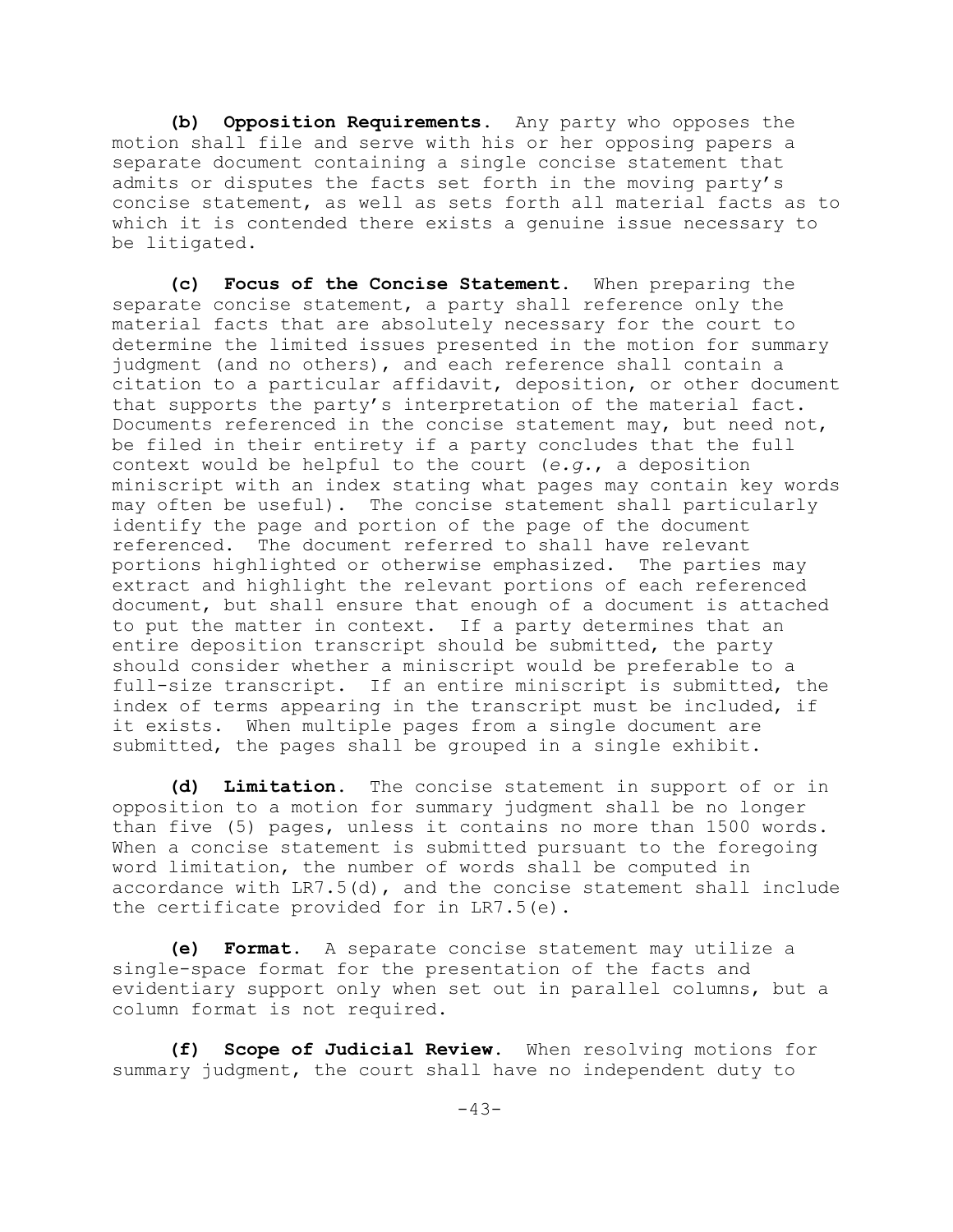search and consider any part of the court record not otherwise referenced in the separate concise statements of the parties. Further, the court shall have no independent duty to review exhibits in their entirety, but rather will review only those portions of the exhibits specifically identified in the concise statements.

**(g) Admission of Material Facts.** For purposes of a motion for summary judgment, material facts set forth in the moving party's concise statement will be deemed admitted unless controverted by a separate concise statement of the opposing party.

**(h) Affidavits and declarations.** Affidavits or declarations setting forth facts and/or authenticating exhibits, as well as exhibits themselves, shall only be attached to the concise statement. Supplemental affidavits and declarations may only be submitted with leave of court.

**(i) Summary Judgment to Nonmoving Party.** If a party moves for summary judgment and the record establishes as a matter of law that another party is entitled to summary judgment against the moving party, the court, in the court's discretion, may enter summary judgment against the moving party after providing that party with oral or written notice and an opportunity to be heard.

**(j) Filing and Service Deadlines.** The opposition to any motion for summary judgment and any reply in support of a motion for summary judgment shall be due on the schedule set forth in LR7.4.

### **LR58.1. Entry of Judgments and Orders.**

(a) The clerk may require any party obtaining a judgment or order that does not require approval as to form by the judge to supply the clerk with a draft thereof.

(b) No judgment or order, except orders grantable by the clerk pursuant to authorization by the court and judgments that the clerk is authorized by the Federal Rules of Civil Procedure to enter without direction of the court, will be noted in the civil docket until the clerk has received from the court a specific direction to enter it.

(c) Every order and judgment shall be filed with the clerk.

(d) Attorneys shall notify the clerk in advance of substantial sums to be deposited as registry account funds, to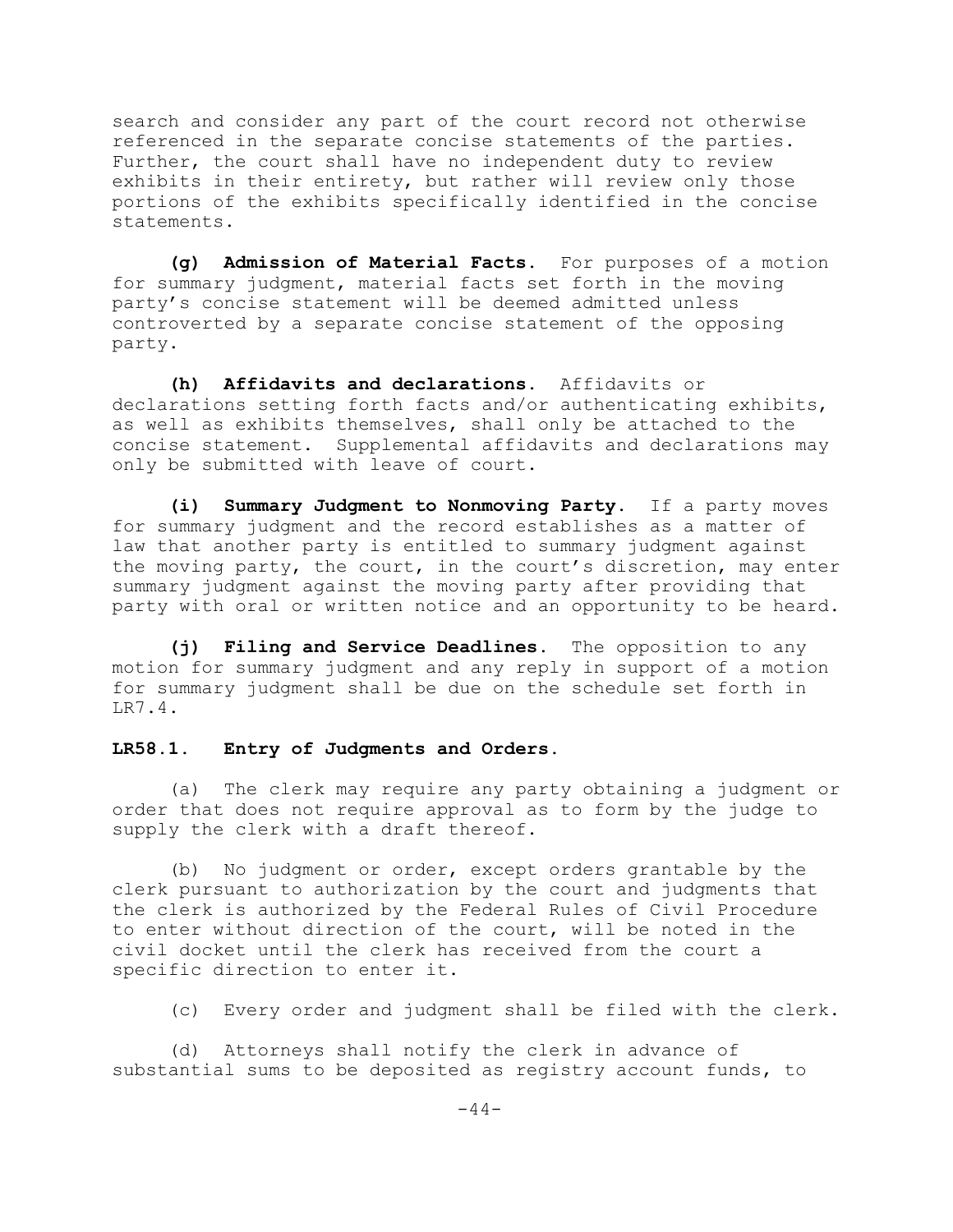ensure that the depository has pledged sufficient collateral under Treasury regulations; otherwise, funds will be retained in a non-interest-bearing account pending verification of such pledge. All orders for the deposit of registry account funds in interest-bearing accounts shall contain the following provisions:

(1) IT IS FURTHER ORDERED that counsel presenting this order shall serve a copy on the clerk at the time the money is deposited. Absent the aforesaid service, the clerk is hereby relieved of any personal liability relative to compliance with this order.

(2) IT IS FURTHER ORDERED that the clerk shall deduct from the income earned on the account, a fee, not exceeding that authorized by the Judicial Conference of the United States and set by the Director of the Administrative Office.

(e) Orders distributing registry funds that have accumulated interest income in the amount of \$10.00 or more shall contain the name, address, and social security or taxpayer's identification number of the party or parties entitled thereto. A copy of the entire order shall be filed under seal. A copy of the order with the personal information redacted shall be filed and available for the public's inspection.

## **LR58.2. Settlement of Judgments; Orders by the Court.**

(a) Except as otherwise ordered by the judge, within seven (7) days after the announcement of the decision of the court awarding any judgment or order that requires settlement and approval as to form by the judge, the prevailing party shall prepare a draft of the order or judgment embodying the court's decision and serve a copy thereof upon each party who has appeared in the action and mail or deliver a copy to the judge and to the clerk. Any party receiving the proposed draft of judgment or order shall within seven (7) days thereafter serve upon all other parties and mail or deliver to the judge and to the clerk a statement of any objection he or she may have to the proposed draft, the reasons therefor, and a substitute proposed draft. Thereafter, the judge shall take such further action as is necessary under the circumstances.

(b) Judgments and orders shall be served by the clerk on all parties appearing in the action.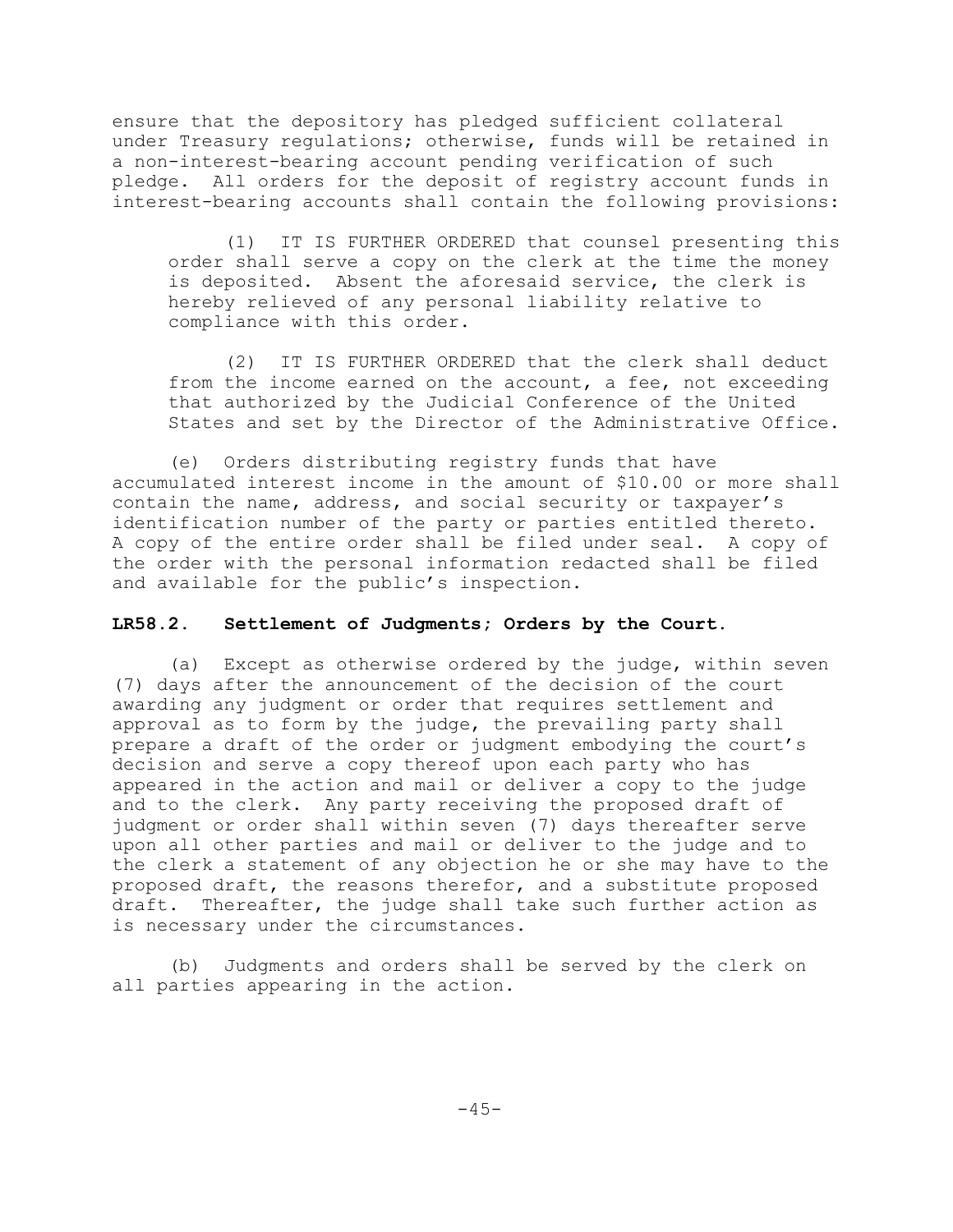### **LR60.1. Motions for Reconsideration.**

Motions seeking reconsideration of case-dispositive orders shall be governed by Fed. R. Civ. P. 59 or 60, as applicable. Motions for reconsideration of interlocutory orders may be brought only upon the following grounds:

(a) Discovery of new material facts not previously available;

- (b) Intervening change in law;
- (c) Manifest error of law or fact.

Motions asserted under Subsection (c) of this rule must be filed and served not more than fourteen (14) days after the court's written order is filed. Oppositions to and replies in support of a motion for reconsideration shall be filed and served in accordance with Local Rules 7.2(e) and 7.4.

#### **LR65.1. When a Bond or Security is Required.**

The court, on motion or of its own initiative, may order any party to file an original bond or additional security for costs in such an amount and so conditioned as the court by its order may designate.

# **LR65.2. Qualifications of Surety.**

Subject to approval of the court, every bond for costs under this rule must have as surety either: (a) a cash deposit equal to the amount of the bond; or (b) a corporation authorized by the Secretary of the Treasury of the United States, to act as surety on official bonds pursuant to 31 U.S.C. §§ 9301-09; or (c) a resident of the district, who owns real or personal property within the district sufficient in value above any incumbrances to justify the full amount of the suretyship; or (d) any insurance, surety, or bonding company licensed to do business in the State of Hawaii.

#### **LR66.1. Receiverships.**

In the exercise of the authority vested in the district courts by Fed. R. Civ. P. 66, this rule is promulgated for the administration of estates by receivers or by other similar officers appointed by the court. Except in the administration of the estate, any civil action in which the appointment of a receiver or other similar officer is sought, or which is brought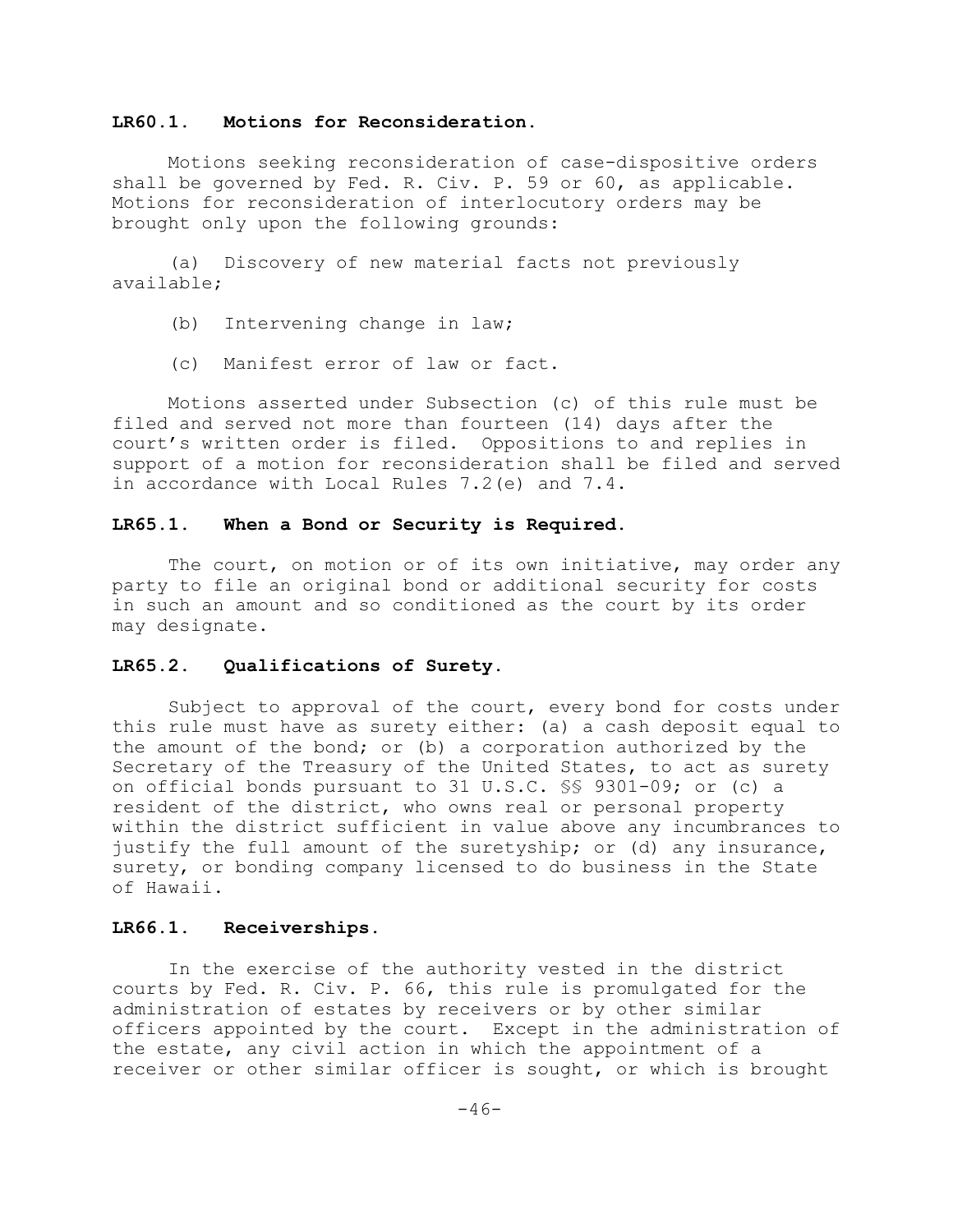by or against such an officer, is governed by the Federal Rules of Civil Procedure and by these rules.

**(a) Inventories.** Unless the court otherwise orders, a receiver or similar officer as soon as practicable after his or her appointment and not later than twenty-eight (28) days after he or she has taken possession of the estate, unless such time shall be extended by the court for good cause shown, shall file an inventory of all the property and assets in the receiver's possession or in the possession of others who hold possession as his or her agent, and in a separate schedule, an inventory of the property and assets of the estate not reduced to possession by the receiver but claimed and held by others.

**(b) Reports.** Within one month after the filing of the inventory, and at regular intervals of three months thereafter until discharged, or at such other times as the court may direct, the receiver or other similar officer shall file reports of his or her receipts and expenditures and of the receiver's acts and transactions in his or her official capacity.

**(c) Compensation of Receivers, Commissioners, Attorneys,** and Others. The compensation of receivers or similar officers, of their counsel, and of all those who may have been appointed by the court to aid in the administration of the estate, the conduct of its business, the discovery and acquirement of its assets, the formation of reorganization plans, and the like, shall be ascertained and awarded by the court in its discretion. Such an allowance shall be made only on such notice to creditors and other persons in interest as the court may direct. The notice shall state the amount claimed by each applicant.

**(d) Administration of Estates.** In all other respects, receivers or similar officers shall administer the estate as nearly as possible in accordance with the practice in the administration of estates in bankruptcy, except as otherwise ordered by the court.

# **LR72.1. Magistrate Judges; Jurisdiction Under 28 U.S.C. § 636(a).**

Each magistrate judge of this court is authorized to perform the duties prescribed by 28 U.S.C.  $\frac{636}{a}$ , and may:

(a) Exercise all the powers and duties conferred or imposed on magistrate judges by law and the Federal Rules of Criminal Procedure;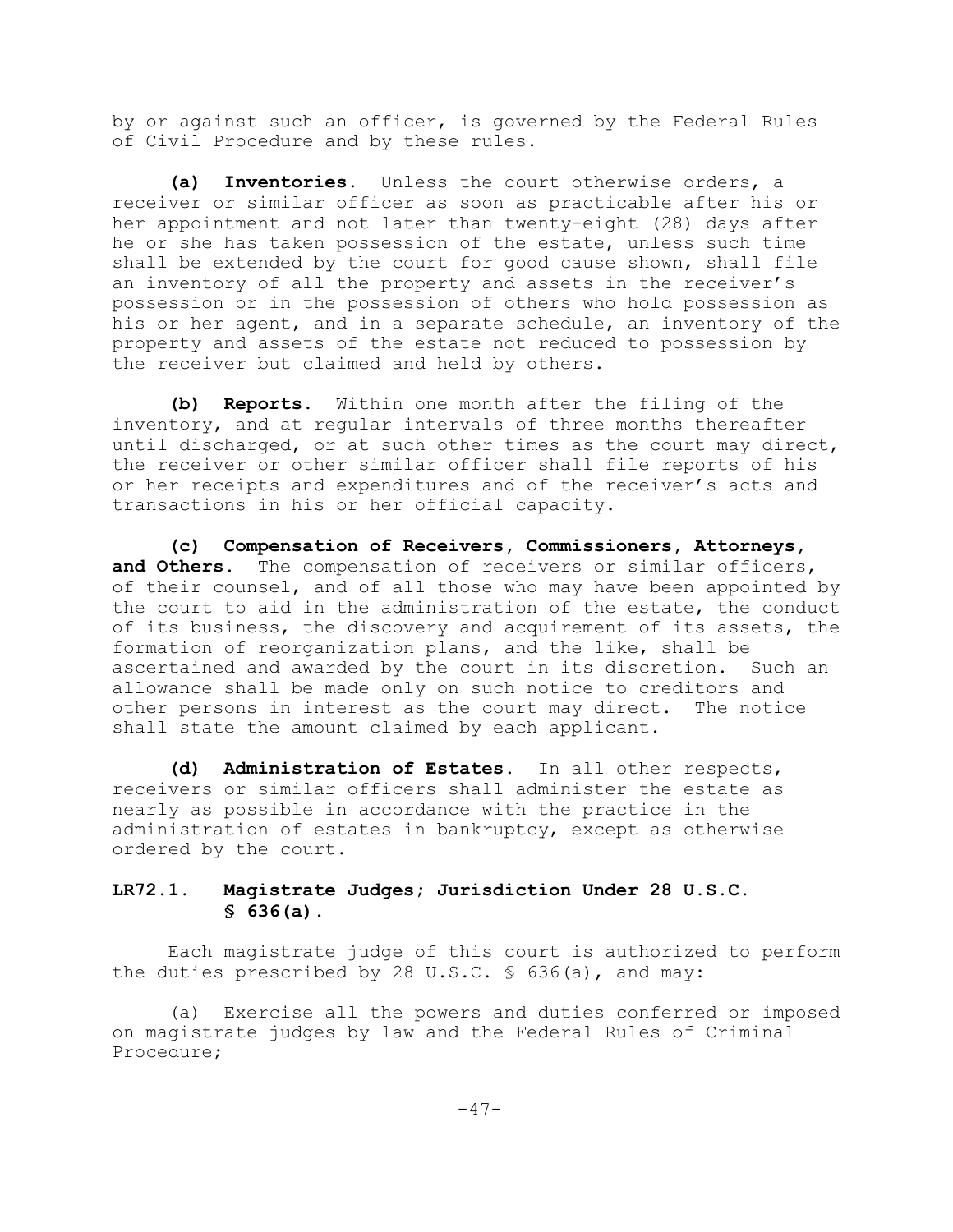(b) Administer oaths and affirmations, impose conditions of release under 18 U.S.C. § 3146, and take acknowledgments, affidavits and depositions; and

(c) Conduct extradition proceedings, in accordance with 18 U.S.C. § 3184.

#### **LR72.2. Procedures Before the Magistrate Judge.**

In performing duties for the court, a magistrate judge shall conform to all applicable provisions of federal statutes and rules, and to the rules of this court.

# **LR72.3. Magistrate Judges; Determination of Non-Dispositive Pretrial Matters - 28 U.S.C. § 636(b)(1)(A).**

Unless otherwise ordered, a magistrate judge shall hear and determine all pretrial motions, including discovery motions, in a civil or criminal case, other than the motions specified in LR72.4.

# **LR72.4. Magistrate Judges; Determination of Case-Dispositive Pretrial Matters - 28 U.S.C. § 636(b)(1)(B).**

(a) A district judge may designate a magistrate judge to hear and determine, and to submit to a district judge of the court proposed findings of fact and recommendations for disposition by a district judge, the following pretrial motions in civil and criminal cases:

(1) Motions for injunctive relief, including temporary restraining orders and preliminary and permanent injunctions;

(2) Motions for judgment on the pleadings;

(3) Motions for summary judgment;

(4) Motions to dismiss or permit the maintenance of a class action;

(5) Motions to dismiss for failure to state a claim upon which relief may be granted;

(6) Motions to dismiss an action involuntarily;

(7) Motions made by a defendant to dismiss or quash an indictment or information;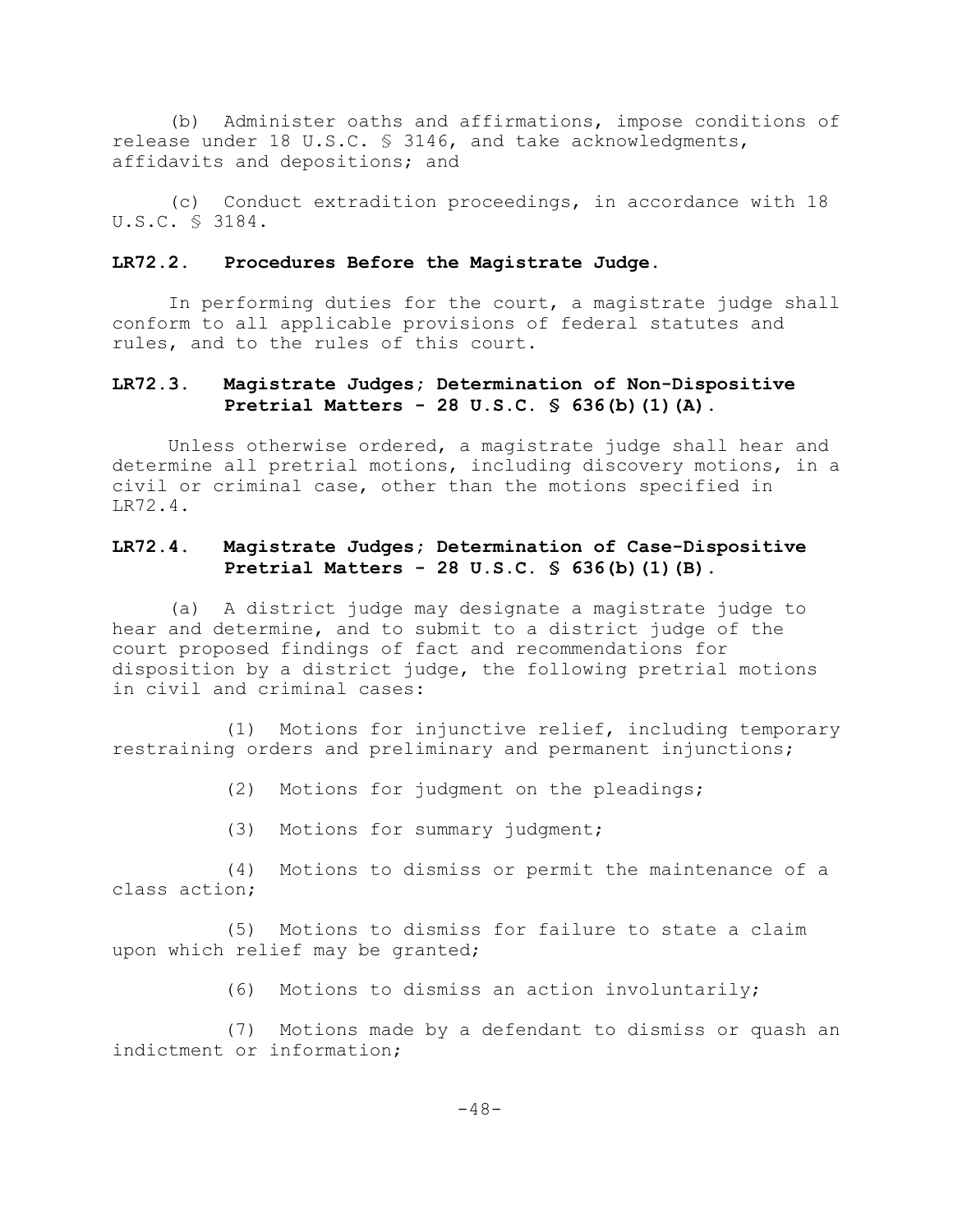(8) Motions to suppress evidence in a criminal case;

and

(9) Motions for remand.

(b) A magistrate judge may determine all preliminary matters and conduct any necessary evidentiary hearing or other proceeding arising in the exercise of the authority conferred by this Subsection.

# **LR72.5. Magistrate Judges; Prisoner Cases Under 28 U.S.C. §§ 2254 and 2255.**

Unless otherwise ordered, a petition brought under 28 U.S.C. § 2254 shall automatically be referred to the magistrate judge assigned to the case. Referral of a petition brought under 28 U.S.C. § 2255 is not automatic, but may occur at a district judge's express discretion. Upon referral, a magistrate judge may perform any or all of the duties imposed upon a judge by the rules governing proceedings in the district courts under 28 U.S.C. §§ 2254 and 2255, so long as the magistrate judge acts in accordance with his or her authority as set forth in 28 U.S.C. § 636. In so doing, a magistrate judge may issue preliminary orders and conduct necessary evidentiary hearings or other appropriate proceedings and shall submit to a district judge a proposed order containing findings of fact and recommendations for disposition of the petition by the district judge. Except when proceeding pursuant to  $\ S$  636(c), an order disposing of the petition may only be made by a district judge.

# **LR72.6. Magistrate Judges; Prisoner Cases Under 42 U.S.C. § 1983 and 28 U.S.C. § 2241.**

Unless otherwise ordered, a case or petition filed by a prisoner under 42 U.S.C. § 1983 or 28 U.S.C. § 2241 shall automatically be referred to the magistrate judge assigned to the case. Upon referral, a magistrate judge may issue preliminary orders and conduct necessary evidentiary hearings or other appropriate proceedings and shall submit to a district judge a report containing proposed findings of fact and recommendations for the disposition of these cases.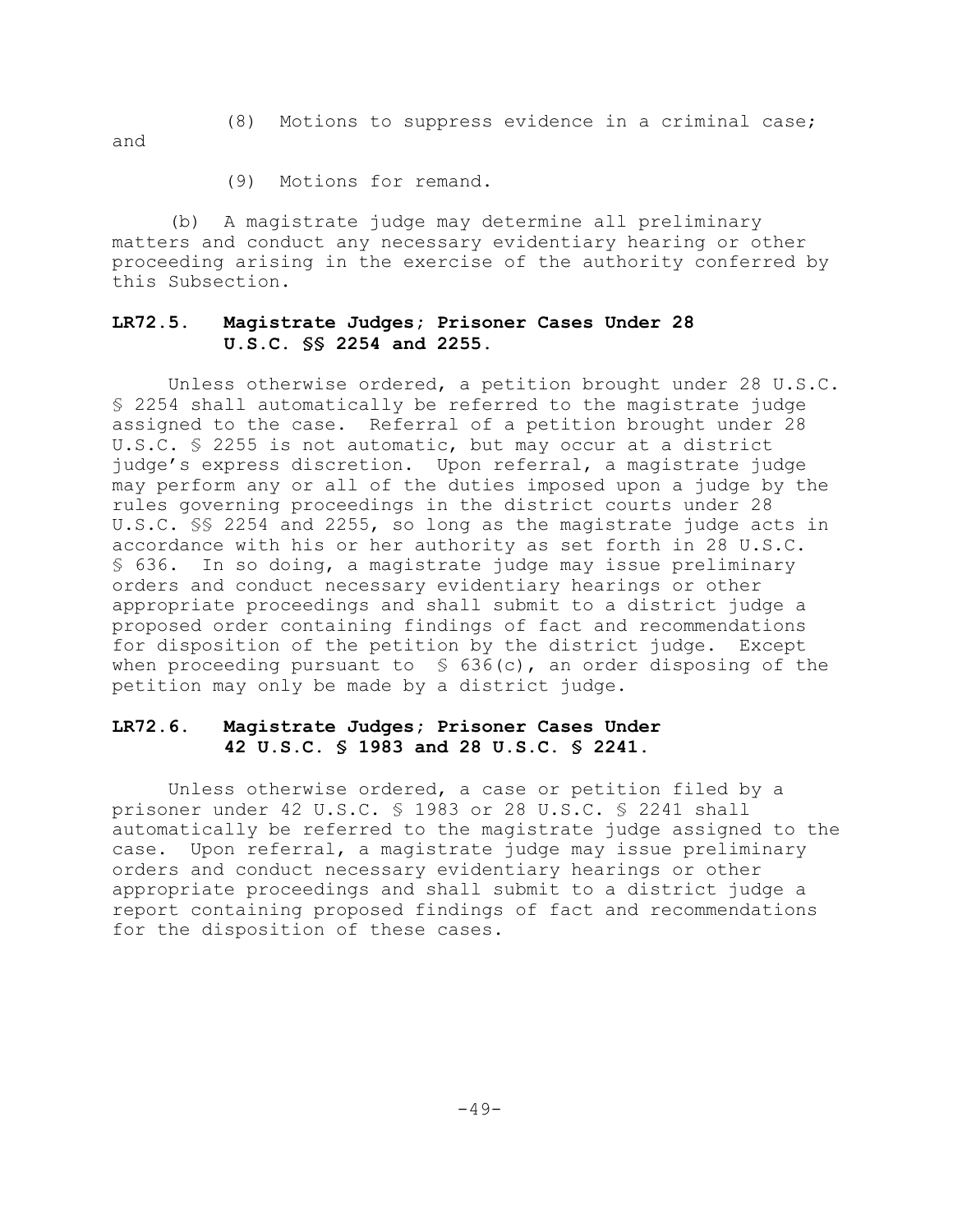## **LR72.7. Magistrate Judges; Civil Cases.**

(a) In most cases, upon filing, civil cases shall be randomly assigned by the clerk to a magistrate judge. The magistrate judge shall hear and determine pretrial motions made pursuant to LR72.3.

(b) When designated by a district judge, the magistrate judge may conduct additional pretrial conferences and hear the motions and perform the duties set forth in LR72.4 through 72.6.

(c) If the parties consent to trial and disposition of a case by a magistrate judge under LR73.1, such case shall be set before the magistrate judge for the conduct of all further proceedings and the entry of judgment.

## **LR72.8. Magistrate Judges; Authority of U.S. District Judges.**

Nothing in these rules shall preclude the court or a district judge from reserving any proceedings for conduct by a district judge, rather than a magistrate judge. The court, moreover, may by general order modify the method of assigning proceedings to a magistrate judge as changing conditions may warrant.

# **LR72.9 Post-Trial or Post-Judgment Motion For Sanctions.**

Unless otherwise ordered, a post-verdict or post-judgment motion for sanctions shall automatically be referred to the magistrate judge assigned to the case in accordance with 28 U.S.C. § 636(b)(3). The magistrate judge shall submit to a district judge findings and recommendations. The procedures for adjudicating such a motion shall be identical to those set forth in LR74.2.

# **LR73.1. Magistrate Judges; Conduct of Trials and Disposition of Civil Cases Upon Consent of the Parties - 28 U.S.C. § 636(c).**

Upon the consent of the parties, a magistrate judge may conduct any or all proceedings in a jury or non-jury civil matter and order the entry of judgment in the case, when specially designated to exercise such jurisdiction by the district court or courts he or she serves. With the consent of the parties, pursuant to their specific written request, any part-time magistrate judge may exercise such jurisdiction, if such magistrate judge meets the bar membership requirements set forth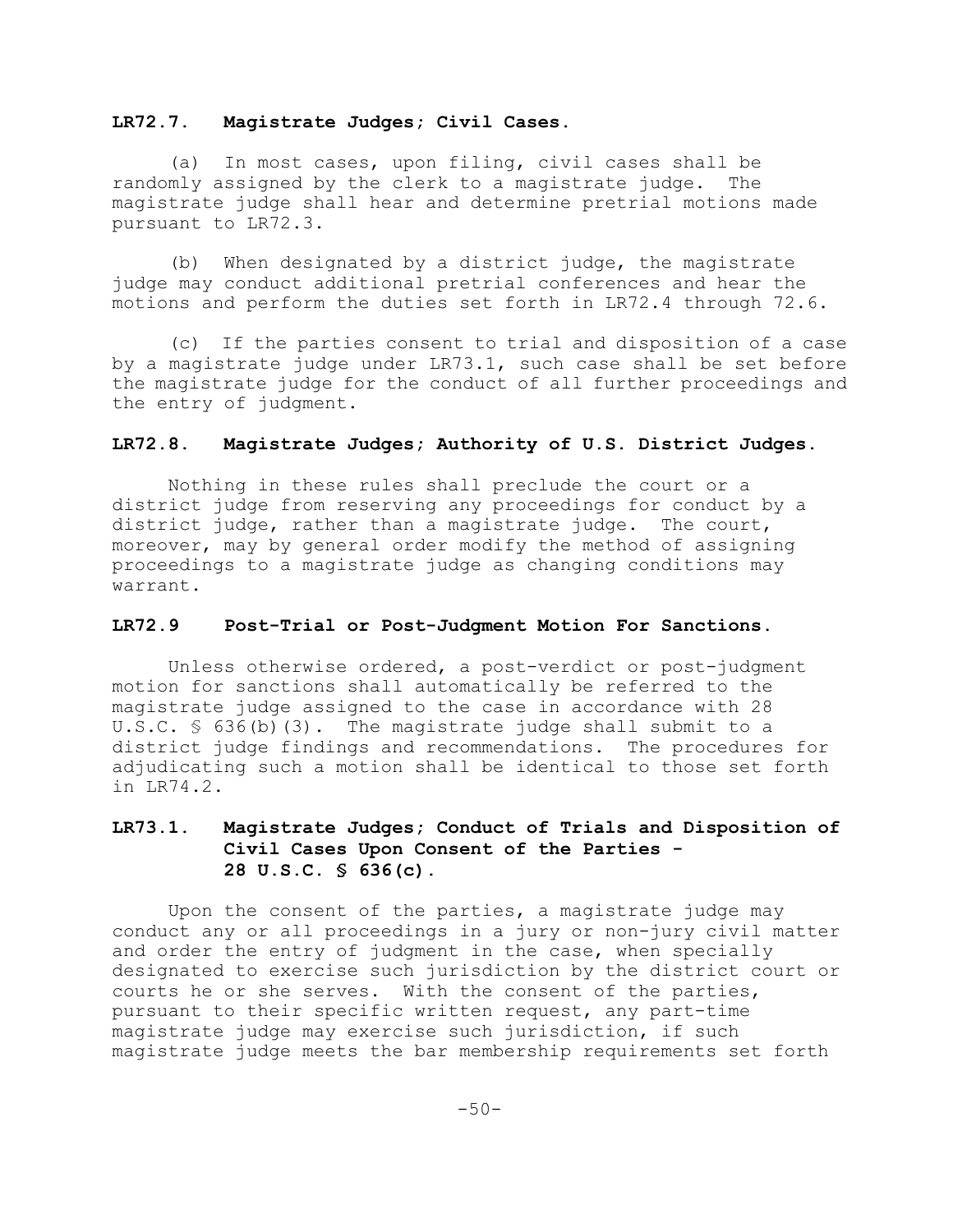in 28 U.S.C. § 631(b)(1) and the chief district judge of the district court certifies that a full-time magistrate judge is not reasonably available in accordance with guidelines established by the judicial council of the circuit. When there is more than one district judge of a district court, designation under this paragraph shall be by the concurrence of a majority of all the district judges of such district court, and when there is no such concurrence, then by the chief district judge.

A magistrate judge is also authorized to:

(a) Exercise general supervision of the civil calendars, conduct calendar and status calls, and determine motions to expedite or postpone the trial of cases for the district judge;

(b) Conduct pretrial conferences, settlement conferences, omnibus hearings, and related pretrial proceedings in civil cases;

(c) Conduct voir dire and select petit juries for the court;

(d) Accept petit jury verdicts in civil cases in the absence of a district judge;

(e) Issue subpoenas or other orders necessary to obtain the presence of parties, witnesses, or evidence needed for court proceedings;

(f) Order the exoneration or forfeiture of bonds;

(g) Conduct proceedings for the collection of civil penalties of not more than \$200.00 assessed under 46 U.S.C. §§ 4311(d) and/or 12309(c);

(h) Conduct examinations of judgment debtors in accordance with Fed. R. Civ. P. 69;

(i) Conduct naturalization hearings;

(j) Grant motions to dismiss in civil cases when authorized by statute or rule and when such dismissal is within the jurisdiction of the magistrate judge; and

(k) Perform any additional duty not inconsistent with the Constitution and Laws of the United States.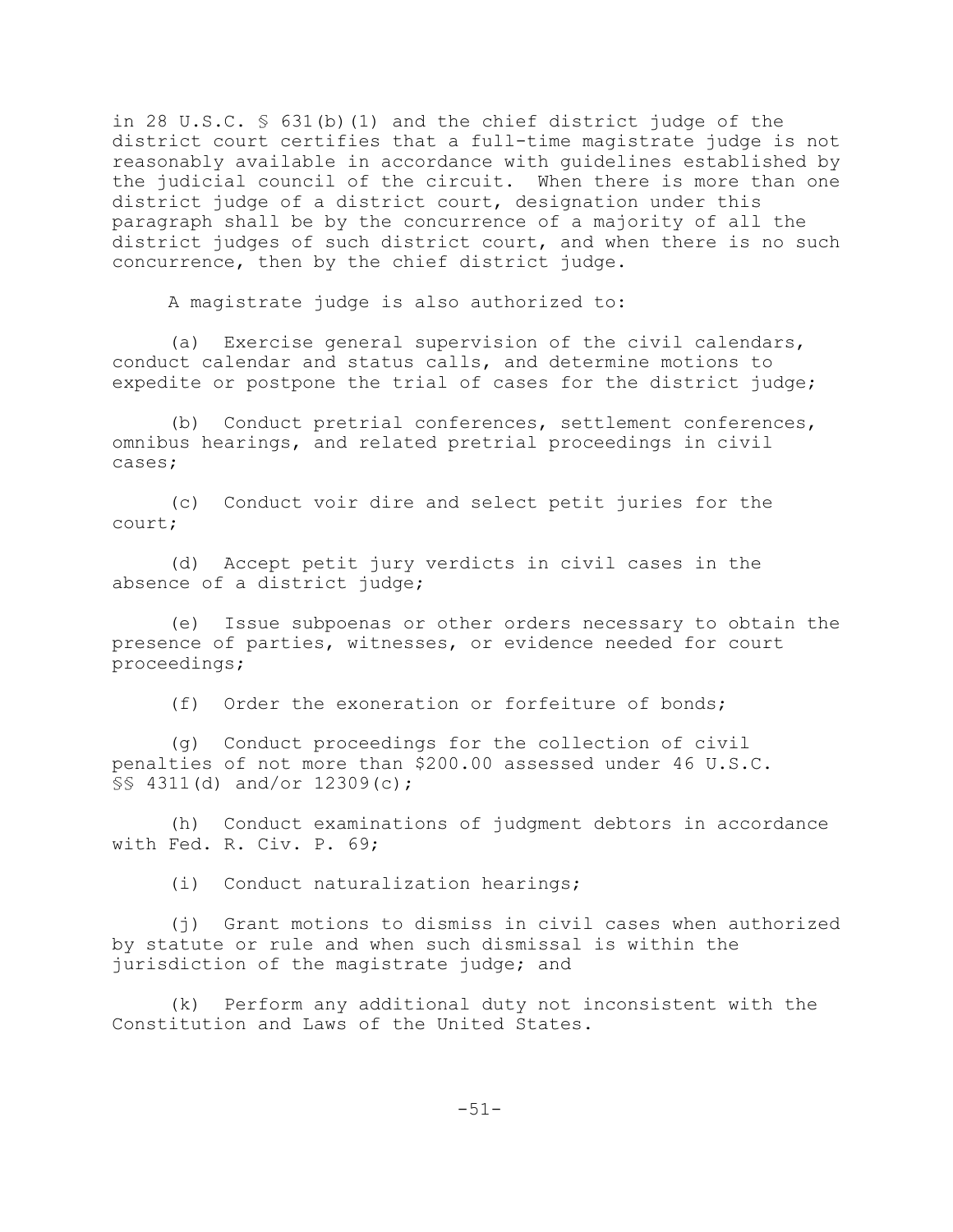# **LR73.2. Magistrate Judges; Special Provisions for the Disposition of Civil Cases by a Magistrate Judge on Consent of the Parties - 28 U.S.C. § 636(c)(2).**

**(a) Notice.** The clerk shall notify the parties in all civil cases that they may consent to have a magistrate judge conduct any or all proceedings in the case and order the entry of a final judgment. Such notice shall be provided to the plaintiff or his representative at the time an action is filed and to other parties as attachments to copies of the complaint and summons when served. Additional notices may be furnished to the parties at later stages of the proceedings, and may be included with pretrial notices and instructions.

**(b) Execution of Consent.** Unless otherwise ordered, the clerk shall not accept a consent form unless it has been signed by all the parties or their respective counsel in a case. The parties shall be responsible for securing the execution of a consent form by all parties or their respective counsel and for filing such form with the clerk. No judicial officer or other court official may compel any party to consent to the reference of any civil matter to a magistrate judge.

# **LR73.3. Magistrate Judges; Appeal from Judgments in Civil Cases Disposed of on Consent of the Parties - 28 U.S.C. § 636(c).**

Subject to provisions of 28 U.S.C. § 636(c), upon the entry of judgment in any civil case disposed of by a magistrate judge on consent of the parties under authority of 28 U.S.C.  $\frac{6}{5}$  636(c) and LR73.1, an aggrieved party may appeal directly to the United States Court of Appeals for the Ninth Circuit in the same manner as an appeal from any other judgment of this court.

# **LR74.1. Magistrate Judges; Appeal of Non-Dispositive Matters - 28 U.S.C. § 636(b)(1)(A).**

A magistrate judge may hear and determine any pretrial matter pending before the court, except those motions delineated in LR72.4(a). Any party may move for reconsideration before the magistrate judge pursuant to LR60.1. A reconsideration motion shall toll the time in which any appeal must be taken from the magistrate judge's order. Any party may appeal from a magistrate judge's order determining a motion or matter under LR72.3, or, if a reconsideration order has issued, the magistrate judge's reconsideration order, within fourteen (14) days after being served with a copy of the order. The appealing party shall file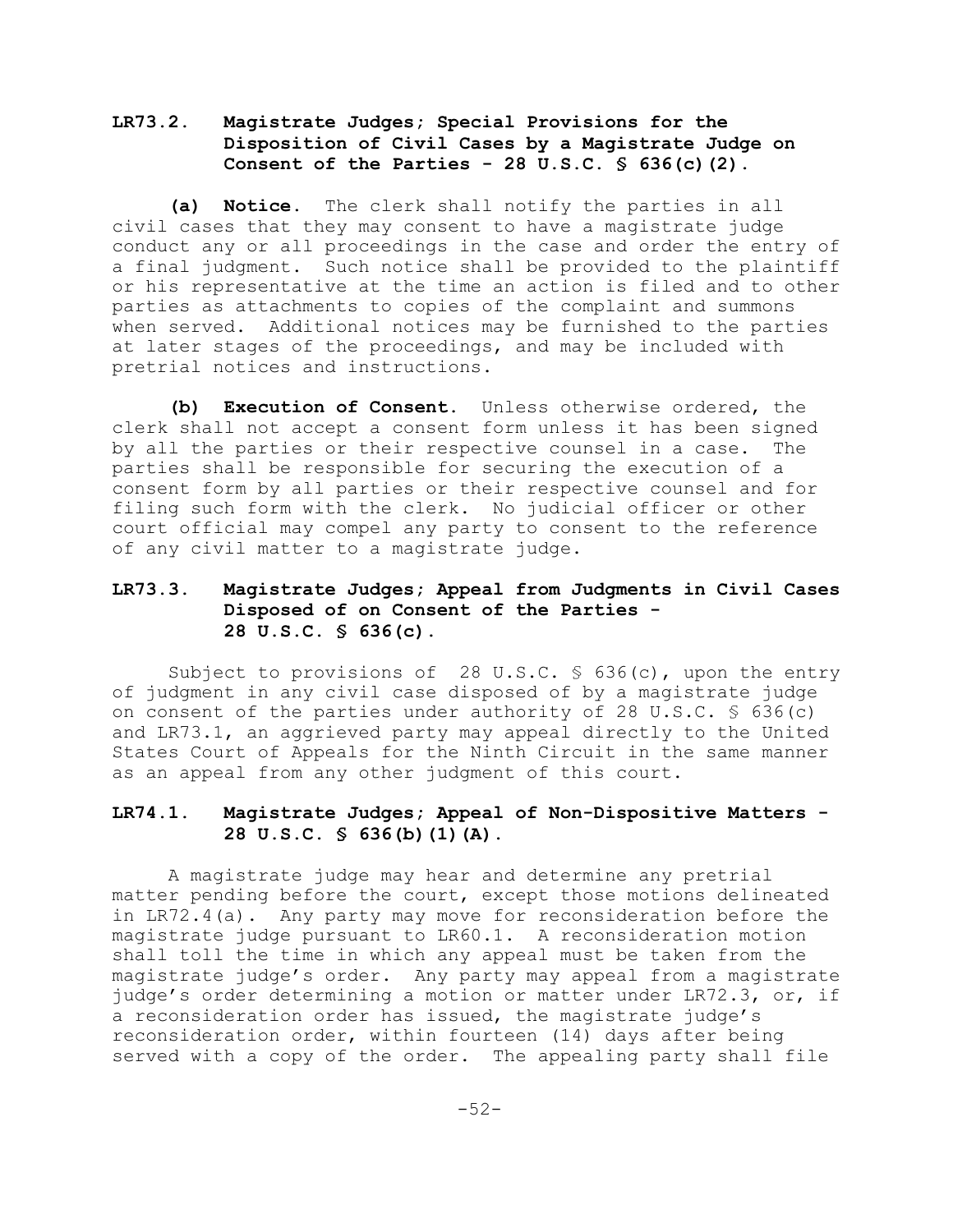with the clerk, and serve on the magistrate judge and all parties, a written statement of appeal that shall specifically designate the portions of the order appealed from after having been served with a copy thereof. Any party in interest may file and serve a response within fourteen (14) days after service thereof. Each of the above periods of fourteen (14) days may be altered by the magistrate judge or a district judge. Oral argument will not be scheduled unless requested by the court. A district judge shall consider the appeal and shall set aside any portion of the magistrate judge's order found to be clearly erroneous or contrary to law. The district judge may also reconsider *sua sponte* any matter determined by a magistrate judge under this rule. Any cross-appeal shall be filed and served within four (4) days of the filing of an appeal or within fourteen (14) days after service of a copy of the order, whichever is later. Any opposition to a cross-appeal shall be filed and served within fourteen (14) days of service of the cross-appeal. No reply in support of an appeal or cross-appeal shall be filed without leave of court.

The party appealing a magistrate judge's non-dispositive order shall provide the district judge with two courtesy copies of all briefs, exhibits, and orders relevant to the appeal.

# **LR74.2. Magistrate Judges; Review of Recommendations for Disposition - 28 U.S.C. § 636(b)(1)(B).**

Any party may object to a magistrate judge's case dispositive order, findings, or recommendations under LR72.4, 72.5, and 72.6 within fourteen (14) days after being served with a copy of the magistrate judge's order, findings, or recommendations. Any party may move for reconsideration before the magistrate judge pursuant to LR60.1. A reconsideration motion shall toll the time in which objections must be filed to the magistrate judge's order, findings, or recommendations; objections must be filed and served within fourteen (14) days from entry of the order disposing of the reconsideration motion. The objecting party shall file with the clerk, and serve on the magistrate judge and all parties, written objections that specifically identify the portions of the order, findings, or recommendations to which objection is made and the basis for such objections. Any party in interest may file and serve a response within fourteen (14) days after service thereof. Each of the above periods of fourteen (14) days may be altered by a magistrate judge or a district judge. A district judge shall make a *de novo* determination of those portions of the report or specified findings or recommendations to which objection is made and may accept, reject, or modify, in whole or in part, the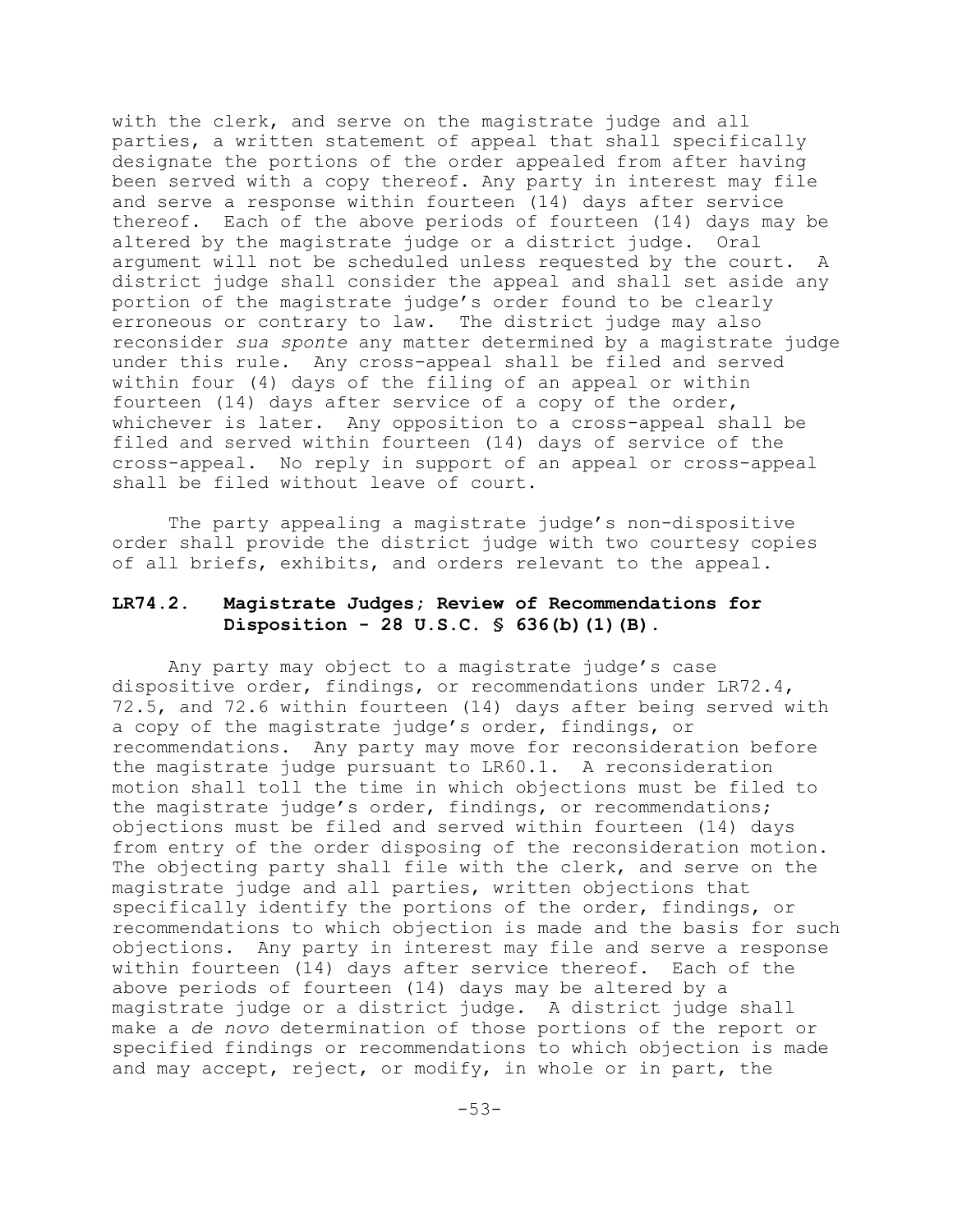findings or recommendations made by the magistrate judge. The district judge, however, will not conduct a new hearing unless required by law, and may consider the record developed before the magistrate judge, making his or her own determination on the basis of that record. The district judge may exercise discretion to receive further evidence, recall witnesses, or recommit the matter to the magistrate judge with instructions. Crossobjections shall be filed and served within four (4) days of the filing of an objection or within fourteen (14) days after being served with a copy of the order, findings, or recommendations, whichever is later. Any opposition to a cross-objection shall be filed and served within fourteen (14) days of service of the original objection. No reply in support of objections or crossobjections to a magistrate judge's case-dispositive proposed order, findings, or recommendations shall be filed without leave of court.

The party objecting to a magistrate judge's case-dispositive order, findings, or recommendation shall provide the district judge with two courtesy copies of all briefs, exhibits, and orders relevant to the objections.

# **LR74.3. Magistrate Judges; Appeals from Other Orders of a Magistrate Judge.**

Appeals from any other decisions and orders of a magistrate judge not provided for in this rule should be taken as provided by governing statute, rule, or decisional law.

### **LR77.1. Sessions of the Court.**

The court shall be in continuous regular session in Honolulu, Hawaii, and in special session at other locations when ordered by the chief judge or the chief judge's designee.

# **LR77.2. Clerk's Office; Location and Hours.**

The offices of the clerk of this court are currently located at 300 Ala Moana Boulevard, Room C-338, Honolulu, Hawaii, 96850. The regular hours are currently from 8:30 a.m. to 4:00 p.m. each day, except Saturdays, Sundays, legal holidays, and other days or times so ordered by the court. The most current information regarding location and hours of operation is located on the court's website.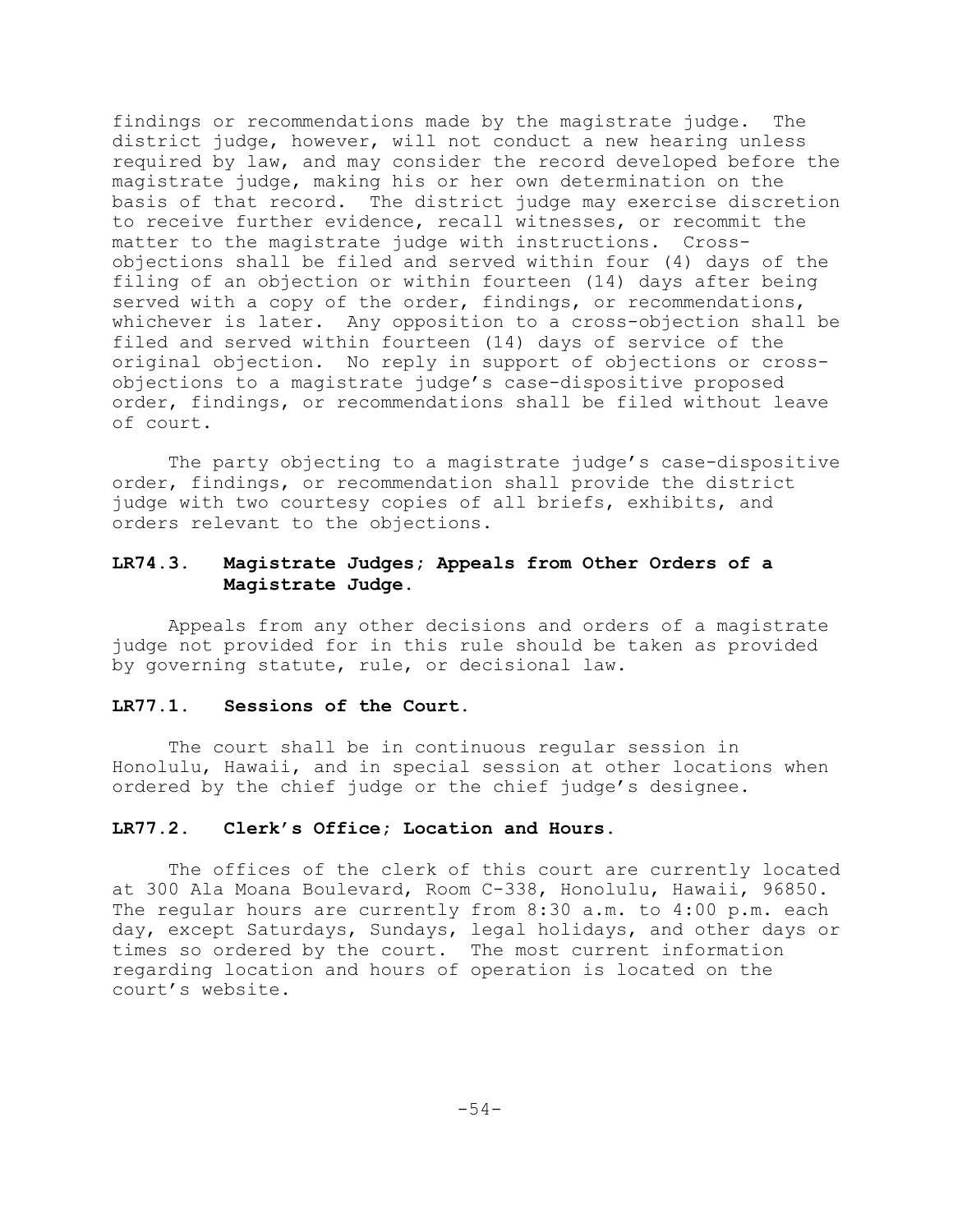### **LR77.3. Court Library; Operation and Use.**

The court maintains a law library for the primary use of judges and personnel of the court. In addition, attorneys admitted to practice in this court may use the library, when circumstances require, while actively engaged in actions or proceedings pending in the court. The library is operated in accordance with such rules and regulations as the court may from time to time adopt. *Pro se* parties may use the court library only if they obtain an order signed by any judge of this court.

## **LR79.1. Clerk's Office - Removal of Records and Files.**

No records or objects belonging in the files of the court may be taken from the office or custody of the clerk except upon written order of the court.

#### **LR79.2. Clerk's Office - Receipt for Removal.**

Any person removing records pursuant to LR79.1 shall give the clerk a descriptive receipt using the form prescribed by the clerk.

# **LR79.3. Clerk's Office - Removal of Records and Files - Court Officers.**

The provisions of LR79.1 shall not apply to a judge, master, examiner employed by the United States, a judge's law clerk or other staff, court reporter, or court clerk requiring records or objects in the exercise of official duty. Any court officer removing records or objects shall provide the clerk with a receipt as required in LR79.2.

# **LR79.4. Clerk's Office - Disposition of Exhibits - Civil Cases and Administrative Appeals.**

All models, diagrams, documents or other exhibits lodged with the clerk or admitted into evidence or marked at trial, and all administrative records on appeal, shall be retained by counsel of record until expiration of the time for appeal when no appeal is taken, entry of stipulation waiving or abandoning the right to appeal, final disposition of the appeal, or order of the court, whichever occurs first.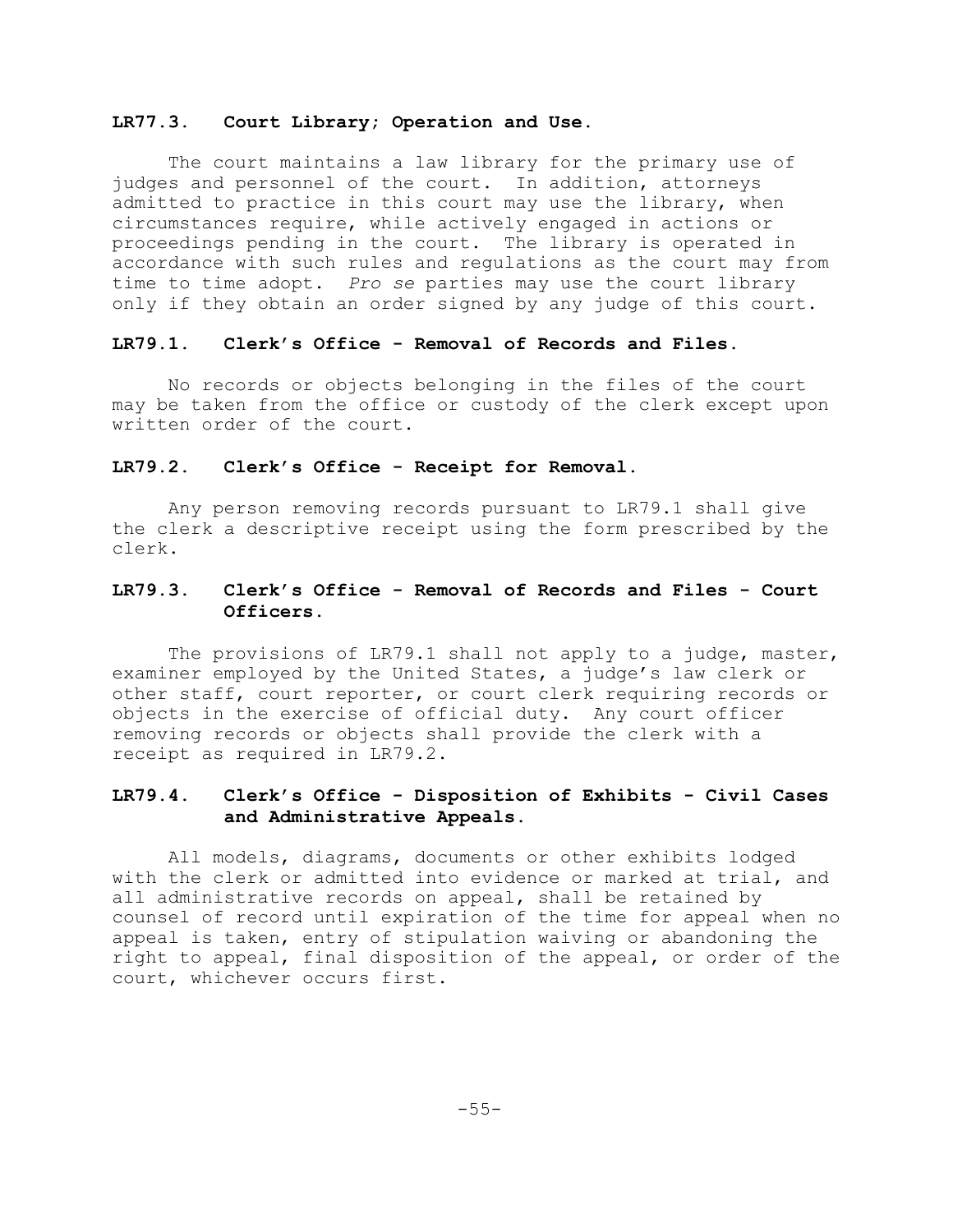### **LR79.5. Clerk's Office - Removal of Contraband.**

Contraband of any kind coming into the possession of the clerk shall be returned to an appropriate governmental agency. The agency shall give the clerk the receipt required by LR79.2. The agency shall be responsible for the contraband until expiration of the time for appeal when no appeal is taken, entry of stipulation waiving or abandoning the right to appeal, final disposition of the appeal, or order of the court, whichever occurs first.

# **LR83.1. Attorneys; Admission to the Bar of this Court; Mandatory Notices for All Parties Concerning Changes of Address.**

**(a) Admission to Practice.** Admission to and continued membership in the bar of this court is limited to attorneys of good moral character who are members in good standing of the bar of this court prior to October 1, 1997, and those attorneys who are admitted to membership after October 1, 1997. Continued membership in the bar of this court also requires active membership in good standing in a bar of the highest court of any State or territory of the United States or the District of Columbia.

**(b) Eligibility for Membership.** After October 1, 1997, an applicant for admission to membership in the bar of this court must be an attorney who is an active member in good standing of the bar of the State of Hawaii.

**(c) Procedure for Admission.** Each applicant for admission to the bar of this court shall file with the clerk a verified petition for admission, stating the applicant's full name, residence address, office address, the names of the courts before which the applicant is admitted to practice, and the respective dates of admission to those courts. The petition along with the applicable fee shall be accompanied by proof of membership in the bar of the State of Hawaii.

**(d) Attorneys for the United States, Students at an Accredited School of Law**. Any attorney who is an active member in good standing of the bar of the highest court of any State and who is employed by the United States or one of its agencies in a professional capacity and who, while being so employed, may have occasion to appear in this court on behalf of the United States, shall be eligible for leave to practice before this court during the period of such employment. Leave of court shall be granted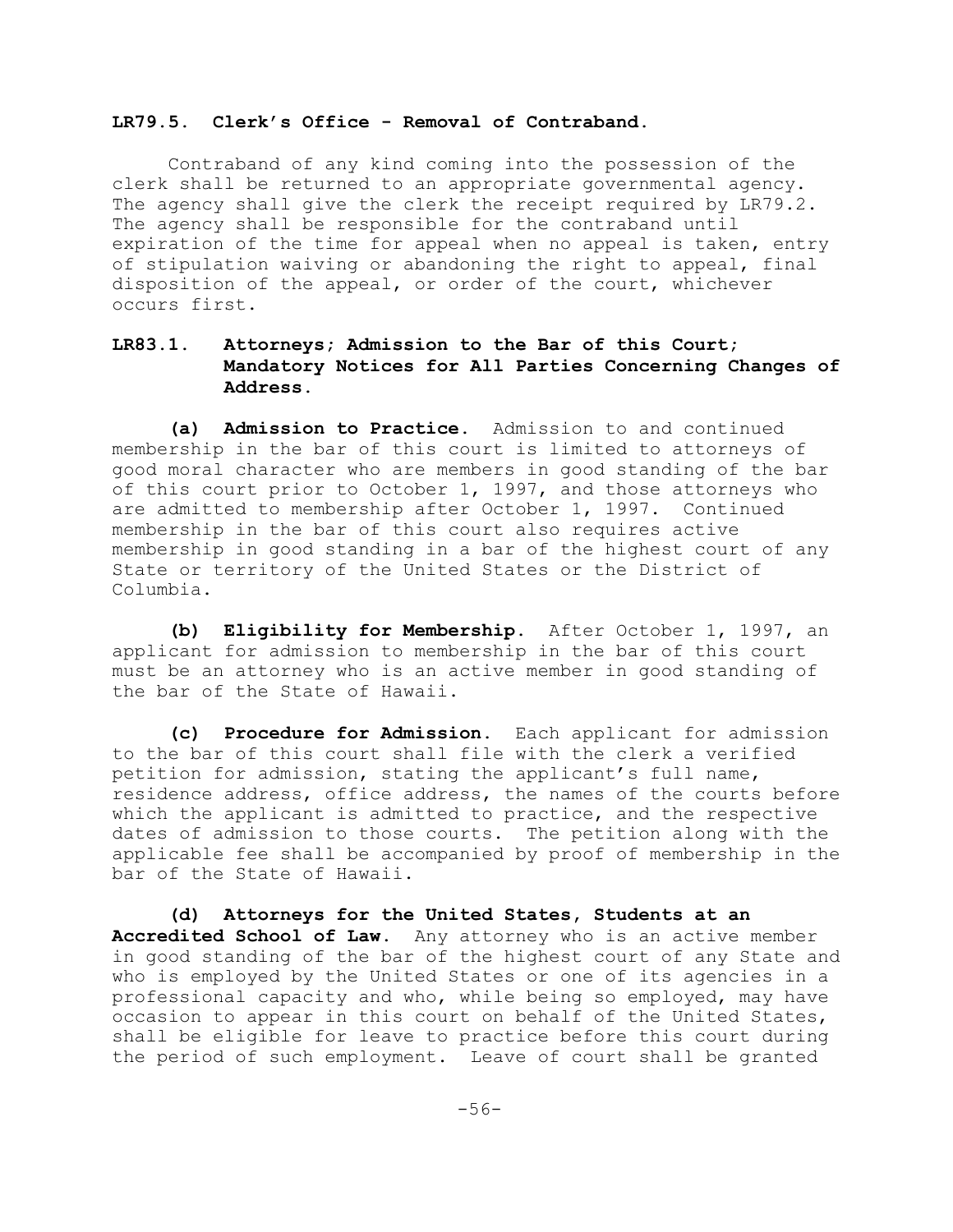upon written notice, accompanied by an affidavit verifying eligibility. Any student at an accredited school of law shall be eligible for leave to practice before this court under the provisions set forth in LR83.7.

**(e) Pro hac vice**. An attorney who is an active member in good standing in a bar of the highest court of any State or territory of the United States or the District of Columbia, who is of good moral character, and who has been retained to appear in this court, may, upon written application and in the discretion of this court, be permitted to appear and participate in a particular case subject to the conditions of this rule. An attorney who has been the subject of a criminal investigation known to the attorney or a criminal prosecution or conviction in any court in the past ten (10) years may, in this court's sole discretion, be eligible to practice pursuant to this section provided the attorney satisfactorily explains the circumstances surrounding the criminal investigation, prosecution, or conviction. Unless authorized by the Constitution of the United States or Acts of Congress, an attorney is not eligible to practice pursuant to this section if any one or more of the following apply: the attorney resides in Hawaii; the attorney is regularly employed in Hawaii; or the attorney is regularly engaged in business, professional, or law-related activities in Hawaii.

The *pro hac vice* application and applicable fee shall be presented to the clerk and shall state under penalty of perjury:

(1) The attorney's city and state of residence and office address;

(2) By what court(s) the attorney has been admitted to practice and the date(s) of admission;

(3) That the attorney is in good standing and eligible to practice in said court(s);

(4) Whether and under what circumstances the attorney:

(A) Is currently involved in disciplinary proceedings before any state bar, federal bar, or any equivalent;

(B) Has in the past ten (10) years been suspended, disbarred, or otherwise subject to other disciplinary proceedings before any state bar, federal bar, or its equivalent;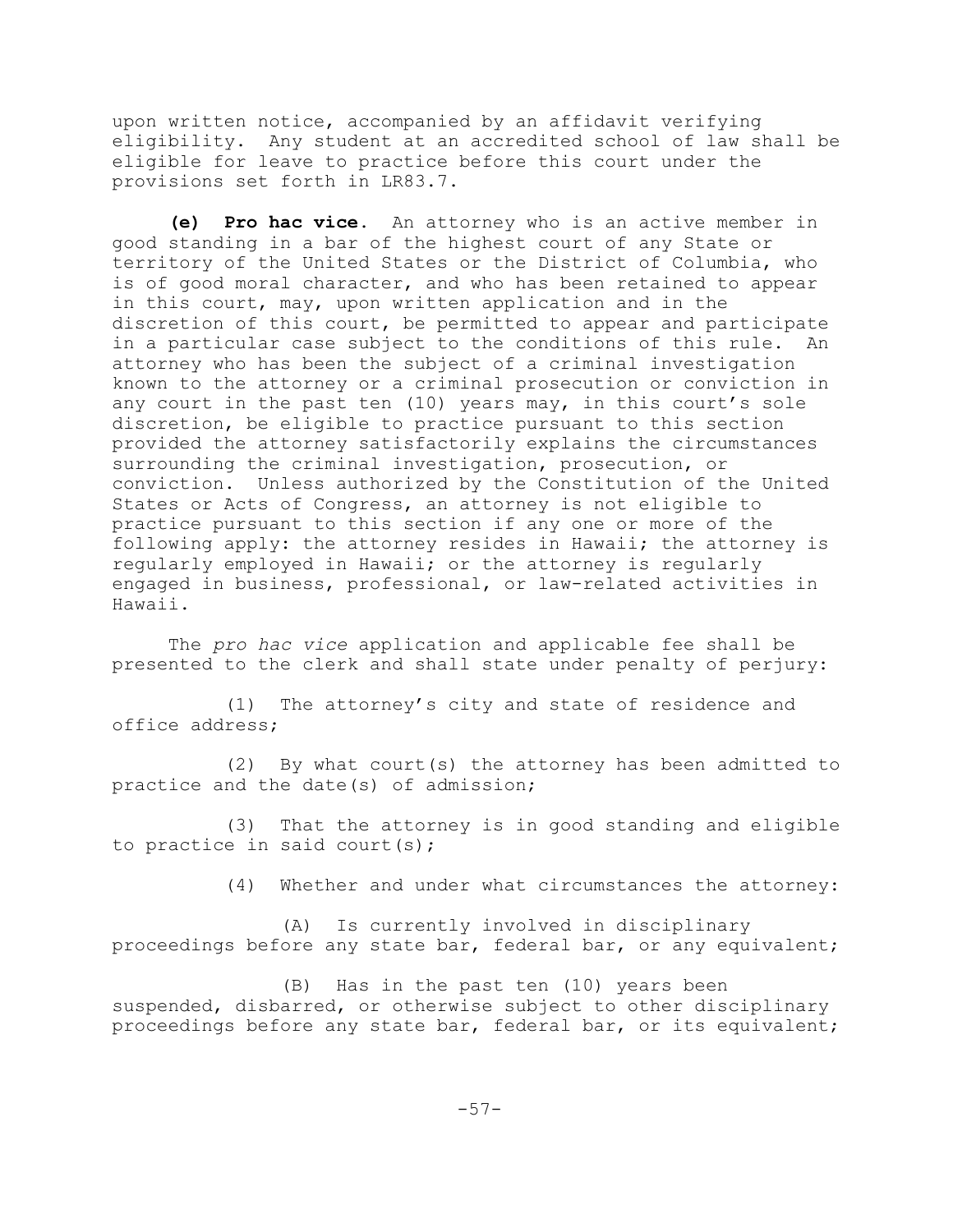(C) Has been denied admission pro hac vice by any court or agency in the past ten (10) years; and

(D) Has been the subject of a criminal investigation known to the attorney or a criminal prosecution or conviction in any court in the past ten (10) years; and

(5) Whether the attorney has concurrently or within the year preceding the current application made any *pro hac vice* application in this court, and if so, the title and the number of each matter wherein the attorney made the application, the date of the application, and whether or not the application was granted. The attorney shall also designate in the application a member in good standing of the bar of this court who maintains an office within the district to serve as associate counsel. The application shall include the address, telephone number, and written consent of such associate counsel. The associated attorney shall at all times meaningfully participate in the preparation and trial of the case with the authority and responsibility to act as attorney of record for all purposes. The associated attorney shall participate in all court proceedings unless otherwise ordered by the court, but need not attend depositions or participate in other discovery. Any document required or authorized to be served upon counsel by the Federal Rules of Civil or Criminal Procedure, or by these rules, shall be served upon the associated attorney (local counsel), which shall be deemed proper and effective service. The *pro hac vice* application shall also be accompanied by payment to the clerk of any required assessment, which the clerk shall place to the credit of the Court Library Fund. If the *pro hac vice* application is denied, the court may refund any and all of the assessment paid by the attorney. If the application is granted, the attorney is subject to the jurisdiction of the court with respect to the attorney's conduct to the same extent as a member of the bar of this court.

**(f) Notice of Change of Status.** An attorney who is a member of the bar of this court or who has been permitted to practice in this court under LR83.1(e) hereof shall promptly notify the court of any change in his (or her) status that would make him (or her) ineligible for membership in the bar of this court under LR83.1(a) or LR83.2 or ineligible to practice in this court under LR83.1(e).

**(g) Reinstatement**. Any person who has been suspended or disbarred or is otherwise ineligible to practice law before this court may be reinstated upon such terms and conditions as may be prescribed by the court.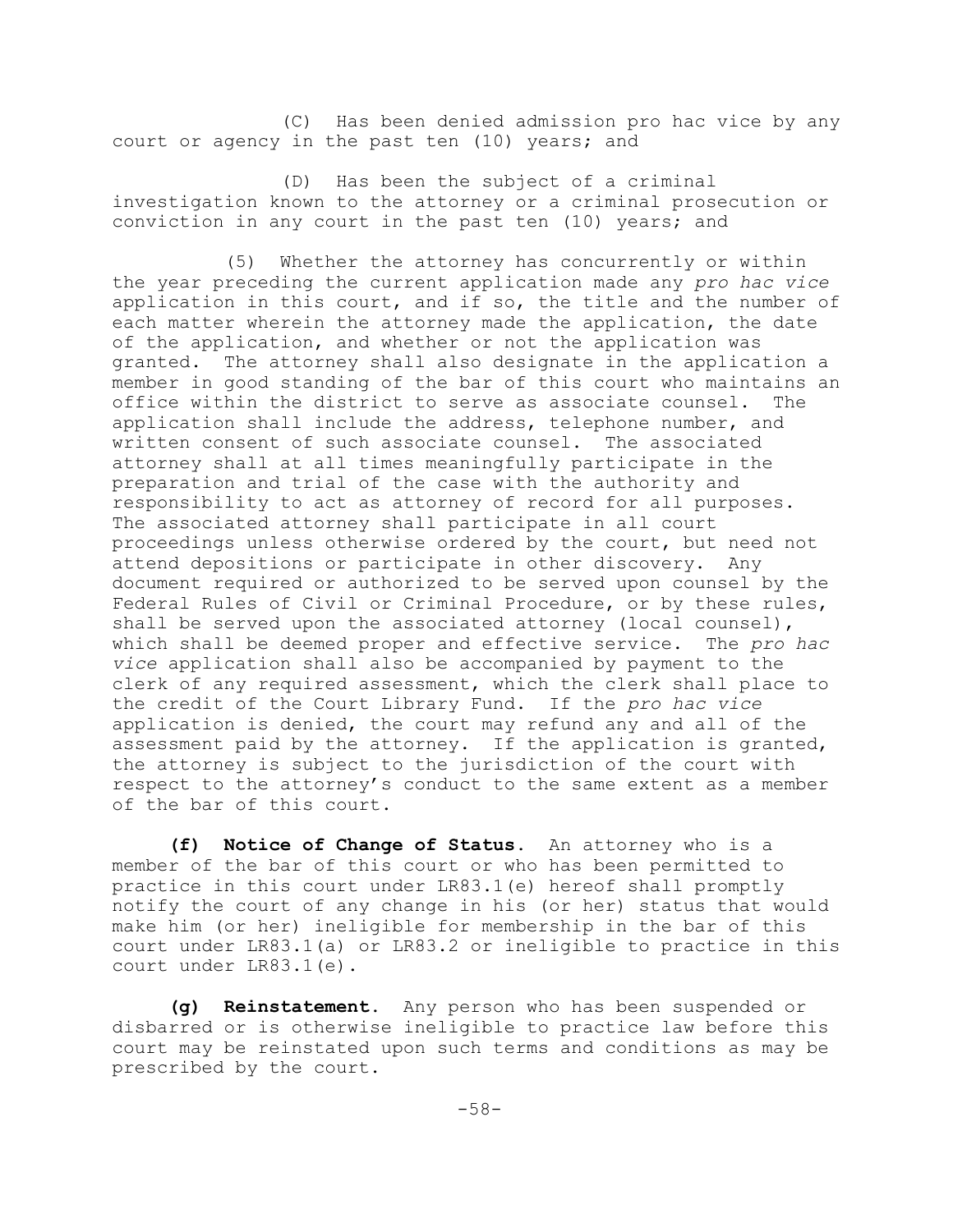**(h) Changes in Address.** An attorney shall file and serve on all other parties who have appeared in the action any change in the attorney's business address or firm affiliation, and the effective date of the change. This notice shall appear in each case in which the attorney represents a party. The attorney must also update his or her CM/ECF account. A *pro se* party shall similarly file and serve on all other parties who have appeared in the action any change of address, and the effective date of the change. The notice required by this rule shall be filed within fourteen (14) days of the change. Failure to comply with this rule may result in sanctions, including but not limited to monetary fines, dismissal of the case, or entry of a judgment.

# **LR83.2. Attorneys; Practice in this Court.**

Only a member of the bar of this court who is also an active member in good standing of a state bar or its equivalent, or any attorney otherwise authorized by these rules to practice before this court, may enter an appearance for a party, sign stipulations or receive payment or enter satisfaction of judgment, decree, or order. In every action or proceeding in which a party is represented by an attorney who is a member of the bar of this court but who does not maintain an office within the district, the court may order the attorney to designate in the pleadings a member in good standing of the Bar of the State of Hawaii who maintains an office within the district, and is a member of the bar of this court upon whom copies of pleadings may be served and with whom the district judge and opposing counsel may communicate concerning the conduct of the action. The associated attorney shall participate in all court proceedings unless otherwise ordered by the court, but need not attend depositions or participate in other discovery. Any document required or authorized to be served upon counsel by the Federal Rules of Civil or Criminal Procedure, or by these rules, shall be served upon the associated attorney, which shall be deemed proper and effective service. Nothing in these rules shall prohibit any individual from appearing *pro se*.

### **LR83.3. Attorneys; Standard of Professional Conduct.**

Every member of the bar of this court and any attorney permitted to practice in this court pursuant to LR83.1(d) or (e) shall be governed by and shall observe the standards of professional and ethical conduct required of members of the Hawaii State Bar.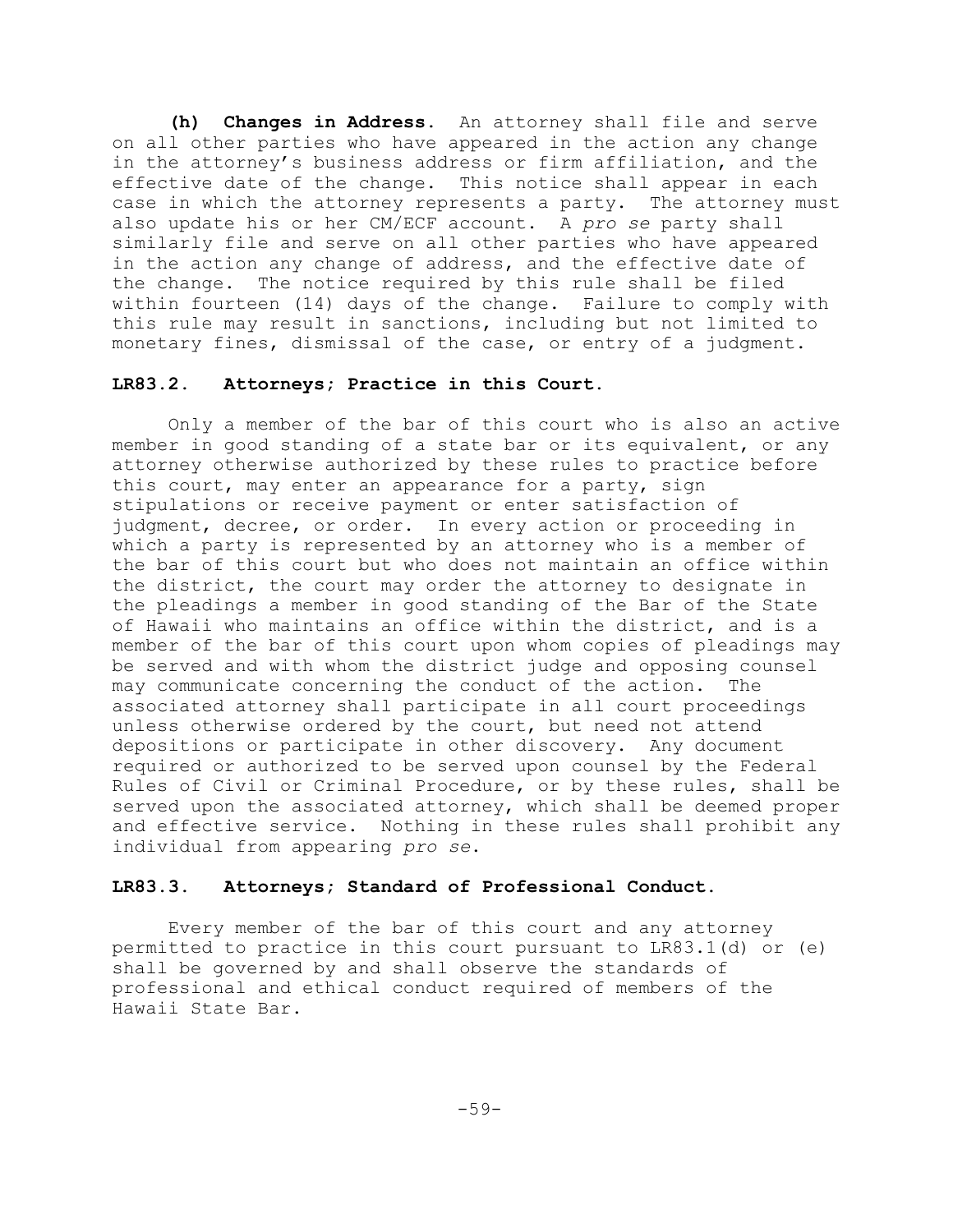#### **LR83.4. Attorneys; Discipline.**

(a) For good cause shown and after an opportunity to be heard, any member of the bar of this court may be disbarred, suspended from practice for a definite time, reprimanded, or subjected to such other discipline as the court may deem proper.

(b) The court may at any time appoint three members of the bar of this court as a Committee on Discipline. Such Committee may be dissolved by the court at any time. Said Committee shall have power to and shall conduct investigations relating to the discipline of members of the bar of this court, either on its own motion or pursuant to a reference by the court. The court may refer the matter to the disciplinary body of any court before which the attorney has been admitted to practice.

(c) If the Committee concludes that there is probable cause for disciplinary action, formal charges shall be filed and served upon such member. A member of the bar of this court so charged shall have twenty-one (21) days within which to answer and the matter shall then be tried to the court. All disciplinary proceedings shall be secret unless the court shall direct otherwise.

(d) Whenever it comes to the attention of the court that any member of the bar of this court has been disbarred or suspended from practice by any court, that the member has been found guilty of a crime that is a felony or involves dishonesty or false statement, or that the member fails to satisfy any of the court's present requirements for admission to the court, a notice shall be mailed to such member at the member's last known residence and office addresses, requiring the member to show cause within fourteen (14) days after the mailing of such notice why the member should not be disbarred or suspended from practice before this court. Upon the member's failure to respond or upon a response to said notice, the court may, as in the opinion of the court the circumstances warrant, disbar or suspend the member from practice before this court. For purposes of this rule, a finding of guilt is a verdict or judgment of guilty, a guilty plea, or a no contest plea. Deferred acceptance of a plea, a sentence suspension, or a conditional discharge does not change the definition of guilt for purposes of this rule.

(e) Any person who has not been admitted to the bar of this court, or who has been so admitted but is an inactive member of the bar of this court, or who has been suspended or disbarred therefrom and not reinstated or readmitted to active membership in such a bar, or who is not authorized to practice before this court under LR83.1(e) or LR83.2, and who, without complying with,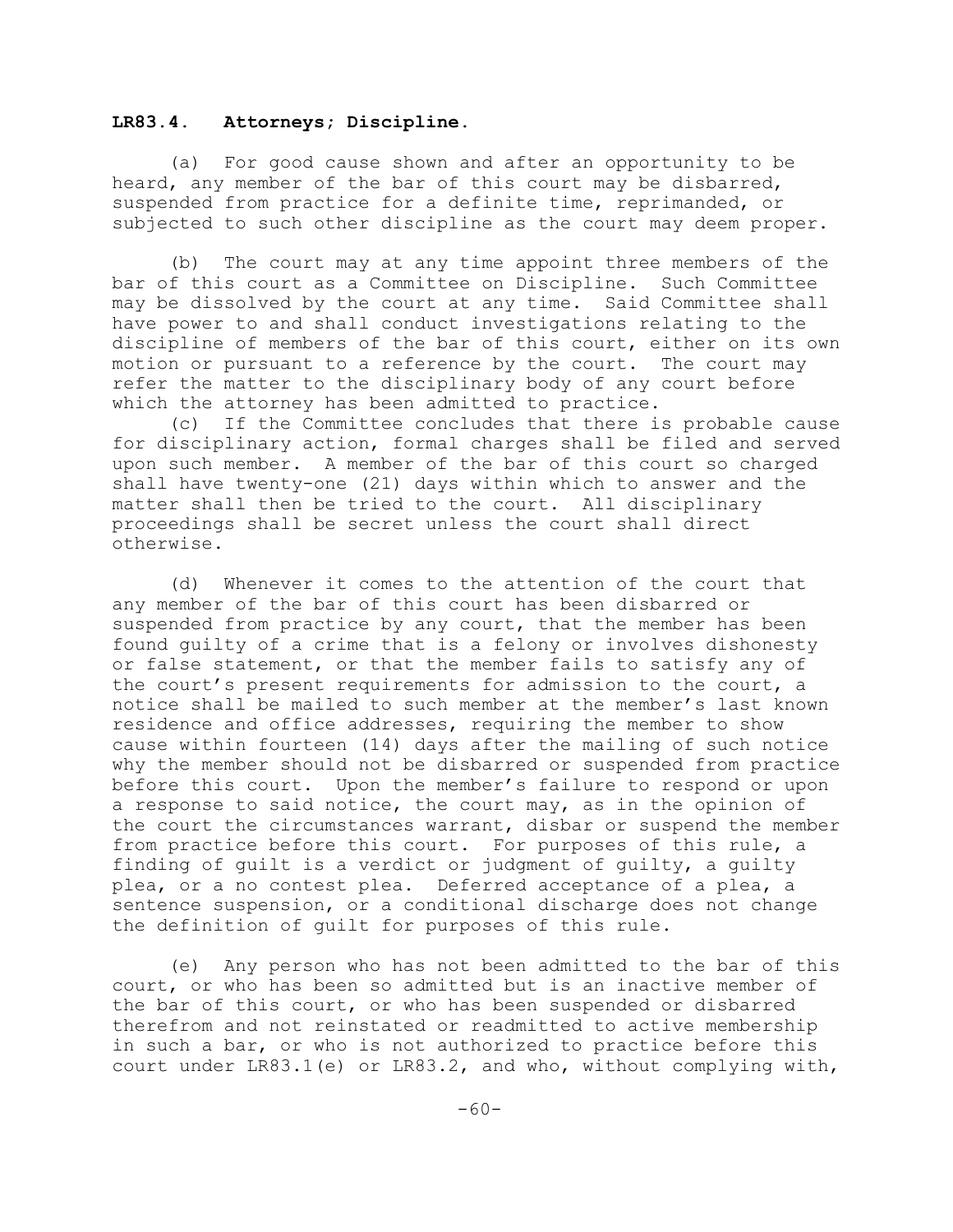or in violation of, the requirements of this rule, exercises in this district any of the privileges of a member of said bar, or pretends to be entitled to do so, is guilty of contempt of court.

(f) In all proceedings by the court hereunder, written findings of fact and an order based thereon shall be filed.

(g) Except as otherwise provided in this rule, all proceedings hereunder shall be governed by the Federal Rules of Civil Procedure.

(h) Disciplinary proceedings under this rule shall not affect or be affected by any proceedings for contempt under Title 18 of the United States Code or under the court's contempt power.

(i) The court need not follow the foregoing procedures in connection with vacating any grant of pro hac vice status.

#### **LR83.5. Attorneys; Sanctions for Unauthorized Practice.**

Any person who before admission to the bar of this court or obtaining leave of court to appear in a particular action or proceeding, or during the person's disbarment or suspension, or during a time when the person is not authorized to practice before this court under LR83.1(e) or LR83.2, exercises within this district in any action or proceeding pending in this court any of the privileges of a member of the bar of this court or who pretends to be entitled to do so may be found guilty of contempt of court and suffer appropriate punishment thereof.

## **LR83.6. Attorneys; Appearances, Substitutions and Withdrawal of Attorneys.**

**(a) Appearances.** Whenever a party has appeared by an attorney, the party may not thereafter appear or act in his or her own behalf in the action, or take any step therein, unless an order of substitution shall first have been made by the court, after notice to the attorney of such party, and to all parties; provided that the court may in its discretion hear a party in open court, notwithstanding the fact that the party has appeared or is represented by an attorney. The court, in its sole discretion, may strike any document filed by a party on his or her own behalf when the party is represented by counsel in the action.

**(b) Substitution and Withdrawal.** No attorney will be permitted to be substituted as attorney of record in any pending action without leave of court. An attorney who has appeared in a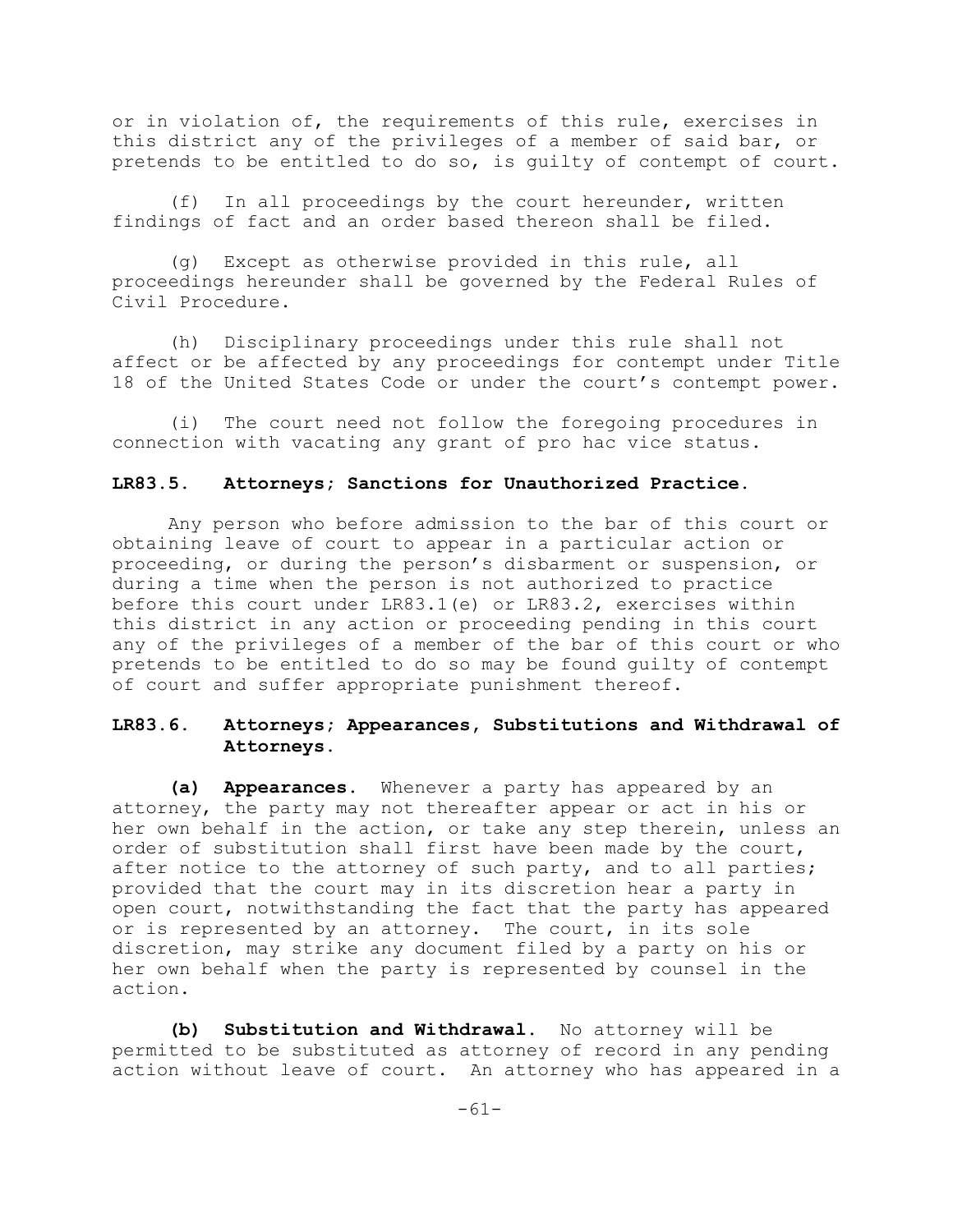case may seek to withdraw on motion showing good cause. Withdrawal shall be effective only on court order entered after service by the withdrawing attorney of a notice of withdrawal on all counsel of record and on the withdrawing attorney's client. A motion to withdraw must specify the reasons for withdrawal, unless that would violate the rules of professional conduct, and the name, address, and telephone number of the client. Notice to the attorney's client must include the warning that the client personally is responsible for complying with all court orders and time limitations established by any applicable rules. When the withdrawing attorney's client is a corporation, partnership, or other legal entity, the notice shall state that such entity cannot appear without counsel admitted to practice before this court, and, absent prompt appearance of substitute counsel, pleadings, motions, and other papers may be stricken and default judgment or other sanctions may be imposed against the entity. It is within the court's discretion to hold a hearing on a motion to withdraw as counsel.

## **LR83.7. Attorneys; Supervised Student Practice of Law.**

## **(a) Definitions used in LR83.7.**

(1) A "law student intern" is a person who is enrolled and in good standing at any accredited school of law, who has completed legal studies amounting to substantially one-third of the requirements for graduation from that law school, who is enrolled in a clinical program at that law school, and with respect to whom the order referred to in Subsection (c)2 is in effect.

(2) A "clinical program" is a practice-oriented law activity administered under the direction of a faculty member of any accredited school of law, participation in which activity entitles qualified students to receive academic credit.

(3) A "supervising lawyer" is a member of the bar of this court who has been approved as a supervisor of law student interns by any accredited school of law or this court.

## **(b) Activities of Law Student Interns.**

(1) In connection with a clinical program, a law student intern may appear before this court or any judge on behalf of a client, provided that:

(A) the client has consented in writing to such appearance; and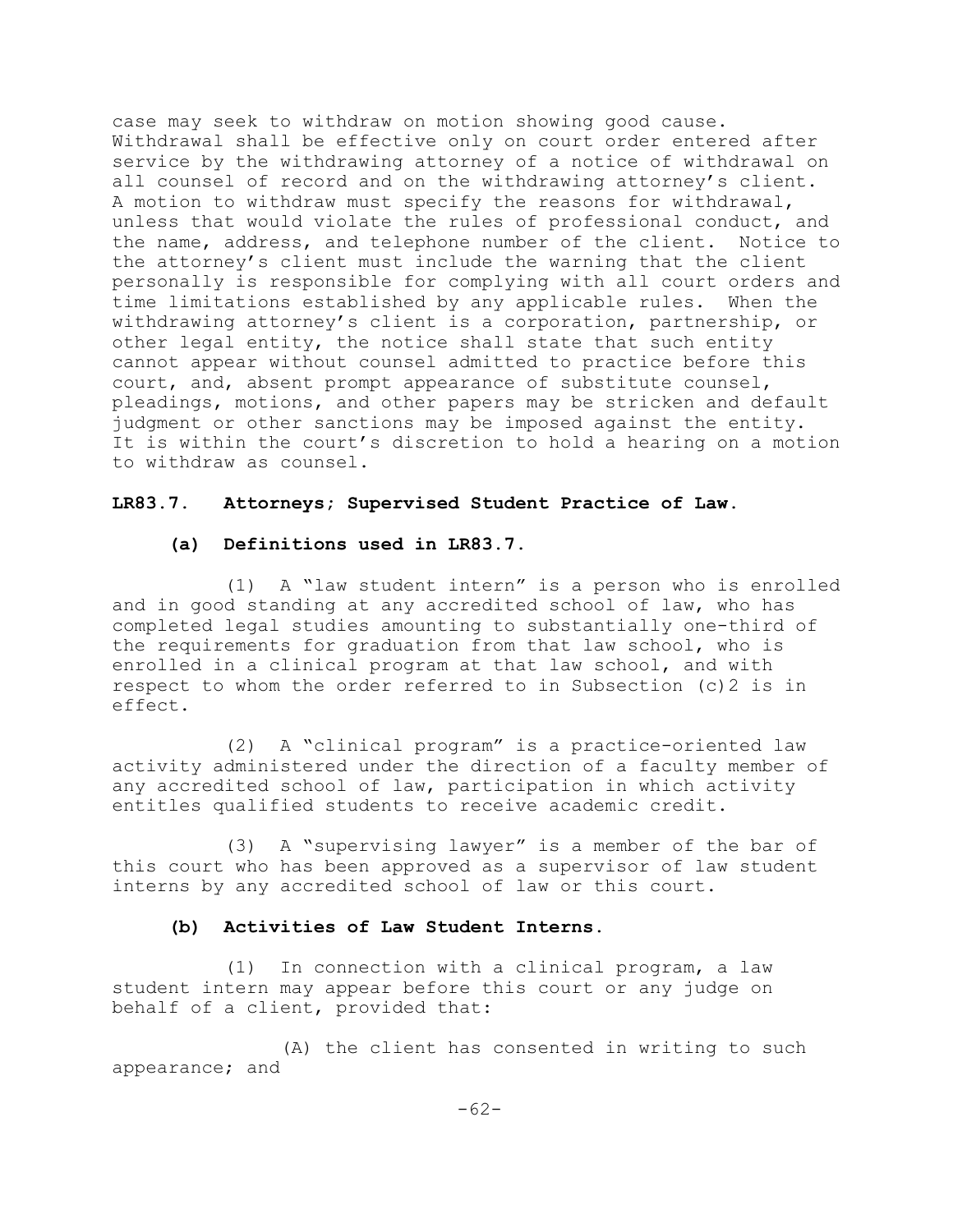(B) a supervising lawyer has indicated in writing approval of such appearance.

In every such appearance the law student intern shall be accompanied by a supervising lawyer, unless the judge consents to the law student intern's appearing without a supervising lawyer.

(2) Unless prohibited by statute or ordinance, the term "client" includes the United States, the State of Hawaii, or any political subdivision of the State of Hawaii, subject to the requirements of Subsection (1) of this section.

(3) In every such appearance by a law student intern, the written consents and approvals referred to in Subsection (1) of this section shall be filed in the record of the proceeding and shall be brought to the attention of the judge.

### **(c) Qualification Procedures for Law Student Interns.**

(1) To become a law student intern, each eligible person shall file with the clerk a typewritten application setting forth, together with such other information as may be required by order of this court, his or her name, age, that he or she is enrolled and in good standing at a school of law accredited by the American Bar Association, that he or she has completed substantially one-third of the requirements for graduation therefrom, that he or she has read and is familiar with the standards of professional and ethical conduct required of members of the Hawaii State Bar, and that he or she is enrolled in a clinical program at the law school. A letter from the Dean of the law school certifying that the applicant is in good academic standing and appears to be competent to engage in the activities of law student interns as defined by this rule must accompany each application.

(2) This court shall issue an order designating each qualified applicant as a law student intern, subject to taking such oath of office as may be prescribed.

## **(d) Duration of Law Student Intern Authorization and Compensation Limitations.**

(1) Unless the order referred to in Subsection (c)(2) is revoked or modified, it shall remain in effect so long as the law student intern is enrolled in a clinical program at any accredited school of law, and shall cease to be in effect upon any termination of such enrollment. However, after the clinical semester ends, the law student intern may continue to represent a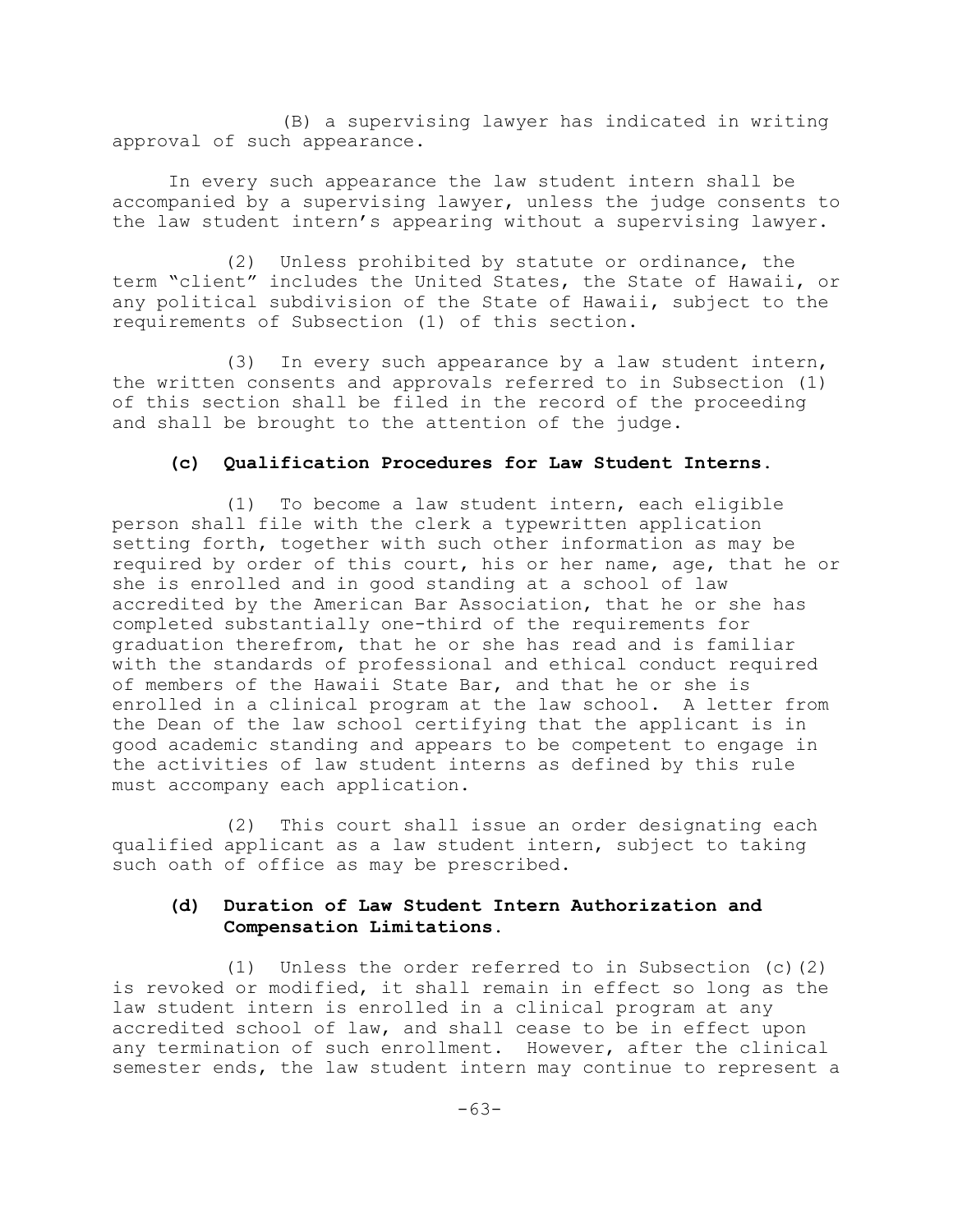client in cases initiated before the semester ended if such representation is deemed appropriate by the supervising lawyer.

(A) The certification referred to in Subsection (c)(1) may be withdrawn by the Dean by notice to that effect to the clerk. It is not necessary that such notice state the cause for withdrawal. Upon receipt of such notice, the order referred to in Subsection (c)(2) shall be automatically revoked.

(B) The order referred to in Subsection (c)(2) with respect to any law student intern may be terminated by this court for cause consisting of violation of this rule or any act or omission that, on the part of any attorney, would constitute misconduct and ground for discipline. The effectiveness of such order may be suspended by this court during any proceedings to terminate such order.

(2) A law student intern shall neither ask for nor receive any compensation or remuneration of any kind for services rendered to a client, but this shall not prevent a lawyer, law school, or public agency from paying compensation to a law student intern or from making such charges for services as such lawyer, law school, or public agency may otherwise properly require.

**(e) Other Law Student Intern Activities.** Any law student intern may, with the knowledge and approval of the supervising lawyer and the client, engage in the following activities:

(1) Counseling and advising clients, interviewing and investigating witnesses, negotiating the settlement of claims, and preparing and drafting legal instruments, pleadings, briefs, abstracts, and other documents. Any document requiring signature of counsel, and any settlement or compromise of a claim, must be signed by a supervising lawyer.

(2) Rendering assistance to clients who are inmates of penal institutions or other clients who request such assistance in preparing applications for and supporting documents for postconviction legal remedies.

**(f) Supervision of Law Student Practice.** The supervising lawyer shall counsel and assist the law student who practices law pursuant to this rule and shall provide professional guidance in every phase of such practice with special attention to matters of professional responsibility and legal ethics.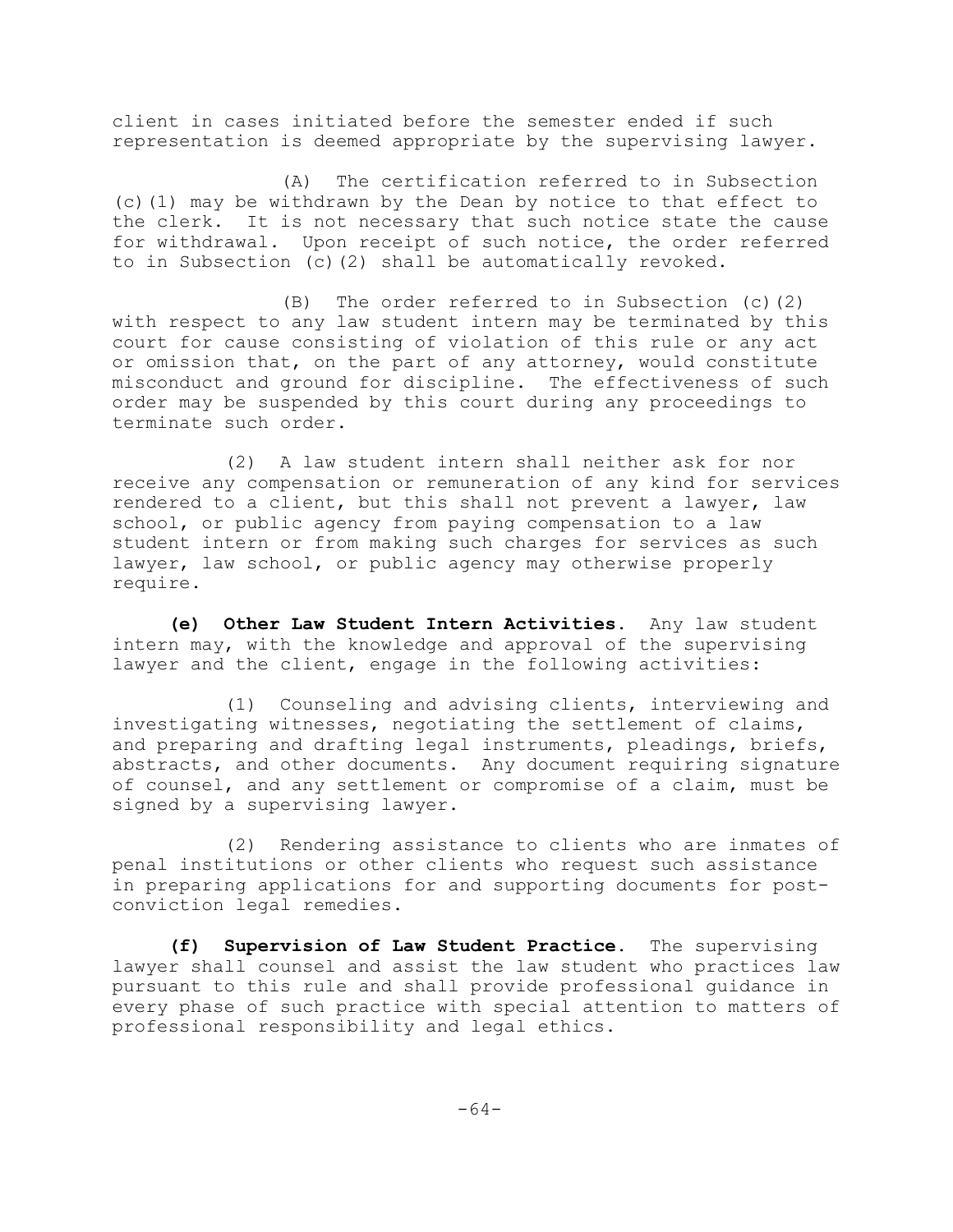# **(g) Law Students Employed by the United States Attorney and the Federal Public Defender**.

Any other local rule notwithstanding, in any criminal case any law student under the supervision of the United States Attorney or the Federal Public Defender, who has completed at least two years of study at any American Bar Association accredited law school, may appear in court provided that the United States Attorney or the Federal Public Defender personally approves, and provided further that:

(1) The particular district judge before whom the student is to appear consents;

(2) The student is supervised by an assistant United States Attorney or assistant Federal Public Defender who is present in court; and

(3) In the case of the Federal Public Defender, the written consent of the defendant is filed with the court.

#### **(h) Miscellaneous.**

(1) Law students practicing pursuant to this rule shall be governed by the rules of conduct applicable to lawyers generally, but the termination of practice referred to in Subsection (d)(1)(B) shall be the exclusive sanction for disciplinary infractions that occur during authorized practice; except that such disciplinary infractions may be considered by a court or agency authorized to entertain applications for admission to the practice of law.

(2) Nothing contained in this rule shall affect the right of any person to do anything that he or she might lawfully do were this rule not in existence.

# **LR83.8. Broadcasting, Televising, Recording, or Photographing Judicial and Grand Jury Proceedings.**

The taking of photographs, the operation of tape recorders and other recording devices, the broadcast of radio or television, or the receipt or transmission of electronic communications, including but not limited to email, text messages, or internet communications in the courtrooms, in grand jury rooms, and their environs during the progress of or in connection with any proceeding, including proceedings before a magistrate judge and a grand jury, whether or not in session, are prohibited, unless expressly authorized by a judge, a court rule,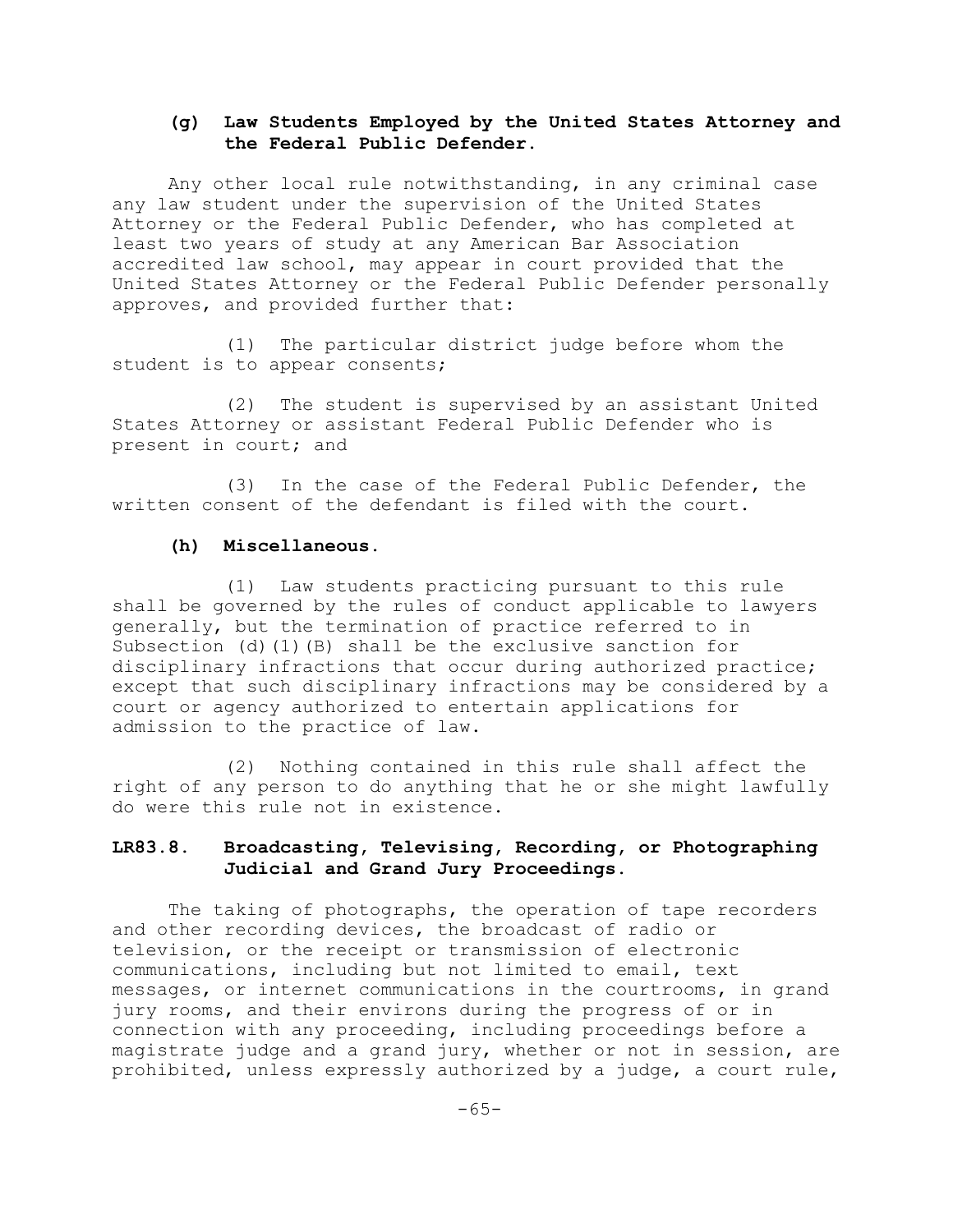or an order. A judge may, however, permit (a) the use of electronic or photographic means for the presentation of the evidence or the perpetuation of a record by a court reporter, and (b) the broadcasting, televising, recording, or photographing of investitive, ceremonial, or naturalization proceedings. Attorneys for the government may use recording devices for the purpose of the presentation of evidence to the grand jury.

Possession or use of cellular telephones, PDAs, or related devices in the courthouse is governed by the General Order issued on November 6, 2008, as may be amended, and by such other orders as any individual judge may issue with respect to proceedings before that judge. Such orders are available on the court's website at www.hid.uscourts.gov.

#### **LR83.9. Publicity.**

Courthouse personnel, including, but not limited to marshals, deputy clerks, secretaries, and law clerks, shall not disclose to any person information relating to any pending proceeding that is not part of the public records of the court without specific authorization of the court.

#### **LR83.10. Gratuities.**

No person shall directly or indirectly give or offer to give, nor shall any judge, employee, trustee, or anyone appointed by the court or by any judge for any purpose accept on his or her behalf or on behalf of the court any gift or gratuity, regardless of value, directly or indirectly related to services performed by or for the court, except as permitted by law.

#### **LR83.11. Business Entities.**

Business entities, including but not limited to corporations, partnerships, limited liability partnerships, limited liability corporations, and community associations, cannot appear before this court *pro se* and must be represented by an attorney.

#### **LR83.12. Sealing of Information Filed With the Court.**

(a) Any party may seek leave to file under seal any pleading, declaration, affidavit, document, picture, exhibit, or other matter if it contains confidential, restricted, or graphic information and/or images. These items shall not be filed under seal without leave of court. A stipulation or blanket protective order that allows a party to designate matters to be filed under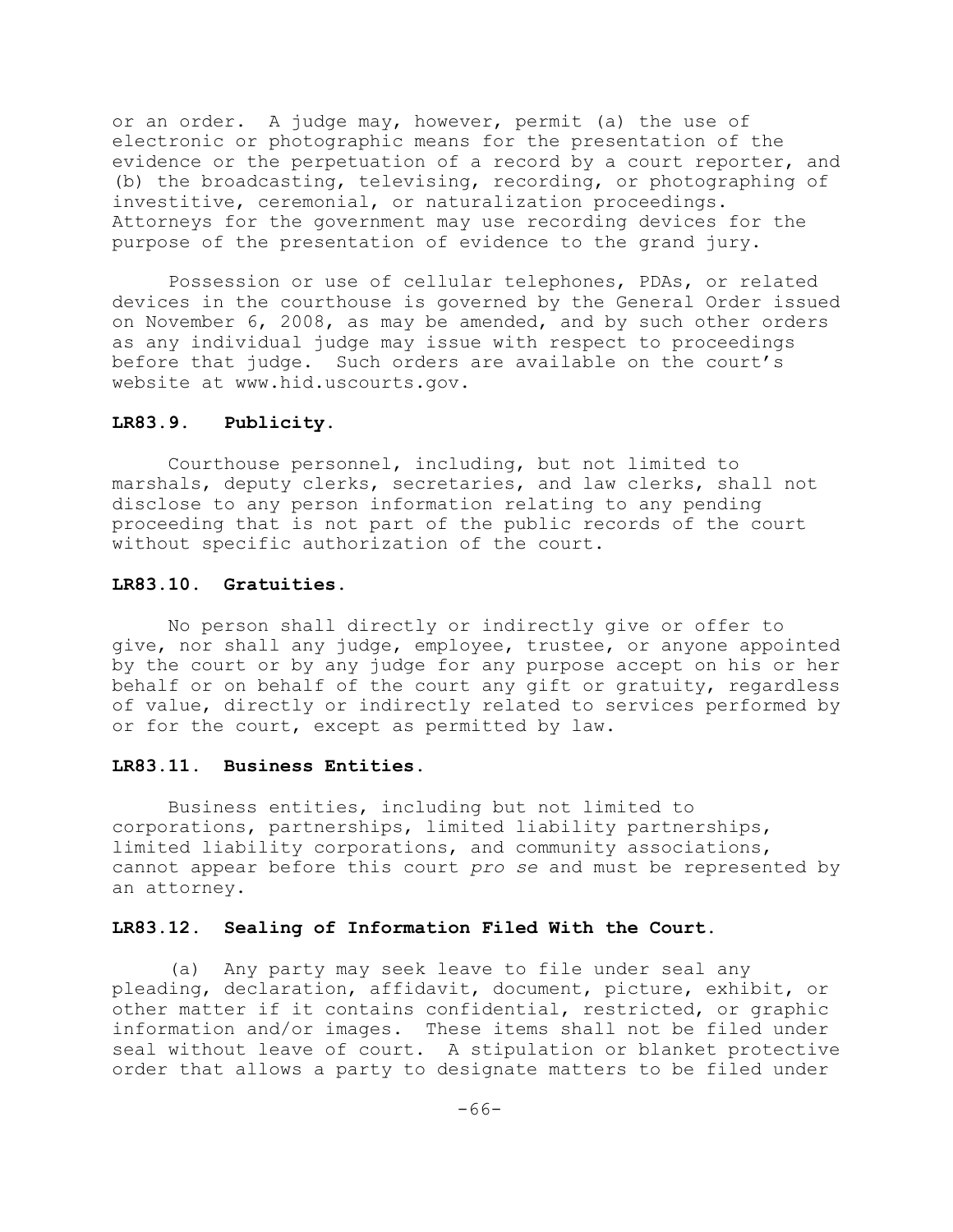seal will not suffice to allow the filing of the matter under seal.

(b) Unless the court orders otherwise, a party seeking leave to file something under seal shall lodge a copy of the proposed sealed filing along with an appropriate motion. This motion shall specify the applicable standard for sealing the information and shall discuss how that standard has been met. Concurrently with the filing of the motion and lodging of the sealed matter, the party seeking to seal a matter must submit a proposed form of order. Copies of the lodged filing, the motion to seal, and proposed order shall be appropriately served, and two courtesy copies of each shall be delivered to the judge.

No later than seven (7) days after the filing of a motion to seal, any party who contends that any information is not entitled to confidential treatment may challenge the designation. Pursuant to such a challenge, or if the court otherwise determines that all or part of the information should not be sealed, the submitting party shall have the option of withdrawing the lodged document or having it filed publicly. The submitting party shall inform the court within four (4) days whether it wants to withdraw the lodged document or have it filed. If the court does not receive such notification within four (4) days, the lodged document will be returned to the submitting party. If the request to seal is denied in part and granted in part, the submitting party may, within four (4) days, resubmit the pleading, declaration, affidavit, document, picture, exhibit, or other matter consistent with the order.

If a party wishes to file a pleading, declaration, affidavit, document, picture, exhibit, or other matter that has been designated as confidential by another party pursuant to a protective order, or if a party wishes to refer in a memorandum or other filing to information so designated by another party, the submitting party must file and serve a motion to file the matter publicly. At the same time, the party shall lodge a copy of the pleading, declaration, affidavit, document, picture, exhibit, or other matter and submit a proposed form of order. Two courtesy copies of each shall be delivered to the judge. No later than seven (7) days after the filing of a motion to file a matter publicly, any party may file and serve written objections seeking to have all or part of the matter sealed. If no written response is filed within that period, the clerk shall automatically file the matter publicly. If written objections are received, the court will rule upon those objections and issue an appropriate order before filing the matter publicly.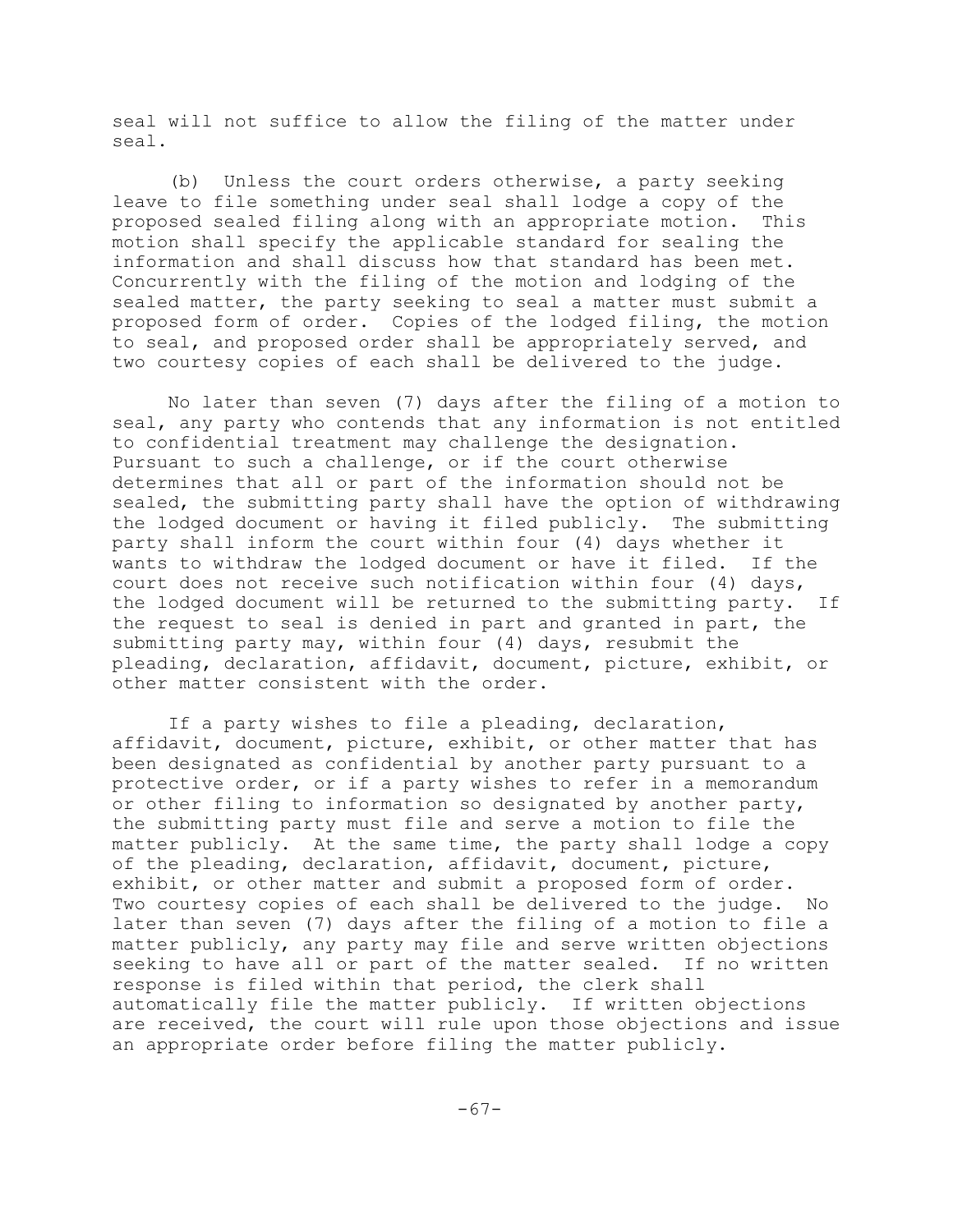If the court determines at any time that any pleading, declaration, affidavit, document, picture, exhibit, or other matter has been improperly sealed or no longer needs to be sealed, the court may order its unsealing or take other appropriate action, including issuing sanctions against the party and/or the party's attorney responsible for having improperly sealed the information.

(c) Any party granted leave to file under seal a pleading, declaration, affidavit, document, picture, exhibit, or other matter shall also file a copy of it with the confidential information redacted. That redacted copy shall be open for public inspection. This means that the parties shall make every attempt to seal only confidential information and allow filings to be open to public inspection to the fullest extent possible.

(d) Because transcripts are available to the public via the court's CM/ECF system after a waiting period, and because members of the public may be seated in the audience, counsel and parties at any hearing open to the public shall argue, to the extent practicable, the merits and the underlying facts of the motion or matter without specifically discussing the confidential or restricted material.

(e) The courtesy copies of sealed documents will be disposed of in accordance with the judge's discretion. Ordinarily, these copies will be recycled, not shredded, unless special arrangements are made.

### **LR83.13** *Pro Se* **Litigants.**

*Pro se* litigants shall abide by all local, federal, and other applicable rules and/or statutes.

# **LR88.1 Mediation.**

**(a) Purposes and Scope.** Pursuant to the findings and directives of Congress in the Alternative Dispute Resolution Act of 1998, 28 U.S.C. §§ 651, et seq., use of alternative dispute resolution (hereinafter "ADR") is hereby authorized for all civil actions pending before the United States District Court for the District of Hawaii. This rule implements court-sponsored mediation in accordance with the ADR Act. This rule does not preclude (1) parties from agreeing to private ADR, or (2) the court from ordering non-binding ADR other than as provided in this rule.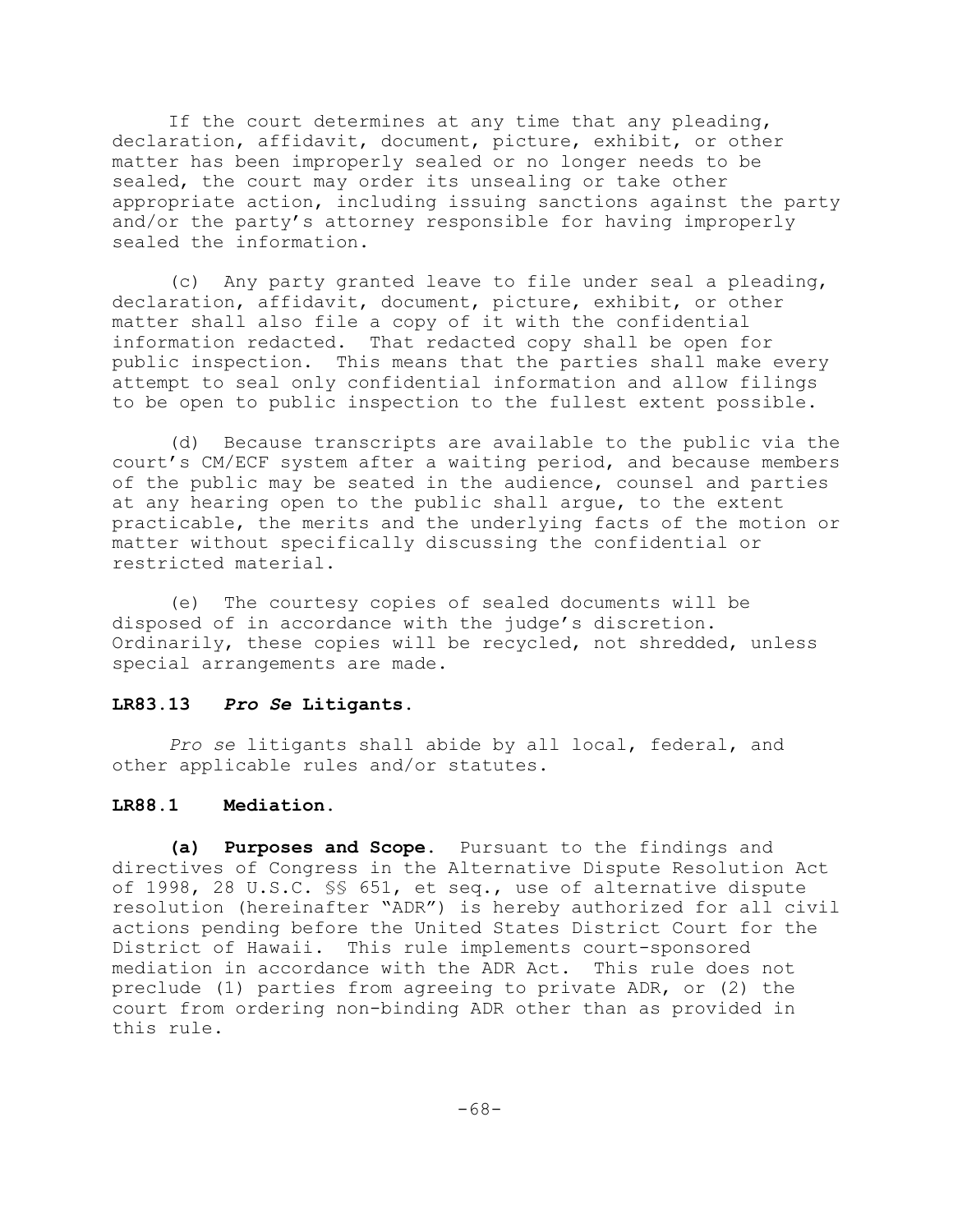**(b) Duty To Consider ADR.** The parties shall consider mediation and/or other ADR processes in accordance with LR16.2 and 26.1.

## **(c) Program Administration.**

**(1) Mediation Judge.**

**(A) Appointment.** A magistrate judge shall be appointed to serve as mediation judge and ADR Administrator. When necessary, the chief district judge shall appoint another judge to temporarily perform the duties of the mediation judge.

**(B) Duties.** The mediation judge shall serve as the primary liaison between the court and the mediation committee on matters of policy, program design and evaluation, education, training, and administration.

**(2) Mediation Committee.** The court shall establish a Mediation Committee that shall be responsible for:

(A) Making recommendations to the mediation judge for implementing, administering, overseeing, and evaluating the mediation program, mediator performance, and procedures covered by this rule;

(B) Educating litigants, lawyers, judges, and court staff about the mediation program and rules; and

(C) Making recommendations for recruiting, screening, and training mediators, as well as for evaluating mediator performance.

### **(d) Submission To Mediation Under This Rule**.

**(1) By Stipulation.** Parties may stipulate to submit a civil action to mediation. The parties may stipulate to the appointment of a mediator from the panel of mediators provided in this rule, subject to the consent of the selected mediator. If the parties have stipulated to mediation but are unable to agree on a mediator, the court may appoint a mediator from the panel.

**(2) By Court Order.** Notwithstanding the provision of Subsection (d)(1) above, at any time before the entry of final judgment, the court may, on its own motion or at the request of any party after affording the parties an opportunity to express their views, order the parties to participate in mediation and/or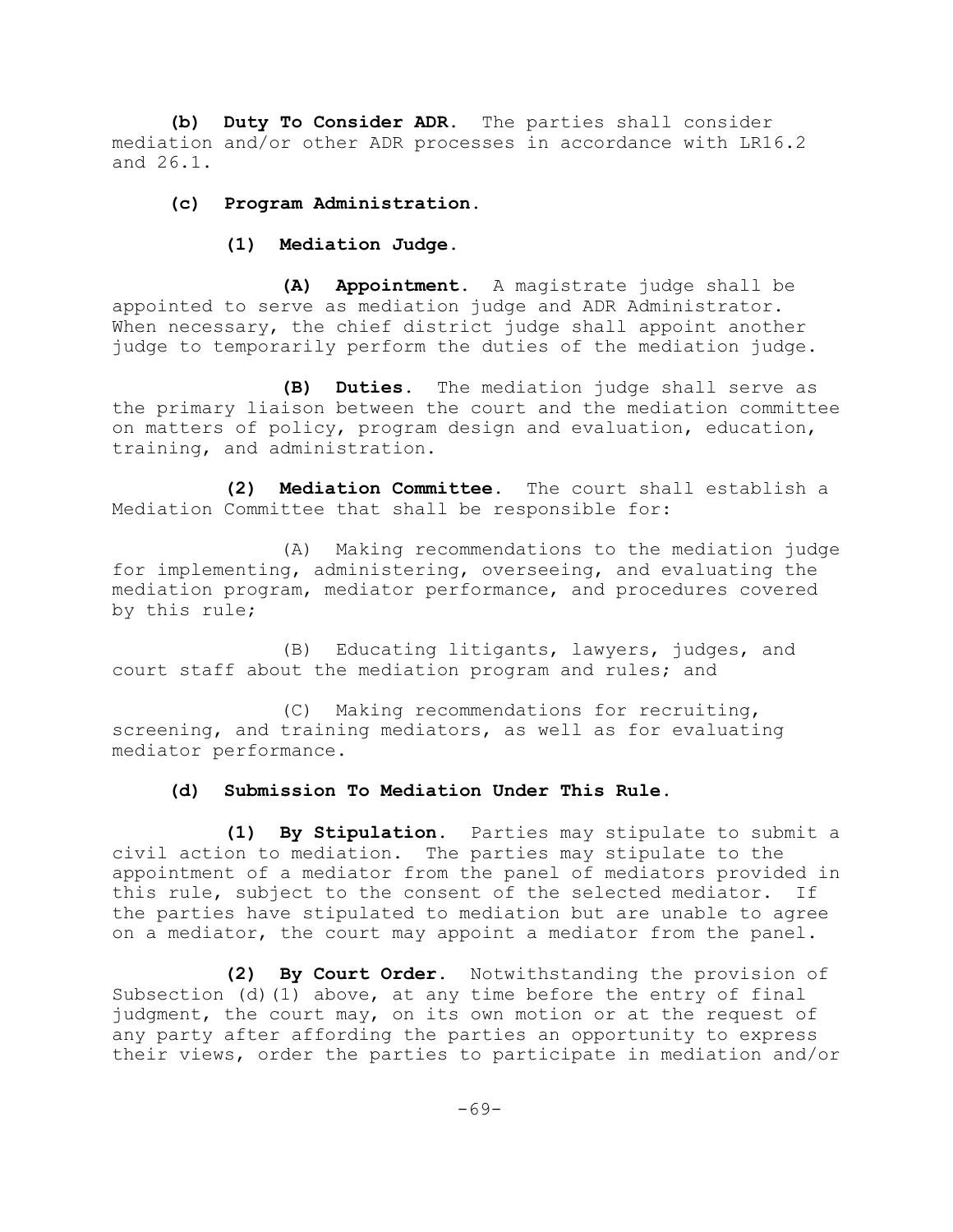any other non-binding ADR process. However, when the court orders the appointment of a compensated mediator, the parties shall have the right to select the mediator by agreement, provided they do so within the time frame set by the court. If no agreement is reached, the court may select the mediator.

**(e) Mediator Panel.** The clerk shall publish and maintain a list of mediators who have been recommended by the mediation judge and approved by the court. The mediator's role is to facilitate the voluntary resolution of cases.

**(f) Mediation Procedure.** Upon the submission of an action to mediation and the appointment of a mediator as provided in this rule, the plaintiff shall provide a copy of the stipulation or order, as the case may be, to the mediator together with a list of the names, addresses, and telephone and facsimile numbers of counsel for all appearing parties and/or *pro se* parties. Thereafter, all procedures within the mediation, including, but not limited to, deadlines and the form and content of any written submissions, shall be determined by the mediator.

Parties shall meaningfully participate in any mediation submitted under this rule.

**(g) Attendance At Mediation.** Lead counsel and clients, representatives, or third persons with full settlement authority shall attend, in person, all mediation conferences scheduled by the mediator, unless excused by the mediator.

A governmental entity satisfies the attendance requirement if its lead counsel is in attendance and has been delegated full settlement authority, or has reasonable access to the person who has full settlement authority. In the event that the mediator determines it appropriate, the mediator shall have reasonable access to the person who has full settlement authority with appropriate accommodation given to the person's competing public duties.

**(h) Mediator's Report Upon Completion.** Within seven (7) days of the completion of a mediation conducted under this rule, the mediator shall file and serve a report addressing the date of completion and the following items:

(1) Whether or not a settlement has been reached;

(2) If a complete settlement has been reached, the date by which the parties have agreed to complete documentation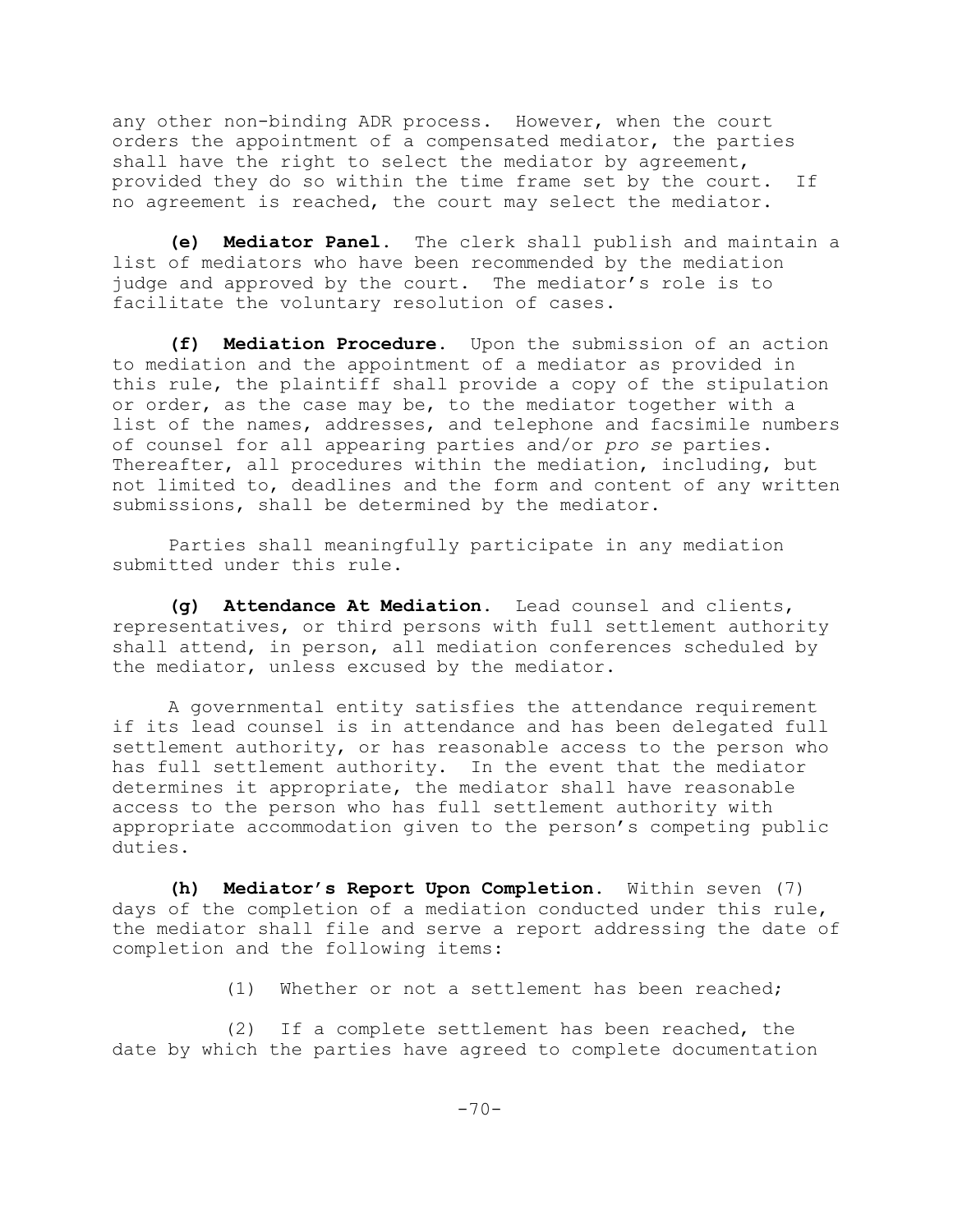of the settlement, including the full execution and lodging of any stipulation for dismissal; and

(3) If less than a complete settlement is reached, a brief statement of whether or not the mediator recommends further mediation or other ADR efforts.

**(i) Compensation Of Mediators.** Unless otherwise stipulated by the parties and/or ordered by the court, each party will be responsible for a pro-rata share of the mediator's fees and expenses. Any dispute regarding the mediator's fees or expenses may be submitted to the mediation judge for disposition.

**(j) Immunity Of Mediators.** All persons serving as mediators under this rule shall be deemed to be performing quasijudicial functions and shall be entitled to all of the privileges, immunities, and protections that the applicable law accords to persons serving in such capacity.

**(k) Confidentiality.** Except as otherwise provided by this rule and/or applicable law, all communications made in connection with any mediation under this rule shall be subject to Fed. R. Evid. 408.

Mediators and parties shall not communicate with the court about the substance of any position, offer, or other matter related to mediation without the consent of all parties, unless such disclosure is required to enforce a settlement agreement, to adjudicate a dispute over mediator fees, or to provide evidence in an attorney disciplinary proceeding, but only to the extent required to accomplish that purpose.

**(l) Disclosure By Mediator.** Before commencing a mediation, an individual who is requested to serve as a mediator shall make an inquiry that is reasonable under the circumstances to determine whether there are any known facts that a reasonable person would consider likely to affect the impartiality of the mediator, including a financial or personal interest in the outcome of the mediation and any existing or past relationship with a party or foreseeable participant in the mediation. The mediator shall disclose any such fact known or learned by the mediator to the parties as soon as is practical.

**(m) Objections For Cause.** Within seven (7) days after learning the identity of a mediator selected by the court, a party who objects to the selection of that mediator must file an objection that specifies the reason for the objection. Promptly after the close of the period for submitting objections, the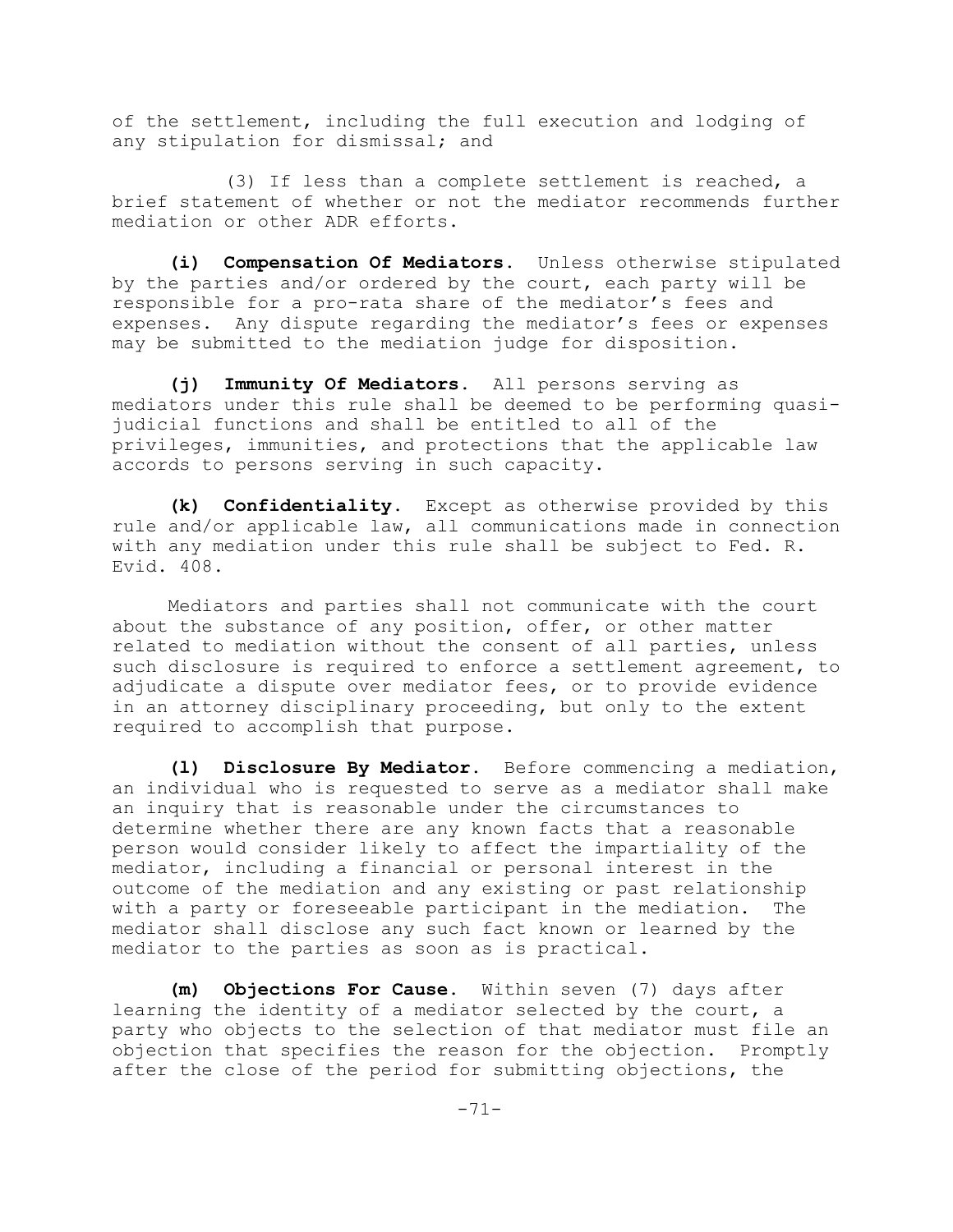court shall determine whether the proposed mediator or another mediator will be selected.

**(n) Protection Against Unfair Financial Burdens.** The court shall ensure that no referral to mediation results in imposition on any party of an unfair or unreasonable economic burden. A party who cannot afford to pay any fee charged under this rule may file a motion to be excused from paying or to pay at an appropriately reduced amount or rate.

# **LR99. Local Rules Re: Prisoner Actions**.

In addition to all other Local Rules of Practice for the United States District Court for the District of Hawaii, the following rules shall apply to all actions and proceedings pending or commenced on or after December 1, 2009, by prisoners, whether proceeding *pro se* or represented by counsel. When justice requires, a judge may order that an action or proceeding pending before the court prior to that date be governed by the prior practice of the court.

# **LR99.7.10. Complaints and Petitions Filed by Incarcerated Individuals.**

**(a) Petitions, Complaints, and/or Applications.** Petitions and/or complaints filed by incarcerated individuals, including those filed pursuant to 42 U.S.C. § 1983 and 28 U.S.C. §§ 2241, 2244, 2254, and 2255, and applications to proceed *in forma pauperis* by incarcerated individuals, shall be signed under penalty of perjury and legibly written or typewritten on forms approved by the court and in accordance with the instructions provided with the forms unless the assigned judge, in his or her discretion, determines that the complaint, petition, or application is understandable and that it conforms with federal and local requirements. Copies of the forms and instructions shall be provided by the clerk upon request and are available on the court's website. The original and two (2) copies of the petition, motion, or application shall be sent or delivered to the clerk. The assigned judge may strike or dismiss complaints, petitions, or applications that do not conform substantively or procedurally with federal and local requirements.

**(b) Responses.** Respondents to petitions filed pursuant to 28 U.S.C. §§ 2241, 2244, 2254, or 2255 shall attach to the response relevant portions of pretrial, trial, posttrial, appellate, collateral attack, and administrative transcripts, briefs, opinions, orders, and other matters necessary for the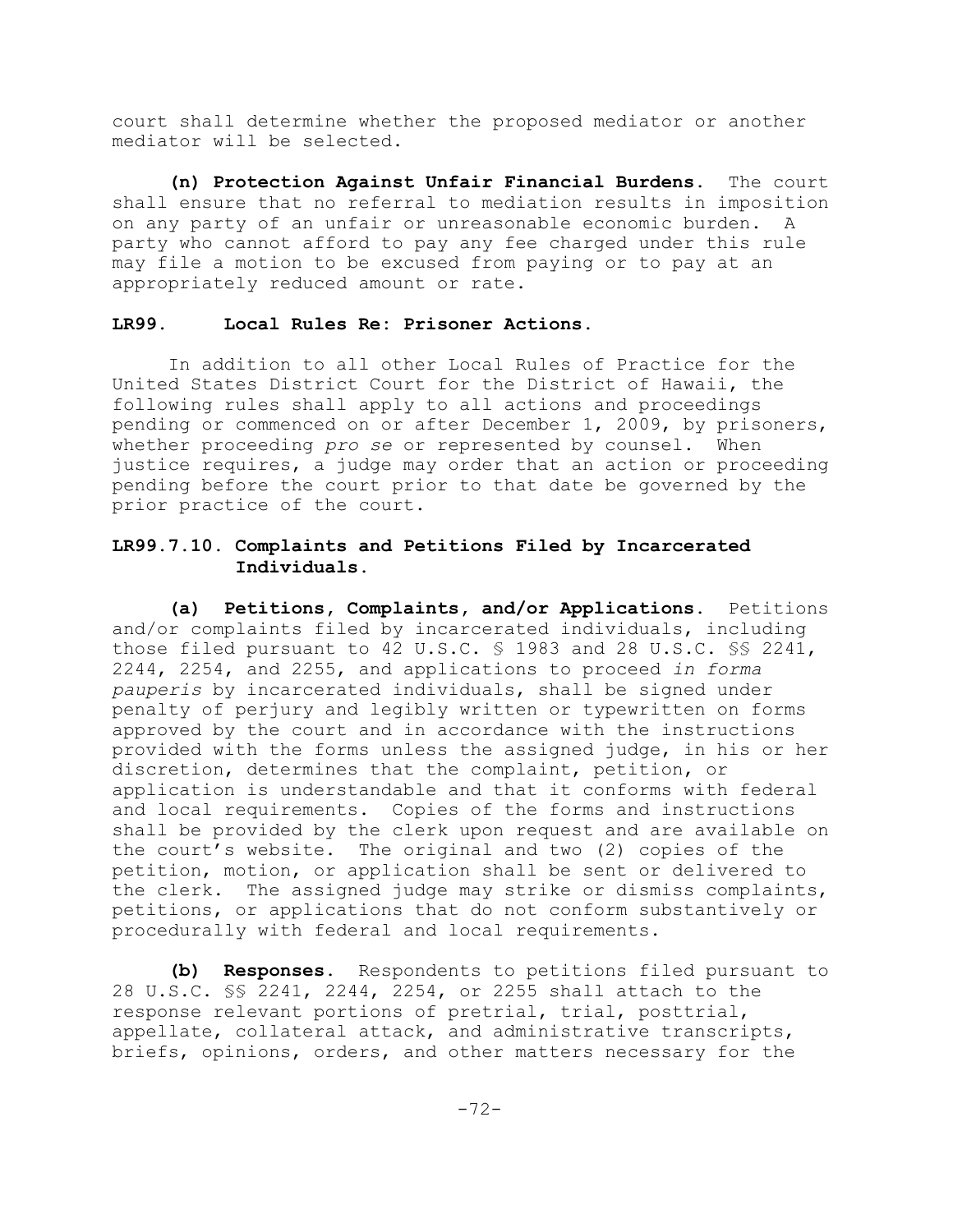court to adjudicate the proceeding. In addition to addressing the merits, respondents shall specifically address, when appropriate, all relevant procedural issues, including exhaustion, procedural default, statute of limitation, and equitable tolling.

Except as otherwise ordered by the court, within thirty-five (35) days of service of a petition filed under 28 U.S.C. § 2255, all respondents named in the petition shall file with the court a response addressing the matters asserted in the petition as grounds for relief.

**(c) General Rules.** All local and federal rules applicable to the form of motions apply to any petitions and complaints filed pursuant to 28 U.S.C. §§ 2241, 2244, 2254, and 2255, and responses thereto, including page or word limitations, unless otherwise ordered by the court. Additionally, when a party cites to a portion of the record, the relevant portion of the document referenced shall be highlighted.

**(d)** *In Forma Pauperis***.** Any prisoner seeking to prosecute an action *in forma pauperis* shall file an "Application to Proceed In Forma Pauperis by a Prisoner" on the court's approved form, accompanied by a certification of the warden or other appropriate officer of the institution in which the prisoner is confined as to the amount of money or securities on deposit to the prisoner's credit, and a copy of the prisoner's certified trust fund account statement (or institutional equivalent) for the six-month period immediately preceding the filing of the action. The prisoner is required to sign a financial certificate and consent to collection of fees.

**(e) Motions for Extension of Time.** When a motion for extension of time is submitted, the party shall submit (1) a memorandum that sets forth the reasons supporting the request, and (2) a proposed order that includes the proposed extension and a corresponding extension of time for the opposing party, if applicable.

**(f) Motions.** With the exception of motions to proceed *in forma pauperis*, motions for temporary restraining orders, and motions for appointment of counsel, no motion shall be filed in prisoner actions until either payment has been received or *in forma pauperis* status has been granted. The assigned judge may strike or dismiss motions that do not conform substantively or procedurally with federal and local requirements.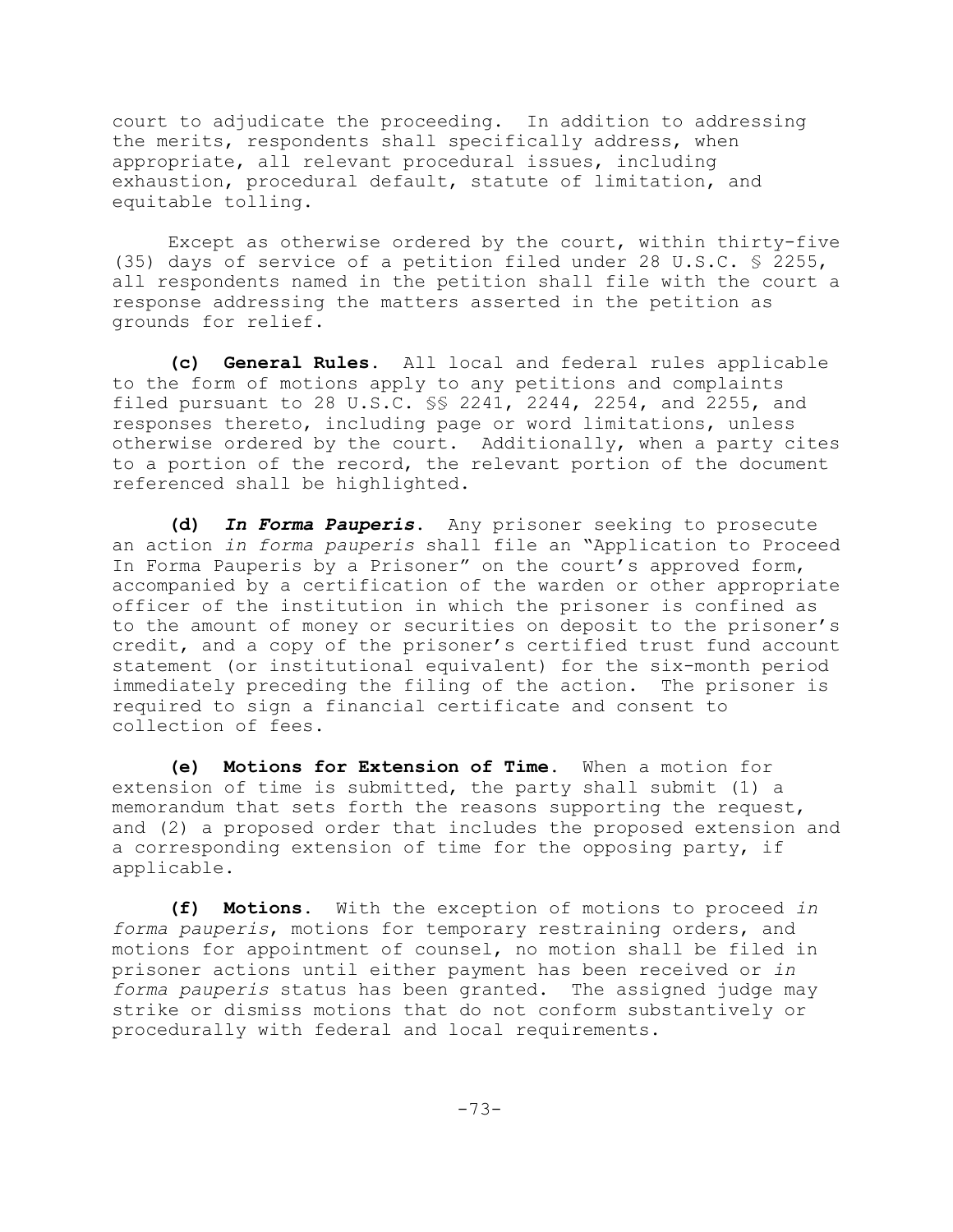**(g)** *Ex Parte* **Communications.** A prisoner should limit letters and avoid informal attempts to communicate directly with the district or magistrate judge presiding over the prisoner action. Documents sent to a judge will be shared with all parties in the case. Requests for action should be brought in the form of a motion subject to response by the opposing party, not in a letter. The court in its discretion may construe a letter or other request as a motion that shall be docketed and treated as such by all parties.

**(h) Communications When Represented By an Attorney.** Absent exceptional circumstances, when a prisoner is represented by an attorney, the prisoner shall not communicate directly with the court or a judge by sending the court or judge letters, requests, or motions, or calling or faxing the judge. All communication shall be through the prisoner's attorney. Any communication sent directly to the court or judge by a represented prisoner may, in the court's sole discretion, be disregarded and stricken from the record.

## **LR99.12. Dismissal for Want of Prosecution.**

*Pro se* prisoner cases may be dismissed when it appears that the *pro se* prisoner is not prosecuting the case with diligence to take all necessary steps to bring the action to readiness for pretrial and trial. See LR16.1. Notice and an opportunity to be heard shall be given to the *pro se* prisoner that such action is contemplated prior to dismissal of the action for want of prosecution.

## **LR99.16.1**. **Hearings and Status Conferences**.

Pursuant to the Prison Litigation Reform Act of 1996, all pretrial proceedings in prisoner actions in which the prisoner may or should participate shall be conducted by telecommunications technologies that allow the prisoner to stay in the penal institution. The court may also authorize hearings to be conducted in the prisoner's institution, subject to institution officials' agreement.

## **LR99.16.2. Pretrial Scheduling Orders in Prisoner Actions**.

After an opposing party has entered an appearance by filing an answer or other response to a complaint, responding to a petition, or removing an action from the state court, pretrial scheduling conferences shall be held in pro se prisoner actions as set forth in LR16.2. Pro se prisoners shall attend such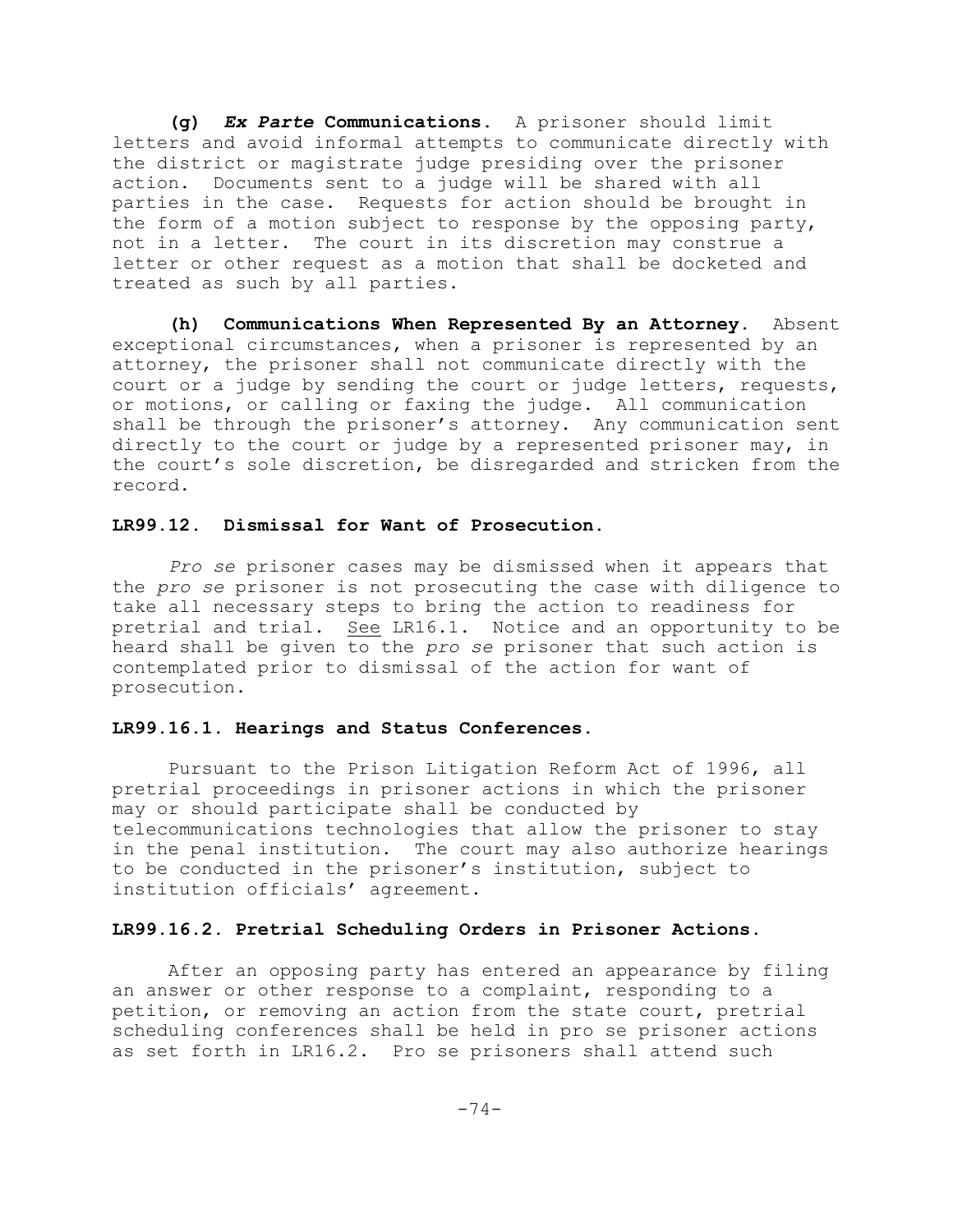conferences by telephone pursuant to LR99.16.1. The requirements for the conference of the parties and planning for discovery as mandated by FRCP Rule 26(f) shall not apply to pro se prisoner actions.

At the conclusion of the scheduling conference, the judge shall enter a scheduling order as set forth in LR16.3. The pro se prisoner scheduling order is substantially identical to that in represented cases as set forth in LR16.3, with the following exceptions.

(a) All motions filed in pro se prisoner actions shall be designated as non-hearing motions unless otherwise designated by the court.

(b) The parties shall serve and file an opposition or reply to all prisoner motions according to the schedule set forth in LR7.4, except that the following pro se prisoner motions require no opposition unless otherwise directed by the court: motions to proceed in forma pauperis, motions for appointment of counsel, motions for copies, motions for extension or enlargement of time, and general requests that would not normally require input from an opposing party.

(c) When an answer sets forth the affirmative defense of failure to exhaust prison administrative remedies, pursuant to 42 U.S.C. § 1997e(a), the party asserting that defense shall file a dispositive motion to that effect within seventy (70) days (ten weeks) after entry of the scheduling order.

(d) Pursuant to LR54, any party that has consented in writing to electronic service and who has waived the right to personal service shall be deemed served with a pro se prisoner's documents and pleadings, other than service of process, when the documents or pleadings are entered on the court's docket through the court's transmission facilities in accordance with the administrative procedures adopted by a general order of this court. Receipt of Notice of Electronic Filing ("NEF") generated by the court's Electronic Case Files ("ECF") shall constitute the equivalent of service of the pro se prisoner's pleading or other paper.

# **LR99.56.2. Notice re: Motio***ns for* **Summary Judgment and Motions to Dismiss for Failure to Exhaust in Pro Se Prisoner Cases.**

When a motion for summary judgment or motion to dismiss for failure to exhaust administrative remedies is filed against *pro*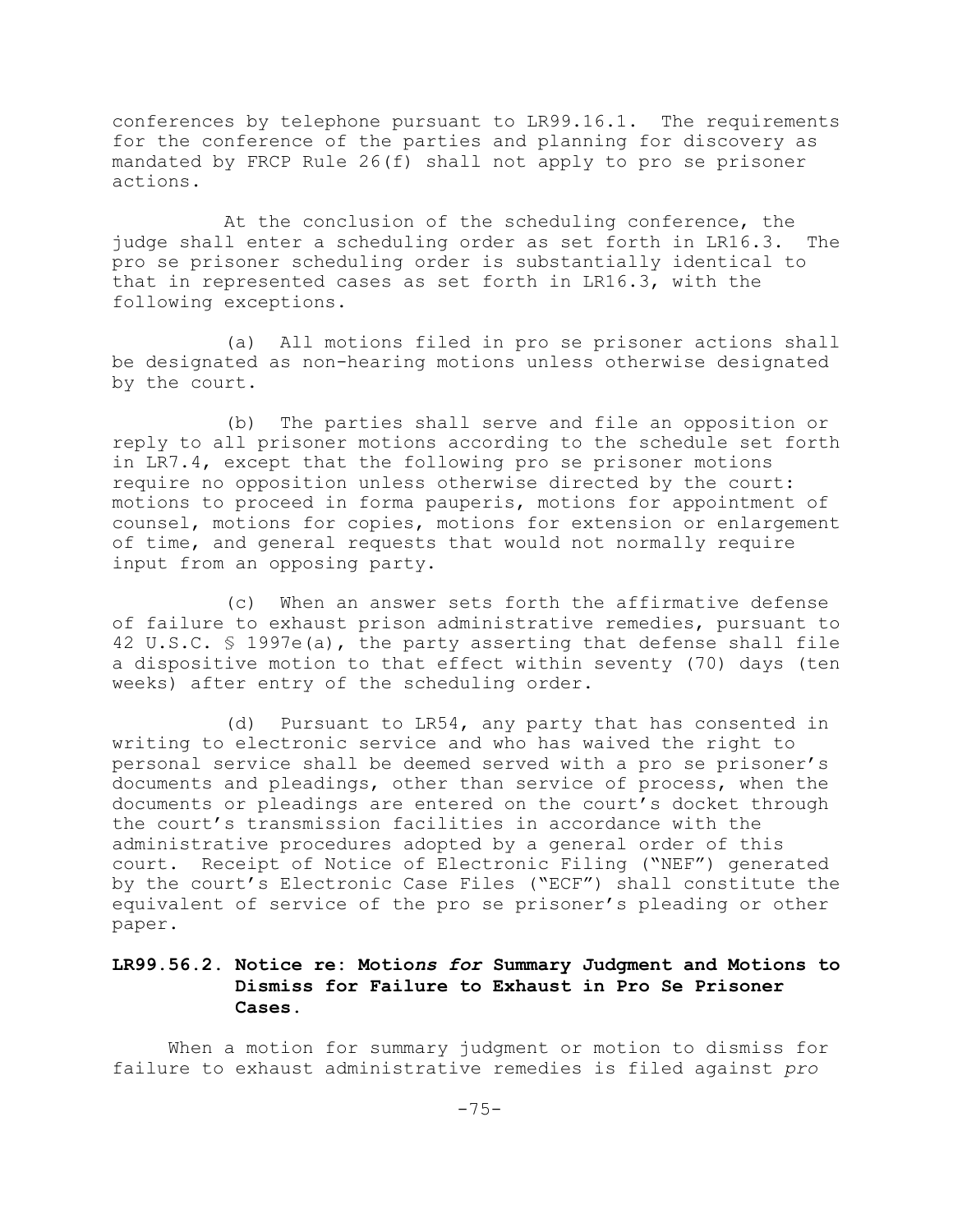*se* prisoner litigants, the moving party shall file a separate notice using the court's preapproved notice or lodge for the magistrate judge's review and signature, and then file, a separate notice, which in ordinary, understandable language advises the prisoner: (a) of the contents of Fed. R. Civ. P. 56 and LR56.1; (b) that the prisoner has the right to file affidavits or other admissible evidence in opposition to the motion for summary judgment or motion to dismiss for failure to exhaust administrative remedies, and that failure to respond might result in the entry of summary judgment against the prisoner; and (c) that if the motion for summary judgment or to dismiss for failure to exhaust is granted, the prisoner's case will be terminated. The moving party shall file and serve the prisoner with the notice simultaneously with the motion. A preapproved form of the notice follows this rule.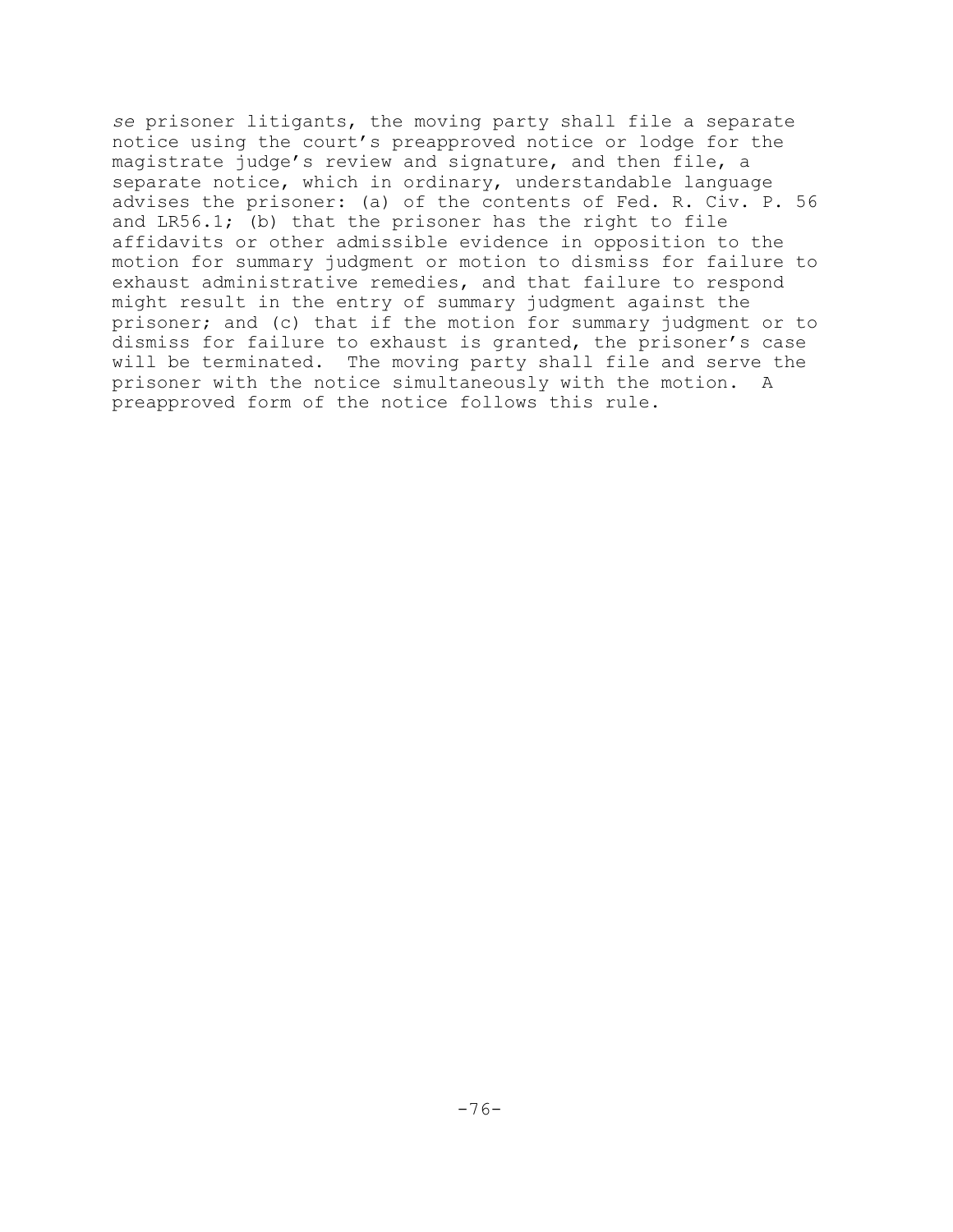# **PREAPPROVED NOTICE TO** *PRO SE* **PRISONERS FILED PURSUANT TO LR99.56.2 (THIS NOTICE IS REQUIRED TO BE GIVEN TO YOU**)

The defendants have filed a motion for summary judgment or to dismiss for failure to exhaust, by which they seek to have your case dismissed. If defendants' motion is granted under Rules 12 or 56 of the Federal Rules of Civil Procedure it will end your case. Rule 56 tells you what you must do in order to oppose either of these motions. Generally, judgment must be granted when there is no genuine issue of material fact – that is, if there is no real dispute about any fact that would affect the result of your case, and if the party who asked for summary judgment is entitled to judgment as a matter of law, your case will end. When a party you are suing makes a motion for summary judgment or to dismiss for failure to exhaust that is properly supported by declarations (or other sworn testimony), you cannot simply rely on what your complaint says. Instead, you must set forth your specific facts in declarations, depositions, answers to interrogatories, or authenticated documents, as provided in Rule 56(e), that contradict the facts shown in the defendants' declarations and documents and show that there is a genuine issue of material fact for trial. If you do not submit your own evidence in opposition, judgment, if appropriate, may be entered against you. If such judgment is granted, your case will be dismissed and there will be no trial.

This notice is being provided to you in accordance with Rule 99.56.2, of the Local Rules of Practice for the United States District Court for the District of Hawaii ("Local Rule"). You are required to comply with Local Rule 56.1 when opposing motions for summary judgment or to dismiss for failure to exhaust. This rule sets out the local requirements for motions for summary judgment and to dismiss for failure to exhaust and for opposition to such motions. To oppose a motion, you must file a concise statement that accepts the facts set forth in the moving parties' concise statement, or sets forth all material facts as to which it is contended there exists a genuine issue necessary to be litigated. When preparing the separate concise statement, you are required to reference only the material facts that are absolutely necessary for the court to determine the limited issues presented in the motion (and no others), and each reference shall contain a citation to a particular affidavit, deposition, or other document that supports your interpretation of the material fact. Documents referenced in the concise statement may, but need not, be filed in their entirety if a party concludes that the full context would be helpful to the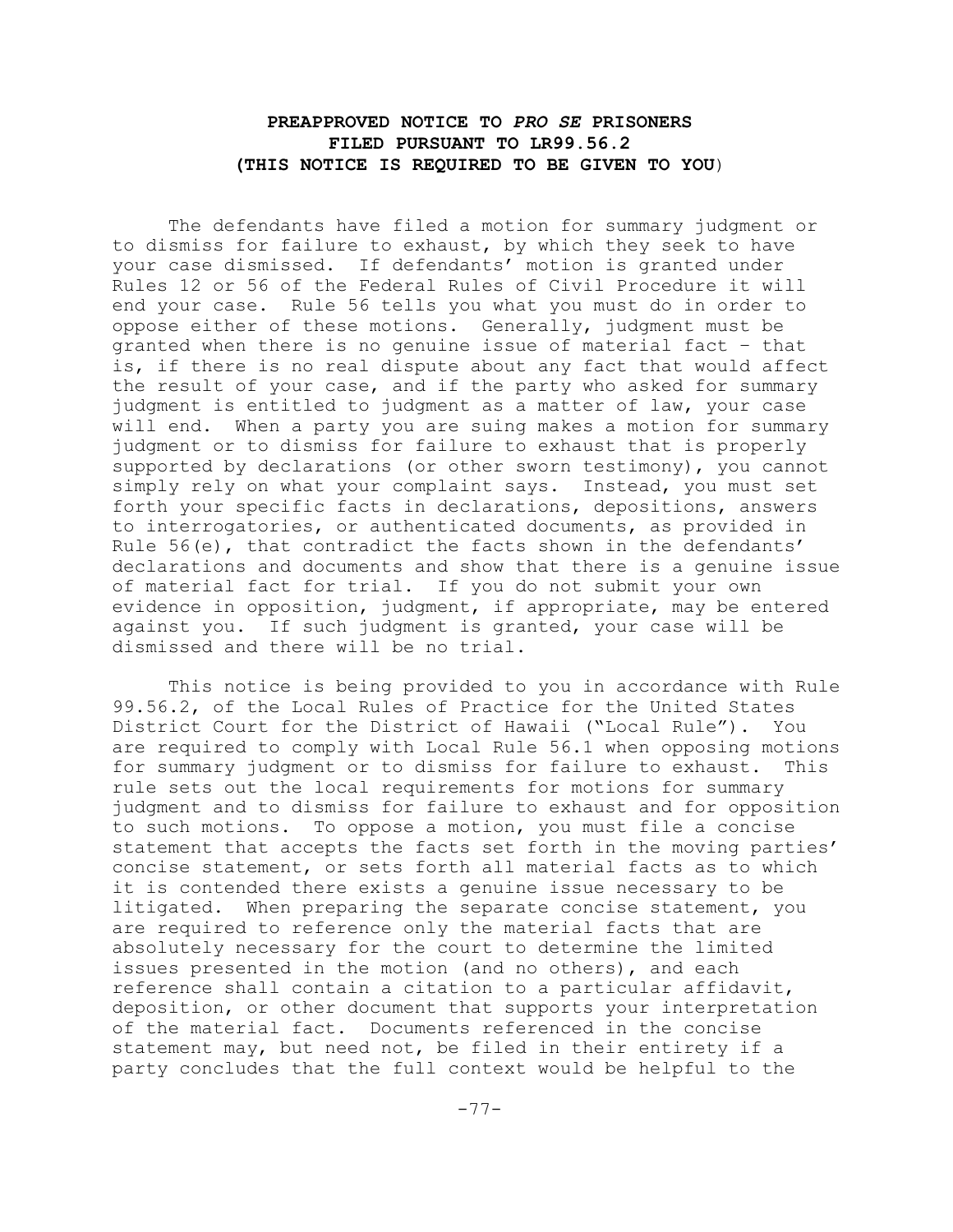court (e.g., a deposition miniscript with an index stating what pages may contain key words may often be useful). You shall extract and highlight the relevant portions of each referenced document. Photocopies of extracted pages, with appropriate identification and highlighting, will be adequate.

The concise statement shall be no longer than five (5) pages, unless it contains no more than 1500 words. When a concise statement is submitted pursuant to the foregoing word limitation, the number of words shall be computed in accordance with Local Rule  $7.5(d)$ , and the concise statement shall include the certificate provided for in Local Rule 7.5(e). When resolving motions for summary judgment, the court has no independent duty to search and consider any part of the court record not otherwise referenced in the separate concise statement. If necessary, you may request further guidance from the court regarding the requirements of Rule 56, Federal Rules of Civil Procedure, and Local Rule 56.1.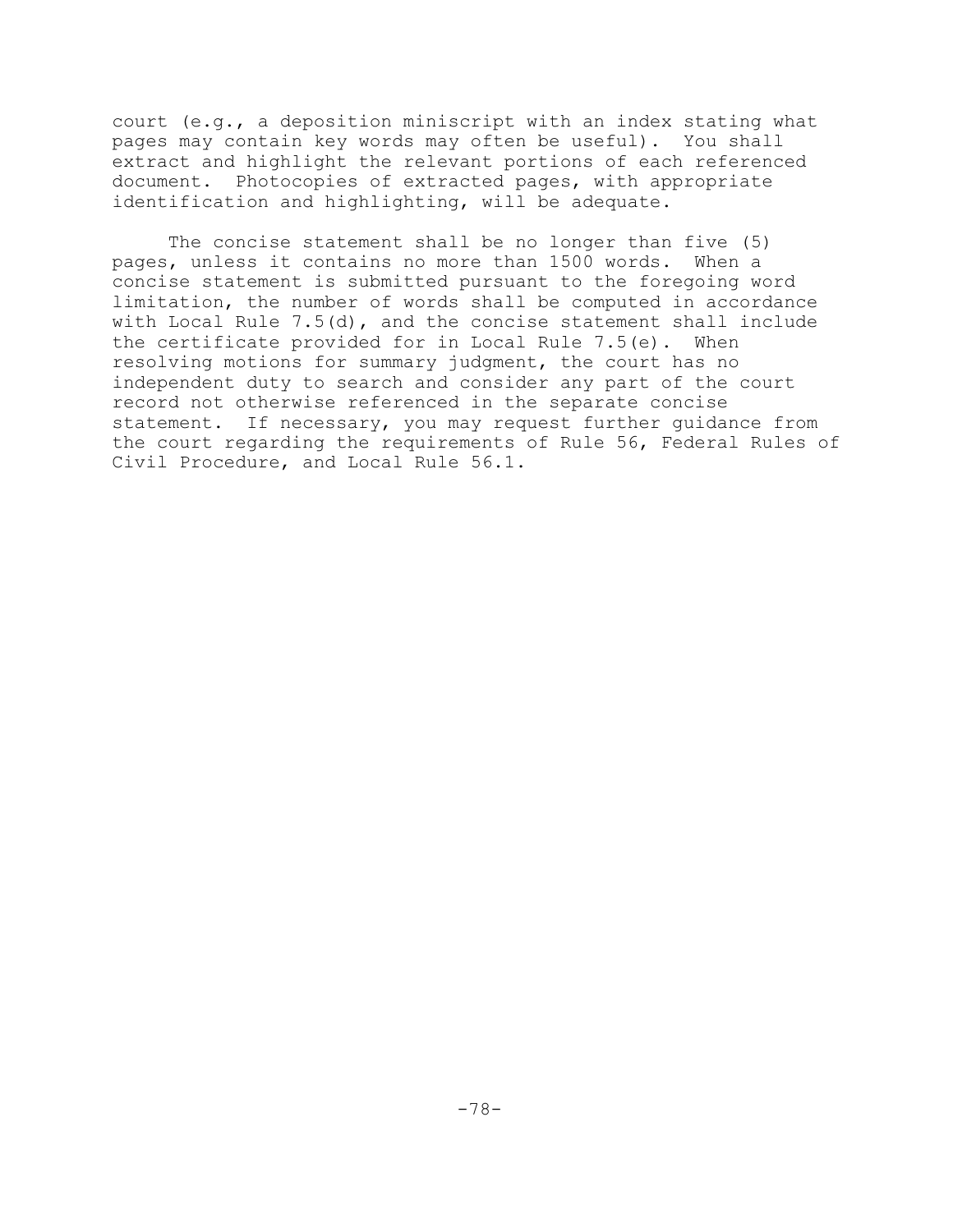## **LR100.1.1. Electronic Filing.**

Except as prescribed by local rule or order of the assigned district or magistrate judge, the court has designated all cases to be included in the Case Management/Electronic Case Filing (CM/ECF)system, effective January 1, 2006.

## **LR100.2.1. Mandatory Electronic Filing and Effective Date.**

Except as prescribed below or unless authorized in advance by the assigned district or magistrate judge, all documents filed in civil or criminal actions on or after January 1, 2014, shall be filed electronically using the court's CM/ECF system. Fees associated with a document filed electronically will be paid through pay.gov.

## **LR100.2.2**. **Exceptions to Mandatory Electronic Filing.**

Unless otherwise ordered in advance by the assigned district or magistrate judge, the following documents must be filed in the traditional paper format rather than by electronic filing:

## **1. Pro Se Party Filings**.

Any person appearing pro se may not utilize electronic filing without leave of the court, which decision rests in the discretion of the assigned district or magistrate judge.

### **2**. **Criminal Actions**.

- (a) Criminal complaints and accompanying documents;
- (b) Indictments/Informations;
- (c) Grand jury proceedings;
- (d) Arrest warrants issued by a district or magistrate judge;
- (e) Search warrants and accompanying documents;
- (f) Seizure warrants and accompanying documents;
- (g) Pen register authorizations and like documents;
- (h) Wiretap proceedings and;
- (i) Correspondence to the court.

# **3**. **Civil Actions**.

(a) Records of administrative review cases when not available electronically;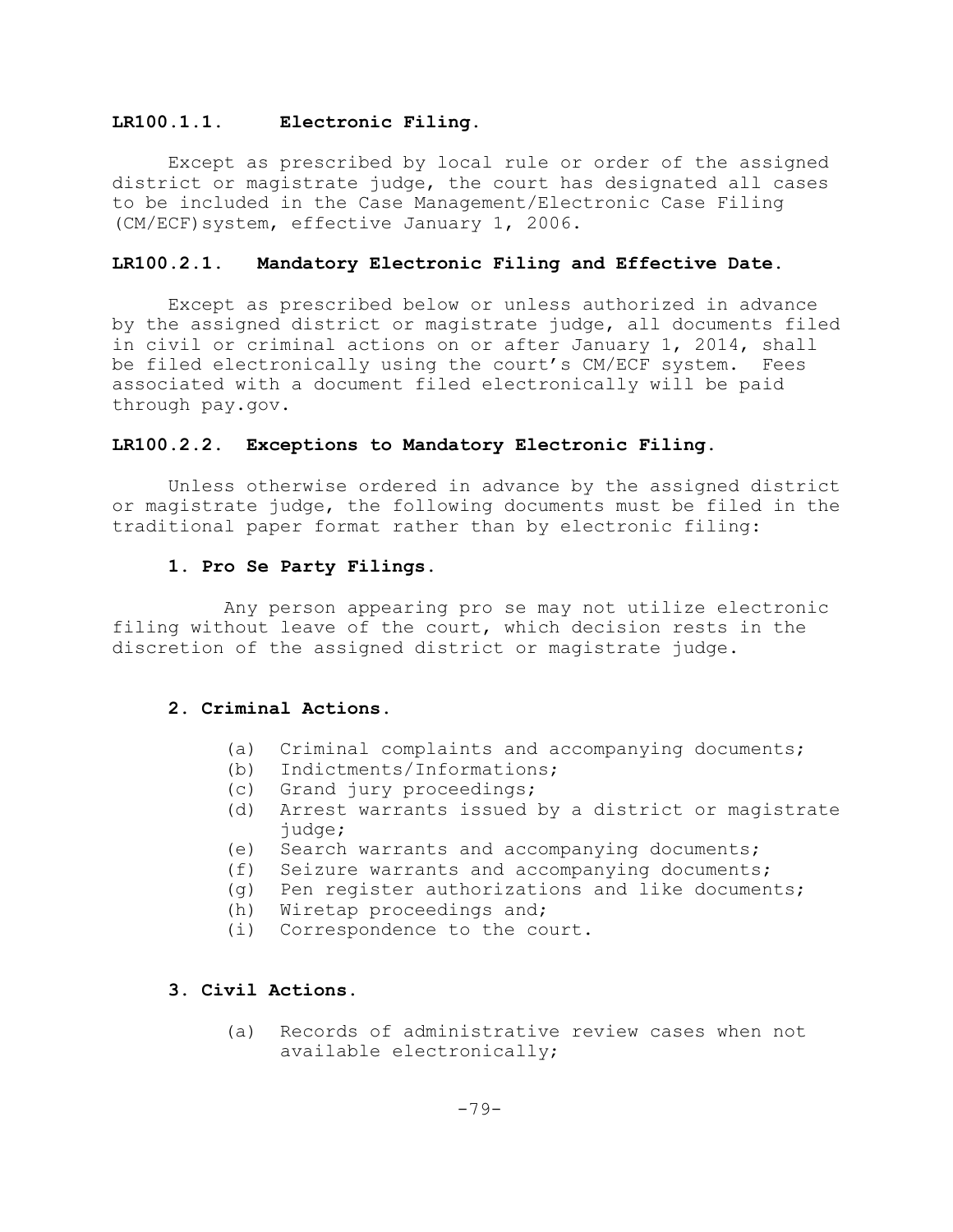- (b) Consents to proceed before a magistrate judge and;
- (c) Correspondence to the court.

## **4. Exhibits Not Available in Electronic Format.**

Exhibits that are not available in electronic format (*e.g.,* videotapes, maps, etc). The clerk's office will note on the docket receipt of the exhibits.

# **5. Central Violations Bureau (CVB) Actions**.

Documents associated with CVB actions (until available electronically.)

## **6. Other Exceptions.**

For good cause shown, the assigned district or magistrate judge may, at any time, allow a document to be filed in paper format.

## **LR100.2.3. Electronic Record of Documents in Paper Form.**

Unless the court orders otherwise, the clerk shall make an electronic record of all documents filed with the court in paper form. Except as provided elsewhere in these rules, such documents will be treated as if they had been filed electronically. The date and time of filing shall be the date and time stamped on the paper document, rather than the date and time indicated on the Notice of Electronic Filing.

## **LR100.2.4. Courtesy Copies.**

As described in LR7.7 and LR10.2, two courtesy copies of electronically filed documents must be submitted to the clerk's office with an indication as to which judge should receive the copies.

## **LR100.2.5. Exhibits.**

Each exhibit referenced in a document shall be submitted as a separate CM/ECF attachment to the main document, regardless of the size of the file containing the exhibit. Paper exhibits must be scanned and saved in a PDF format that is less than 5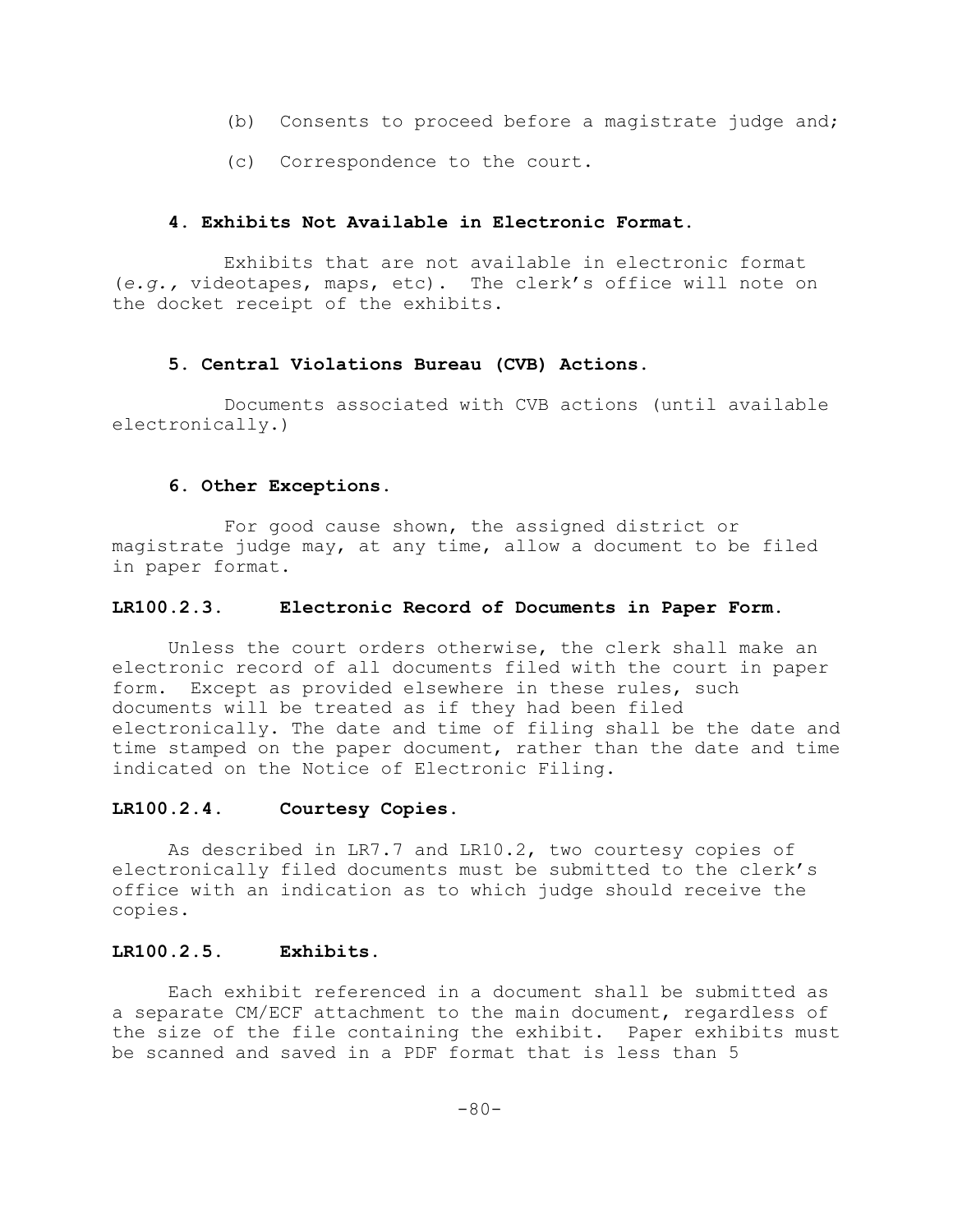megabytes in size. Large documents must be broken into "chunks" so that each PDF file is under the 5 megabyte limit. The filer must clearly label each exhibit so that anyone examining the electronic case file will know what the "Exhibit" is:

| Motion    | (Main document)                |  |
|-----------|--------------------------------|--|
| Exhibit A | (Affidavit of John Doe)        |  |
| Exhibit B | (Letter dated January 1, 20XX) |  |

### **LR100.3.1. Transmission to CM/ECF System.**

Electronic transmission of a document to the CM/ECF system consistent with the administrative and technical procedures established by this court, together with the transmission of a Notice of Electronic Filing from the court, constitutes the filing of the document for all purposes of the Federal Rules of Civil Procedure, the Federal Rules of Criminal Procedure, and the Local Rules of this court, and constitutes entry of the document on the docket kept by the clerk under Fed. R. Civ. P. 58 and 79 and Fed. R. Crim. P. 49 and 55.

# **LR100**.**3.2. Official Record.**

When a document has been filed electronically, the official record is the electronic recording of the document as stored by the court, and the filing party is bound by the document as filed. The clerk shall not be required to retain any paper document after making an electronic recording thereof in a manner consistent with the technical standards, if any, established by the Judicial Conference of the United States and the requirements, if any, prescribed by the Administrative Office of the United States Courts. If a paper document filed with the court has not been electronically recorded by the clerk, the original paper document as maintained by the court is the official record.

# **LR100.3.3. Time of Filing.**

Except in the case of a document originally filed in paper form with a date and time stamp and subsequently uploaded in the CM/ECF system, a document filed electronically is deemed filed at the date and time (Hawaii Standard Time) stated on the Notice of Electronic Filing. The time stamp on the Notice of Electronic Filing is based on the time of the electronic receipt of the document by the court, not the time of transmission by the CM/ECF user.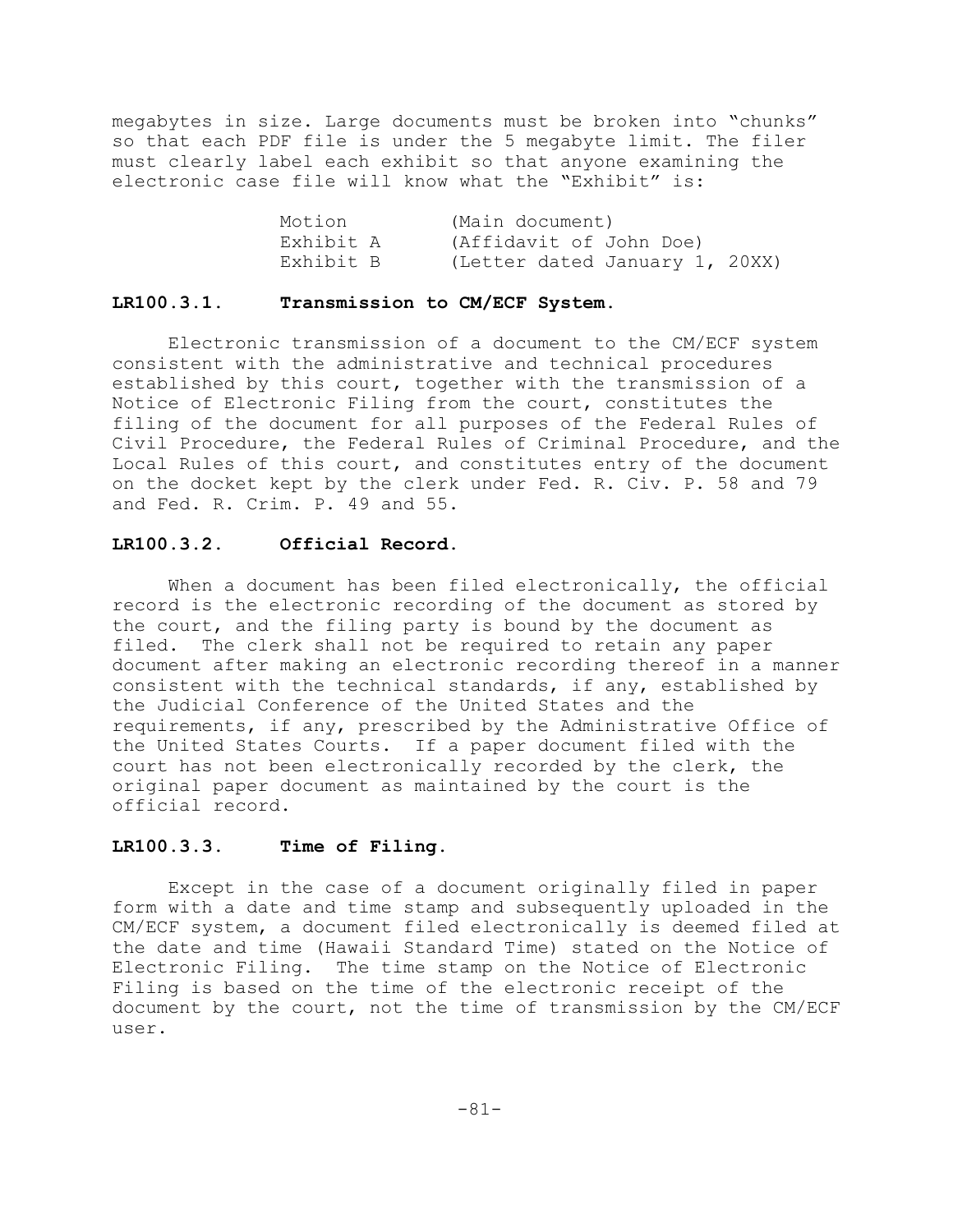#### **LR100.4.1. Eligibility.**

An attorney who is a member of the bar of this court or who is otherwise permitted to practice before this court under LR83.1 may request a login and password as an CM/ECF user. A CM/ECF user must have and maintain a functioning e-mail address suitable for accepting the Notices of Electronic Filing transmitted from the court. A CM/ECF user must also have and utilize anti-virus software to verify that files transmitted to the court are not infected with any virus or worm.

### **LR100.4.2. Registration.**

An individual eligible to be an CM/ECF user must complete a registration form to be issued a login and password for participation in the CM/ECF system. The registration form requires the individual's agreement to certain provisions, including the individual's acknowledgment that the use of the CM/ECF login and password is equivalent to the individual's signature, the individual's consent in writing to accept service of documents by electronic means, and an agreement that failure to abide by the CM/ECF procedures may result in sanctions.

### **LR100.4.3. Login and Password.**

The clerk will issue a login and password for access to the CM/ECF system to an eligible individual after completion of registration and a training course offered by a United States District Court. Any login and password issued to a CM/ECF user shall be used exclusively by that individual or an employee of the individual to whom authorization has been given by the CM/ECF user. No CM/ECF user shall knowingly permit a login and password to be used by anyone not so authorized and no person shall knowingly use a CM/ECF user's login and password unless so authorized. CM/ECF users shall safeguard the security of their passwords and must immediately notify the clerk upon discovery or suspicion that security has been compromised.

### **LR100.4.4. Use of Login and Password.**

The use of a login and password assigned to a CM/ECF user in the electronic filing of a document shall constitute the CM/ECF user's signature on the document, for purposes of Fed. R. Civ. P. 11, 28 U.S.C. § 1746, the Local Rules of this court, and any other purpose for which a signature is required in connection with matters before the court.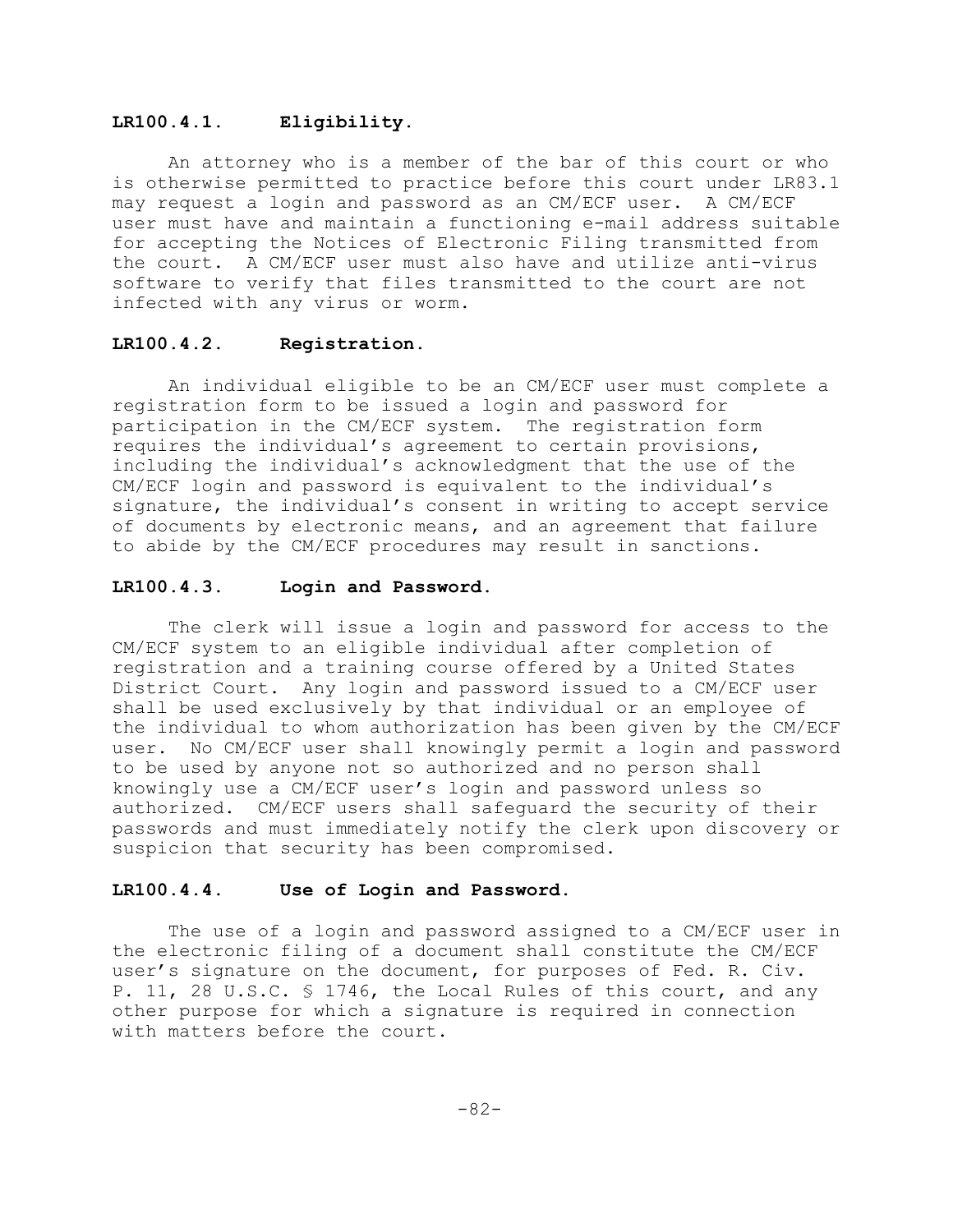### **LR100.4.5. Pro Hac Vice.**

An attorney admitted pro hac vice must register for a login and password within 10 days of the filing of a motion to appear. If an attorney appears pro hac vice in more than one case, a separate pro hac vice motion, with accompanying fee, shall be filed in each case.

#### **LR100.4.6 Suspension or Deactivation of CM/ECF Access.**

Upon appropriate notice and for cause shown, the court at any time may suspend or deactivate a CM/ECF user's access to electronic filing. The court may require that additional training be taken in order to reactivate CM/ECF participation.

#### **LR100.5.1. CM/ECF User's Signature.**

The name of the CM/ECF user under whose login and password the document is being electronically filed must be preceded by  $\sqrt{s}/\%$  and typed in the space where the signature otherwise would appear (*e.g.,* /s/ John or Jane Lawyer).

#### **LR100.5.2. Third Party Signatures.**

An electronically filed document requiring the original, wet signature of an individual other than the CM/ECF user, such as an affidavit or declaration, must contain the original or a scanned image of that individual's signature.

# **LR100.5.3. Retention of Documents with Third Party Signatures.**

Documents that are electronically filed and include signatures other than the CM/ECF user's signature must be maintained in paper form by the CM/ECF user until thirty-five (35) days (five weeks) after expiration of any appeal period. Upon request by the court, a CM/ECF user must provide for review any such document. A non-filing signatory or party who disputes the authenticity, or the alleged endorsement, of an electronically filed document must file an objection to that document.

#### **LR100.6.1. Service of Documents by Electronic Means.**

The issuance of the Notice of Electronic Filing generated by the CM/ECF system constitutes service of the document(s) being filed to CM/ECF users.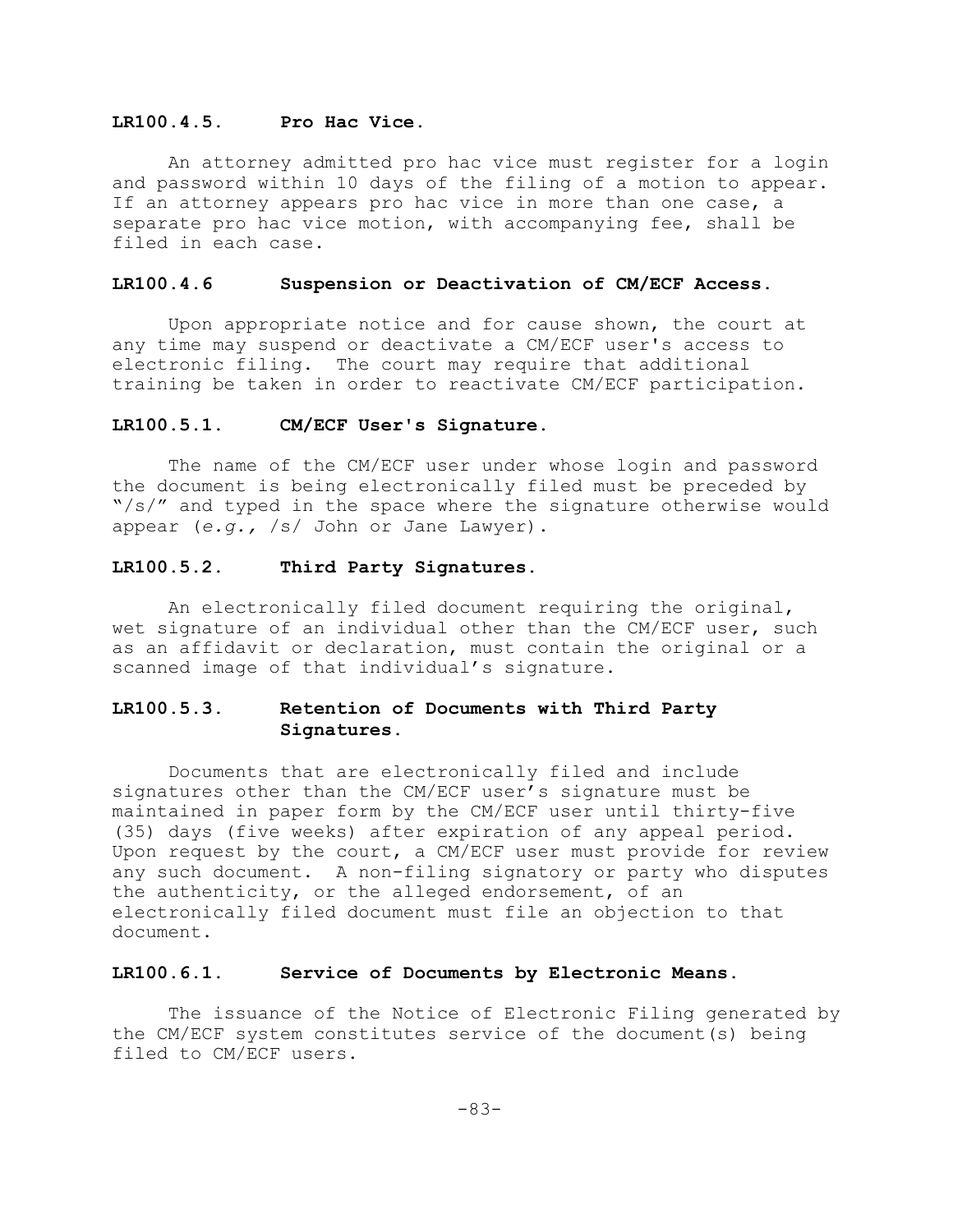# **LR100.6.2. Conventional Service of Electronically Filed Documents.**

Parties who are not CM/ECF users must be served by conventional means. If a filed copy of a document is required to be served, the paper copy of the subject document(s) shall be accompanied by a copy of the Notice of Electronic Filing showing the date and time of filing.

#### **LR100.6.3. Certificate of Service.**

A certificate of service on all parties entitled to service is required when a document is filed (electronically or conventionally). The certificate must state the manner in which service was accomplished on each party and shall appear as the last page of the document. The certificate of service should be in the form shown below:

I hereby certify that, on the dates and by the methods of service noted below, a true and correct copy of the foregoing was served on the following at their last known addresses:

Served Electronically through CM/ECF:

| Jane Dow<br>John Dow                                 | jane dow@hotmail.com<br>john dow@law.net | January 1, 20XX<br>January 1, 20XX |  |
|------------------------------------------------------|------------------------------------------|------------------------------------|--|
|                                                      | Served by First-Class Mail:              |                                    |  |
| Robert Jones<br>321 S. King St<br>Honolulu, HI 96813 |                                          | January 2, 20XX                    |  |
|                                                      | Served by hand-delivery:                 |                                    |  |
| Carol Smith<br>123 Bishop St<br>Honolulu, HI 96813   |                                          | January 3, 20XX                    |  |

### **LR100.7.1. Orders and Judgments.**

All orders, decrees, judgments, and proceedings of the court will be filed in accordance with these procedures and will constitute entry on the docket kept by the clerk under Fed. R. Civ. P. 58 and 79, and Fed. R. Crim. P. 49 and 55.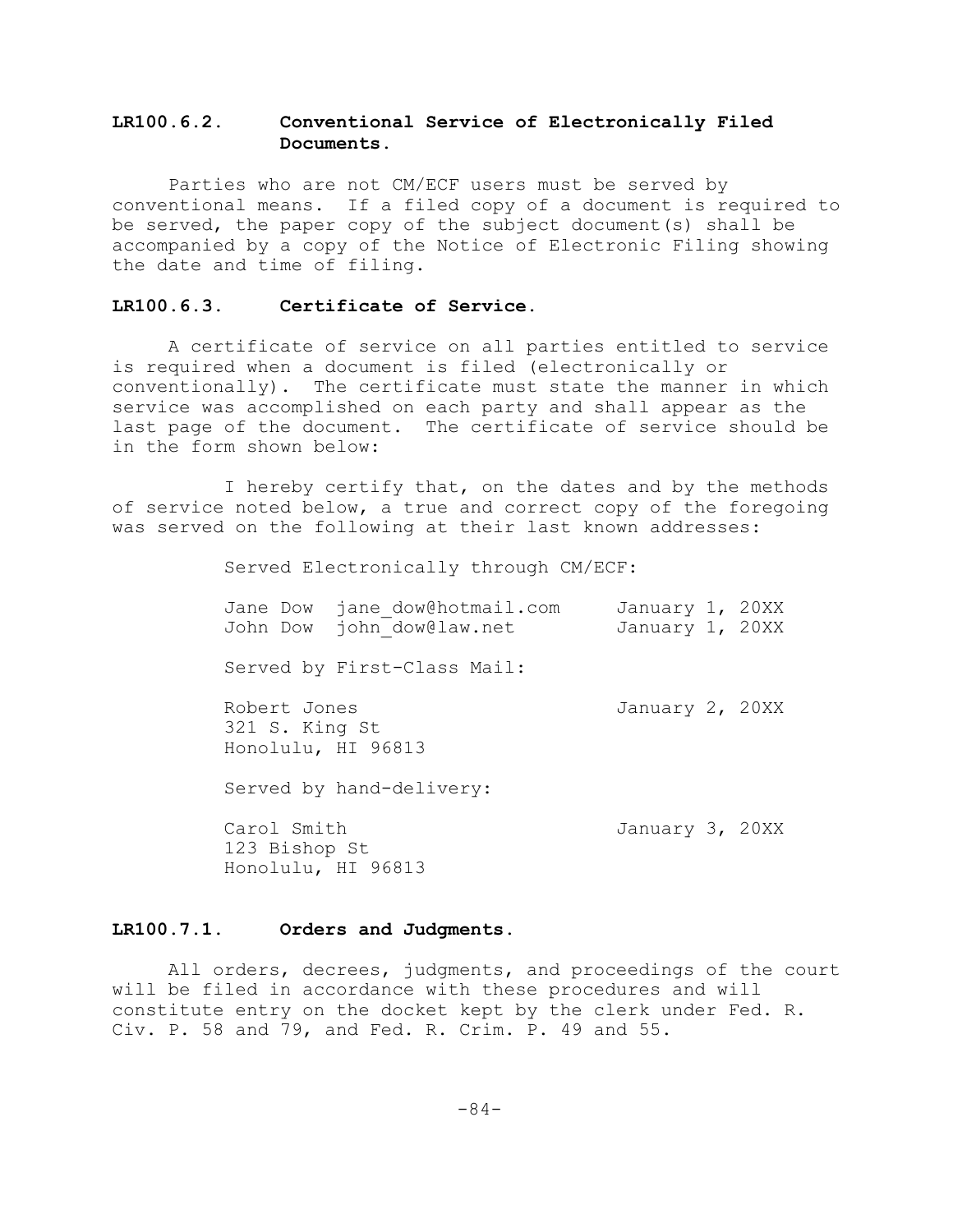## **LR100.7.2. Docket Orders.**

Orders may be issued as text-only entries on the docket without an attached document. Such orders are official and binding. For purposes of Fed. R. Civ. P. 58, a text order is deemed set forth as a separate document in the Notice of Electronic Filing created by the docketing of the order.

### **LR100.7.3. Notice of Entry of Orders.**

Electronic transmission of the Notice of Electronic Filing of an order or judgment docketed by the clerk constitutes the notice required under Fed. R. Civ. P. 77(d) and Fed. R. Crim. P. 49(c) to registered CM/ECF users. The clerk shall give notice using non-electronic means to those parties who have not consented to receive electronic notice.

### **LR100.7.4. Summons.**

The clerk may sign, seal, and issue a summons electronically, although a summons may not be served electronically.

#### **LR100.8.1. Proposed Orders.**

Proposed orders are to be submitted separately from the underlying application, request, or motion and shall be submitted by e-mail in a format compatible with Word or Word Perfect, unless directed by the court to be submitted differently.

## **LR100.8.2. E-mailing of Proposed Orders and Stipulations.**

All proposed orders and stipulations must list in the e-mail subject line the following items:

(a) The case number;

(b) The docket number of the motion filed electronically that is the subject of the proposed order; and

(c) The title of the related filing (*e.g.*, CV05-236-Doc5-Motion To Compel).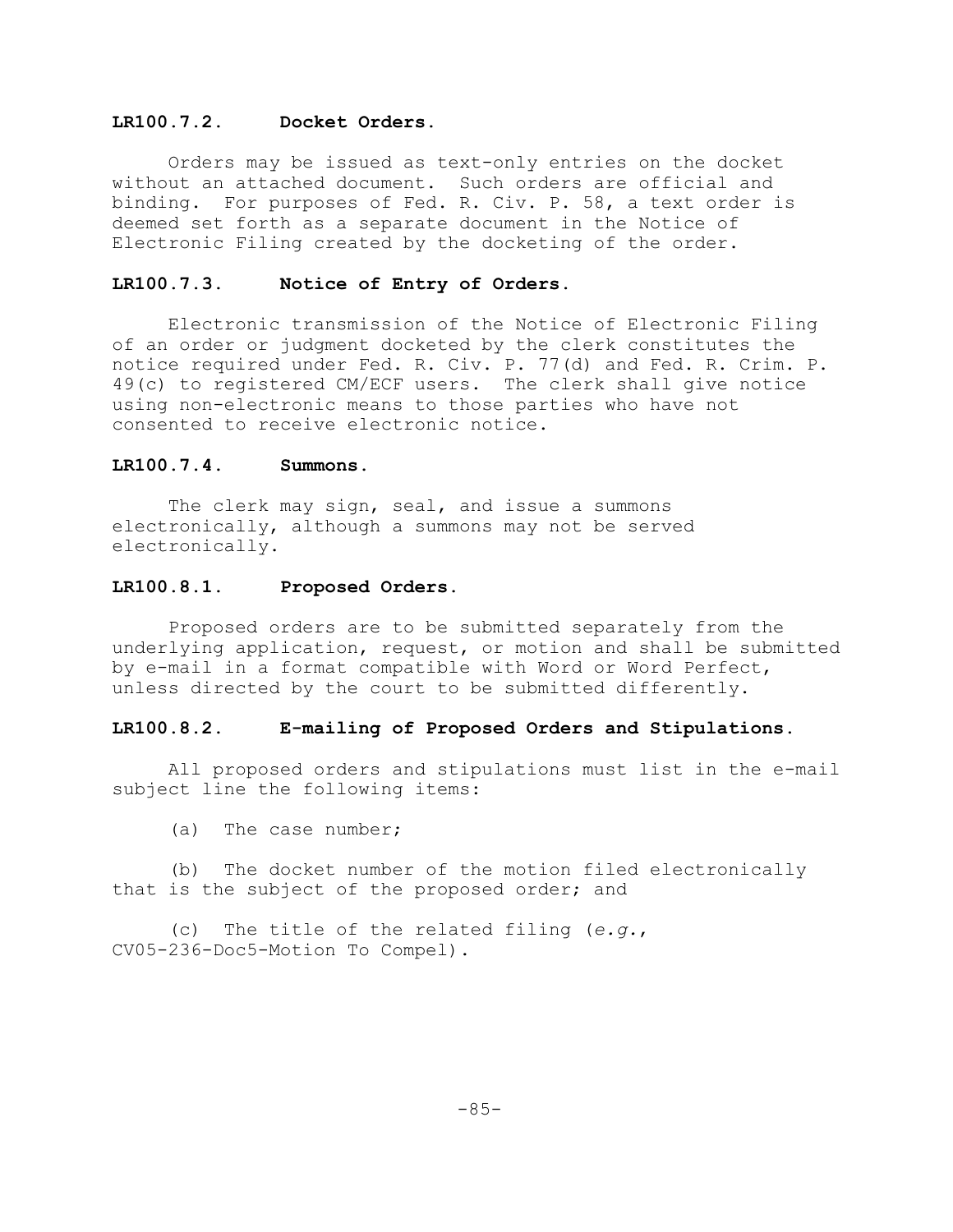# **LR100.8.3. E-mail addresses for order and stipulation submission to Chambers:**

Judge Kevin S. C. Chang chang orders@hid.uscourts.gov Judge Helen Gillmor and gillmor orders@hid.uscourts.gov Judge Alan C. Kay kay orders@hid.uscourts.gov Judge Leslie E. Kobayashi kobayashi\_orders@hid.uscourts.gov<br>Judge Barry M. Kurren kurren orders@hid.uscourts.qov kurren orders@hid.uscourts.gov Judge Susan Oki Mollway mollway\_orders@hid.uscourts.gov Judge Richard L. Puglisi puglisi orders@hid.uscourts.gov Judge J. Michael Seabright seabright\_orders@hid.uscourts.gov Judge Derrick K. Watson watson\_orders@hid.uscourts.gov Visiting Judges and visit orders@hid.uscourts.gov

These e-mail addresses shall only be used for submitting proposed orders and stipulations to the court. They shall not be used for submitting correspondence to the court.

### **LR100.9.1. Technical Failures**.

Any CM/ECF user whose filing is untimely or who is otherwise prejudiced because of a technical failure of either the court's CM/ECF system or the registered user's system should document the incident and may seek appropriate relief from the court. The assigned district or magistrate judge in a case shall determine whether a technical failure has occurred and whether relief should be afforded under the particular circumstances.

#### **LR100.10.1. Personal Identifiers.**

To comply with the policy of the Judicial Conference of the United States and the E-Government Act of 2002, and to promote electronic access to case files while also protecting personal privacy and other legitimate interests, parties shall refrain from including, or shall partially redact when inclusion is necessary, the following personal data identifiers from all documents filed with the court, including exhibits thereto, whether filed electronically or in paper, unless otherwise ordered by the court:

**(a) Social Security numbers.** If an individual's social security number must be included in a document, only the last three digits of that number should be used.

**(b) Names of minor children.** If a minor child must be mentioned, only the initials of that child should be used.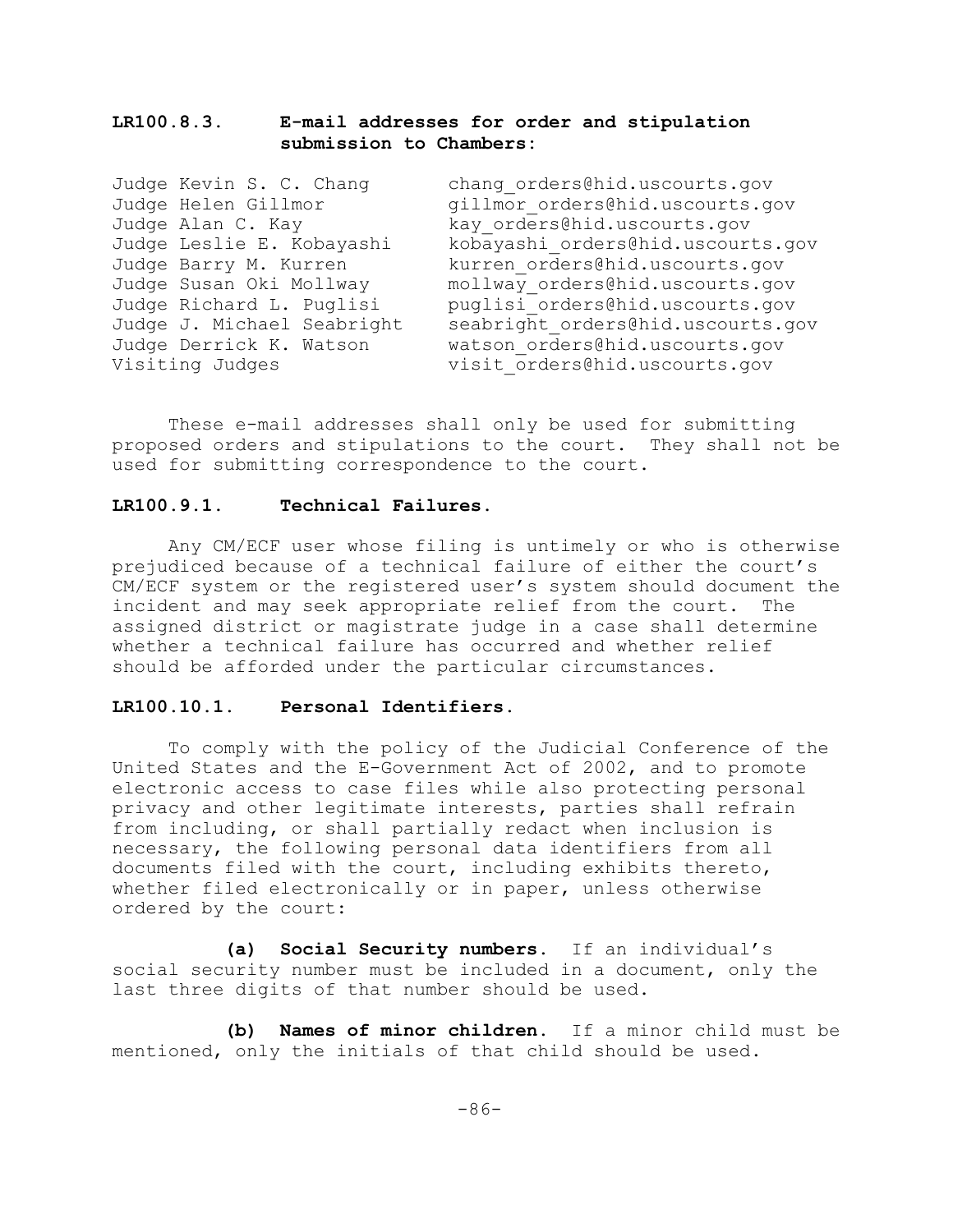**(c) Dates of birth.** If an individual's date of birth must be included in a document, only the year should be used.

**(d) Financial account numbers.** If financial account numbers are relevant, identify the name or type of account and the financial institution where maintained, and only indicate the last three digits of the account number.

**(e) Home Address.** If a home address must be included, only the city and state should be listed.

## **LR100.10.2. Redaction/Reference List.**

In compliance with the E-Government Act of 2002, a party wishing to file a document containing the personal data identifiers listed above may:

- (a) File an unredacted document under seal, or
- (b) File a reference list under seal.

The reference list shall contain the complete personal identifiers and the redacted identifiers used in their place in the filing. All references in the case to the redacted identifiers included in the reference list will be construed to refer to the corresponding complete personal data identifiers.

A redacted version of the document or the reference list shall be filed and become part of the public file. The unredacted versions shall be retained by the court as part of the record in sealed form.

## **LR100.10.3. Responsibility of Counsel.**

The responsibility for redacting these personal identifiers rests solely with counsel and the parties. The clerk will not review each document for compliance with this provision.

### **LR100.11.1. Hyperlinks**.

Electronically filed documents may contain hyperlinks to (a)other portions of the same document, and (b) a location on the Internet that contains a source document for reference. Hyperlinks do not replace standard citation format, but inclusion of hyperlinks is encouraged. Complete citations must be included in the text of the filed document. Hyperlinks are convenient mechanisms for accessing material, but neither a hyperlink nor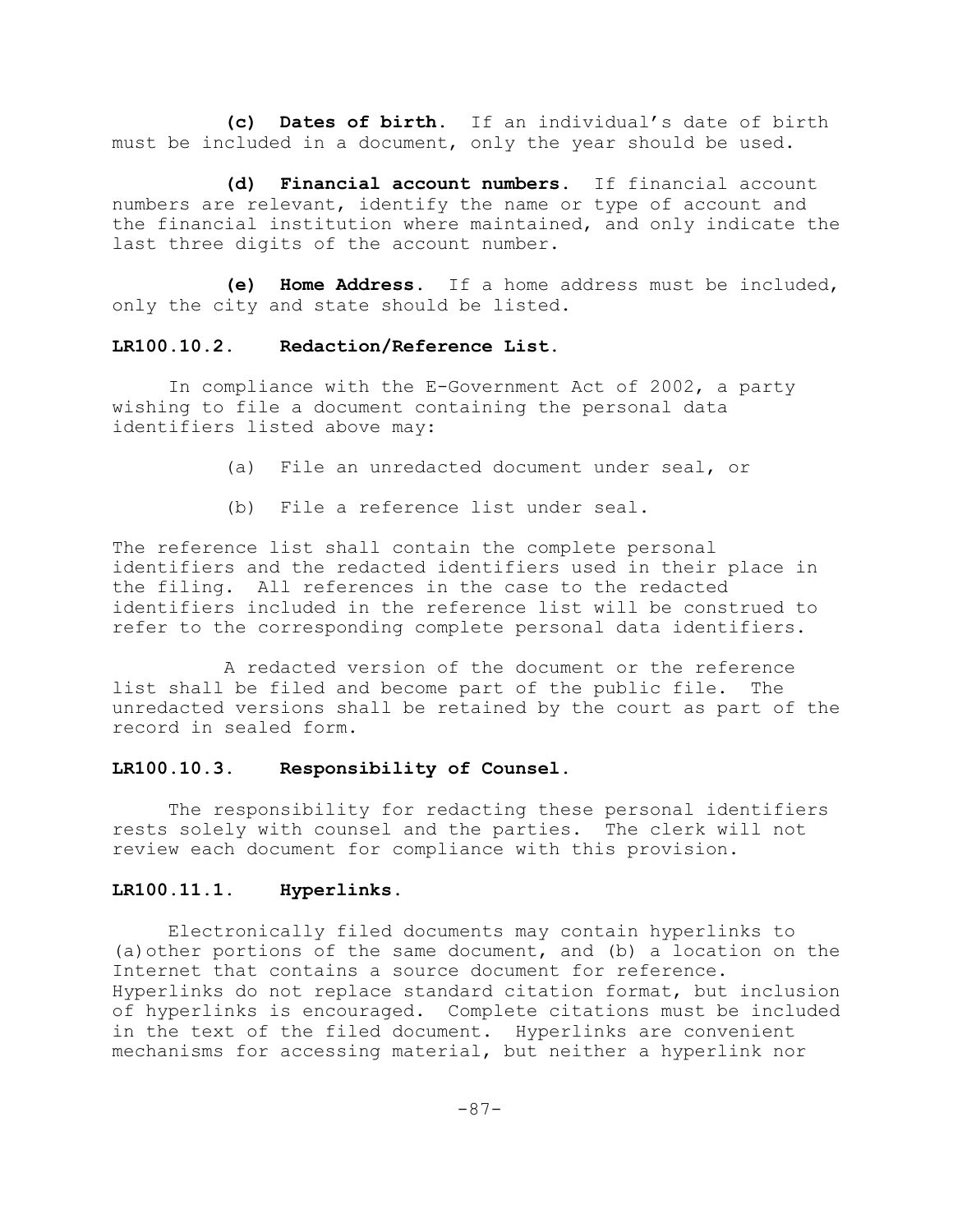any site to which it refers shall be considered part of the record. The court accepts no responsibility for, and does not endorse, any product, organization, or content at any hyperlinked site, or at any site to which that site may be linked. The court accepts no responsibility for the availability or the functionality of any hyperlink.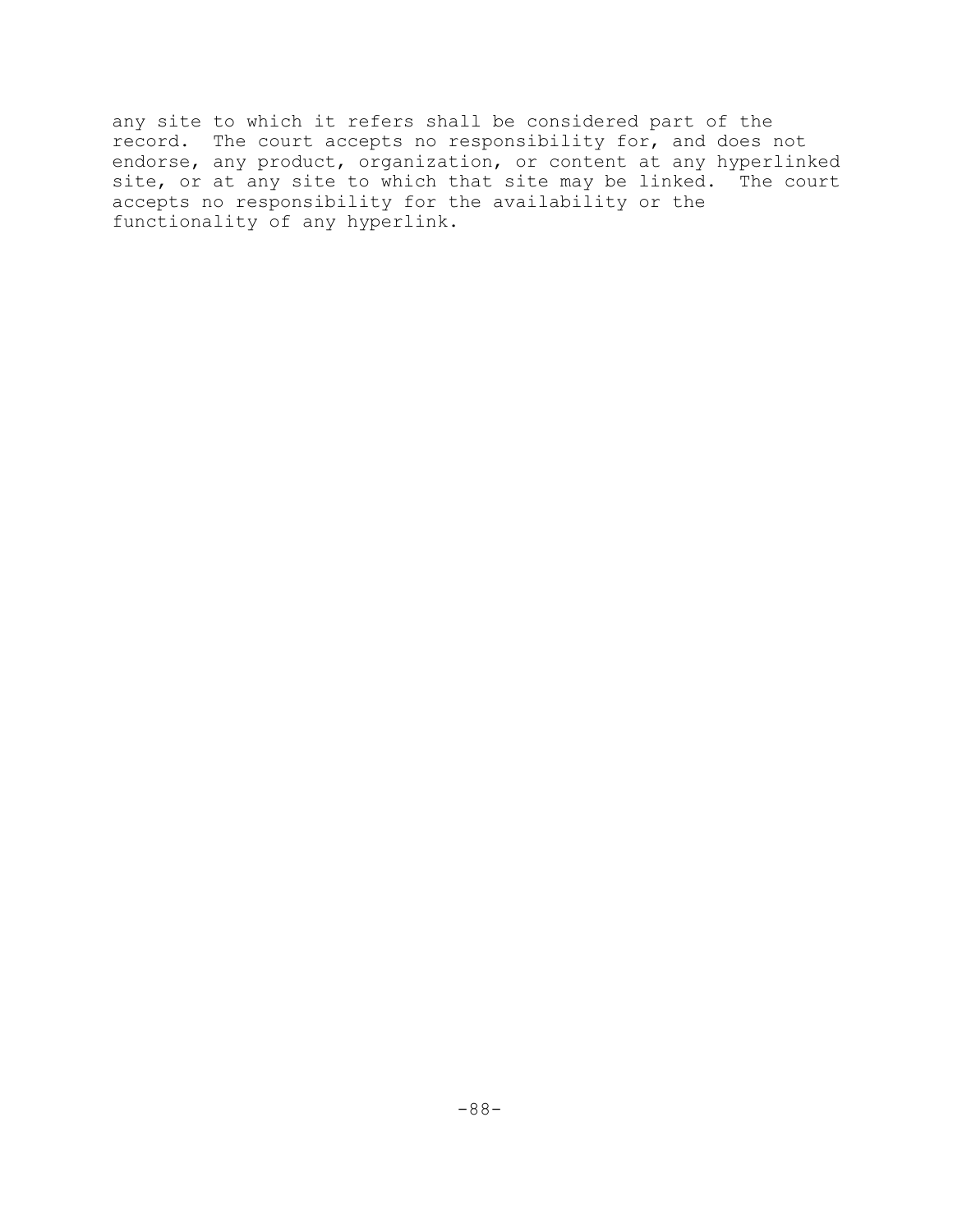### **RULES PERTAINING TO CASES UNDER TITLE 11, UNITED STATES CODE**

#### **LR1001.1. Scope of Rules.**

**(a) Scope of Rules.** The Federal Rules of Bankruptcy Procedure and Official Bankruptcy Forms, promulgated under 28 U.S.C. § 2075, together with these local rules and any local bankruptcy rules adopted by the bankruptcy court, govern practice and procedure in all bankruptcy cases and adversary proceedings in this district. These rules, and any local bankruptcy rules adopted by the bankruptcy court, supersede all previous local bankruptcy rules for the District of Hawaii.

**(b) Effective Date.** These rules shall apply to all bankruptcy cases and adversary proceedings pending on the date of adoption.

## **LR1070.1(a). General Reference.**

Pursuant to 28 U.S.C.  $\frac{157}{a}$ , all cases under Title 11 and all civil proceedings arising under Title 11 or arising in or related to a case under Title 11 are referred to the bankruptcy judges of this district, except as provided in LR1070.1(b). A party may request that reference of a particular matter be withdrawn by filing a motion with the clerk of the bankruptcy court, who will promptly transmit the motion to the clerk of the district court.

#### **LR1070.1(b). Pending District Court Proceedings.**

Any civil proceeding arising in or related to a case under Title 11 that is pending in the district court on the date the Title 11 case is filed shall be referred to a bankruptcy judge only upon order of the district judge before whom the proceeding is pending. Such an order may be entered on the motion of a party, on the district judge's own motion, or on the recommendation of a bankruptcy judge.

#### **LR1070.1(c). Removed and Transferred Proceedings.**

Pursuant to the general reference provided in LR1070.1(a), the following may be filed with the clerk of the bankruptcy court:

(1) A notice of removal of a claim related to a bankruptcy case under 28 U.S.C.  $\frac{1452}{a}$ ; and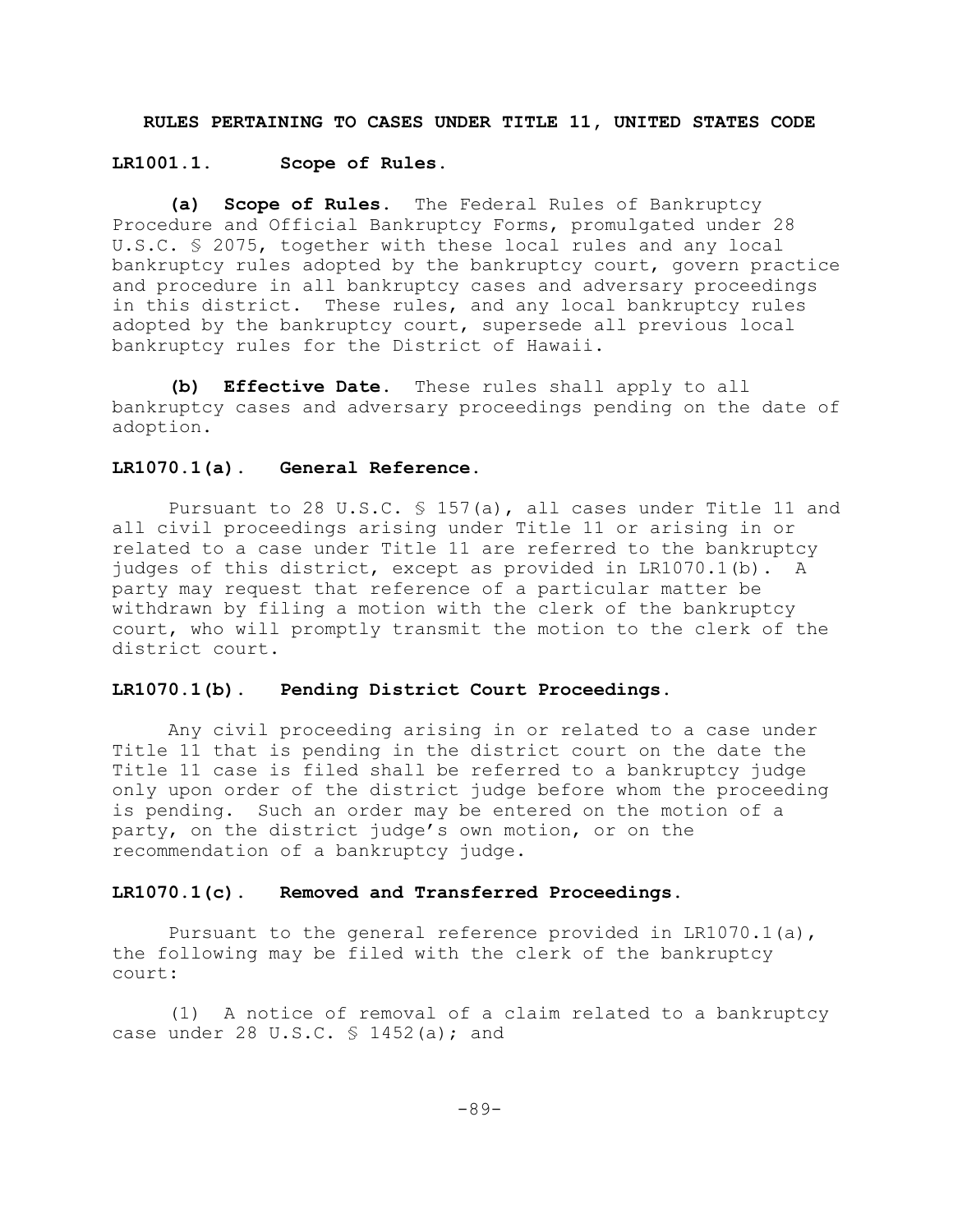(2) A bankruptcy case or proceeding transferred from another district under 28 U.S.C. § 1412.

# **LR1070.1(d). Authorization of Bankruptcy Appellate Panel to Hear and Determine Appeals.**

Pursuant to 28 U.S.C. § 158(b)(6), the Bankruptcy Appellate Panel of the Ninth Circuit may hear and determine appeals from judgments, orders, and decrees issued by bankruptcy judges in this district.

# **LR1070.1(e). Authorization for Bankruptcy Court to Make Local Bankruptcy Rules.**

Pursuant to Fed. R. Bankr. P. 9029(a), the bankruptcy judges of this district are authorized to make and amend rules of practice and procedure in the bankruptcy court that meet the requirements of Fed. R. Civ. P. 83 and Fed. R. Bankr. P. 9029.

#### **LR8005.1. Processing of Bankruptcy Appeals**.

(a) At any time before the bankruptcy clerk certifies that the record on appeal is complete, the bankruptcy court is authorized and directed, on motion of a party or its own motion:

(1) To dismiss an appeal filed after the time specified in Fed. R. Bankr. P. 8002;

(2) To dismiss an appeal in which appellant has failed to file a designation of the items for the record or a statement of the issues as required by Fed. R. Bankr. P. 8009;

(3) To hear, under Fed. R. Bankr. P. 9006(b), motions to extend the foregoing deadlines and to consolidate appeals that present similar issues from a common record.

(b) Bankruptcy court orders entered under Subsection (a) may be reviewed by the district court on motion filed within fourteen (14) days after entry of the order sought to be reviewed.

#### **LR8007.1. Completion of Record - Bankruptcy Appeal**.

The record on appeal in a bankruptcy case shall include a transcript of the hearing(s) resulting in the order or judgment from which the appeal is taken or a summary thereof agreed upon by all parties.